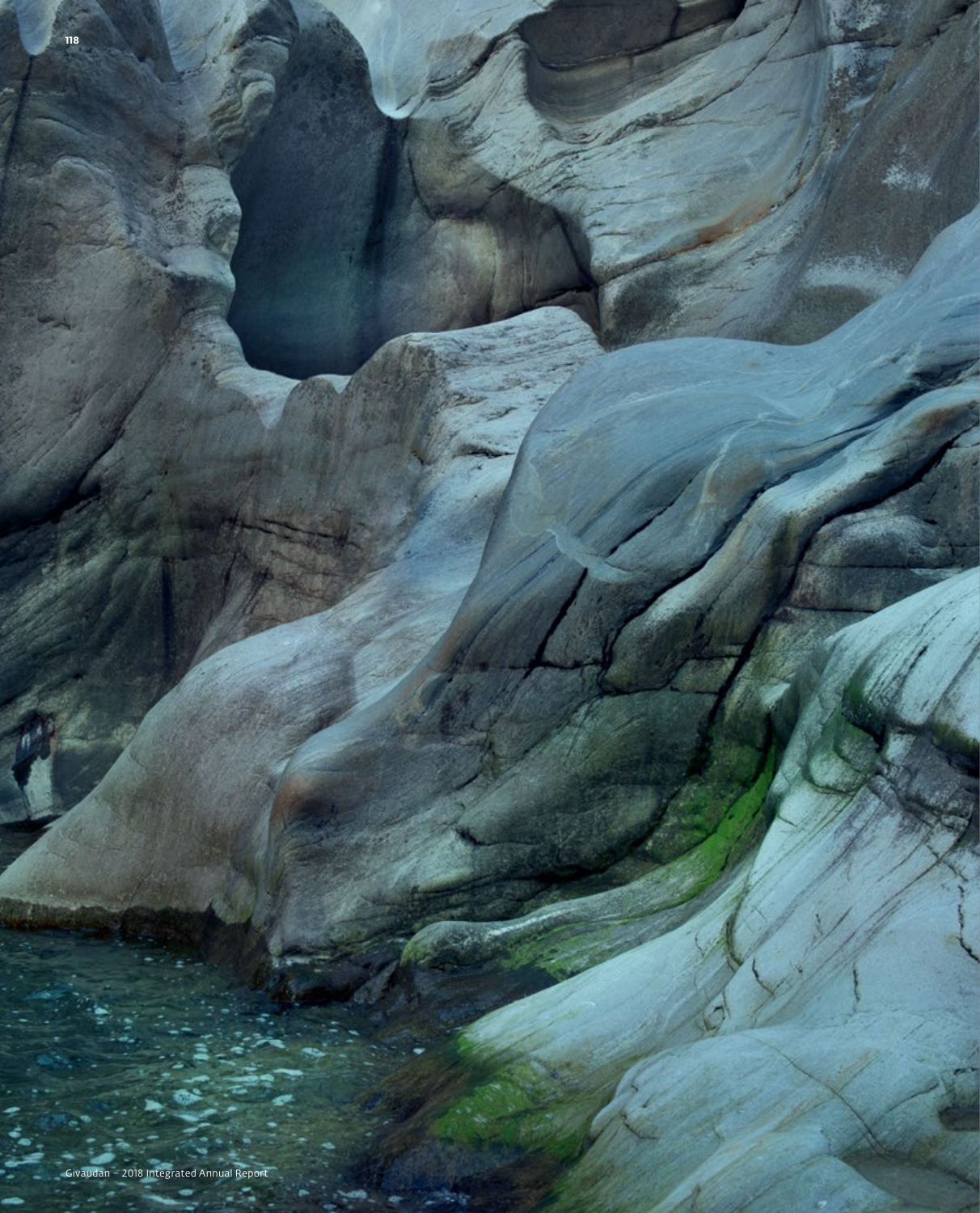# Financial report

# **Detailed contents**

# **[Consolidated financial statements](#page-2-0)**

- [Consolidated Income Statement](#page-2-0)
- [Consolidated Statement of Comprehensive Income](#page-3-0)
- [Consolidated Statement of Financial Position](#page-4-0)
- [Consolidated Statement of Changes in Equity](#page-5-0)
- [Consolidated Statement of Cash Flows](#page-6-0)
- **[Notes to the consolidated financial statements](#page-7-0)**
- [1. Group Organisation](#page-7-0)
- [2. Summary of Significant Accounting Policies](#page-7-0)
- [3. Critical Accounting Estimates and Judgments](#page-20-0)
- [4. Foreign Exchange Rates](#page-21-0)
- [5. Financial Risk Management](#page-21-0)
- [6. Acquisitions](#page-30-0)
- [7. Segment Information](#page-32-0)
- [8. Employee Benefits](#page-34-0)
- [9. Share-Based Payments](#page-40-0)
- [10. Jointly Controlled Entities](#page-41-0)
- [11. Other Operating Income](#page-41-0)
- [12. Other Operating Expense](#page-41-0)
- [13. Expenses by Nature](#page-42-0)
- [14. Financing Costs](#page-42-0)
- [15. Other Financial \(Income\) Expense, Net](#page-42-0)
- [16. Income Taxes](#page-43-0)
- [17. Earnings per Share](#page-45-0)
- [18. Cash and Cash Equivalents](#page-45-0)
- [19. Accounts Receivable–Trade](#page-46-0)
- [20. Inventories](#page-46-0)
- [21. Property, Plant and Equipment](#page-47-0)
- [22. Intangible Assets](#page-48-0)
- [23. Investment Property](#page-50-0)
- [24. Debt](#page-50-0)
- [25. Changes in liabilities arising](#page-52-0) from financing activities
- [26. Provisions](#page-52-0)
- [27. Own Equity Instruments](#page-54-0)
- [28. Equity](#page-54-0)
- [29. Commitments](#page-55-0)
- [30. Contingent Liabilities](#page-55-0)
- [31. Related Parties](#page-56-0)
- [32. Board of Directors and Executive](#page-57-0) Committee Compensation
- [33. List of Principal Group Companies](#page-60-0)
- [34. Disclosure of the Process of Risk Assessment](#page-62-0)
- [35. Other information](#page-62-0)
- **[Report of the Statutory Auditor](#page-63-0)**
- Statutory Auditor's Report on the [Consolidated Financial Statements](#page-63-0)
- **Statutory financial statements [of Givaudan SA \(Group Holding Company\)](#page-70-0)**
- [Income Statement](#page-70-0)
- [Statement of Financial Position](#page-71-0)
- **[Notes to the statutory financial statements](#page-72-0)**
- [1. General Information](#page-72-0)
- [2. Summary of accounting principles adopted](#page-72-0)
- [3. Subsidiaries](#page-73-0)
- [4. Cash and cash equivalents](#page-74-0)
- [5. Jointly Controlled Entities](#page-74-0)
- [6. Debt](#page-74-0)
- [7. Indirect Taxes](#page-75-0)
- [8. Equity](#page-75-0)
- [9. Own Shares](#page-76-0)
- [10. Board of Directors and Executive](#page-76-0)  Committee Compensation
- [11. Other information](#page-76-0)
- **[Appropriation of available earnings](#page-77-0)**
- [Proposal of the Board of Directors to](#page-77-0)  the General Meeting of Shareholders
- **[Report of the Statutory Auditor](#page-78-0)**
- [Statutory Auditor's Report on the](#page-78-0)  Financial Statements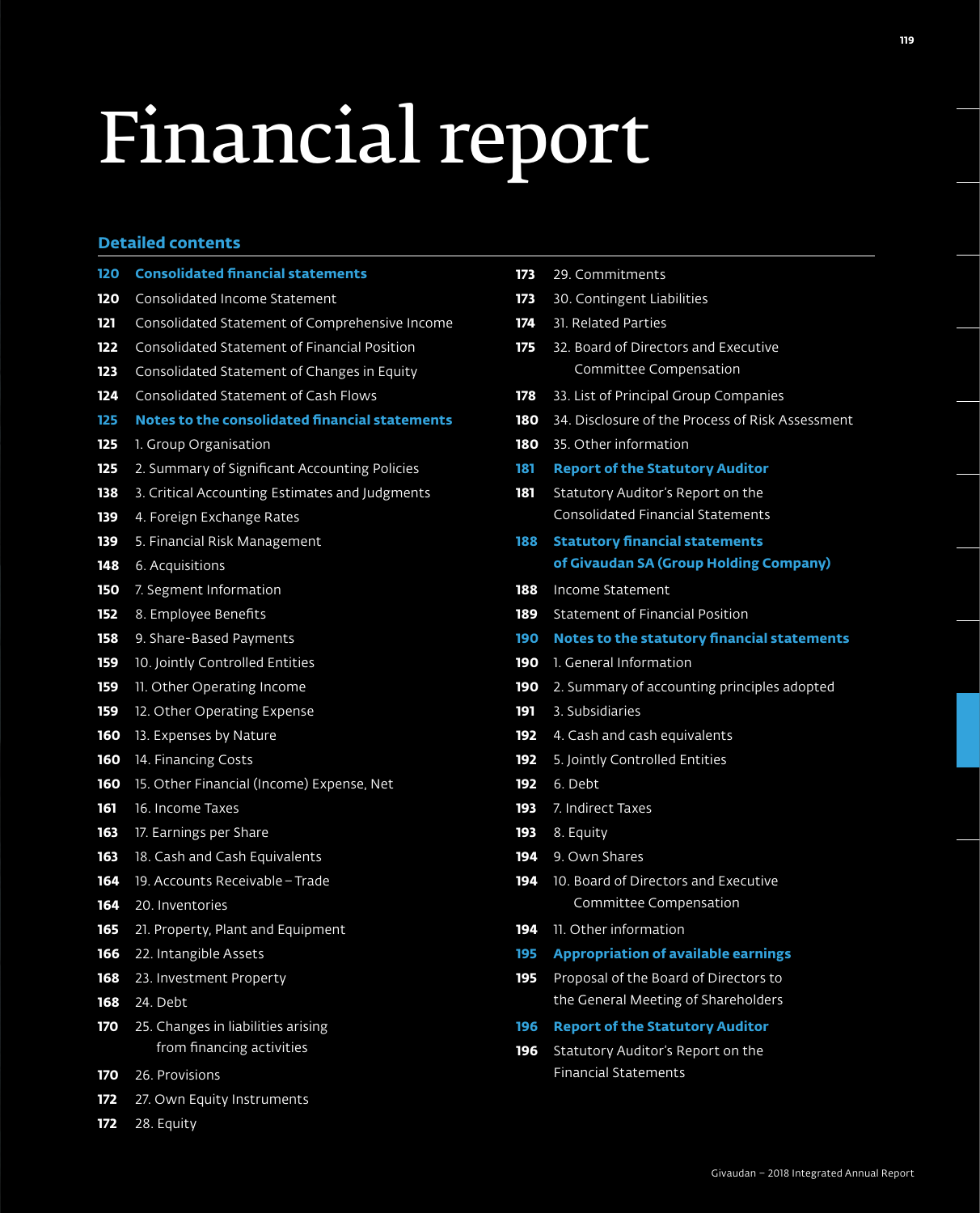# <span id="page-2-0"></span>Consolidated financial statements

# **Consolidated Income Statement**

For the year ended 31 December

| in millions of Swiss francs, except for earnings per share data<br>Note | 2018    | 2017    |
|-------------------------------------------------------------------------|---------|---------|
| 7<br>Sales                                                              | 5,527   | 5,051   |
| Cost of sales                                                           | (3,198) | (2,801) |
| <b>Gross profit</b>                                                     | 2,329   | 2,250   |
| as % of sales                                                           | 42.1%   | 44.5%   |
| Selling, marketing and distribution expenses                            | (716)   | (669)   |
| Research and product development expenses                               | (477)   | (424)   |
| Administration expenses                                                 | (208)   | (178)   |
| Share of (loss) profit of jointly controlled entities<br>10             | 5       |         |
| Other operating income<br>11                                            | 63      | 42      |
| Other operating expense<br>12                                           | (113)   | (152)   |
| <b>Operating income</b>                                                 | 883     | 869     |
| as % of sales                                                           | 16.0%   | 17.2%   |
| Financing costs<br>14                                                   | (55)    | (42)    |
| Other financial income (expense), net<br>15                             | (56)    | (32)    |
| Income before taxes                                                     | 772     | 795     |
| 16<br>Income taxes                                                      | (109)   | (75)    |
| Income for the period                                                   | 663     | 720     |
| <b>Attribution</b>                                                      |         |         |
| Income attributable to non-controlling interests                        |         |         |
| Income attributable to equity holders of the parent                     | 663     | 720     |
| as % of sales                                                           | 12.0%   | 14.2%   |
| Earnings per share - basic (CHF)<br>17                                  | 71.92   | 78.18   |
| Earnings per share - diluted (CHF)<br>17                                | 71.36   | 77.54   |

The notes on pages 125 to 180 form an integral part of these financial statements.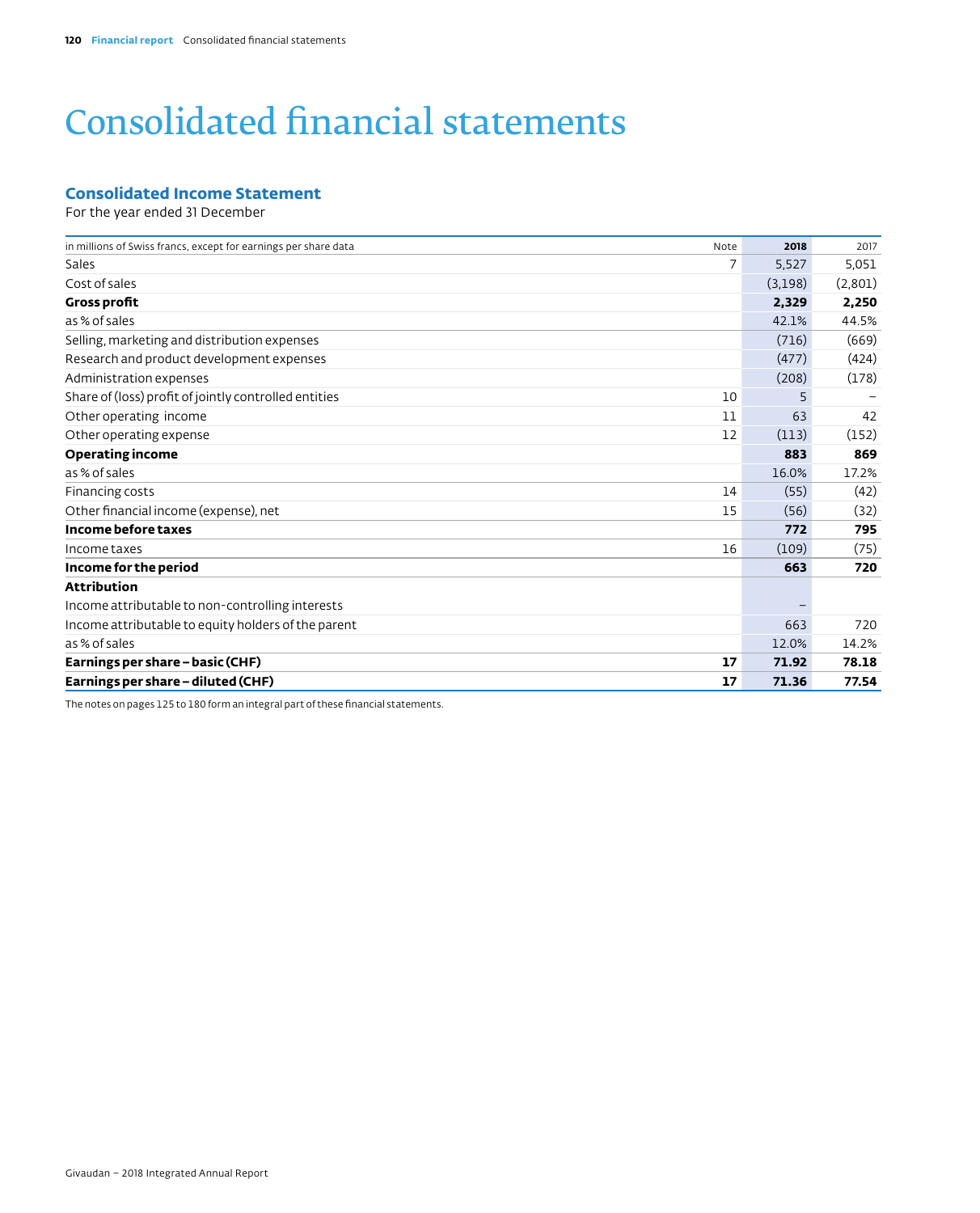# <span id="page-3-0"></span>**Consolidated Statement of Comprehensive Income**

For the year ended 31 December

| in millions of Swiss francs<br>Note                                                           | 2018     | 2017 |
|-----------------------------------------------------------------------------------------------|----------|------|
| Income for the period                                                                         | 663      | 720  |
| Items that may be reclassified to the income statement                                        |          |      |
| <b>Cash flow hedges</b>                                                                       |          |      |
| Movement in fair value, net                                                                   | (4)      | 3    |
| Gains (losses) removed from equity and recognised in the consolidated income statement        | 8        | 5    |
| Movement on income tax<br>16                                                                  |          |      |
| Exchange differences arising on translation of foreign operations                             |          |      |
| Movement in fair value arising on hedging instruments of the net assets in foreign operations | 37       |      |
| Change in currency translation                                                                | (140)    | 63   |
| Movement on income tax<br>16                                                                  |          |      |
| Items that will not be reclassified to the income statement                                   |          |      |
| Defined benefit pension plans                                                                 |          |      |
| Remeasurement gains (losses) of post employment benefit obligations                           | 8<br>162 | 55   |
| Movement on income tax<br>16                                                                  | (35)     | (38) |
| Other comprehensive income for the period                                                     | 28       | 88   |
| Total comprehensive income for the period                                                     | 691      | 808  |
| <b>Attribution</b>                                                                            |          |      |
| Total comprehensive income attributable to non-controlling interests                          |          |      |
| Total comprehensive income attributable to equity holders of the parent                       | 691      | 808  |

The notes on pages 125 to 180 form an integral part of these financial statements.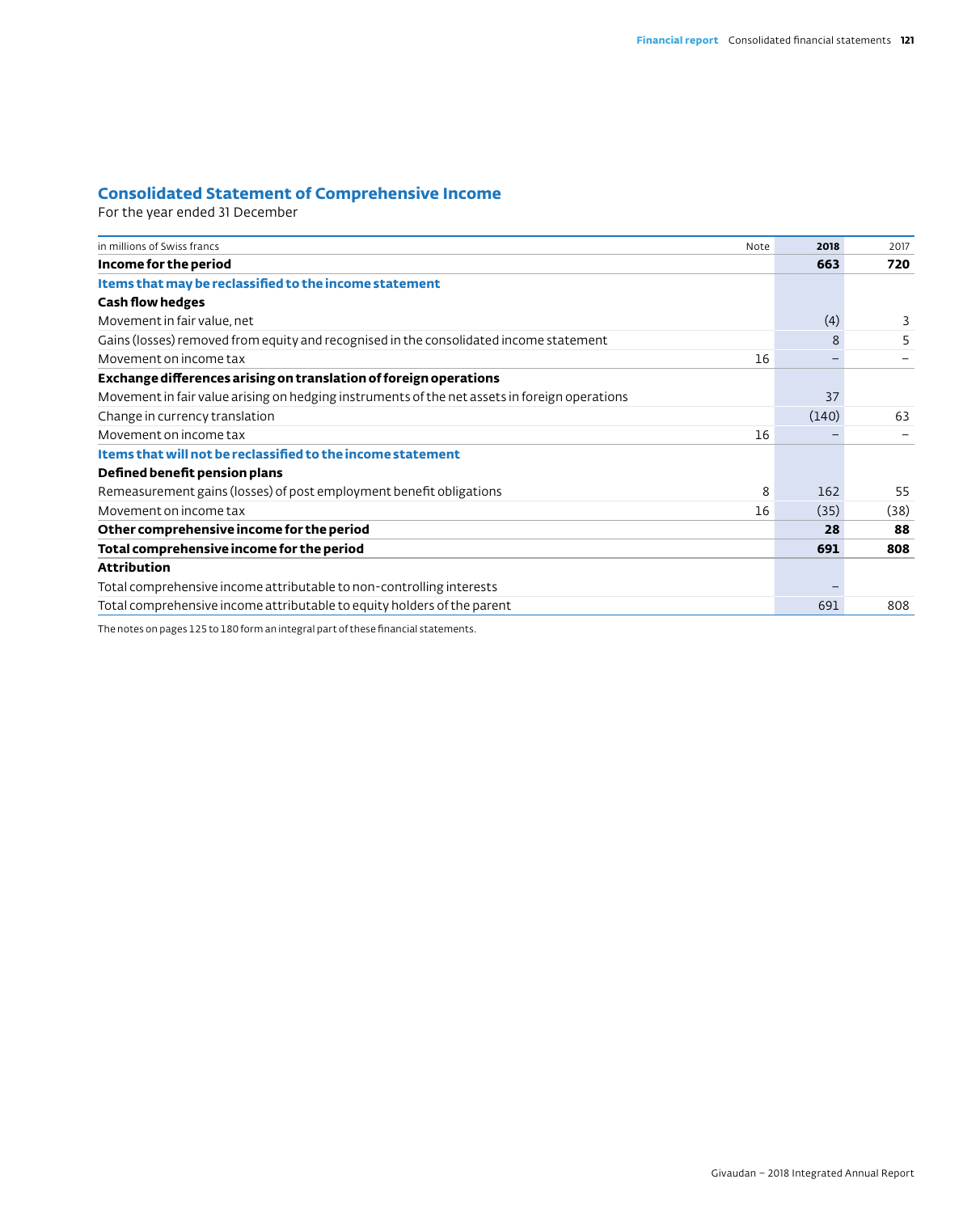# <span id="page-4-0"></span>**Consolidated Statement of Financial Position**

As at 31 December

| in millions of Swiss francs<br>Note                          | 2018           | 2017           |
|--------------------------------------------------------------|----------------|----------------|
| 5.18<br>Cash and cash equivalents                            | 423            | 534            |
| Derivative financial instruments<br>5                        | 11             | 16             |
| 5<br>Financial assets at fair value through income statement | $\overline{4}$ | $\overline{2}$ |
| 5,19<br>Accounts receivable - trade                          | 1,253          | 1.147          |
| Inventories<br>20                                            | 1,098          | 902            |
| 16<br>Current tax assets                                     | 41             | 32             |
| Prepayments                                                  | 53             | 123            |
| 5<br>Other current assets                                    | 238            | 98             |
| <b>Current assets</b>                                        | 3,121          | 2,854          |
| 5<br>Derivative financial instruments                        | $\overline{2}$ | 1              |
| Property, plant and equipment<br>21                          | 1,759          | 1,579          |
| Intangible assets<br>22                                      | 3,999          | 2,482          |
| 16<br>Deferred tax assets                                    | 208            | 207            |
| 8<br>Post-employment benefit plan assets                     | 22             | 21             |
| 5<br>Financial assets at fair value through income statement | 61             | 63             |
| Jointly controlled entities<br>10                            | 33             | 33             |
| 23<br>Investment property                                    | $\overline{2}$ | 16             |
| Other long-term assets                                       | 61             | 53             |
| <b>Non-current assets</b>                                    | 6,147          | 4.455          |
| <b>Total assets</b>                                          | 9,268          | 7,309          |
| 5,24<br>Short-term debt                                      | $\overline{4}$ | 308            |
| Derivative financial instruments<br>5                        | 12             | 12             |
| 5<br>Accounts payable - trade and others                     | 719            | 662            |
| Accrued payroll and payroll taxes                            | 178            | 149            |
| Current tax liabilities<br>16                                | 95             | 49             |
| 27<br>Financial liability - own equity instruments           | 93             | 93             |
| Provisions<br>26                                             | 24             | 57             |
| Other current liabilities                                    | 225            | 195            |
| <b>Current liabilities</b>                                   | 1,350          | 1,525          |
| 5<br>Derivative financial instruments                        | 43             | 60             |
| 5, 24<br>Long-term debt                                      | 3,266          | 1,300          |
| 26<br>Provisions                                             | 73             | 67             |
| 8<br>Post-employment benefit plan liabilities                | 490            | 644            |
| Deferred tax liabilities<br>16                               | 238            | 99             |
| Other non-current liabilities                                | 85             | 76             |
| <b>Non-current liabilities</b>                               | 4,195          | 2,246          |
| <b>Total liabilities</b>                                     | 5,545          | 3,771          |
| Share capital<br>28                                          | 92             | 92             |
| 28<br>Retained earnings and reserves                         | 5,811          | 5,682          |
| 27<br>Own equity instruments                                 | (142)          | (157)          |
| Other components of equity                                   | (2,051)        | (2,079)        |
| Equity attributable to equity holders of the parent          | 3,710          | 3,538          |
| Non-controlling interests                                    | 13             |                |
| <b>Total equity</b>                                          | 3,723          | 3,538          |
| <b>Total liabilities and equity</b>                          | 9,268          | 7,309          |

The notes on pages 125 to 180 form an integral part of these financial statements.

Disclosure 102–7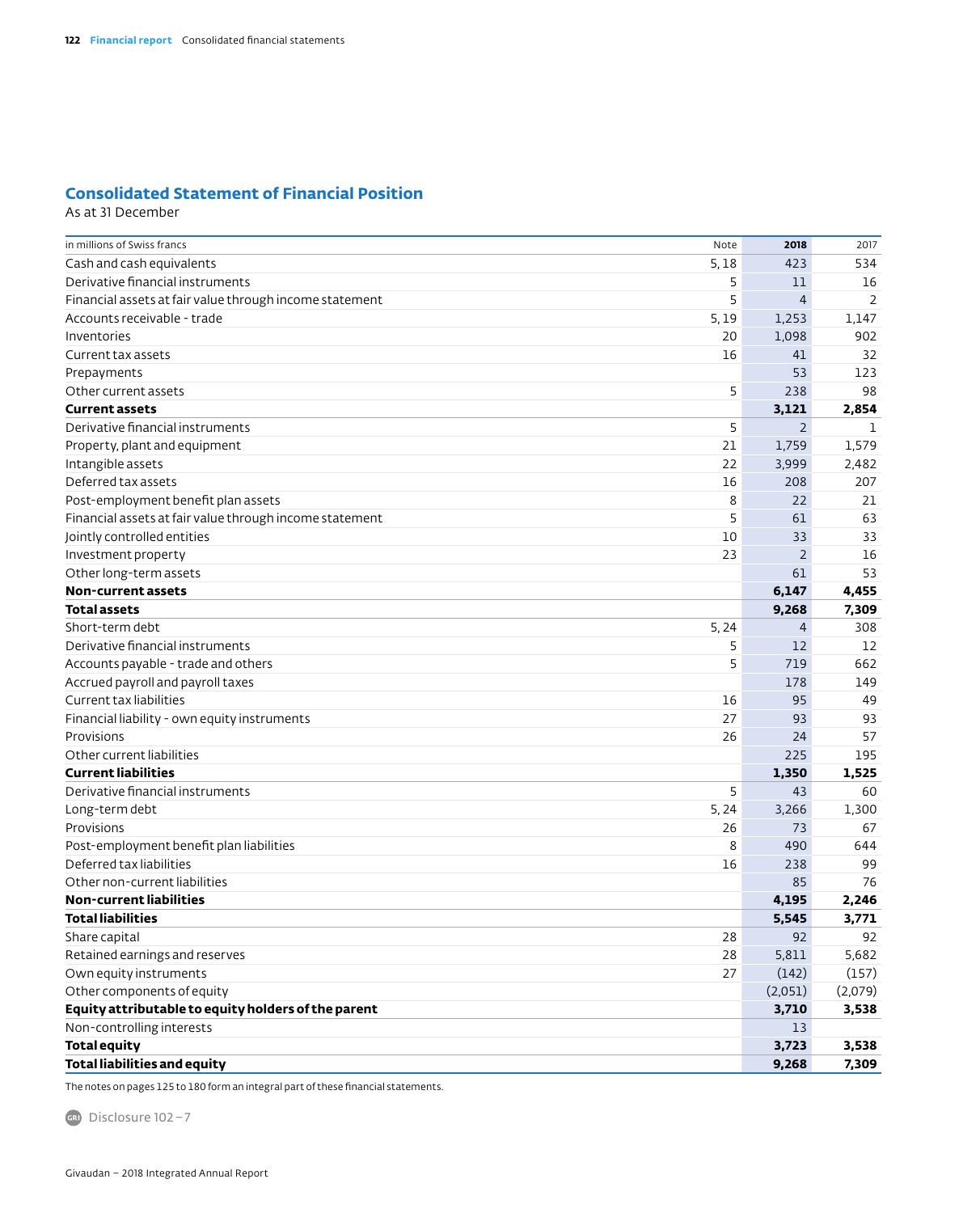# <span id="page-5-0"></span>**Consolidated Statement of Changes in Equity**

For the year ended 31 December

| 2018<br>in millions of Swiss francs          | Share Capital | Retained<br>earnings<br>and reserves | Own equity<br>instruments | Cash flow<br>hedges | Currency<br>translation<br>differences | Remeasure-<br>ment of post<br>employment<br>benefit<br>obligations | Equity<br>attributable<br>to equity<br>holders of<br>the parents | $Non-$<br>controlling<br>interests | Total equity |
|----------------------------------------------|---------------|--------------------------------------|---------------------------|---------------------|----------------------------------------|--------------------------------------------------------------------|------------------------------------------------------------------|------------------------------------|--------------|
| Note                                         | 28            | 28                                   | 27, 28                    |                     |                                        | 8                                                                  |                                                                  |                                    |              |
| Balance as at 1 January                      | 92            | 5,682                                | (157)                     | (65)                | (1, 456)                               | (558)                                                              | 3,538                                                            |                                    | 3,538        |
| Income for the period                        |               | 663                                  |                           |                     |                                        |                                                                    | 663                                                              | -                                  | 663          |
| Other comprehensive income<br>for the period |               |                                      |                           | $\overline{4}$      | (103)                                  | 127                                                                | 28                                                               |                                    | 28           |
| Total comprehensive income<br>for the period |               | 663                                  |                           | 4                   | (103)                                  | 127                                                                | 691                                                              | -                                  | 691          |
| Dividends paid                               |               | (534)                                |                           |                     |                                        |                                                                    | (534)                                                            |                                    | (534)        |
| Movement on own equity<br>instruments, net   |               |                                      | 15                        |                     |                                        |                                                                    | 15                                                               |                                    | 15           |
| Non-controlling interests                    |               |                                      |                           |                     |                                        |                                                                    |                                                                  | 13                                 | 13           |
| Net change in other equity<br>items          |               | (534)                                | 15                        |                     |                                        |                                                                    | (519)                                                            | 13                                 | (506)        |
| <b>Balance as at 31 December</b>             | 92            | 5,811                                | (142)                     | (61)                | (1,559)                                | (431)                                                              | 3,710                                                            | 13                                 | 3,723        |

|                                     |               |                          |                           |                     |                            | Remeasure-<br>ment of post | Equity<br>attributable    |                          |              |
|-------------------------------------|---------------|--------------------------|---------------------------|---------------------|----------------------------|----------------------------|---------------------------|--------------------------|--------------|
|                                     |               | Retained                 |                           |                     | Currency                   | employment                 | to equity                 | Non-                     |              |
| 2017<br>in millions of Swiss francs | Share Capital | earnings<br>and reserves | Own equity<br>instruments | Cash flow<br>hedges | translation<br>differences | benefit<br>obligations     | holders of<br>the parents | controlling<br>interests | Total equity |
|                                     |               |                          |                           |                     |                            |                            |                           |                          |              |
| Note                                | 28            | 28                       | 27, 28                    |                     |                            | 8                          |                           |                          |              |
| Balance as at 1 January             | 92            | 5,477                    | (109)                     | (73)                | (1,519)                    | (575)                      | 3.293                     |                          | 3,293        |
| Income for the period               |               | 720                      |                           |                     |                            |                            | 720                       |                          | 720          |
| Other comprehensive income          |               |                          |                           |                     |                            |                            |                           |                          |              |
| for the period                      |               |                          |                           | 8                   | 63                         | 17                         | 88                        |                          | 88           |
| Total comprehensive income          |               |                          |                           |                     |                            |                            |                           |                          |              |
| for the period                      |               | 720                      |                           | 8                   | 63                         | 17                         | 808                       |                          | 808          |
| Dividends paid                      |               | (515)                    |                           |                     |                            |                            | (515)                     |                          | (515)        |
| Movement on own equity              |               |                          |                           |                     |                            |                            |                           |                          |              |
| instruments, net                    |               |                          | (48)                      |                     |                            |                            | (48)                      |                          | (48)         |
| Net change in other equity          |               |                          |                           |                     |                            |                            |                           |                          |              |
| items                               |               | (515)                    | (48)                      |                     |                            |                            | (563)                     |                          | (563)        |
| <b>Balance as at 31 December</b>    | 92            | 5,682                    | (157)                     | (65)                | (1, 456)                   | (558)                      | 3,538                     |                          | 3,538        |

The notes on pages 125 to 180 form an integral part of these financial statements.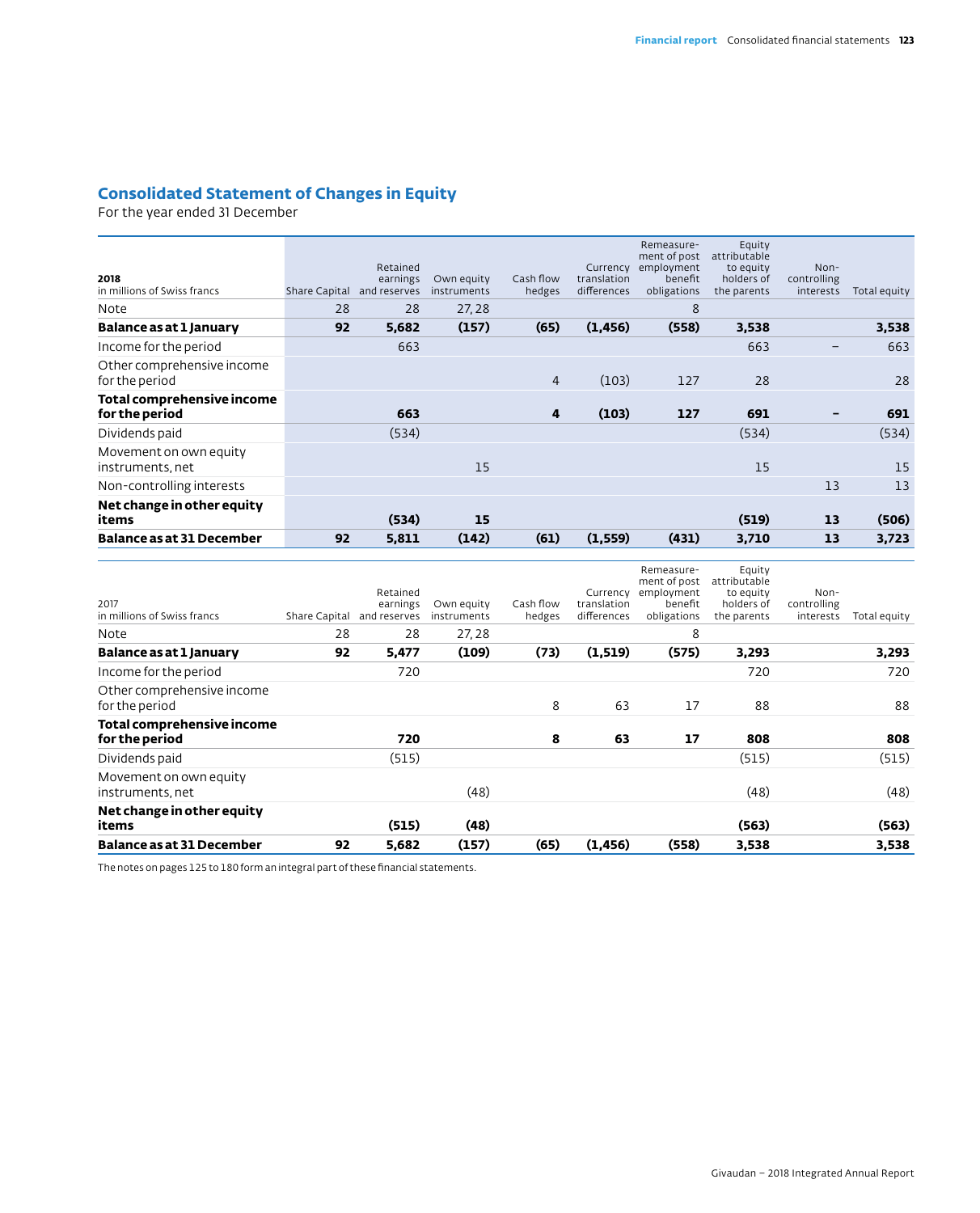# <span id="page-6-0"></span>**Consolidated Statement of Cash Flows**

For the year ended 31 December

| in millions of Swiss francs<br>Note                                               | 2018           | 2017  |
|-----------------------------------------------------------------------------------|----------------|-------|
| Income for the period                                                             | 663            | 720   |
| 16<br>Income tax expense                                                          | 109            | 75    |
| 14<br>Interest expense                                                            | 42             | 29    |
| 14, 15<br>Non-operating income and expense                                        | 69             | 45    |
| <b>Operating income</b>                                                           | 883            | 869   |
| Depreciation of property, plant and equipment<br>21                               | 127            | 114   |
| Amortisation of intangible assets<br>22                                           | 125            | 104   |
| Impairment of long-lived assets<br>21, 22                                         | 10             | 2     |
| Other non-cash items                                                              |                |       |
| - share-based payments                                                            | 38             | 35    |
| 8<br>- pension expense                                                            | 39             | 14    |
| - additional and unused provisions, net<br>26                                     | (7)            | 69    |
| - other non-cash items                                                            | (43)           | (52)  |
| Adjustments for non-cash items                                                    | 289            | 286   |
| (Increase) decrease in inventories                                                | (9)            | (107) |
| (Increase) decrease in accounts receivable                                        | (72)           | (125) |
| (Increase) decrease in other current assets                                       | (35)           | (29)  |
| Increase (decrease) in accounts payable                                           | (11)           | 136   |
| Increase (decrease) in other current liabilities                                  | 38             | 12    |
| (Increase) decrease in working capital                                            | (89)           | (113) |
| Income taxes paid                                                                 | (73)           | (73)  |
| Pension contributions paid<br>8                                                   | (46)           | (53)  |
| Provisions used<br>26                                                             | (25)           | (10)  |
| Purchase and sale of own equity instruments, net                                  | (23)           | (45)  |
| <b>Cash flows from (for) operating activities</b>                                 | 916            | 861   |
| Increase in long-term debt<br>25                                                  | 1,971          | 350   |
| (Decrease) in long-term debt<br>25                                                | (258)          | (17)  |
| Increase in short-term debt<br>25                                                 | 2,345          | 670   |
| (Decrease) in short-term debt<br>25                                               | (2,620)        | (705) |
| Cash flows from debt, net                                                         | 1,438          | 298   |
| Interest paid<br>25                                                               | (29)           | (24)  |
| Purchase and sale of derivative financial instruments, net<br>25                  | (22)           |       |
| 25<br>Other, net                                                                  | (5)            | (7)   |
| <b>Cash flows from financial liabilities</b>                                      | 1,382          | 267   |
| Distribution to the shareholders paid<br>28                                       | (534)          | (515) |
| <b>Cash flows from (for) financing activities</b>                                 | 848            | (248) |
| Acquisition of property, plant and equipment<br>21                                | (239)          | (191) |
| Acquisition of intangible assets<br>22                                            | (55)           | (53)  |
| Payments for investment property<br>23                                            |                | (1)   |
| Acquisition of subsidiaries, net of cash acquired<br>$\boldsymbol{6}$             | (1,694)        | (224) |
| Proceeds from the disposal of property, plant and equipment<br>21                 | 110            | 2     |
| Proceeds from disposal of investment property<br>23                               | 14             |       |
| Interest received                                                                 | $\overline{2}$ | 3     |
| Dividends received from jointly controlled entities                               | 4              | 2     |
| Purchase and sale of financial assets at fair value through income statement, net | 5              |       |
| Impact of financial transactions on investing, net                                | (3)            | 35    |
| Other, net                                                                        | (3)            | (2)   |
| <b>Cash flows from (for) investing activities</b>                                 | (1,859)        | (429) |
| Net increase (decrease) in cash and cash equivalents                              | (95)           | 184   |
| Net effect of currency translation on cash and cash equivalents                   | (16)           | 22    |
| Cash and cash equivalents at the beginning of the period<br>18                    | 534            | 328   |
| Cash and cash equivalents at the end of the period<br>18                          | 423            | 534   |

The notes on pages 125 to 180 form an integral part of these financial statements.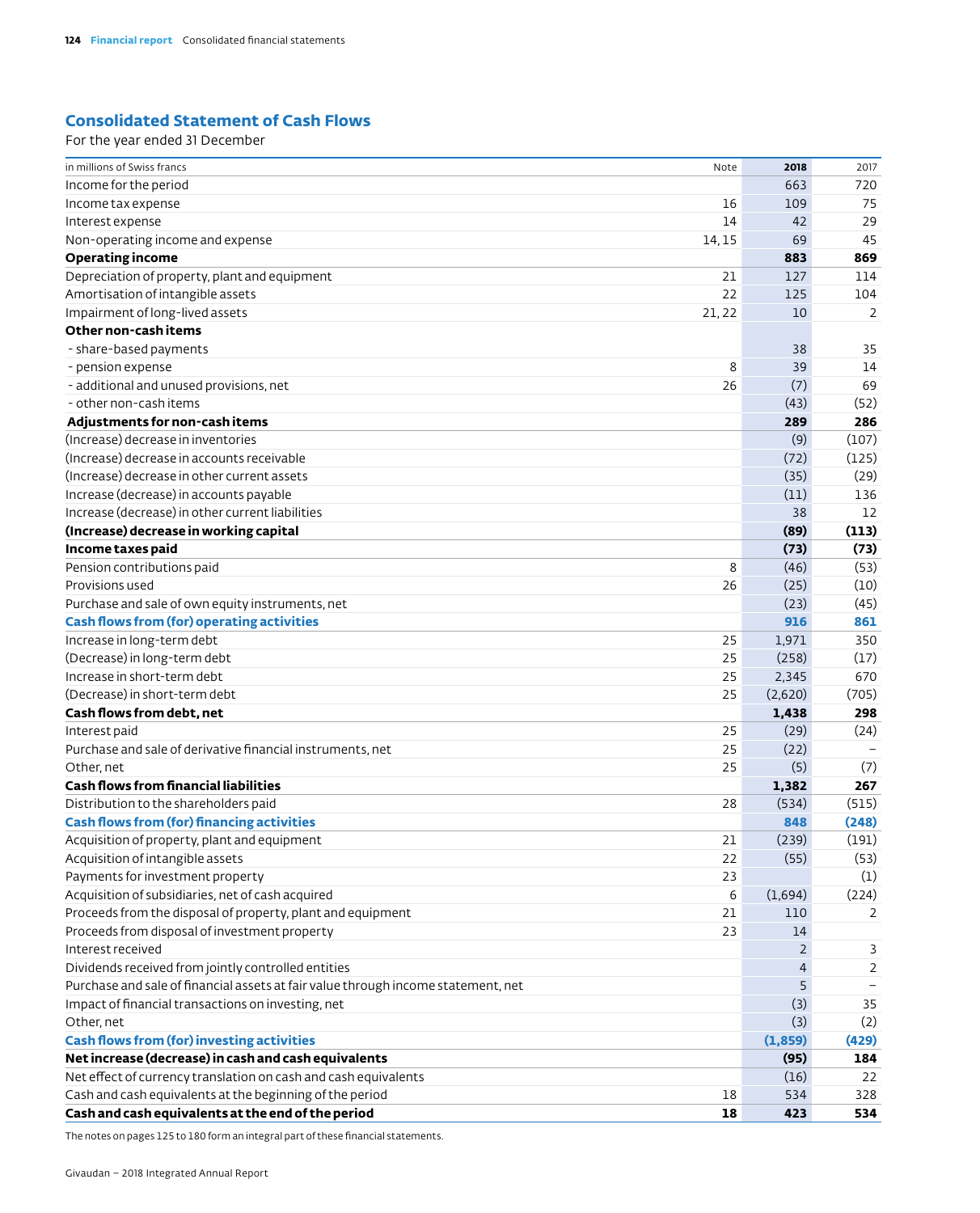# <span id="page-7-0"></span>Notes to the consolidated financial statements

# **1. Group Organisation**

Givaudan SA and its subsidiaries (hereafter 'the Group') operate under the name Givaudan. Givaudan SA is a limited liability company incorporated and domiciled in Switzerland. The Group is headquartered in Vernier, near Geneva, Switzerland. Givaudan is a leading supplier of creative fragrance and flavour products to the consumer goods industry. It operates in over 100 countries and has subsidiaries and branches in more than 40 countries. Worldwide, it employs 13,598 people. A list of the principal Group companies is shown in Note 33 to the consolidated financial statements.

The Group is listed on the SIX Swiss Exchange (GIVN).

# **2. Summary of Significant Accounting Policies**

The significant accounting policies applied in the preparation of these consolidated financial statements are set out below. These policies have been consistently applied to all years presented, unless otherwise stated.

#### **2.1 Basis of Preparation**

The consolidated financial statements have been prepared in accordance with International Financial Reporting Standards (IFRS) as issued by the IASB and Swiss law.

They are prepared under the historical cost convention as modified by the revaluation of financial assets and financial liabilities at fair value through the income statement, and of own equity instruments classified as derivatives. Historical cost is generally based on the fair value of the consideration given in exchange for goods and services. Fair value is the price that would be received to sell an asset or paid to transfer a liability in an orderly transaction between market participants at the measurement date, regardless of whether that price is directly observable or estimated using another valuation technique.

The preparation of the consolidated financial statements requires management to make estimates and assumptions that affect the reported amounts of assets and liabilities, disclosure of contingent liabilities at the date of the financial statements, and reported amounts of revenues and expenses during the reporting period. It also requires management to exercise its judgment in the process of applying the Group's accounting policies. Critical accounting estimates and judgments are disclosed in Note 3.

Givaudan SA's Board of Directors approved these consolidated financial statements on 23 January 2019.

#### **2.1.1 Changes in Accounting Policies and Disclosures Standards, amendments and interpretations effective in 2018**

The accounting policies adopted are consistent with those of the annual financial statements for the year ended 31 December 2017, as described in the 2017 consolidated financial statements, with the exception of the adoption as of 1 January 2018 of the standards described below:

**IFRS 9 Financial Instruments** (as revised in 2014). The Group has early adopted this standard in 2016.

**IFRS 15 Revenue from Contracts with Customers**. IFRS 15 deals with revenue recognition and establishes principles for reporting useful information to users of financial statements about the nature, amount, timing and uncertainty of revenue and cash flows arising from an entity's contracts with customers. Revenue is recognised when a customer obtains control of a good or service and thus has the ability to direct the use and obtain the benefits from the good or service. The standard replaces existing revenue recognition guidance including IAS 18 Revenues, IAS 11 Construction Contracts and IFRIC 13 Customers Loyalty Programme.

The Group has evaluated the impact of this standard. Contracts with customers relate primarily to the delivery of manufactured products and molecules of fragrance and flavour to the agreed upon specifications and may contain additional performance obligations for certain clients such as the assignment of specific application technologies, joint market research and particular stock conditions. Most of these additional performance obligations are not distinct because they are highly dependent on the delivery of manufactured products and molecules of fragrance and flavour. Generally, the transaction price includes estimating variable consideration such as rebates granted to customers.

The adoption of this standard and interpretation did not impact the consolidated financial statements, and it did not require retrospective adjustments.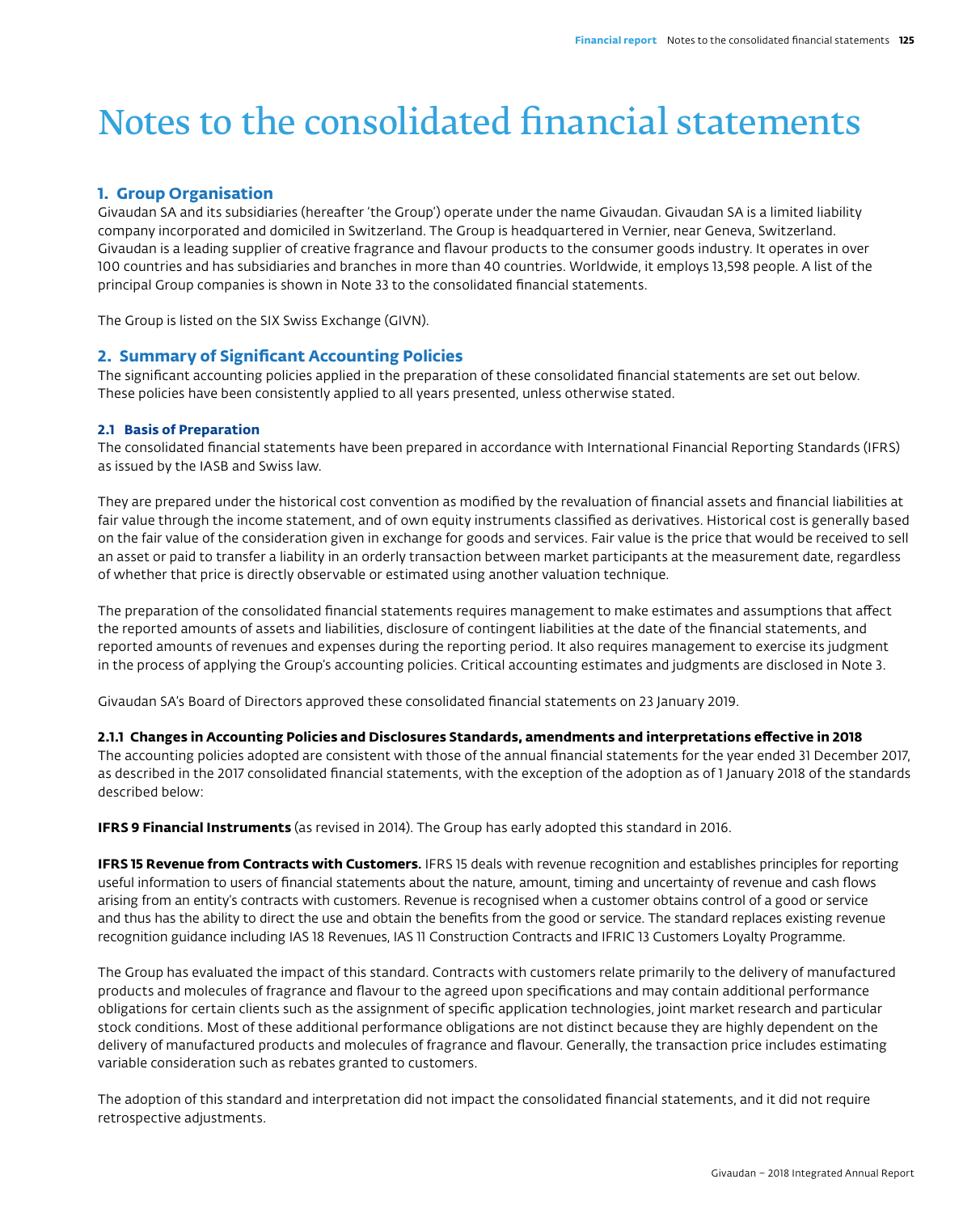Amendments to IFRS 2: Classification and Measurement of Share-based Payment Transactions clarify the accounting for cash-settled share-based payment transactions that include a performance condition, the classification of share-based payment transactions with net settlement features, and the accounting for modifications of share-based payment transactions from cash-settled to equity-settled. The adoption of these amendments has no impact on the current share-based payments programmes held within the Group.

Amendments to IFRS 4: Applying IFRS 9 Financial Instruments with IFRS 4 Insurance Contracts do not change the impact of the earlier adoption of IFRS 9 as the Group is not affected by IFRS 4.

Amendments to IAS 40: Transfers of Investment Property reinforce the principle for transfers into, or out of, investment property under IAS 40. These amendments are not relevant for the Group.

Annual Improvements to IFRS Standards 2014 - 2016 Cycle set out amendments across three different standards, related basis for conclusions and guidance, out of which two are effective in 2018, namely amendments to IFRS 1 First-time Adoption of International Financial Reporting Standards and amendments to IAS 28 Investments in Associates and Joint Ventures. These amendments are not relevant for the Group.

IFRIC 22: Foreign Currency Transactions and Advance Consideration sets out requirements about which exchange rate to use when recording a foreign currency transaction on initial recognition in an entity's functional currency. The adoption of this interpretation does not change the current practice applied by the Group.

#### **2.1.2. IFRSs and IFRICs issued but not yet effective**

New and revised standards and interpretations, issued but not yet effective, have been reviewed to identify the nature of the future changes in accounting policy and to estimate the effect of any necessary changes in the consolidated financial statements and supporting notes upon their adoption.

#### **a) Issued and effective for 2019**

IFRIC 23 Uncertainty over Income Tax Treatments clarifies the accounting for uncertainties in income taxes. The clarification confirms the current practices of the Group.

Amendments to IAS 28: Long-term Interests in Associates and Joint Ventures clarify that an entity must apply IFRS 9 Financial Instruments to long-term interests in an associate or joint venture that form part of the net investment in the associate or joint venture but to which the equity method is not applied. The adoption of these amendments has no impact on the joint arrangements currently held by the Group.

Amendments to IFRS 9: Prepayment Features with Negative Compensation address the concerns about how IFRS 9 Financial Instruments classifies particular prepayable financial assets. These amendments are not relevant as the Group does not enter in such particular instruments.

Annual Improvements to IFRS Standards Cycle 2015 - 2017 set out amendments across four different standards, related basis for conclusions and guidance, namely amendments to IFRS 3 Business Combinations and IFRS 11 Joint Arrangements , IAS 12 Income Tax and IAS 23 Borrowing Costs. These amendments are not relevant for the Group.

Plan Amendment, Curtailment or Settlement: Amendments to IAS 19 state that if a plan amendment, curtailment or settlement occurs, it is now mandatory that the current service cost and the net interest for the period after the remeasurement are determined using the assumptions used for the remeasurement. It also clarifies the effect of a plan amendment, curtailment or settlement on the requirements regarding the asset ceiling. The clarification confirms the current practice of the Group.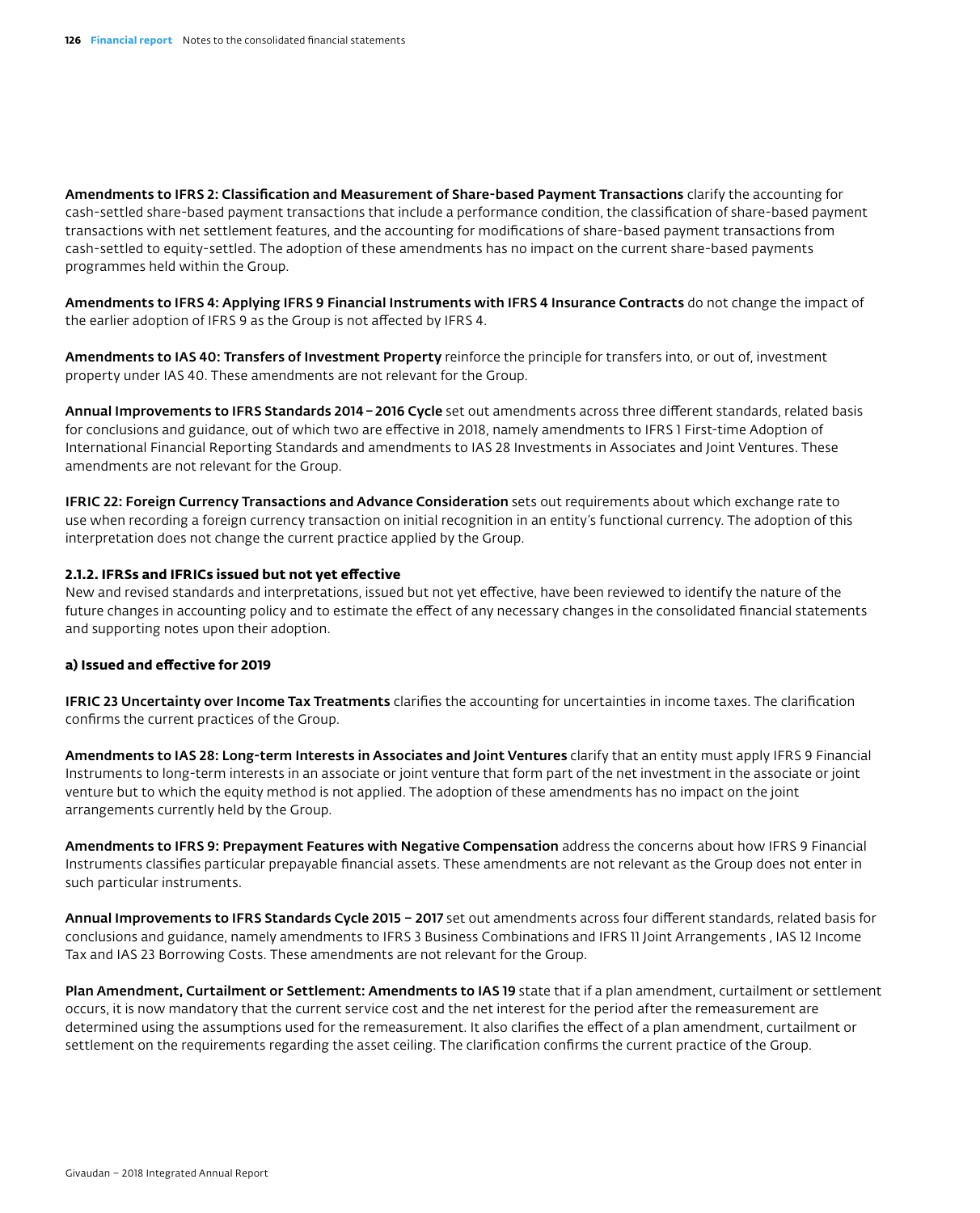IFRS 16 Leases provides a single lessee accounting model, requiring lessees to recognise assets and liabilities for all leases, and lessors to confirm the continuation of classifying leases as operating or finance. The Group is not a lessor and is impacted by the standard only for the lessee accounting.

At inception of a contract, the Group assesses whether it is or contains a lease. The Group recognises a right-of-use asset and a corresponding lease liability with respect to all lease agreements, except for short-term leases, defined as leases with a lease term of 12 months or less, which are recognised on a straight-line basis as expense in profit or loss.

The lease liability is initially measured at the present value of the lease payments that are not paid at the commencement date, discounted by using the implicit borrowing rate and if not available the incremental borrowing rate, which is defined as the interest rate that the Group would have to pay to borrow, over a similar term and with a similar security, the funds necessary to obtain an asset of a similar value to the right-of-use asset in a similar economic environment.

The lease liability is subsequently measured by increasing the carrying amount to reflect interest on the lease liability, by reducing the amount to reflect lease payments made, and by any lease modifications. The lease liability is presented under the lines short-term debt and long-term debt in the consolidated statement of financial position.

The right-of-use assets comprise the initial measurement of the corresponding lease liability, lease payments made at or before the commencement day and initial direct costs. They are subsequently measured at cost less accumulated depreciation and impairment losses, and adjusted for any remeasurement of the lease liability. They are depreciated over the shorter period of lease term and useful life of underlying asset. The right-of-use-assets are presented on the consolidated statement of financial position in the line property, plant and equipment.

All lease payments on leases are presented as part of cash flows from financing activities.

The Group will apply the standard from its mandatory adoption date of 1 January 2019. The Group will apply the simplified transition approach and will not restate comparative amounts for the year prior to first adoption.

During 2018, the Group performed a detailed impact assessment of the implementation of IFRS 16. As at 31 December 2018, the Group has non-cancellable operating lease commitments of CHF 377 million (Note 29) and finance leases of CHF 11 million with a corresponding lease liability of CHF 7 million. Based on the impact assessment, the Group estimates to recognise right-of-use assets of CHF 226 million and a lease liability of CHF 226 million on 1 January 2019.

#### **b) Issued and effective for 2020 and after**

IFRS 17 Insurance Contracts establishes the principles for the recognition, measurement, presentation and disclosure of insurance contracts. The standard is not relevant for the Group as it does not operate in the insurance business.

Amendments to IFRS 10 and IAS 28: Sales or Contribution of Assets between an Investor and its Associate or Joint Venture clarify that in a transaction involving an associate or joint venture the extent of gain or loss recognition depends on whether the assets sold or contributed constitute a business. The adoption of these amendments has no impact on the accounting of the joint arrangements currently held by the Group.

Definition of Material: Amendments to IAS 1 and IAS 8 align the definition used in the Conceptual Framework and the standards themselves. The clarification does not impact the current practice of the Group.

Definition of Business: Amendments to IFRS 3 narrow and clarify the definition of a business. They also permit a simplified assessment of whether an acquired set of activities and assets is a group of assets rather than a business. The amendments do not impact the current practice of the Group.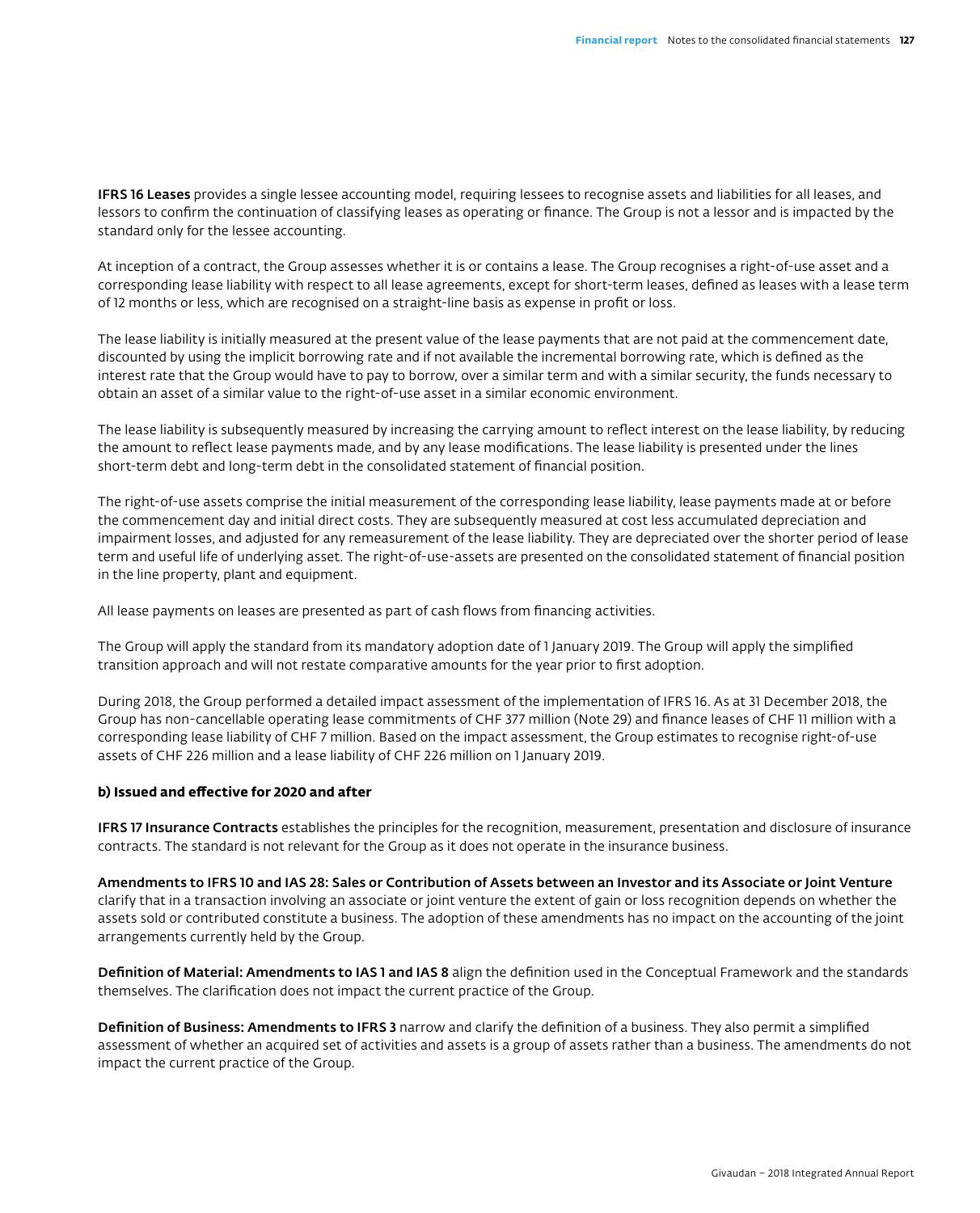#### **2.2 Consolidation**

The subsidiaries that are consolidated are those companies controlled, directly or indirectly, by Givaudan SA. The Group controls an entity when the Group is exposed to, or has rights to, variable returns from its involvement with the entity and has the ability to affect those returns through its power over the entity. The Group reassesses whether or not it controls an investee if there are indications of a change in facts and circumstances.

Companies acquired during the year are consolidated from the date on which operating control is transferred to the Group, and subsidiaries to be divested are included up to the date on which control passes to the acquirer.

The acquisition method of accounting is used to account for the acquisition of subsidiaries. The cost of an acquisition is measured as the fair value of the assets acquired, shares issued and liabilities undertaken or assumed at the date of acquisition. Identifiable assets acquired and liabilities and contingent liabilities assumed are measured initially at their fair values at the acquisition date. Acquisition related costs are expensed as incurred. The excess of the cost of acquisition over the fair value of the Group's share of net assets of the subsidiary acquired is recognised as goodwill.

Where necessary, changes are made to the accounting policies of subsidiaries to bring and ensure consistency with the policies adopted by the Group.

Assets and liabilities, equity, income, expenses and cash flows resulting from inter-company transactions are eliminated in full on consolidation.

#### **2.3 Interest in a Joint Venture**

A joint venture is a joint arrangement whereby the Group and other parties that have joint control of the arrangement have rights to the net assets of the joint arrangement. Joint control is the contractually agreed sharing of control of an arrangement, which exists when the strategic, financial and operating decisions relating to the activities of the joint venture require the unanimous consent of the parties sharing control.

The results and assets and liabilities of joint ventures are incorporated in the consolidated financial statements using the equity method of accounting until the date on which the Group ceases to have joint control over the joint venture. Under the equity method, an investment in a joint venture is initially recognised at cost and adjusted thereafter to recognise the Group's share of the income statement and the other comprehensive income of the joint venture. Adjustments are made where necessary to bring the accounting policies in line with those adopted by the Group. Unrealised gains and losses on transactions between the Group and a jointly controlled entity are eliminated to the extent of the Group's interest in the joint venture.

#### **2.4 Foreign Currency Valuation**

#### **2.4.1 Functional and presentation currency**

Items included in the financial statements of each entity in the Group are measured using the functional currency of that entity. The functional currency is normally the one in which the entity primarily generates and expends cash. The consolidated financial statements are presented in millions of Swiss francs (CHF), the Swiss franc being the Group's presentation currency.

#### **2.4.2 Transactions and balances**

Foreign currency transactions are translated into the functional currency using the exchange rates prevailing on the dates of the transactions, or using a rate that approximates the exchange rates on the dates of the transactions. Foreign exchange gains and losses resulting from the settlement of such transactions and from the translation at the reporting period-end rates of monetary assets and liabilities denominated in foreign currencies are recognised in other financial income (expense), net, except for:

– Exchange differences deferred in equity as qualifying cash flow hedges on certain foreign currency risks and qualifying net investment hedges;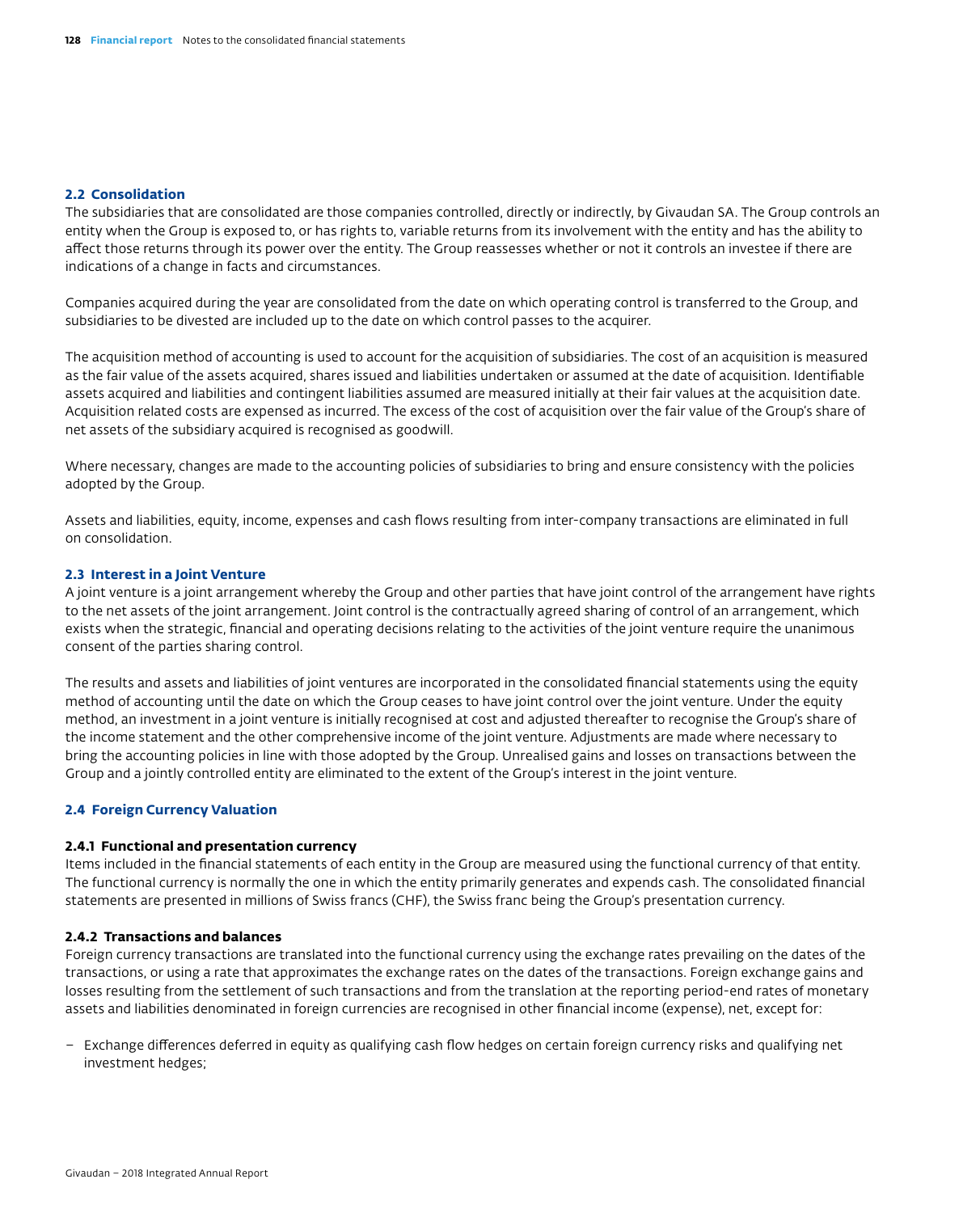- Exchange differences on monetary items to a foreign operation for which settlement is neither planned nor likely to occur, therefore forming part of the net investment in the foreign operation, which are recognised initially in other comprehensive income and reclassified from equity to the income statement on disposal of the net investment or on partial disposal when there is a loss of control of subsidiary or a loss of joint control over a jointly controlled entity; and
- Exchange differences on foreign currency borrowings relating to assets under construction which are included in the cost of those assets when they are regarded as an adjustment to interest costs on those foreign currency borrowings.

Non-monetary items that are measured in terms of historical cost in foreign currencies are not retranslated.

#### **2.4.3 Translation of the financial statements of foreign subsidiaries**

For the purpose of presenting consolidated financial statements, the assets and liabilities of Group companies reporting in currencies other than Swiss francs (foreign operations) are translated into Swiss francs using exchange rates prevailing at the end of the reporting period. Cash flows, income and expenses items of Group companies are translated each month independently at the average exchange rates for the period when it is considered a reasonable approximation of the underlying transaction rate. All resulting exchange differences are recognised in other comprehensive income and accumulated in equity.

#### **2.4.4 Hyperinflationary economies**

Restatement of financial statements is required for subsidiaries whose functional currencies have experienced a cumulative inflation rate of more than 100% over the past three years. The gain or loss on the net monetary position as well as the gain or loss incurred upon adjusting the carrying amounts of non-monetary assets and liabilities for inflation are recognised in the consolidated income statement and then translated into Swiss francs. Restatement to current units of currency is made using the change in a general price index.

#### **2.5 Segment Reporting**

The operating segments are identified on the basis of internal reports that are regularly reviewed by the Executive Committee, the members of the Executive Committee being the chief operating decision makers, in order to allocate resources to the segments and to assess their performance. The internal financial reporting is consistently prepared along the lines of the two operating divisions: Fragrances and Flavours.

The business units of each division, respectively Fine Fragrances, Consumer Products, and Fragrance Ingredients and Active Beauty for the Fragrance Division and Beverages, Dairy, Savoury, Sweet Goods and Natural Ingredients for the Flavour Division, are not considered as separately reportable operating segments as decision making about the allocation of resources and the assessment of performance are not made at this level.

Inter-segment transfers or transactions are set on an arm's length basis.

Information about geographical areas is determined based on the Group's operations; Switzerland, Europe, Africa and Middle East; North America; Latin America and Asia Pacific. Revenues from external customers are shown by destination and by segment.

#### **2.6 Revenue from Contracts with Customers**

The Group manufactures and sells manufactured products and molecules of fragrance and flavour to the agreed upon specifications and may contain additional performance obligations for certain clients such as the assignment of specific application technologies, joint market research and particular stock conditions. Most of these additional performance obligations are not distinct because they are highly dependent on the delivery of manufactured products and molecules of fragrance and flavour.

Sales are recognised when control of the goods has transferred, being when the goods are delivered to the customer, the customer has full discretion over the channel and price to sell the goods, and there is no unfulfilled obligation that could affect the customer's acceptance of the goods. Delivery occurs when the customer has accepted the goods in accordance with the sales contract, the acceptance provisions have lapsed, or the Group has objective evidence that all criteria for acceptance have been satisfied.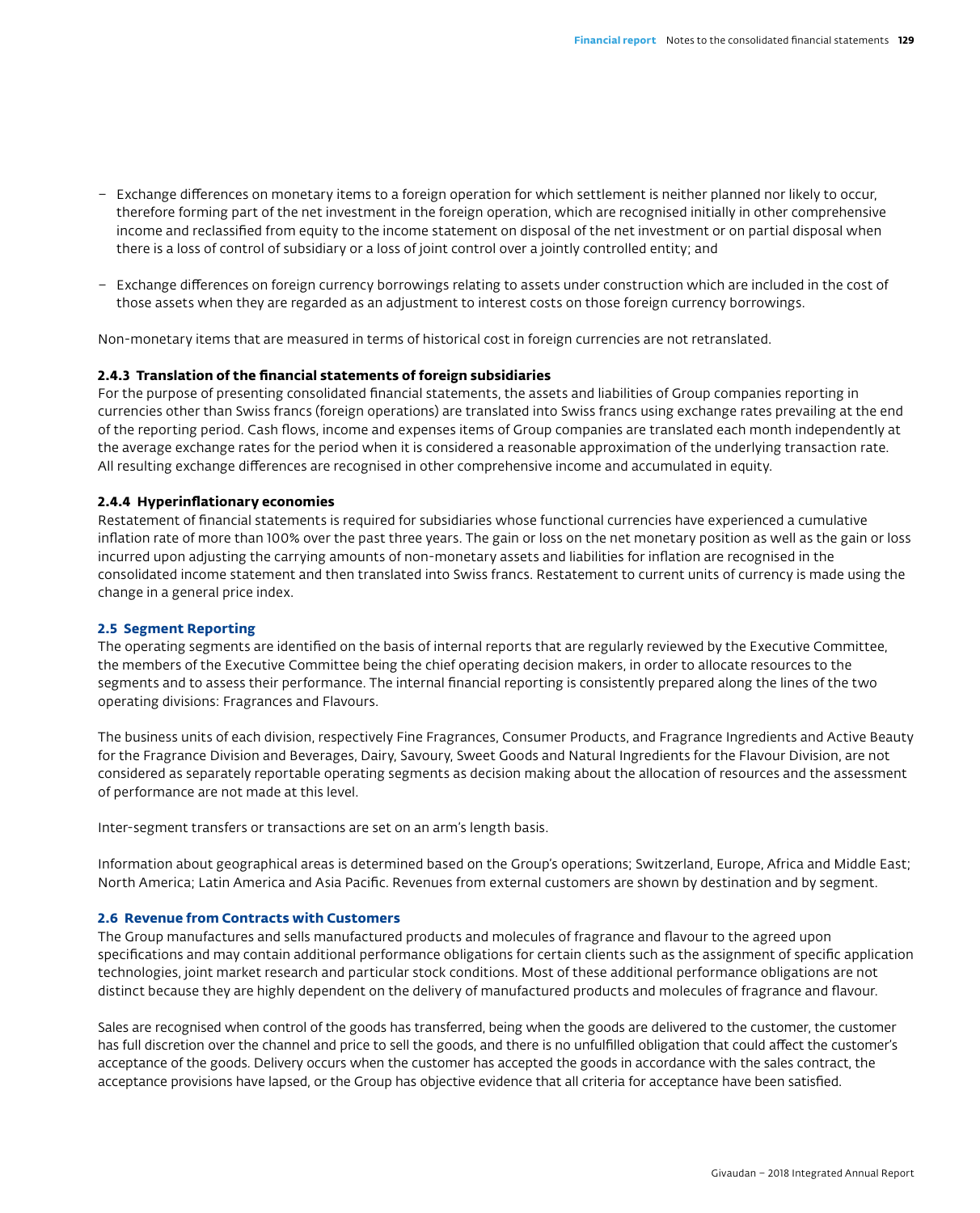The goods are often sold with volume discounts based on aggregate sales over a 12 months period. Revenue from these sales is recognised based on the price specified in the contract, net of the estimated volume discounts provided that it is highly probable that a significant reversal will not occur. No element of financing is deemed present as the sales are made with credit terms that are consistent with market practice.

A receivable is recognised when the goods are delivered as this is the point in time that the consideration is unconditional because only the passage of time is required before the payment is due.

#### **2.7 Research and Product Development**

The Group is active in research and in formulas, technologies and product developments. In addition to its internal scientific efforts, the Group collaborates with outside partners.

Expenditure on research activities is recognised as an expense in the period in which it is incurred.

Internal developments or developments obtained through agreements on formula, technology and product costs are capitalised as intangible assets when there is an identifiable asset that will generate probable economic benefits and when the cost can be measured reliably. When the conditions for recognition of an intangible asset are not met, development expenditure is recognised in the income statement in the period in which it is incurred.

#### **2.8 Employee Benefit Costs**

Wages, salaries, social security contributions, annual leave and paid sick leave, bonuses and non-monetary benefits are expensed in the year in which the associated services are rendered by the Group's employees.

#### **2.8.1 Pension obligations**

A defined benefit plan is a pension plan that defines an amount of pension benefit that an employee will receive on retirement, principally dependent on an employee's years of service and remuneration at retirement. Plans are usually funded by payments from the Group and employees to financially independent trusts. The liability recognised in the statement of financial position is the aggregate of the present value of the defined benefit obligation at the statement of financial position date less the fair value of plan assets. Where a plan is unfunded, only a liability representing the present value of the defined benefit obligation is recognised in the statement of financial position. The present value of the defined benefit obligation is calculated by independent actuaries using the projected unit credit method twice a year, at interim and annual publication. This reflects the discounted expected future payment required to settle the obligation resulting from employee service in the current and prior periods. The future cash outflows incorporate actuarial assumptions primarily regarding the projected rates of remuneration growth, and long-term indexation rates. Discount rates, used to determine the present value of the defined benefit obligation, are based on the market yields of high quality corporate bonds in the country concerned. Actuarial gains and losses arising from experience adjustments and changes in actuarial assumptions are charged or credited to equity in other comprehensive income in the period in which they arise. Past service costs are recognised immediately in the income statement. Pension assets and liabilities in different defined benefit schemes are not offset unless the Group has a legally enforceable right to use the surplus in one plan to settle obligations in another plan.

A defined contribution plan is a pension plan under which the Group pays fixed contributions into publicly or privately administrated funds. The Group has no further payment obligations once the contributions have been made. The contributions are charged to the income statement in the year to which they relate.

#### **2.8.2 Other post-retirement obligations**

Some Group companies provide certain post-retirement healthcare and life insurance benefits to their retirees, the entitlement to which is usually based on the employee remaining in service up to retirement age and completing a minimum service period. The expected costs of these benefits are accrued over the periods in which employees render service to the Group.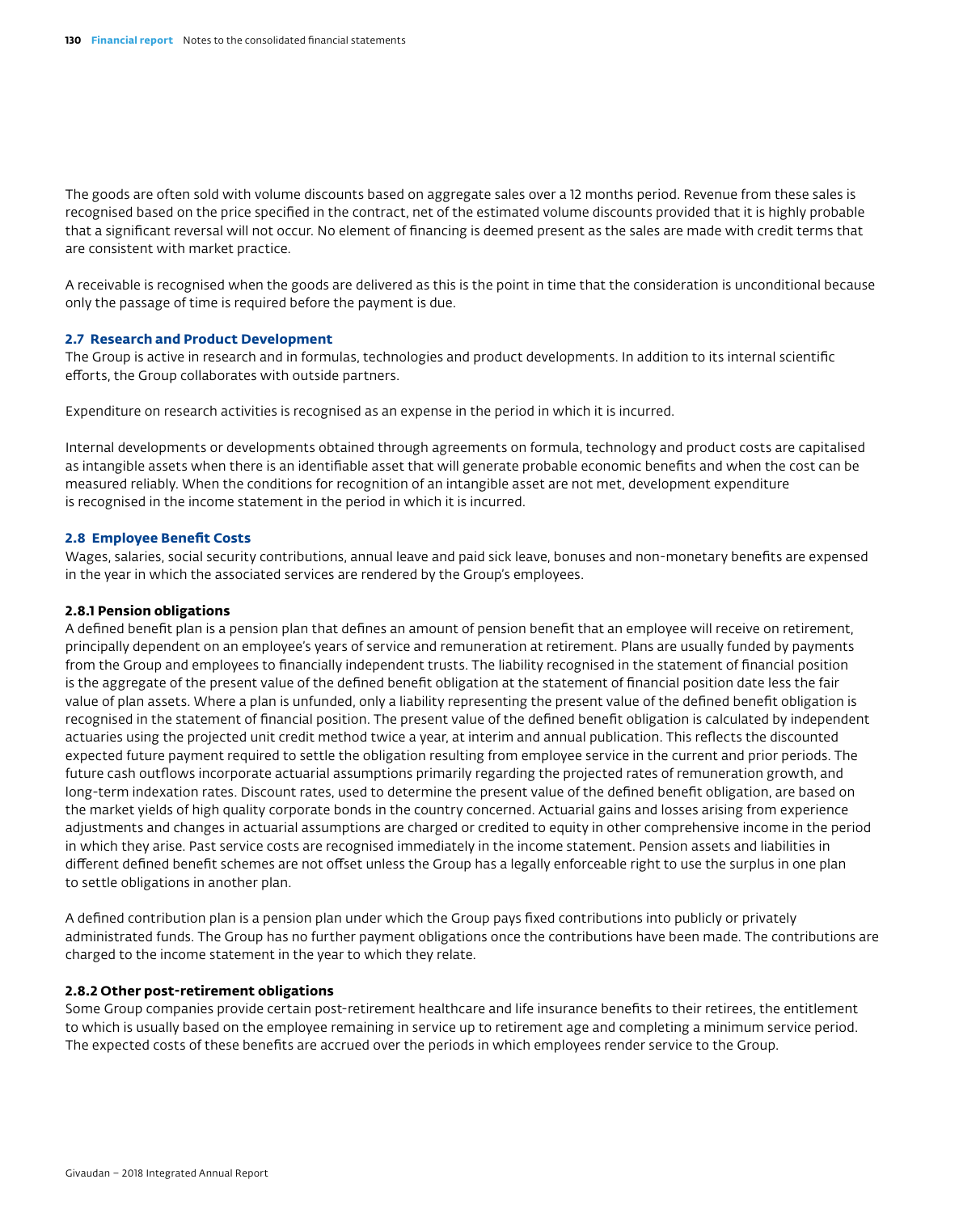#### **2.9 Share-Based Payments**

The Group has established a performance share plan to align the long-term interests of key executives and members of the Board of Directors with the interests of the shareholders.

Key executives are awarded a portion of their performance-related compensation in equity-settled share-based payment transactions. The costs are recorded in each relevant functions part of the employees' remuneration as personnel expenses with a corresponding entry in equity in own equity instruments for equity-settled share-based payment transactions. The different share-based payments are described below:

#### **2.9.1 Performance Share Plan**

Key executives are awarded a portion of their performance-related compensation in equity-settled share-based payment transactions in the form of a performance share plan.

The performance share plan is established with Givaudan registered shares and a vesting period of three years. The Group has at its disposal either treasury shares or conditional share capital.

The cost of equity-settled instruments is expensed as employee remuneration over the vesting period, together with a corresponding increase in equity in own equity instruments. The cost is determined by reference to the fair value of the shares expected to be delivered at the date of vesting. Performance conditions are included in the assumptions in which the number of shares varies. No market conditions are involved.

The fair value is determined as the market price at grant date reduced by the present value of dividends expected or any other expected distribution to the shareholders to be paid during the vesting period, as participants are not entitled to receive dividends or any other distribution to the shareholders during the vesting period.

At each statement of financial position date the Group revises its estimates of the number of shares that are expected to be delivered. Where an equity-settled award is cancelled, it is treated as if it had vested on the date of cancellation.

#### **2.9.2 Restricted Shares Plan**

The members of the Board of Directors receive a portion of their compensation in equity-settled share-based payment transactions in the form of restricted share units.

Restricted shares are set generally with a vesting period of three years, during which the restricted shares cannot be settled or transferred. The Group has at its disposal treasury shares for the delivery of the restricted shares.

The cost of these equity-settled instruments to be expensed, together with a corresponding increase in equity, over the vesting period, is determined by reference to the fair value of the restricted shares granted at the date of the grant. Service conditions are included in the assumptions about the number of restricted shares that are expected to become deliverable. No performance conditions are included.

The fair value is determined as the market price at grant date reduced by the present value of dividends expected or any other expected distribution to the shareholders to be paid during the vesting period, as participants are not entitled to receive dividends or any other distribution to the shareholders during the vesting period.

At each statement of financial position date the Group revises its estimates of the number of restricted shares that are expected to be delivered. Where an equity-settled award is cancelled, it is treated as if it had vested on the date of cancellation.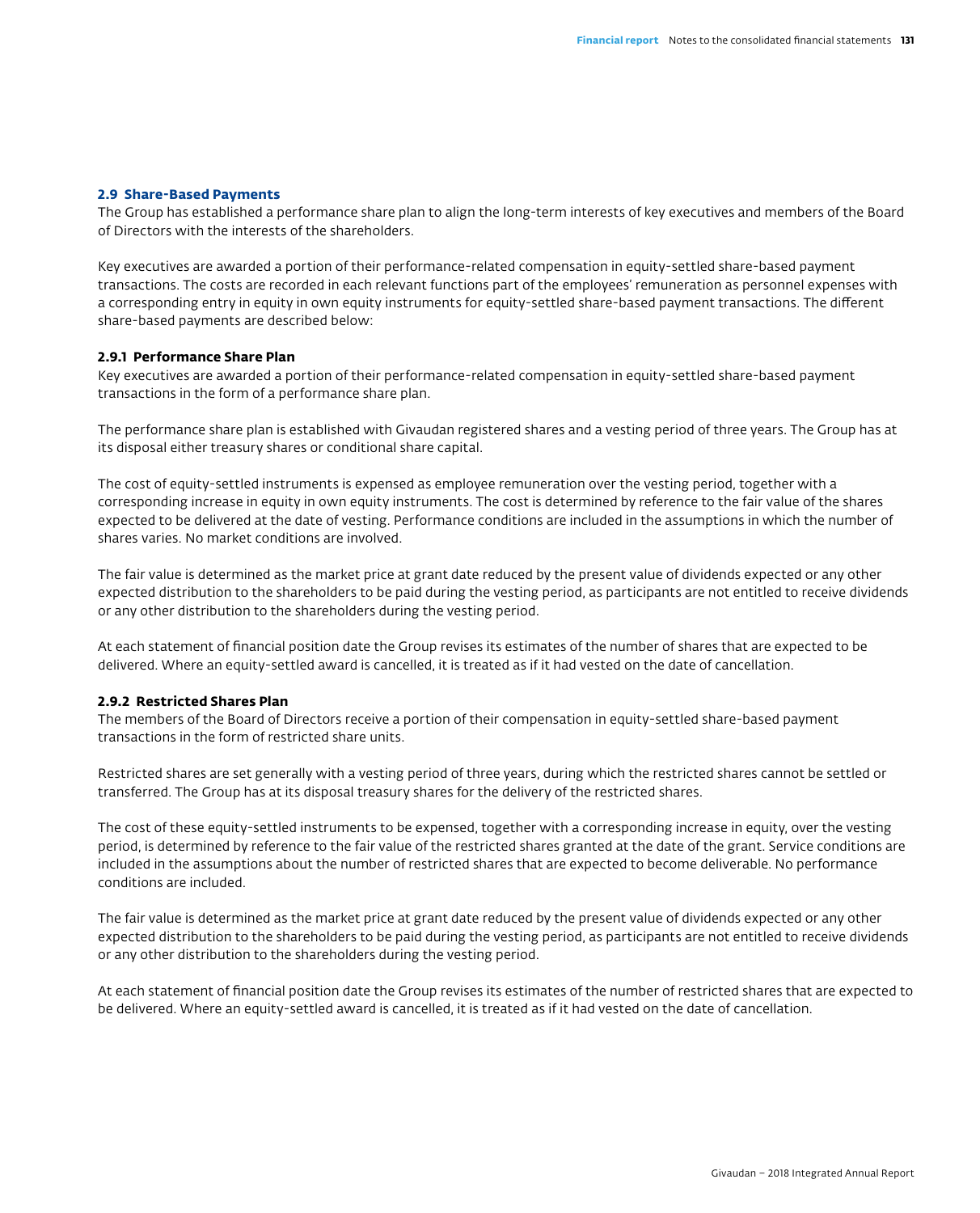#### **2.10 Taxation**

Income taxes include all taxes based upon the taxable profits of the Group, including withholding taxes payable on the distribution of retained earnings within the Group. Other taxes not based on income, such as property and capital taxes, are included either in operating expenses or in financial expenses according to their nature. The Group's liability for current income tax is calculated using tax rates that have been enacted or substantively enacted by the end of the reporting period.

Deferred income taxes are provided based on the full liability method, under which deferred tax consequences are recognised for temporary differences between the tax bases of assets and liabilities and their carrying values. Deferred tax liabilities are generally recognised for all taxable temporary differences. Deferred tax assets are generally recognised for all deductible temporary differences, unused tax losses and unused tax credits to the extent that it is probable that taxable profit will be available against which those items can be utilised. Management considers that these tax benefits are probable on the basis of business projections on the relevant entities.

Such deferred tax assets and liabilities are not recognised if the temporary difference arises from initial recognition of an asset or liability in a transaction other than a business combination that at the time of the transaction affects neither the accounting nor the taxable income.

Deferred income tax assets and liabilities are measured at the tax rates that are expected to apply to the year when the asset is realised or the liability is settled, based on tax rates that have been enacted or substantively enacted at the balance sheet date.

Deferred income tax is provided on temporary differences arising on investments in subsidiaries and interests in jointly controlled entities, except where the timing of the reversal of the temporary difference is controlled by the Group and it is probable that the temporary difference will not reverse in the foreseeable future. Current tax assets and liabilities are offset and deferred income tax assets and liabilities are offset when the income taxes are levied by the same taxation authority and when there is a legally enforceable right to offset them.

Current and deferred tax are recognised as an expense or income in the income statement, except when they relate to items that are recognised outside the income statement, in which case the tax is also recognised outside the income statement.

#### **2.11 Cash and Cash Equivalents**

Cash and cash equivalents comprise cash on hand and demand deposits with banks and similar institutions. Cash equivalents are held for the purpose of meeting short-term cash commitments (maturity of three months or less from the date of acquisition) and are subject to an insignificant risk of changes in value.

#### **2.12 Financial Assets**

Financial assets are classified as financial assets at fair value through the income statement except for trade receivables which are classified at amortised cost. The classification depends on the nature and purpose of the financial assets and is determined at the time of initial recognition.

Regular way purchases or sales of financial assets require delivery of assets within the time frame established by regulation or convention in the marketplace. All regular way purchases or sales of financial assets are recognised and derecognised at the settlement date (i.e. the date that the asset is delivered to or by the Group). Financial assets are classified as current assets, unless they are expected to be realised beyond twelve months of the statement of financial position date.

The Group derecognises a financial asset when the contractual rights to the cash flows from the asset expire, or when it transfers the financial asset and substantially all the risks and rewards of ownership of the asset to another party. On derecognition of a financial asset in its entirety, the following amounts are recognised in the income statement: (i) the difference between the asset's carrying amount and the sum of the consideration received and receivable; (ii) the cumulative gain or loss that had been recognised in other comprehensive income and accumulated in equity.

Dividend income from investments is recognised in other financial income (expense), net when the right to receive payment has been established. Interest income is accrued on a time basis and included in other financial income (expense), net.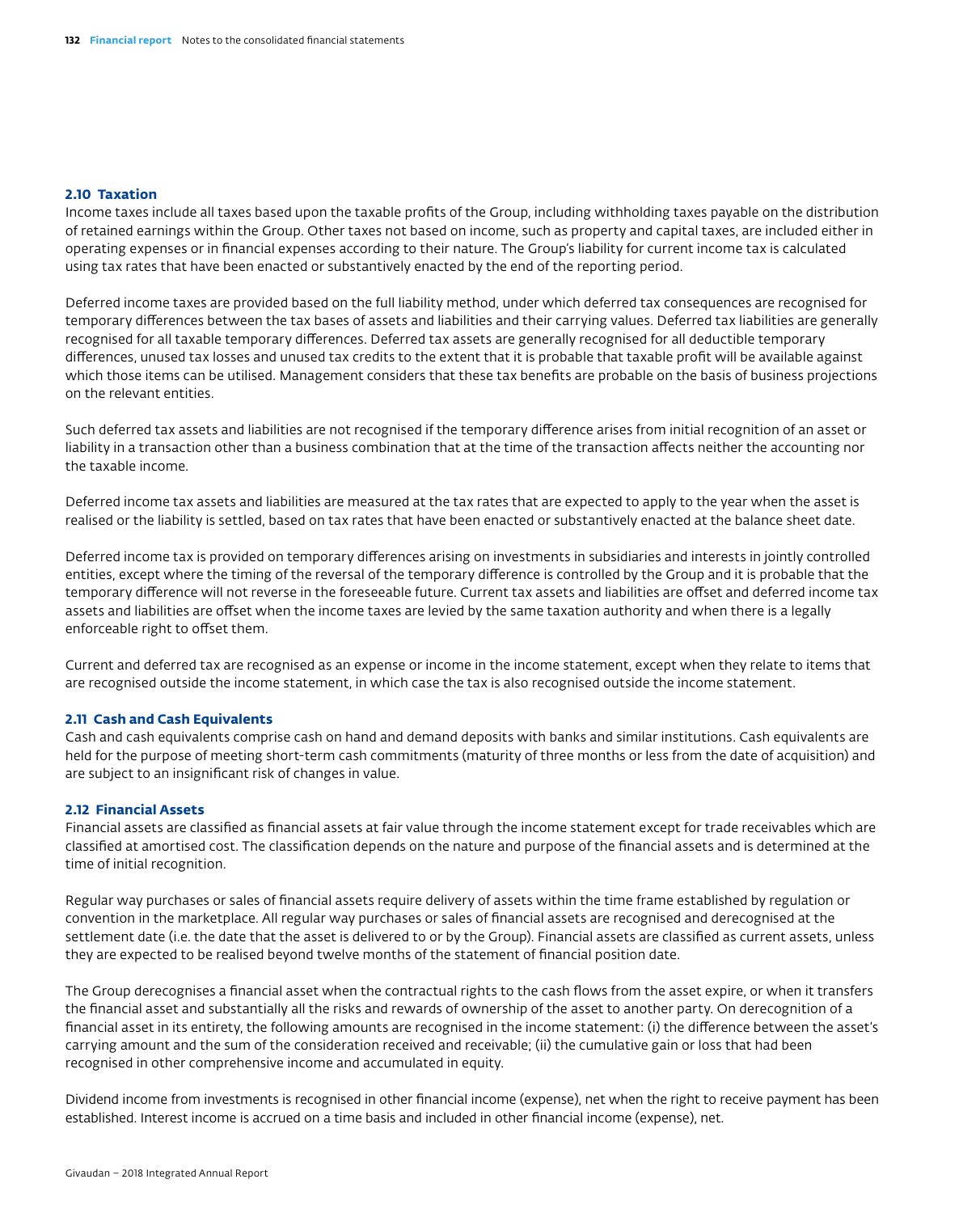#### **2.12.1 Financial assets at fair value through the income statement**

Financial assets such as debt instruments, equity securities, investment funds and derivatives not designated as effective hedging instruments are classified in this category.

Debt instruments are held with the objective to manage cash flows by both collecting their contractual cash flows and selling them at market price when needed. The main purpose of such instruments is to fund obligations related to employees. They are designated as financial assets measured at fair value through the income statement to avoid recognition inconsistency resulting from changes in fair values of the financial assets and the obligations.

Other financial assets which are not debt instruments are held with the main objectives to participate in long-term partnerships, to hedge certain financial risks, and to fund obligations related to employees. Their designation as financial assets measured at fair value through the income statement is in line with management intentions to hold such assets.

These financial assets are initially measured at fair value whereas directly attributable transaction costs are expensed in the income statement. At the end of each period, the carrying value is adjusted to the fair value with a corresponding entry in the income statement until the investment is derecognised.

The subsidiaries in the United States of America entered over the years into various life insurance contracts called corporateowned life insurance (COLI) to fund long-term obligations related to employees. For both the COLI contracts and the associated long-term obligations, adjustments to the fair value, gains and losses, are recognised in the income statement.

For quoted equity instruments, the fair value is the market value, being calculated by reference to share exchange quoted selling prices at close of business on the statement of financial position date. Non-quoted financial assets are valued at fair value based on observable market transactions or if not available based on prices given by reputable financial institutions or on the price of the latest transaction.

#### **2.12.2 Financial assets at amortised cost**

Trade receivables are the only financial assets classified as subsequently measured at amortised cost. They reach the objective of collecting contractual cash flows over their life.

Trade receivables are carried at amortised cost less allowances for loss. They generally do not contain a significant financing component. The allowance loss measurement is then determined by applying a simplified approach equalling the lifetime expected credit losses. Under this approach the tracking of changes in credit risk is not required but instead the base lifetime expected credit loss at all times is applied. An allowance for loss is made for potentially impaired receivables during the year in which they are identified based on a periodic review of all outstanding amounts. Losses are recorded within selling, marketing and distribution expenses in the income statement. Trade receivables are deemed as impaired when there is an indication of significant financial difficulties of the debtor (delinquency in or default on payments occurs, probability of bankruptcy or need for financial reorganisation).

Trade receivables are non-derivative financial assets with fixed or determinable payments that are not quoted in an active market.

#### **2.13 Derivative Financial Instruments and Hedging Activities**

Most derivative instruments are entered into to provide economic hedges. They are initially recognised at fair value on the date a derivative contract is entered into and are subsequently measured at their fair value. The method to recognise the resulting gain or loss depends on whether the derivative is designated as a hedging instrument and, if so, the nature of the item being hedged.

The Group documents, at the inception of the transaction, the relationship between hedging instruments and hedged items, as well as its risk management objectives and strategy for undertaking various hedging transactions. The Group also documents its assessment, both at hedge inception and on an ongoing basis, as to whether the derivatives that are used in hedging transactions are highly effective in offsetting changes in fair values or cash flows of hedged items.

Movements on the hedging reserve in shareholders' equity are shown in the statement of changes in equity. These derivatives are presented as current or non-current on the basis of their settlement dates.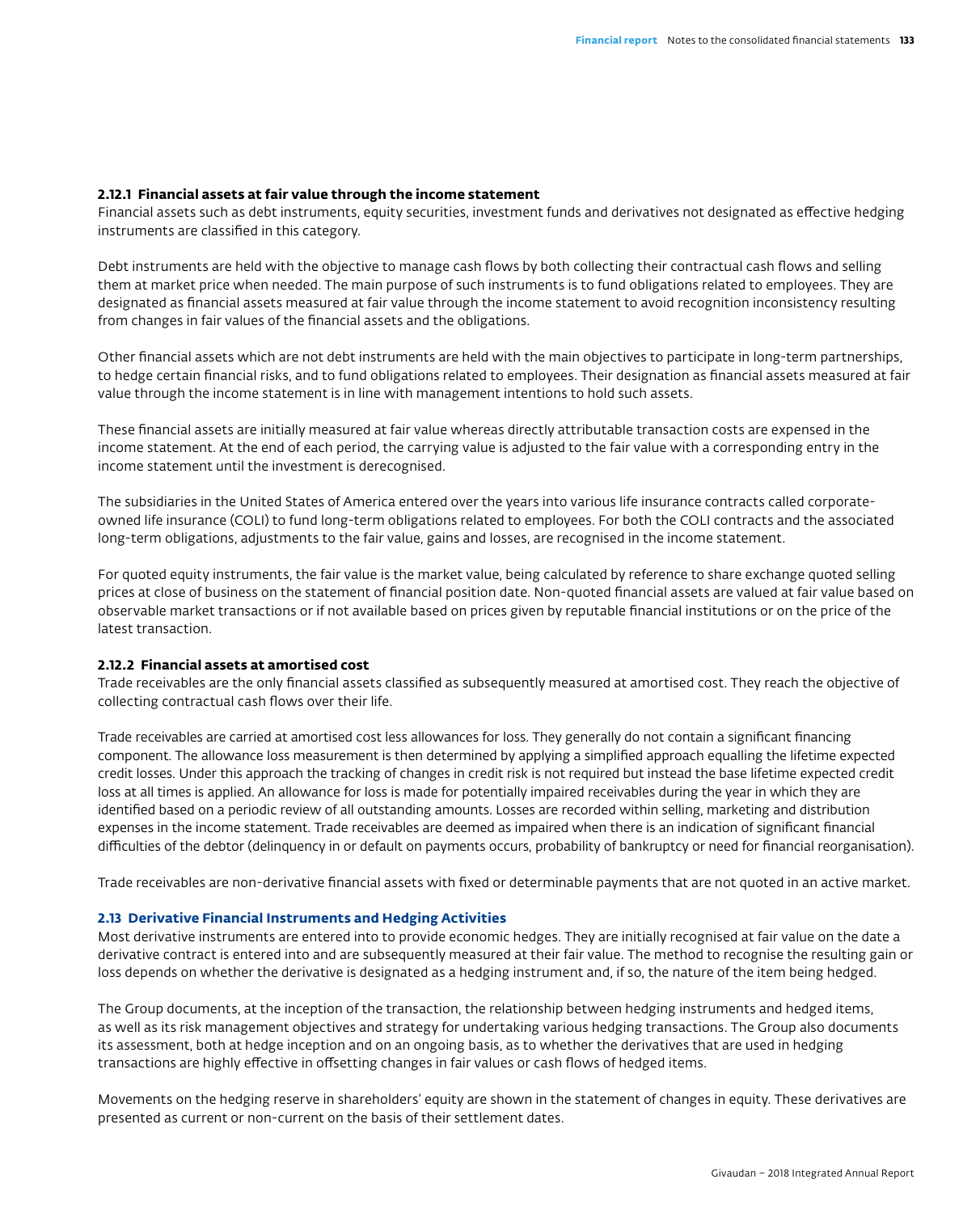#### **2.13.1 Cash flow hedge**

The effective portion of changes in the fair value of derivatives that are designated and qualify as cash flow hedges is recognised in the cash flow hedge reserve within other comprehensive income, limited to the cumulative change in fair value of the hedged item on a present value basis from the inception of the hedge. The gain or loss relating to the ineffective portion is immediately recognised in financing costs in the income statement.

Amounts accumulated in equity are reclassified to the income statement in the periods when the hedged transaction affects the income statement, in the same line as the recognised hedged item. However, when the hedged forecast transaction results in the recognition of a non-financial asset or liability, the amounts are transferred from equity and included in the initial measurement of the cost of the non-financial asset or liability.

When forward contracts are used to hedge forecast transactions such as future debt issuance, management assumes that the sources of hedge effectiveness in regards of the characteristics of the hedging relationship is sufficiently immaterial to exclusively perform a qualitative assessment.

When the hedging instrument expires or is sold, terminated or exercised, or the hedge no longer meets the criteria for hedge accounting, any cumulative gain or loss existing in equity at that time remains in equity and is recognised when the ultimate forecast transaction occurs. If the forecast transaction is no longer expected to occur, any cumulative gain or loss existing in equity is immediately taken to the income statement.

#### **2.13.2 Derivatives at fair value through the income statement**

Certain derivative instruments do not qualify for hedge accounting and are accounted for at fair value through the income statement. At each statement of financial position date these derivative instruments are valued at fair value based on quoted market prices, with the unrealised gain or loss recognised in the income statement. They are derecognised when the Group has lost control of the contractual rights of the derivatives, at which time a realised gain or loss is recognised in the income statement.

#### **2.14 Inventories**

Inventories are stated at the lower of cost and net realisable value. Cost is determined using a weighted average cost formula. The cost of finished goods and work in process comprises raw materials, direct labour, other direct costs and related production overheads but excludes borrowing costs. Cost of sales includes the corresponding direct production costs of goods manufactured and services rendered as well as related production overheads. Net realisable value is the estimated selling price in the ordinary course of business, less estimated costs necessary to make the sale.

#### **2.15 Property, Plant and Equipment**

Property, plant and equipment are initially recognised at cost of purchase or construction and subsequently at cost less accumulated depreciation and accumulated impairment losses. The cost of an item of property, plant and equipment includes expenditure that is attributable to the purchase or construction. It includes, for qualifying assets, borrowing costs in accordance with the Group's accounting policy (Note 2.19), and cost of its dismantlement, removal or restoration, related to the obligation for which an entity incurs as a consequence of installing the asset.

The assets are depreciated on a straight-line basis, except for land, which is not depreciated. Estimated useful lives of major classes of depreciable assets are as follows:

- Buildings and land improvements 40 years
- Machinery and equipment 5–15 years – Office equipment 3 years
- Motor vehicles 6 and 5 years

The assets' residual values and useful lives are reviewed, and adjusted if appropriate, at each statement of financial position date.

The carrying values of plant and equipment are written down to their recoverable amount when the carrying value is greater than their estimated recoverable amount (Note 2.18).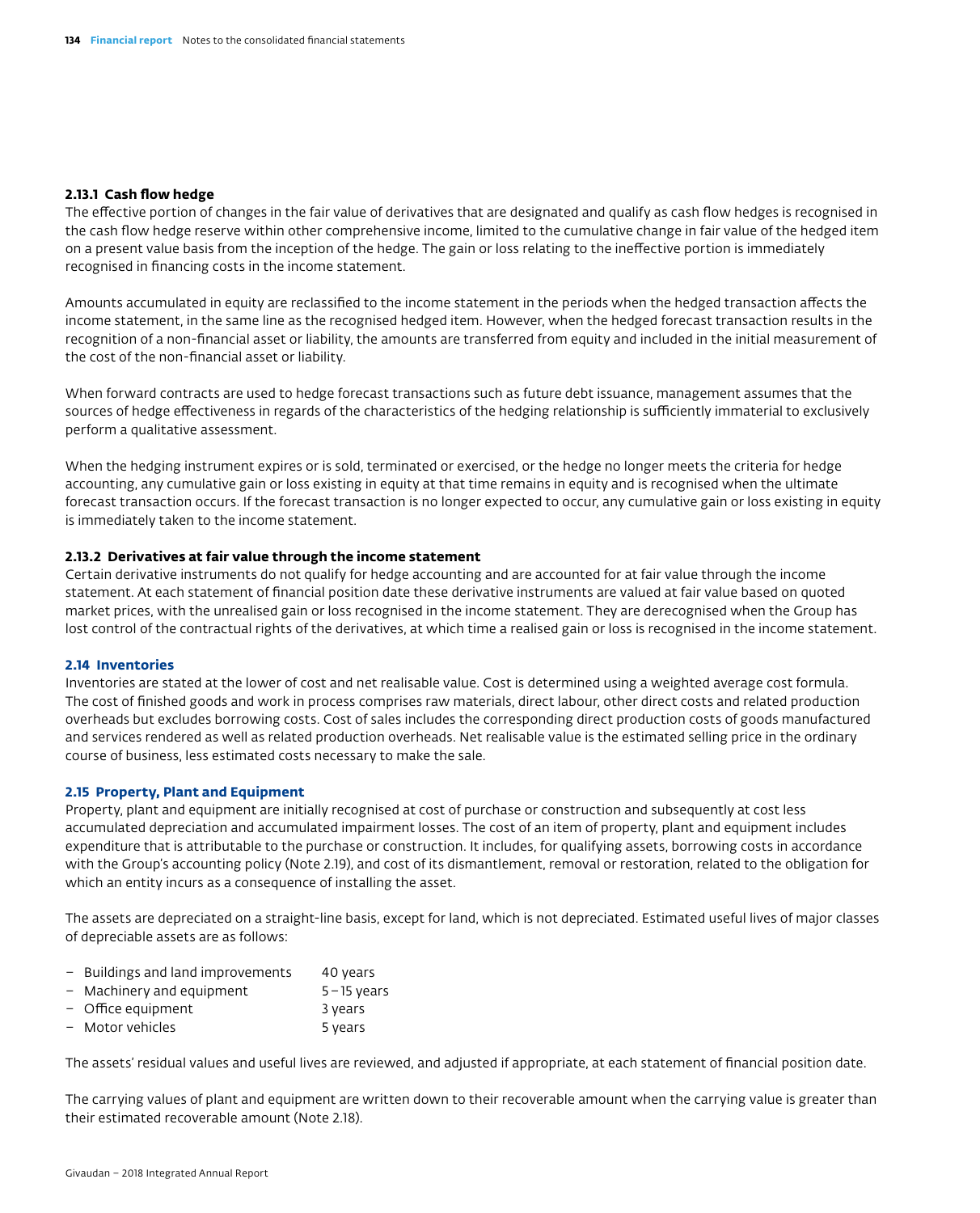Gains and losses on disposals are determined by comparing the proceeds with the carrying amount with gains being recognised within other operating income and losses being recognised within other operating expense within the income statement. Subsequent costs are included in the asset's carrying amount or recognised as a separate asset, as appropriate, only when it is probable that future economic benefits associated with the item will flow to the Group and the cost of the item can be measured reliably. Subsequent costs such as repairs and maintenance are recognised as expenses as incurred.

#### **2.16 Leases**

Leases of assets are classified as operating leases when substantially all the risks and rewards of ownership of the assets are retained by the lessor. Operating lease payments are charged to the income statement on a straight-line basis over the term of the lease.

Leases are classified as finance leases whenever the terms of the lease transfer substantially all the risks and rewards of ownership to the lessee. Assets held under finance leases are recognised as assets of the Group at their fair value or, if lower, at the present value of the minimum lease payments, each determined at the inception of the lease. The corresponding liability to the lessor is included in the statement of financial position as other non-current liabilities.

#### **2.17 Intangible Assets**

Goodwill represents the excess of the cost of an acquisition over the fair value of the Group's share of the net assets of the acquired subsidiary at the date of acquisition. Goodwill on acquisitions is recognised in the statement of financial position as an intangible asset. Goodwill is tested annually for impairment or more frequently when there are indications of impairment, and carried at cost less accumulated impairment losses. Impairment charges on goodwill are not reversed. Any goodwill or fair value adjustments to the carrying amounts of assets and liabilities arising on the acquisition of a foreign operation are recognised in the local currency at the effective date of the transaction and translated at year-end exchange rates. For the purpose of impairment testing, goodwill is allocated to the cash-generating units being the Group's reportable operating segments: Flavour Division and Fragrance Division, which itself includes a lower level of cash-generating unit related to Expressions Parfumées.

Intangible assets acquired in a business combination are identified and recognised separately from goodwill when they satisfy the definition of an intangible asset and their fair values can be measured reliably.

Internal developments are capitalised as intangible assets when there is an identifiable asset that will generate probable economic benefits and when the cost can be measured reliably. Costs include all costs directly attributable to preparing the asset for use. Development costs previously recognised as an expense are not recognised as an asset in subsequent periods.

Separately acquired intangible assets are capitalised when the identifiable asset will generate probable economic benefits and when its cost can be measured reliably.

Intangible assets are carried at cost less accumulated amortisation and accumulated impairment losses. Amortisation is on a straight-line basis over the estimated economic useful life of the asset. Useful life is determined based on the character of the asset and may be indefinite. In that case, the asset is not amortised but annually tested for impairment. Estimated definite useful life of major classes of amortisable assets are as follows:

| - Name and product brands     | $2 - 7$ years   |
|-------------------------------|-----------------|
| - Software/ERP system         | $3 - 7$ years   |
| - Process-oriented technology | $5 - 20$ years  |
| - Client relationships        | $15 - 23$ years |

– Supplier relationships 3 years

Gains or losses arising on the disposal of intangible assets are measured as the difference between the net disposal proceeds and the carrying amount with gains being recognised within other operating income and losses being recognised in other operating expense within the income statement.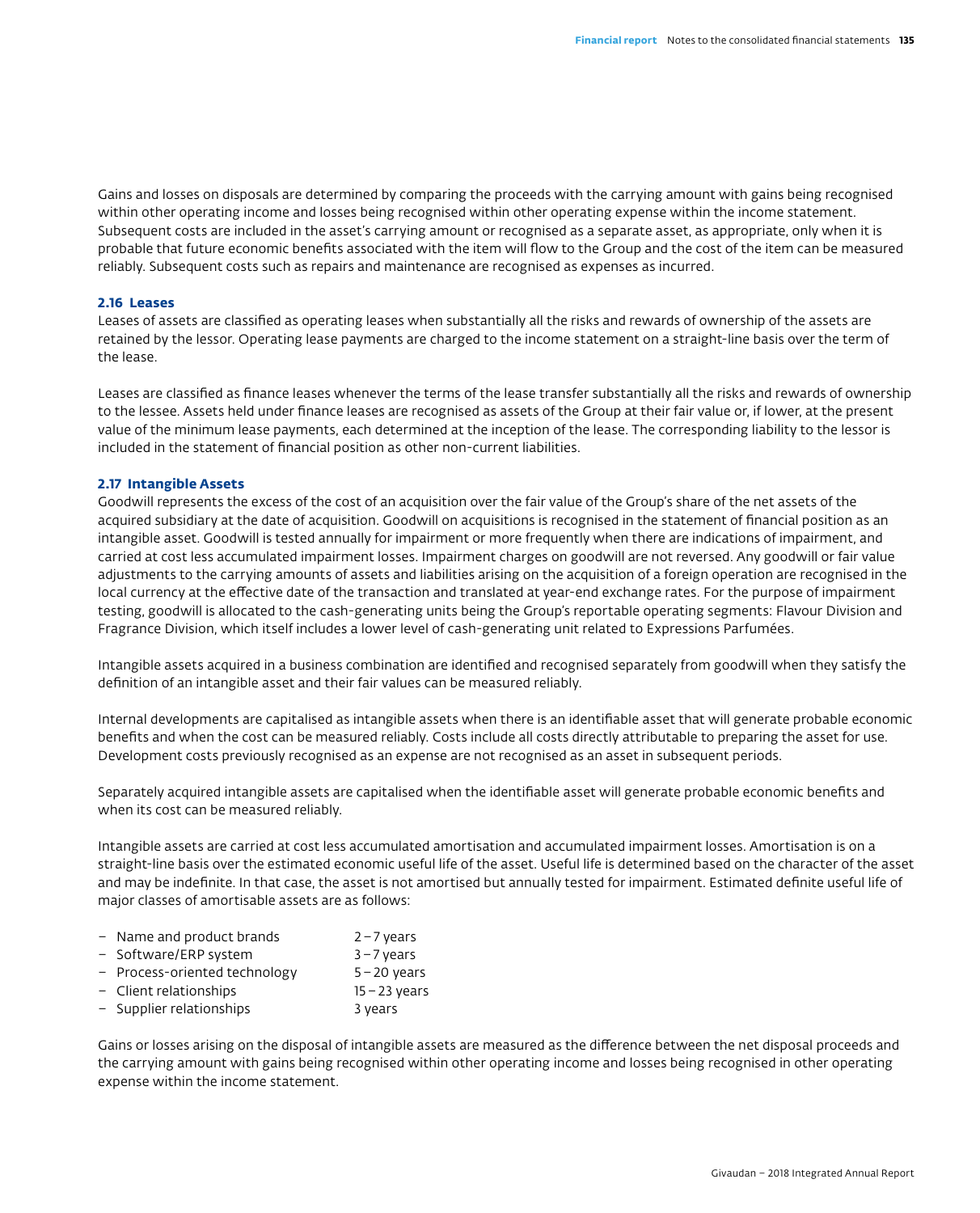#### **2.18 Impairment of Long-Lived Assets**

Non-financial assets that are subject to depreciation or amortisation are reviewed for impairment whenever events or changes in circumstances indicate that the carrying amount may not be recoverable. When the recoverable amount of a non-financial asset, being the higher of its fair value less cost to sell and its value in use, is less than its carrying amount, then the carrying amount is reduced to the asset's recoverable value. This reduction is recognised as an impairment loss within other operating expense within the income statement. Value in use is determined by using pre-tax cash-flow projections over a five-year period and a terminal value. These are discounted using a pre-tax discount rate that reflects current market conditions of the time value of money and the risks specific to the asset.

Intangible assets with indefinite useful life are tested for impairment annually, and whenever there is an indication that the asset may be impaired.

An impairment loss is reversed if there has been a change in the circumstances used to determine the recoverable amount. A previously recognised impairment loss is reversed only to the extent that the asset's carrying amount does not exceed the carrying amount that would have been determined, net of depreciation or amortisation, if no impairment loss had been recognised.

#### **2.19 Borrowing Costs**

Borrowing costs directly attributable to the acquisition, construction or production of qualifying assets, which are assets that necessarily take a substantial period of time to prepare for their intended use, are added to the cost of those assets, until such time as the assets are substantially ready for their intended use.

Investment income earned on the temporary investment of specific borrowings pending their expenditure on qualifying assets is deducted from the borrowing costs eligible for capitalisation. All other borrowing costs are recognised in the income statement in the period in which they are incurred.

#### **2.20 Accounts Payable–Trade and Others**

Trade payables are obligations to pay for goods or services that have been acquired in the ordinary course of business from suppliers and are carried at amortised cost.

#### **2.21 Debt**

The proceeds of straight bonds, of private placements and of debt issued are recognised as the proceeds received, net of transaction costs incurred. Any discount arising from the coupon rate, represented by the difference between the net proceeds and the redemption value, is amortised using the effective interest rate method and charged to interest expense over the life of the bonds or the private placements. Debt is derecognised at redemption date.

Debt is classified within current liabilities unless the Group has an unconditional right to defer settlement of the liability for at least twelve months after the statement of financial position date.

#### **2.22 Provisions**

Provisions are recognised when the Group has a present legal or constructive obligation as a result of past events, for which it is probable that an outflow of resources embodying economic benefits will be required to settle the obligation, and for which a reliable estimate of the amount of the obligation can be made. Provisions are reviewed regularly and are adjusted where necessary to reflect the current best estimates of the obligation.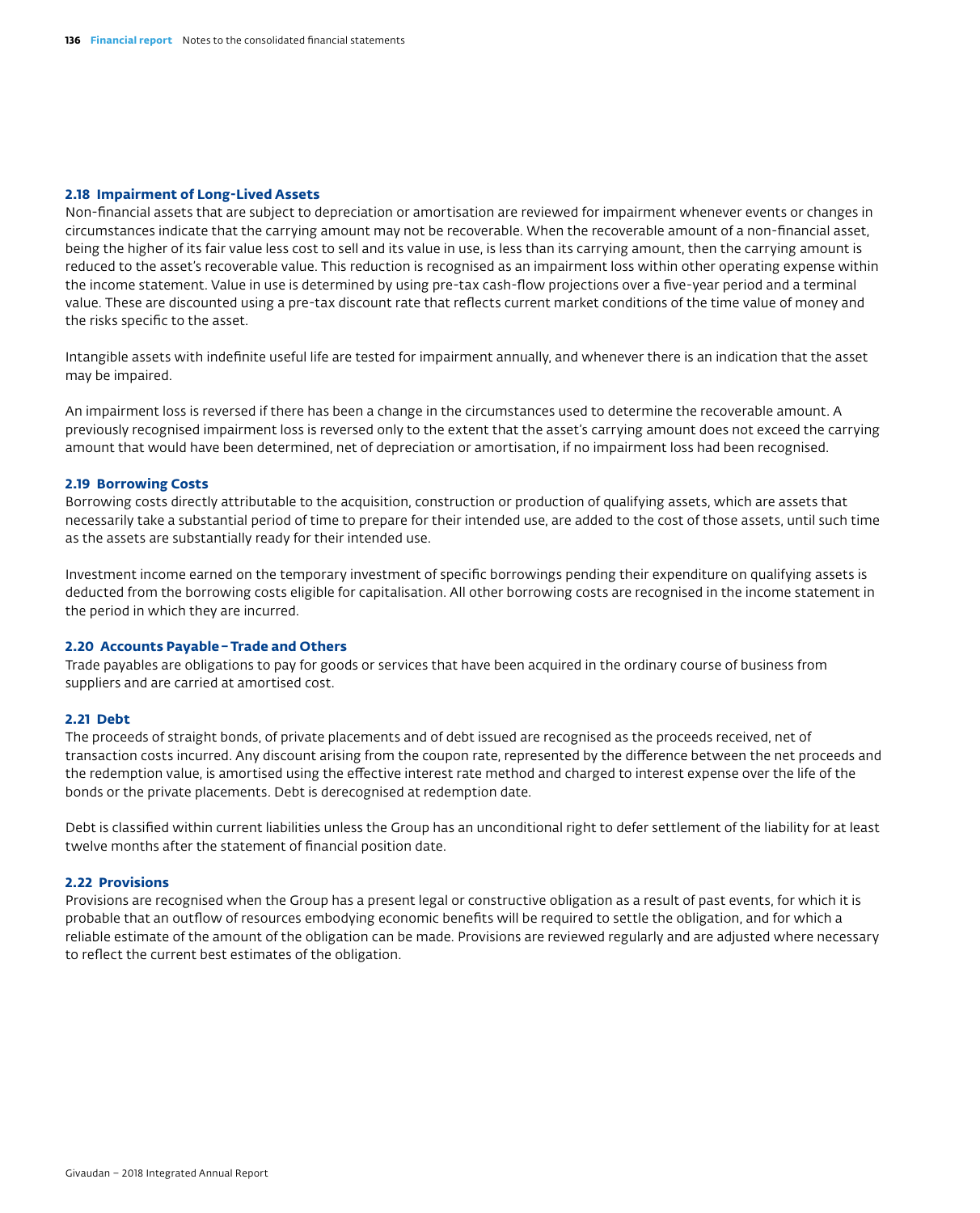#### **2.23 Own Equity Instruments**

Own equity instruments are own shares and derivatives on own shares. Purchases and sales are accounted for at the settlement date.

Purchases of own shares are recognised at acquisition cost including transaction costs as a deduction from equity. The original cost of acquisition, results from resale and other movements are recognised as changes in equity, net. Treasury shares acquired by the execution of own equity derivatives are recognised at the execution date market price.

The settlement and the contract for derivatives on own shares determine the categorisation of each instrument. When the contract assumes the settlement is made by exchanging a fixed amount of cash for a fixed number of treasury shares, the contract is recognised in equity except for a forward contract to buy and write put options which is recognised as a financial liability. When the contract assumes the settlement either net in cash or net in treasury shares or in the case of option of settlement, the contract is recognised as a derivative. Instruments recognised in equity are recognised at acquisition cost including transaction costs. Instruments recognised as financial liabilities are recognised at the net present value of the strike price of the derivative on own shares with the interest charge recognised over the life of the derivative in the line Financing costs of the income statement. They are derecognised when the Group has lost control of the contractual rights of the derivative, with the realised gain or loss recognised in equity.

At each statement of financial position date instruments recognised as derivatives are valued at fair value based on quoted market prices, with any unrealised gain or loss recognised in the line Other financial income (expense), net in the income statement. They are derecognised when the Group has lost control of the contractual rights of the derivatives, with any realised gain or loss recognised.

#### **2.24 Share Capital**

Ordinary shares are classified as equity. Incremental costs directly attributable to the issue of new shares or options are shown in equity as a deduction, net of tax, from the proceeds.

#### **2.25 Statement of Cash Flows**

Cash flows from operating activities arise from the principal activities of the Group in the Fragrance and Flavour businesses. The indirect method is used whereby the operating income is adjusted for the transactions of a non-cash nature in order to derive the cash generated from operations. It includes income tax paid on all activities.

Cash flows from financing activities are primarily the proceeds from the issue and repayment of the debt instruments, the dividend payment to shareholders and interest paid. Cash flows from long-term and short-term borrowings are reported separately of gross cash receipts and gross cash payments.

Cash flows from investing activities arise principally from the investments in property, plant and equipment and intangible assets, from the acquisition of subsidiaries, and from the transactions with jointly controlled entities.

#### **2.26 Distribution to the Shareholders**

Dividend distributions or distributions out of statutory capital reserves from 'capital contributions–additional paid-in capital' are recognised in the period in which they are approved by the Group's shareholders.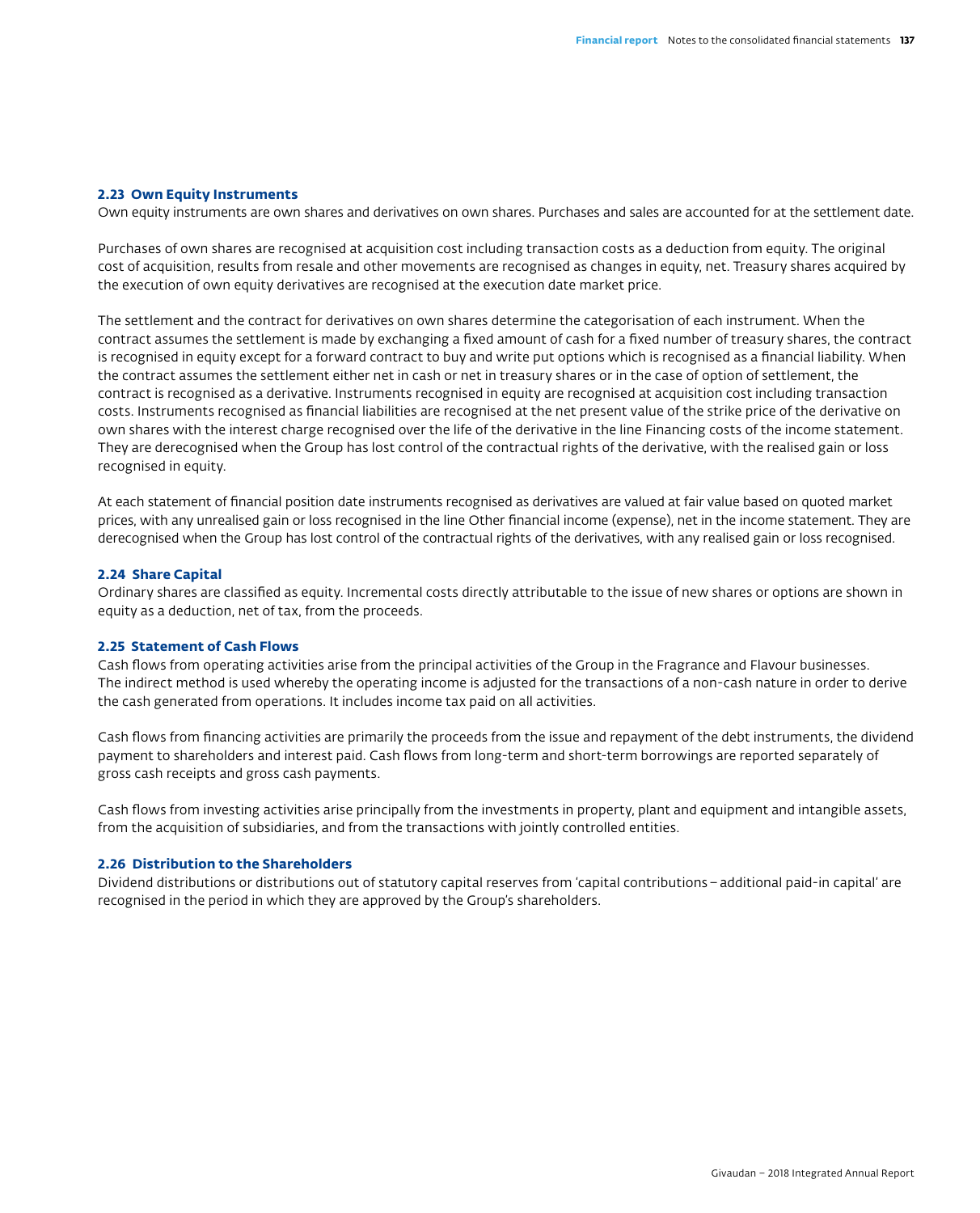#### <span id="page-20-0"></span>**3. Critical Accounting Estimates and Judgments**

The estimates and underlying assumptions are reviewed on an ongoing basis and are based on historical experience and other factors, including expectation of future events that are believed to be reasonable under the circumstances.

#### **3.1 Critical Accounting Estimates and Assumptions**

The key assumptions concerning the future, and other key sources of estimation uncertainty at the statement of financial position date, that have a significant risk of causing a material adjustment to the carrying amounts of assets and liabilities within the next financial year, are for the most part related to:

- In a business combination, the determination of the fair value of the identifiable assets acquired, particularly intangibles, and the liability requiring estimations which are based on all available information and in some cases on assumptions with respect to the timing and amount of future revenues and expenses associated with an asset. The purchase price is allocated to the underlying acquired assets and liabilities based on their estimated fair value at the time of acquisition. The excess is reported as goodwill. As a result, the purchase price allocation impacts reported assets and liabilities, future net earnings due to the impact on future depreciation and amortisation expense and impairment charges (Note 6);
- The impairment of goodwill requiring estimates of the value in use of the cash-generating units to which goodwill is allocated (Note 22);
- The impairment of long-lived assets requiring estimates to measure the recoverable amount of an asset or group of assets (Note 21 and 22);
- The calculation of the present value of defined benefit obligations requiring financial and demographic assumptions (Note 8);
- The determination and provision for income taxes requiring estimated calculations for which the ultimate tax determination is uncertain (Note 16);
- The provisions requiring assumptions to determine reliable best estimates (Note 26); and
- The contingent liabilities assessment (Note 30).

If, in the future, estimates and assumptions, which are based on management's best judgement at the date of the financial statements, deviate from the actual circumstances, the original estimates and assumptions will be modified as appropriate in the year in which the circumstances change.

#### **3.2 Critical Judgments in Applying the Entity's Accounting Policies**

In the process of applying the Group's accounting policies, management has made the following judgments, apart from those involving estimates, which have the most significant effect on the amounts recognised in the consolidated financial statements:

- Computer software and Enterprise Resource Planning: Computer software is internally developed programmes or modifications that result in new or in substantial improvements of existing IT systems and applications (Note 22); and
- Internal developments on formulas, technologies and products: The outcome of these developments depends on their final assemblage and application, which varies to meet customer needs, and consequently the future economic benefits of these developments are not certain. Thus the criteria for the recognition as an asset of the internal developments on formulas, technologies and products are generally not met. The expenditures on these activities are recognised as expense in the period in which they are incurred.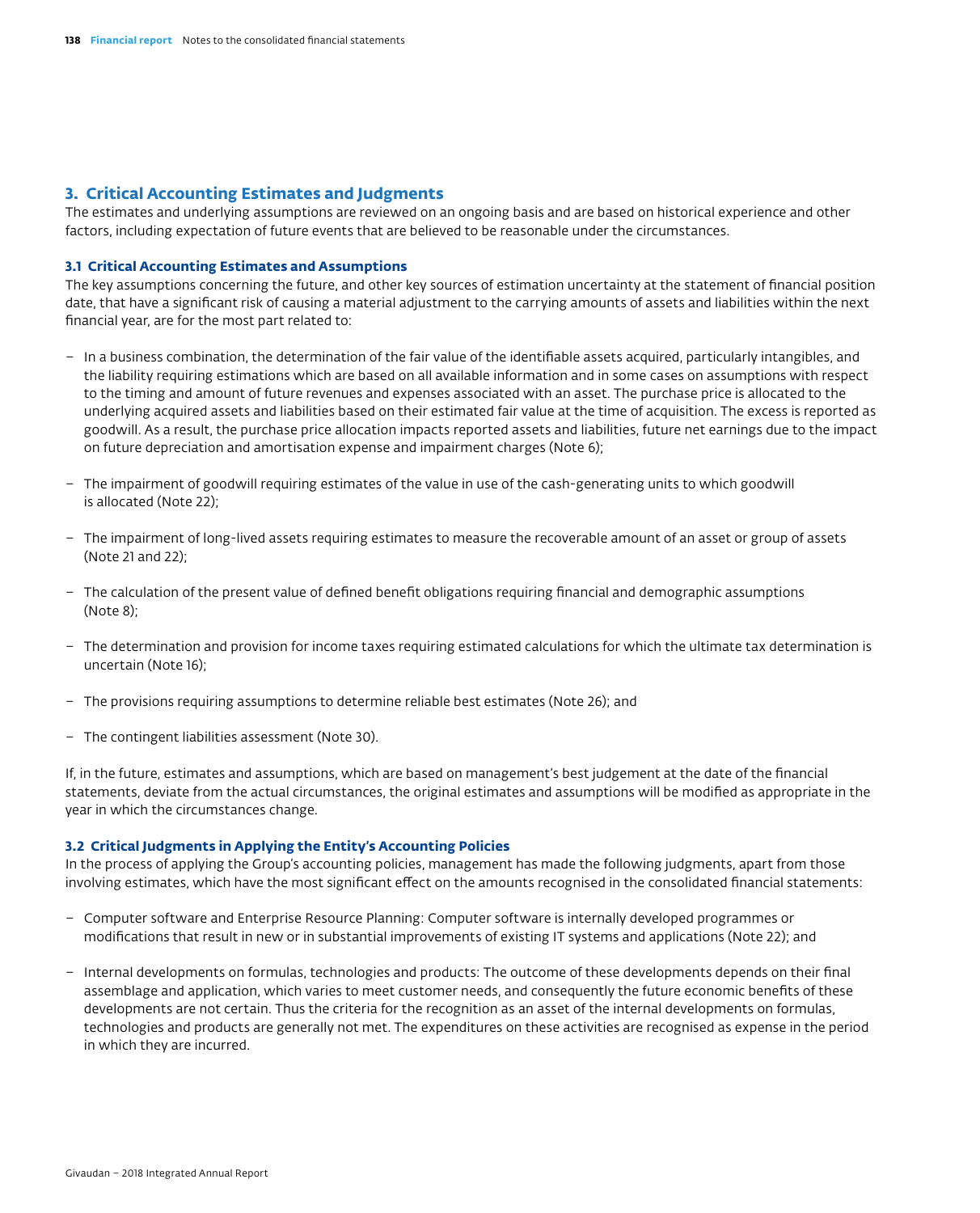| Foreign currency to Swiss francs exchange rates | ISO code   | Units  | 31 Dec 2018 | Average 2018 |      | 31 Dec 2017 Average 2017 |      | 31 Dec 2016 Average 2016 |
|-------------------------------------------------|------------|--------|-------------|--------------|------|--------------------------|------|--------------------------|
| US Dollar                                       | <b>USD</b> |        | 0.98        | 0.98         | 0.97 | 0.98                     | 1.02 | 0.99                     |
| Euro                                            | <b>EUR</b> |        | 1.13        | 1.15         | 1.17 | 1.11                     | 1.07 | 1.09                     |
| Pound                                           | GBP        |        | 1.25        | 1.30         | 1.32 | 1.27                     | 1.25 | 1.34                     |
| Yen                                             | <b>IPY</b> | 100    | 0.90        | 0.88         | 0.86 | 0.88                     | 0.87 | 0.91                     |
| Singapore dollar                                | SGD        |        | 0.72        | 0.72         | 0.73 | 0.71                     | 0.70 | 0.71                     |
| Real                                            | <b>BRL</b> |        | 0.25        | 0.27         | 0.30 | 0.31                     | 0.31 | 0.29                     |
| Renminbi                                        | <b>CNY</b> |        | 0.14        | 0.15         | 0.15 | 0.15                     | 0.15 | 0.15                     |
| Mexican peso                                    | <b>MXN</b> | 100    | 5.01        | 5.08         | 4.96 | 5.20                     | 4.93 | 5.33                     |
| Rupiah                                          | <b>IDR</b> | 10.000 | 0.68        | 0.69         | 0.72 | 0.73                     | 0.75 | 0.74                     |

# <span id="page-21-0"></span>**4. Foreign Exchange Rates**

# **5. Financial Risk Management**

#### **5.1 Capital Management**

The objective of the Group when managing capital is to maintain the ability to continue as a going concern whilst maximising shareholder value through an optimal balance of debt and equity.

In order to maintain or adjust the capital structure, management may increase or decrease leverage by issuing or reimbursing debt, and may propose to adjust the amounts distributed to the shareholders, return capital to shareholders, issue new shares and cancel shares through share buyback programmes.

The Group monitors its capital structure on the basis of a leverage ratio, defined as net debt divided by the equity plus net debt. Net debt is calculated as the total of the consolidated short-term and long-term debt, less cash and cash equivalents. Equity is calculated as the total equity attributable to equity holders of the parent excluding the defined benefit pension plans remeasurement elements.

The Group has entered into several private placements which contain various covenants with externally imposed capital requirements. The Group was in compliance with these requirements as at 31 December 2018 and 2017.

The leverage ratio as at 31 December was as follows:

| in millions of Swiss francs<br>Note                       | 2018  | 2017  |
|-----------------------------------------------------------|-------|-------|
| 24<br>Short-term debt                                     | 4     | 308   |
| 24<br>Long-term debt                                      | 3,266 | 1,300 |
| Less: cash and cash equivalents<br>18                     | (423) | (534) |
| Net debt                                                  | 2,847 | 1,074 |
| Total equity attributable to equity holders of the parent | 3,710 | 3,538 |
| Remeasurement of post employment benefit obligations<br>8 | 431   | 558   |
| Equity                                                    | 4,141 | 4,096 |
| Net debt and equity                                       | 6,988 | 5,170 |
| Leverage ratio                                            | 41%   | 21%   |

The Group intends to maintain its medium term leverage ratio below 25%.

As at 31 December 2018, the leverage ratio increased to 41% compared to 21% as at 31 December 2017. The net debt was CHF 2,847 million at December 2018 up from CHF 1,074 million as at December 2017, following the acquisitions during the year.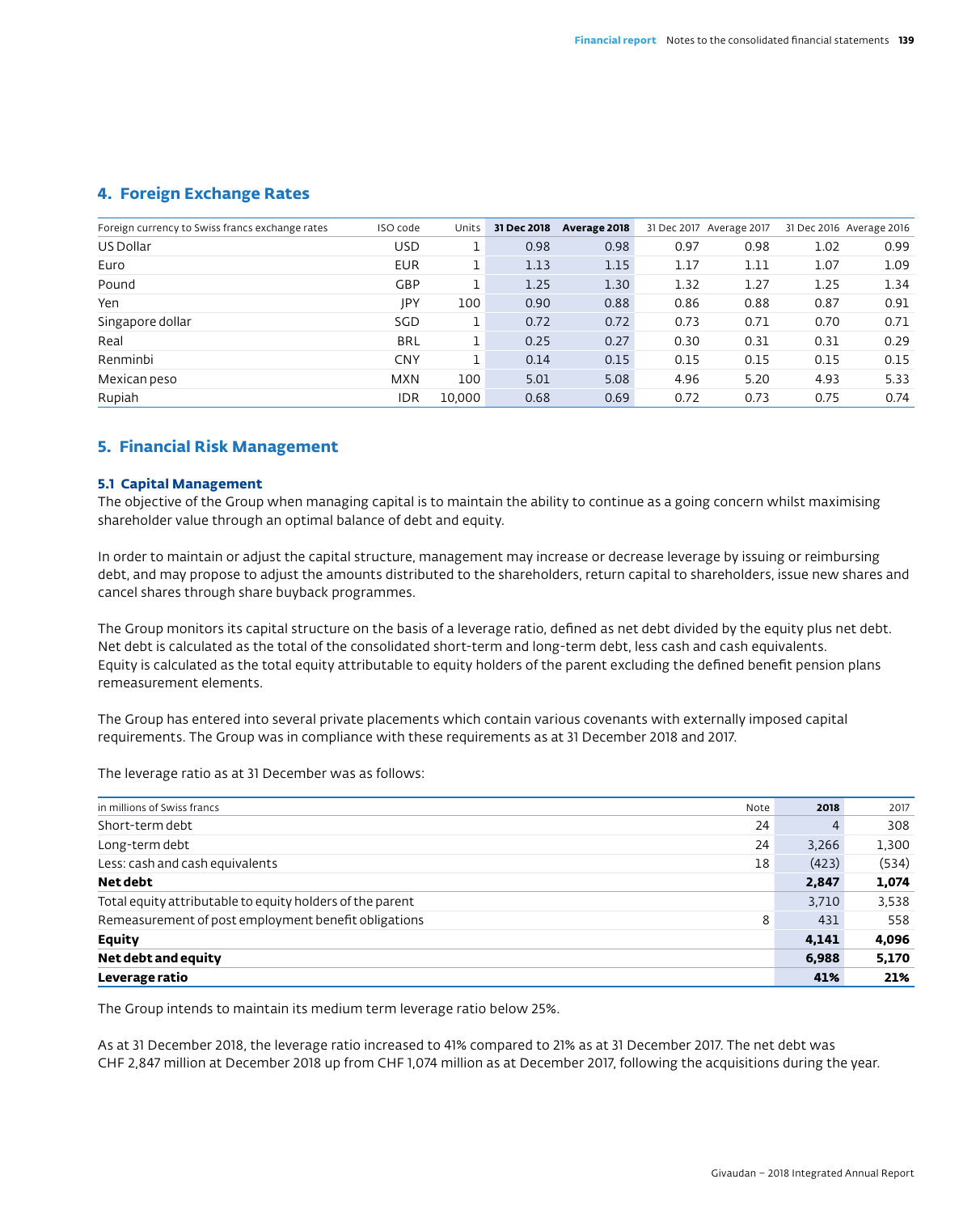#### **5.2 Financial Risk Management**

The Group's activities expose it to a variety of financial risks: market risk (including currency risk, interest rate risk and price risk), credit risk and liquidity risk. The Group's overall risk management programme focuses on the unpredictability of financial markets and seeks to minimise potential adverse effects on the Group's financial performance. The Group generally enters into financial derivative transactions to hedge underlying business related exposures.

Risk management is carried out by a team within the central treasury department (hereafter 'Group Treasury') under the risk management policies approved by the Board of Directors. The Board of Directors provides written principles for overall risk management, as well as written policies covering specific areas, such as foreign exchange risk, interest rate risk and credit risk, use of derivative financial instruments and non-derivative financial instruments, and investment of excess liquidity.

Group Treasury monitors and manages financial risks relating to the operations of the Group through internal risk reports which analyse exposures by degree and magnitude of risk. To manage the interest rate and currency risk arising from the Group's operations and its sources of finance, the Group enters into derivative transactions, primarily interest rate swaps, forward currency contracts and options. Compliance with policies and exposure limits is reviewed by the treasury controlling on a continuous basis. Group Treasury issues monthly reports for the Chief Financial Officer and quarterly reports for the Audit Committee.

#### **Categories of financial instruments**

The accounting policies for financial instruments have been applied to the line items below:

|                                                         |      |              | At fair value<br>through the | Derivatives<br>used for | Other          |                |
|---------------------------------------------------------|------|--------------|------------------------------|-------------------------|----------------|----------------|
| 2018                                                    |      | At amortised | income                       | hedge                   | financial      |                |
| in millions of Swiss francs                             | Note | cost         | statement                    | accounting              | liabilities    | Total          |
| <b>Current financial assets</b>                         |      |              |                              |                         |                |                |
| Cash and cash equivalents                               | 18   | 423          |                              |                         |                | 423            |
| Derivative financial instruments                        | 5.3  |              | 11                           |                         |                | 11             |
| Financial assets at fair value through income statement | 5.3  |              | $\overline{4}$               |                         |                | $\overline{4}$ |
| Accounts receivable - trade                             | 19   | 1,253        |                              |                         |                | 1,253          |
| Other current assets a                                  |      | 238          |                              |                         |                | 238            |
| <b>Non-current financial assets</b>                     |      |              |                              |                         |                |                |
| Derivative financial instruments b                      | 5.3  |              |                              | $\overline{2}$          |                | 2              |
| Financial assets at fair value through income statement | 5.3  |              | 61                           |                         |                | 61             |
| <b>Total financial assets as at 31 December</b>         |      | 1,914        | 76                           | $\overline{2}$          |                | 1,992          |
| <b>Current financial liabilities</b>                    |      |              |                              |                         |                |                |
| Short-term debt                                         | 24   |              |                              |                         | $\overline{4}$ | $\overline{4}$ |
| Derivative financial instruments                        | 5.3  |              | 12                           |                         |                | 12             |
| Accounts payable                                        |      |              |                              |                         | 719            | 719            |
| Non-current financial liabilities                       |      |              |                              |                         |                |                |
| Derivative financial instruments <sup>b</sup>           | 5.3  |              |                              | 43                      |                | 43             |
| Long-term debt                                          | 24   |              |                              |                         | 3,266          | 3,266          |
| Total financial liabilities as at 31 December           |      |              | 12                           | 43                      | 3,989          | 4,044          |

a) Other current assets consist of other receivables non trade.

b) Derivatives qualified as hedge accounting on non-current transactions are classified and presented as non-current assets or liabilities (Note 2.13).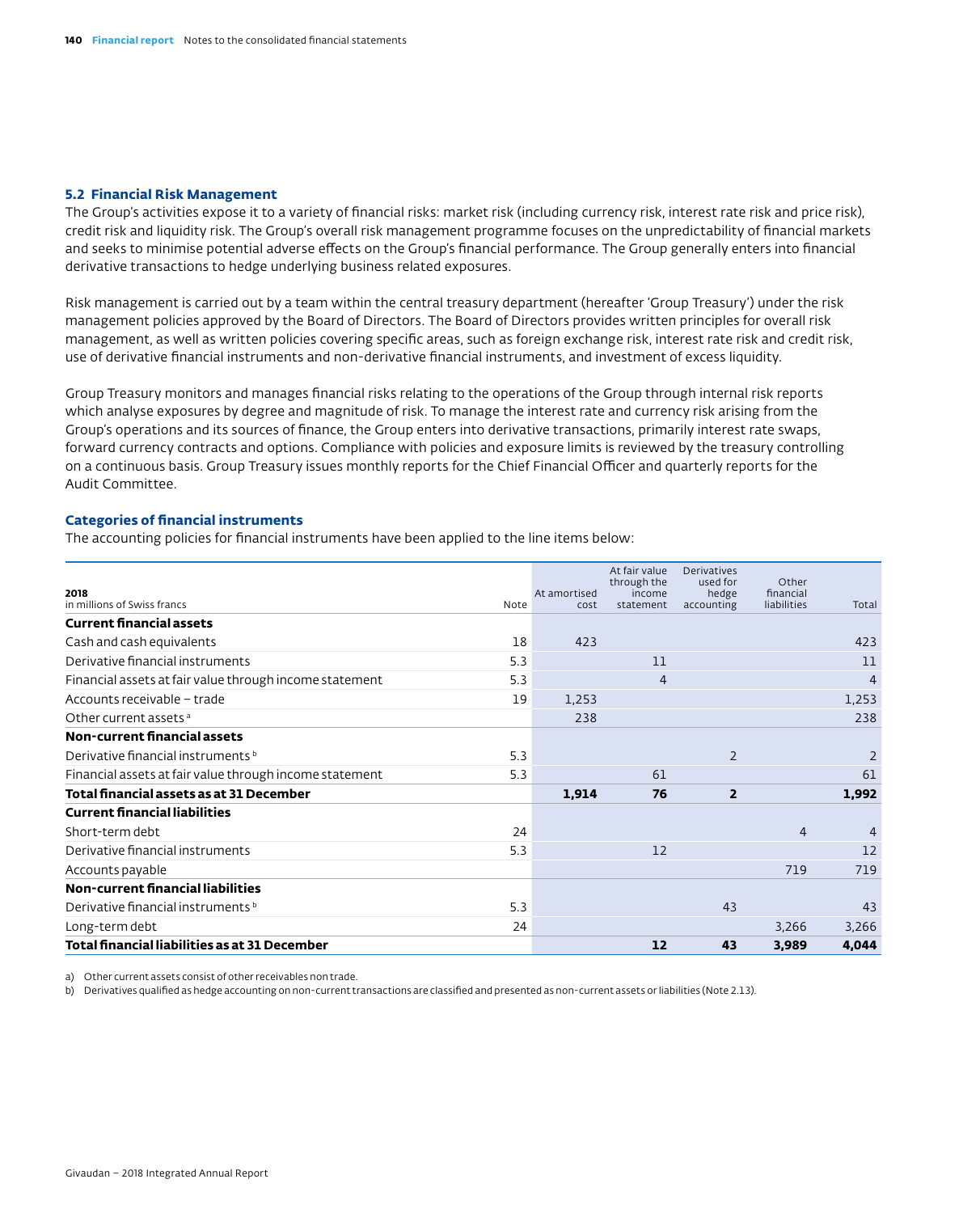|                                                         |      |              | At fair value<br>through the | Derivatives<br>used for | Other       |       |
|---------------------------------------------------------|------|--------------|------------------------------|-------------------------|-------------|-------|
| 2017                                                    |      | At amortised | income                       | hedge                   | financial   |       |
| in millions of Swiss francs                             | Note | cost         | statement                    | accounting              | liabilities | Total |
| <b>Current financial assets</b>                         |      |              |                              |                         |             |       |
| Cash and cash equivalents                               | 18   | 534          |                              |                         |             | 534   |
| Derivative financial instruments                        | 5.3  |              | 16                           |                         |             | 16    |
| Financial assets at fair value through income statement | 5.3  |              | $\overline{2}$               |                         |             | 2     |
| Accounts receivable - trade                             | 19   | 1,147        |                              |                         |             | 1,147 |
| Other current assets <sup>a</sup>                       |      | 98           |                              |                         |             | 98    |
| <b>Non-current financial assets</b>                     |      |              |                              |                         |             |       |
| Derivative financial instruments <sup>b</sup>           | 5.3  |              |                              |                         |             | 1     |
| Financial assets at fair value through income statement | 5.3  |              | 63                           |                         |             | 63    |
| <b>Total financial assets as at 31 December</b>         |      | 1,779        | 81                           | ı                       |             | 1,861 |
| <b>Current financial liabilities</b>                    |      |              |                              |                         |             |       |
| Short-term debt                                         | 24   |              |                              |                         | 308         | 308   |
| Derivative financial instruments                        | 5.3  |              | 12                           |                         |             | 12    |
| Accounts payable                                        |      |              |                              |                         | 662         | 662   |
| Non-current financial liabilities                       |      |              |                              |                         |             |       |
| Derivative financial instruments b                      | 5.3  |              |                              | 60                      |             | 60    |
| Long-term debt                                          | 24   |              |                              |                         | 1,300       | 1,300 |
| Total financial liabilities as at 31 December           |      |              | 12                           | 60                      | 2,270       | 2,342 |

a) Other current assets consist of other receivables non trade.

b) Derivatives qualified as hedge accounting on non-current transactions are classified and presented as non-current liabilities (Note 2.13).

The carrying amount of each class of financial assets and liabilities disclosed in the previous tables approximates the fair value. The fair value of each class of financial assets and liabilities, except financial assets at amortised cost, is determined by reference to published price quotations and is estimated based on valuation techniques using the quoted market prices. Given the nature of the Group's accounts receivable trade items, the carrying value is considered as equivalent to the fair value.

#### **5.2.1 Market Risk**

The Group's activities primarily expose it to the financial risks of changes in foreign currency exchange rates, interest rates and commodity prices. The Group enters into a number of derivative financial instruments to manage its exposure to foreign currency risk and interest rate risk, including:

- Currency derivatives, mainly forward foreign exchange contracts, to hedge the exchange rate risk arising from recorded transactions; and
- Interest rate swaps and other instruments to mitigate the risk of interest rate increases and/or to optimally manage interest rate costs depending on the prevailing interest rate environment.

Market risk exposures are measured using sensitivity analysis. There has been no change during the year in the structure of the Group's exposure to market risks or the manner in which these risks are managed.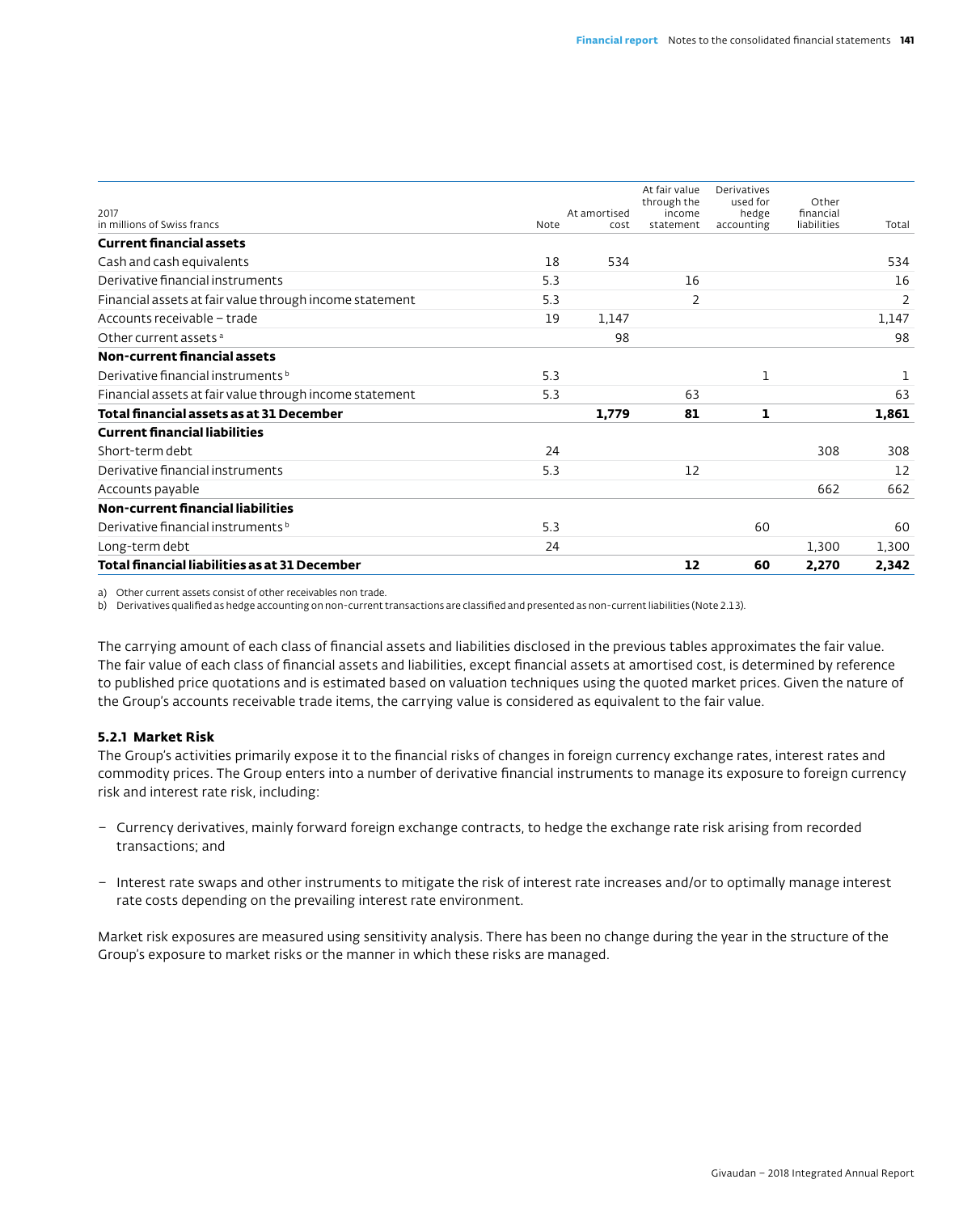#### **5.2.1.1 Foreign Exchange Risk**

The Group operates across the world and is exposed to movements in foreign currencies affecting its net income and financial position. Foreign exchange risk arises from future commercial transactions, recognised assets and liabilities, and net investments in foreign operations.

It is the Group's policy to enter into derivative transactions to hedge current, forecasted foreign currency transactions, and translation risk arising from certain investments in foreign operations with a functional currency different from the Group's presentation currency.

In 2018 the Group applied hedge accounting on the net investment in foreign currency in the holding of Naturex with the aim of being protected from the foreign currency risk on the translation of the investment in Naturex (e.g. EUR) into the Group's presentation currency (e.g. CHF). The Euro straight bonds are designated as hedge instrument for an amount of EUR 1,292 million corresponding to the net investment in Naturex. It results in a gain of CHF 37 million recognised in the currency translation differences in equity.

The Group applied hedge accounting on the foreign currency risk related to the foreseen acquisition of Albert Vieille SAS (Note 35).

In 2017 the Group applied hedge accounting on the foreign currency risk related to the acquisition of Vika B.V. and the foreseen acquisitions of Centroflora Nutra and Expressions Parfumées that occurred in 2018.

Group Treasury centrally manages foreign exchange risk management activities against the functional currency of each subsidiary, and is required to hedge, whenever cost-effective, their largest exposures.

The measurement of the foreign currency risk expresses the total exposure by currency, which is in the opinion of Group Treasury a representative manner to monitor the risk. It measures the cumulative foreign exchange risk of all subsidiaries of recognised assets and liabilities that are denominated in a currency (e.g. USD) that is not the subsidiary's functional currency (e.g. other than USD).

The following table summarises the significant exposures to the foreign currency risk at the date of the consolidated statement of financial position:

| Currency exposure 2018<br>in millions of Swiss francs | <b>USD</b>      | <b>EUR</b> | CHF | <b>GBP</b> | SGD   |
|-------------------------------------------------------|-----------------|------------|-----|------------|-------|
| Currency exposure without hedge <sup>a</sup>          | 484             | (334)      |     |            | 155   |
| Hedged amount                                         | (458)           |            |     |            | (162) |
| Currency exposure including hedge                     | 26 <sup>b</sup> | (7         |     |            | (7)   |

a) + long position; - short position.

b) Mainly due to unhedged positions in countries where hedging is not cost-effective.

| Currency exposure 2017<br>in millions of Swiss francs | <b>USD</b> | EUR   | CHF  | GBP   | SGD             |
|-------------------------------------------------------|------------|-------|------|-------|-----------------|
| Currency exposure without hedge <sup>a</sup>          | 337        | (415) | '75) | 〔155〕 | 144             |
| Hedged amount                                         | (332)      | 411   |      | 152   | $^{\prime}160)$ |
| Currency exposure including hedge                     | цb         | (4    | 37   | ´3)   | (16)            |

a) + long position; - short position.

b) Mainly due to unhedged positions in countries where hedging is not cost-effective.

In the exposure calculations the intra-Group positions, except those related to net investments in foreign operations, are included. The Euro straight bonds designated as hedge instrument for an amount of EUR 1,292 million corresponding to the net investment in the holding of Naturex has been excluded from the EUR exposure to align the currency risk.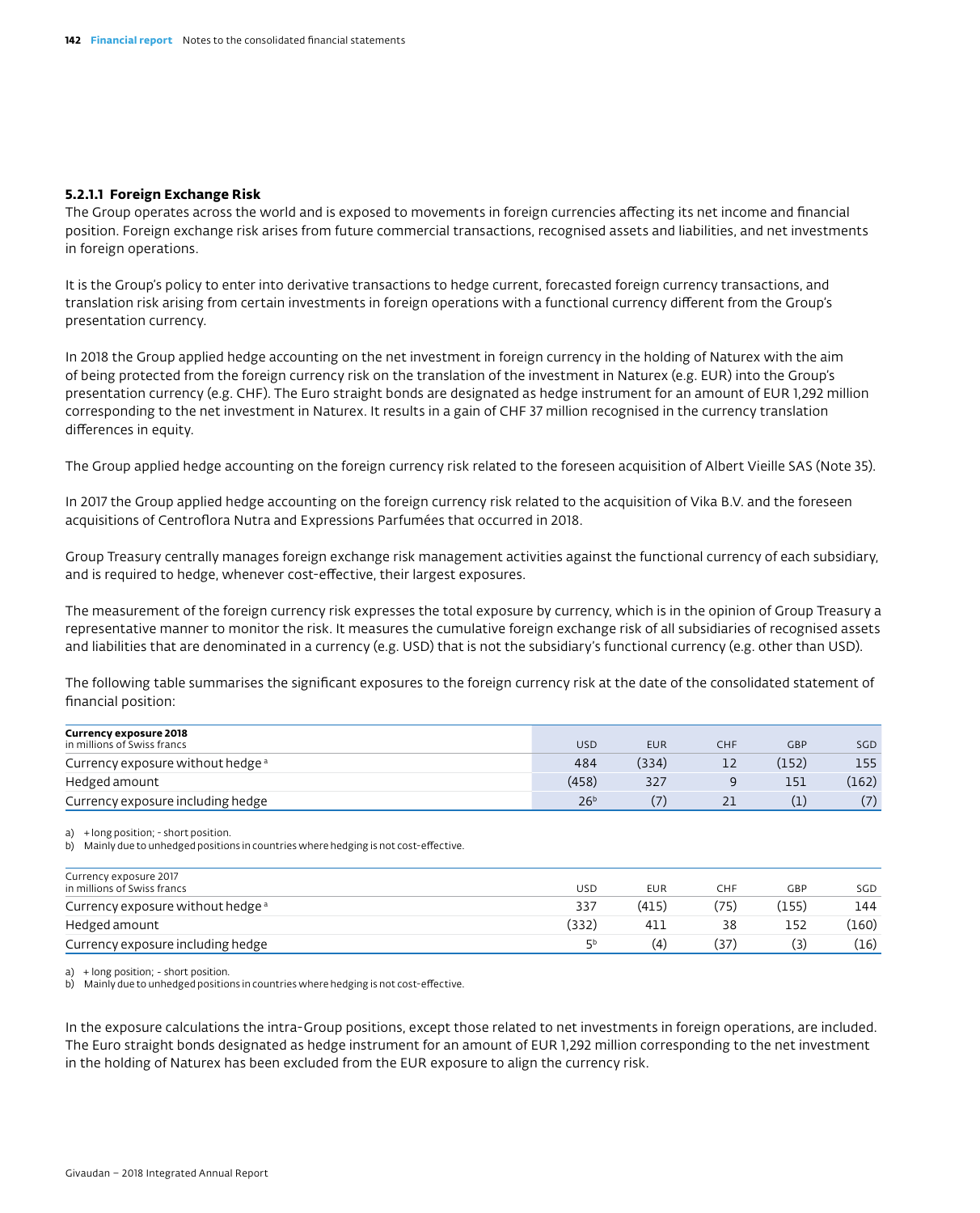The following table summarises the sensitivity to transactional currency exposures of the main currencies as at 31 December.

The sensitivity analysis is disclosed for each currency representing significant exposure:

| Currency risks 2018<br>in millions of Swiss francs                                     | <b>USD</b>     | <b>EUR</b> | CHF | GBP | SGD |
|----------------------------------------------------------------------------------------|----------------|------------|-----|-----|-----|
| Reasonable shift                                                                       | 9%             | 14%        | 7%  | 8%  | 7%  |
| Impact on income statement if the currency strengthens against all other<br>currencies | $\overline{2}$ | (6)        |     |     | (1) |
| Impact on income statement if the currency weakens against all other currencies        | (2)            | 6          | (1) |     |     |
|                                                                                        |                |            |     |     |     |
| Currency risks 2017<br>in millions of Swiss francs                                     | <b>USD</b>     | <b>EUR</b> | CHF | GBP | SGD |
| Reasonable shift                                                                       | 11%            | 6%         | 6%  | 10% | 7%  |
| Impact on income statement if the currency strengthens against all other<br>currencies | (1)            |            | (2) | -   | (1) |
| Impact on income statement if the currency weakens against all other currencies        |                |            |     |     |     |

The sensitivity is based on the exposure at the date of the consolidated statement of financial position and based on assumptions deemed reasonable by management, showing the impact on income before tax. Management uses historical volatilities of the significant currencies contributing to the exposure to determine the reasonable change.

Argentina became hyperinflationary effective 1 July 2018, requiring retroactive implementation of hyperinflation accounting as of 1 January 2018. The impact of the restatement of the non-monetary assets and liabilities of the subsidiaries in Argentina with the general price index at the beginning of the period is recorded in retained earnings in equity. The subsequent gain resulting from the restatement of non-monetary assets of CHF 1 million is recorded in other financial income (expense), net.

#### **5.2.1.2 Interest Rate Risk**

The Group is exposed to interest rate risk because entities in the Group borrow funds at both fixed and floating interest rates, and invests in debt financial instruments. Borrowings issued at variable rates expose the Group to cash flow interest rate risk which is partially counterbalanced by cash held at variable rates. Borrowings issued at fixed rates expose the Group to fair value interest rate risk.

Group Treasury manages interest rate risk centrally by simulating various scenarios on liabilities taking into consideration refinancing, renewal of existing positions and hedging. Hedging strategies are applied by either positioning the liabilities or protecting interest expense through different interest cycles. Hedging activities are regularly evaluated to align interest rate views and define risk limits. Group Treasury manages interest rate risk mainly by the use of interest rate swap contracts.

The following table shows the sensitivity to interest rate changes:

| As at 31 December 2018<br>in millions of Swiss francs | 150 basis points increase | 25 basis points decrease |
|-------------------------------------------------------|---------------------------|--------------------------|
| Impact on income statement                            |                           |                          |
| Impact on equity                                      | 57                        | (11)                     |
|                                                       |                           |                          |
| As at 31 December 2017<br>in millions of Swiss francs | 150 basis points increase | 25 basis points decrease |
| Impact on income statement                            |                           |                          |
| Impact on equity                                      | 65                        | (13)                     |

The sensitivity is based on exposure on liabilities at the date of the consolidated statement of financial position using assumptions which have been deemed reasonable by management showing the impact on the income before tax.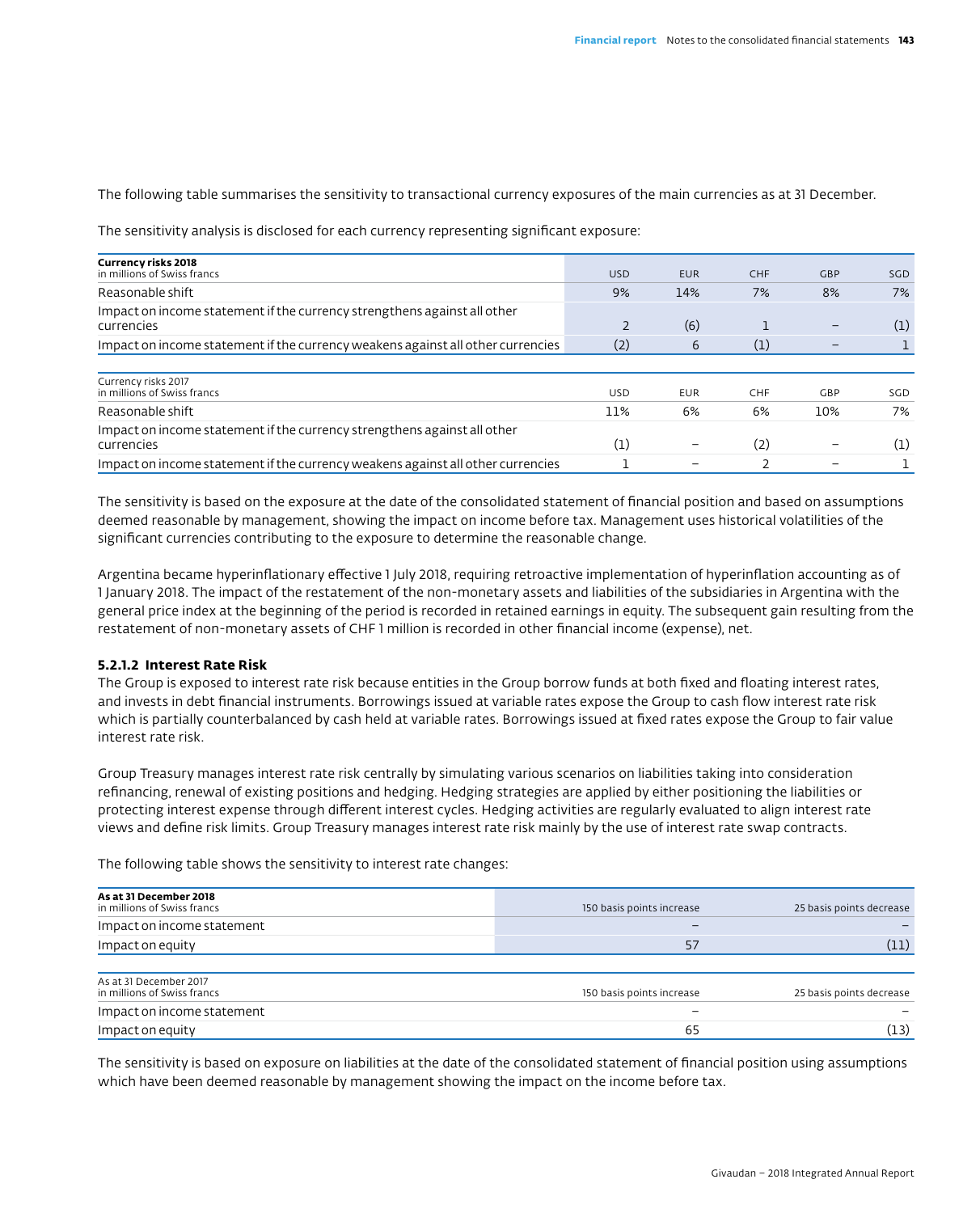# **Cash flow hedges**

| date          | Inception Hedged items                                                          | Hedge instruments                                                                                                                                                                       | Objectives                                                                                            | Comments                                                                                                                                                                                                                                                                                                                                                                                                                                                                                                                            |
|---------------|---------------------------------------------------------------------------------|-----------------------------------------------------------------------------------------------------------------------------------------------------------------------------------------|-------------------------------------------------------------------------------------------------------|-------------------------------------------------------------------------------------------------------------------------------------------------------------------------------------------------------------------------------------------------------------------------------------------------------------------------------------------------------------------------------------------------------------------------------------------------------------------------------------------------------------------------------------|
| 2011/<br>2012 | Highly probable future<br>debt issuances in 2014.                               | Several forward starting interest rate<br>swaps commencing in 2014, totalling<br>CHF 250 million with an average rate<br>of 1.54% and a 5 year maturity.                                | Protection against<br>future increases in<br>CHF interest rates and<br>to fix the interest rates.     | In March 2014, the Group issued a 1.00%<br>6.5 year public bond with a nominal value<br>of CHF 100 million; and a 1.75% 10 year public<br>bond with a nominal value of CHF 150 million.<br>Correspondingly, hedge positions assigned<br>to this bond issuance have been closed.<br>The amortisation of the realised loss of<br>CHF 15 million is recognised in Financing<br>costs over 5 years until 19 March 2019.                                                                                                                 |
| 2012          | Highly probable future<br>debt issuances in 2016.                               | Several forward starting interest rate<br>swaps commencing in 2016, totalling<br>CHF 75 million with an average rate<br>of 1.63% and a 5 year maturity.                                 | Protection against<br>future increases in<br>CHF interest rates and<br>to fix the interest rates.     | In December 2016, the Group issued a 0.000%<br>6 year public bond with a nominal value of<br>CHF 100 million; and a 0.625% 15 year public<br>bond with a nominal value of CHF 200 million.<br>Correspondingly, hedge positions assigned<br>to this bond issuance have been closed.<br>The amortisation of the realised loss of<br>CHF 8 million is recognised in Financing<br>costs over 5 years until 7 December 2021.                                                                                                             |
| 2012          | Highly probable<br>future private<br>placements issuance<br>in the USA in 2013. | Several derivatives instruments fixing<br>the interest rate at 1.80% on average for<br>a total amount of USD 100 million.                                                               | Protection against<br>short-term increases in<br>USD interest rates and<br>to fix the interest rates. | The cash flow hedges were effective during<br>the period. The amount of USD 1 million<br>(equivalent to CHF 1 million) deferred in<br>hedging reserve in other comprehensive<br>income is recycled over the next 10 years<br>as Financing cost from 6 February 2013, the<br>date when the proceeds were received.                                                                                                                                                                                                                   |
| 2012/<br>2014 | Highly probable future<br>debt issuances in 2018.                               | Several forward starting interest rate<br>swaps commencing in 2018, totalling<br>CHF 150 million with an average rate<br>of 1.90% and a 5 year maturity.                                | Protection against<br>future increases in<br>CHF interest rates and<br>to fix the interest rates.     | In April 2018, the Group issued a 2 year<br>floating rate public bond with a nominal value<br>of CHF 150 million; and a 7 year 0.375% fixed<br>rate public bond with a nominal value of<br>CHF 200 million. Correspondingly, hedge<br>positions assigned to this bond issuance have<br>been closed. The amortisation of the realised<br>loss of CHF 15 million is recognised in Financing<br>costs over 5 years until April 2023.                                                                                                   |
| 2014/<br>2015 | Highly probable future<br>debt issuances in 2020.                               | Several forward starting interest rate<br>swaps commencing in 2020, totalling<br>CHF 75 million with an average rate<br>of 2.12% and a 10 year maturity.                                | Protection against<br>future increases in<br>CHF interest rates and<br>to fix the interest rates.     | The cash flow hedges were effective<br>during the year.                                                                                                                                                                                                                                                                                                                                                                                                                                                                             |
| 2014/<br>2015 | Highly probable future<br>debt issuances in 2021.                               | Several forward starting interest rate<br>swaps commencing in 2021, totalling<br>CHF 125 million with an average rate<br>of 2.05% and a 10 year maturity.                               | Protection against<br>future increases in<br>CHF interest rates and<br>to fix the interest rates.     | The cash flow hedges were effective<br>during the year.                                                                                                                                                                                                                                                                                                                                                                                                                                                                             |
| 2014/<br>2015 | Highly probable future<br>debt issuances in 2024.                               | Several forward starting interest rate<br>swaps commencing in 2024, totalling<br>CHF 100 million with an average rate<br>of 2.35% and a 10 year maturity.                               | Protection against<br>future increases in<br>CHF interest rates and<br>to fix the interest rates.     | The cash flow hedges were effective<br>during the year.                                                                                                                                                                                                                                                                                                                                                                                                                                                                             |
| 2016/<br>2017 | Highly probable future<br>debt issuances in 2031.                               | Several forward starting interest rate<br>swaps commencing in 2031, totalling<br>CHF 100 million with an average rate<br>of 0.92% and a 10 year maturity.                               | Protection against<br>future increases in<br>CHF interest rates and<br>to fix the interest rates.     | The cash flow hedges were effective<br>during the year.                                                                                                                                                                                                                                                                                                                                                                                                                                                                             |
| 2018          | Highly probable future<br>debt issuance in 2020.                                | One forward starting interest rate<br>swap commencing in 2020, totalling<br>CHF 25 million with an average rate<br>of 0.52% and a 5 year maturity.                                      | Protection against<br>future increases in<br>CHF interest rates and<br>to fix the interest rates.     | The cash flow hedges were effective<br>during the year.                                                                                                                                                                                                                                                                                                                                                                                                                                                                             |
| 2018          | Highly probable future<br>debt issuance in 2025.                                | One forward starting interest rate swap<br>commencing in 2025, totalling CHF 25 million<br>with an average rate of 1.28% and a 5 year<br>maturity.                                      | Protection against<br>future increases in<br>CHF interest rates and<br>to fix the interest rates.     | The cash flow hedges were effective<br>during the year.                                                                                                                                                                                                                                                                                                                                                                                                                                                                             |
| June 2018     | Highly probable future<br>debt issuance in<br>December 2018.                    | Several forward starting interest rate<br>swaps commencing in December 2018<br>totalling EUR 400 million with an average<br>rate of 1.05% and respectively 7 and<br>10 year maturities. | Protection against<br>future increase in<br>EUR interest rates and<br>to fix the interest rates.      | In September 2018, the Group issued a dual<br>tranche placement of Euro bond, totalling<br>EUR 1.300 million, respectively of EUR 500 million<br>at a rate of 1.125% for 7 years and EUR 800 million<br>at the rate of 2.000% for 12 years. Corresponding-<br>ly, hedge positions assigned to this bond issuance<br>have been closed. The amortisation of the<br>realised loss is recognised in Financing costs for<br>CHF 1 million over 7 years until September 2025,<br>and CHF 5 million over 10 years until<br>September 2028. |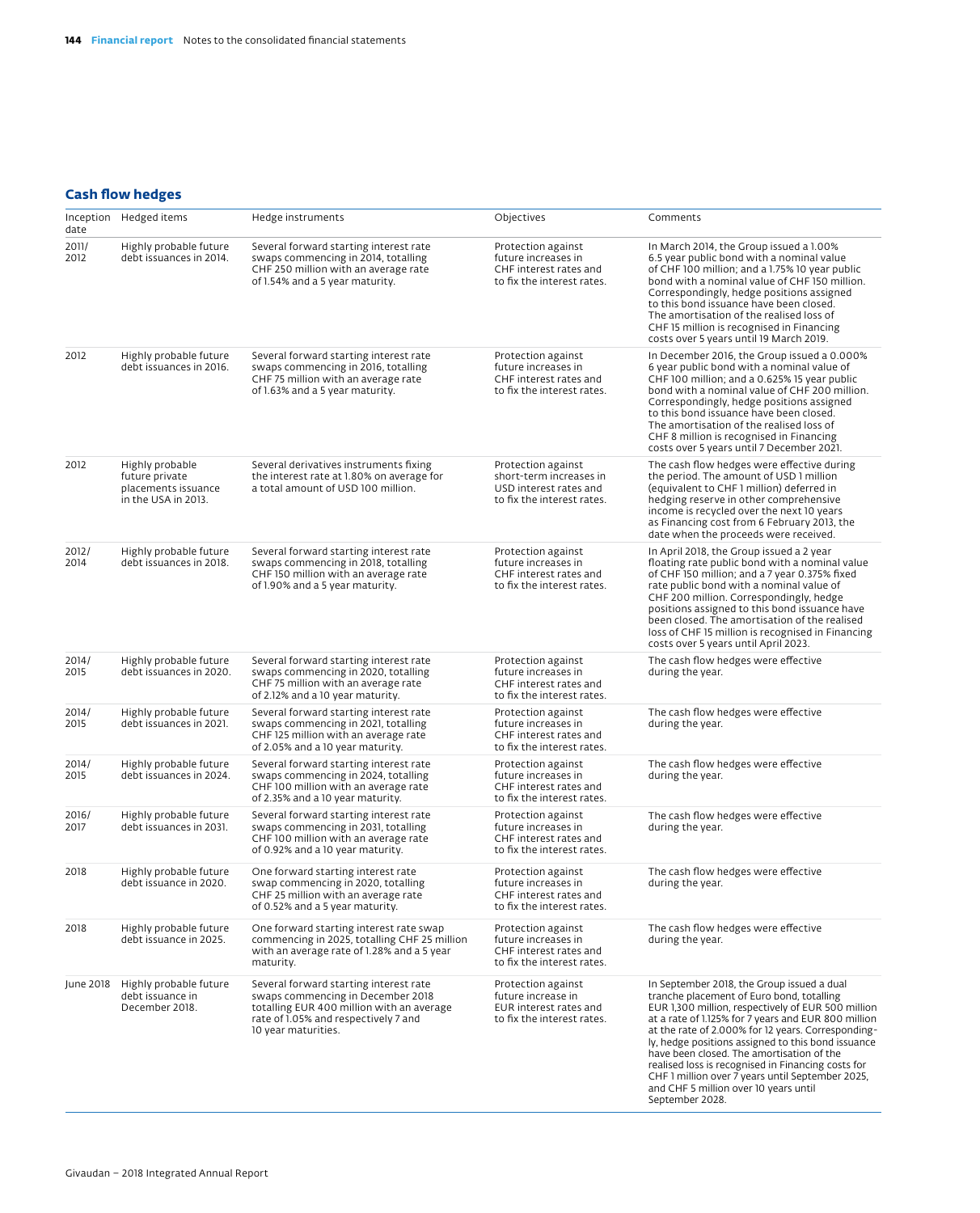#### **5.2.1.3 Price Risk**

The Group is exposed to equity price risk arising from equity investments held classified at fair value through income statement. The Group manages its price risk through a diversification of portfolios within the limits approved by the Board of Directors.

The Group holds its own shares to meet future expected obligations under the various share-based payment schemes.

#### **Sensitivity analysis**

The Group's equity portfolio is composed exclusively of US shares. The benchmark for the reasonable change is an average of historical volatility of US indexes (16% for the last three years).

The sensitivity analysis has been determined based on the exposure to equity price risks at the end of the reporting period:

| 2018<br>in millions of Swiss francs                            | Equity price<br>increase | Equity price<br>decrease |
|----------------------------------------------------------------|--------------------------|--------------------------|
| Impact on income statement                                     |                          | (5)                      |
|                                                                |                          |                          |
| 2017 - reasonable shifts: 16%US<br>in millions of Swiss francs | Equity price<br>increase | Equity price<br>decrease |
| Impact on income statement                                     | h                        | (6)                      |

#### **5.2.2 Credit Risk**

Credit risk refers to the risk that a counterparty will default on its contractual obligations resulting in a financial loss to the Group. Commercial credit risk is managed by the Group's subsidiaries and monitored on a Group basis whilst counterparty risk related to financial institutions is centrally managed within the Group Treasury function.

Trade receivables are subject to a policy of active risk management which focuses on the assessment of country risk, credit limits, ongoing credit evaluation and account monitoring procedures. Generally, there is no significant concentration of trade receivables or commercial counterparty credit risk, due to the large number of customers that the Group deals with and their wide geographical spread with the exception of one single external customer that generates revenues, mainly attributable to the Fragrance Division, of approximately CHF 573 million (2017: CHF 583 million). Countries, credit limits and exposures are continuously monitored.

The credit risk on liquid funds, derivatives and other monetary financial assets is limited because the counterparties are financial institutions with investment grade ratings.

The following table presents the credit risk exposure to individual financial institutions:

|             |                     |                                                | 2018               |                     |                                                | 2017               |
|-------------|---------------------|------------------------------------------------|--------------------|---------------------|------------------------------------------------|--------------------|
|             | Total<br>in Mio CHF | Max. with any<br>individual bank<br>in Mio CHF | Number<br>of banks | Total<br>in Mio CHF | Max. with any<br>individual bank<br>in Mio CHF | Number<br>of banks |
| AAA – range |                     |                                                |                    |                     |                                                |                    |
| AA – range  | 75                  | 74                                             |                    | 147                 | 147                                            |                    |
| A-range     | 102                 | 72                                             | 11                 | 225                 | 121                                            |                    |
| BBB-range   | 232                 | 128                                            |                    | 155                 | 91                                             | 6                  |

The carrying amount of financial assets recognised in the consolidated financial statements, which is net of impairment losses, represents the Group's maximum exposure to credit risk.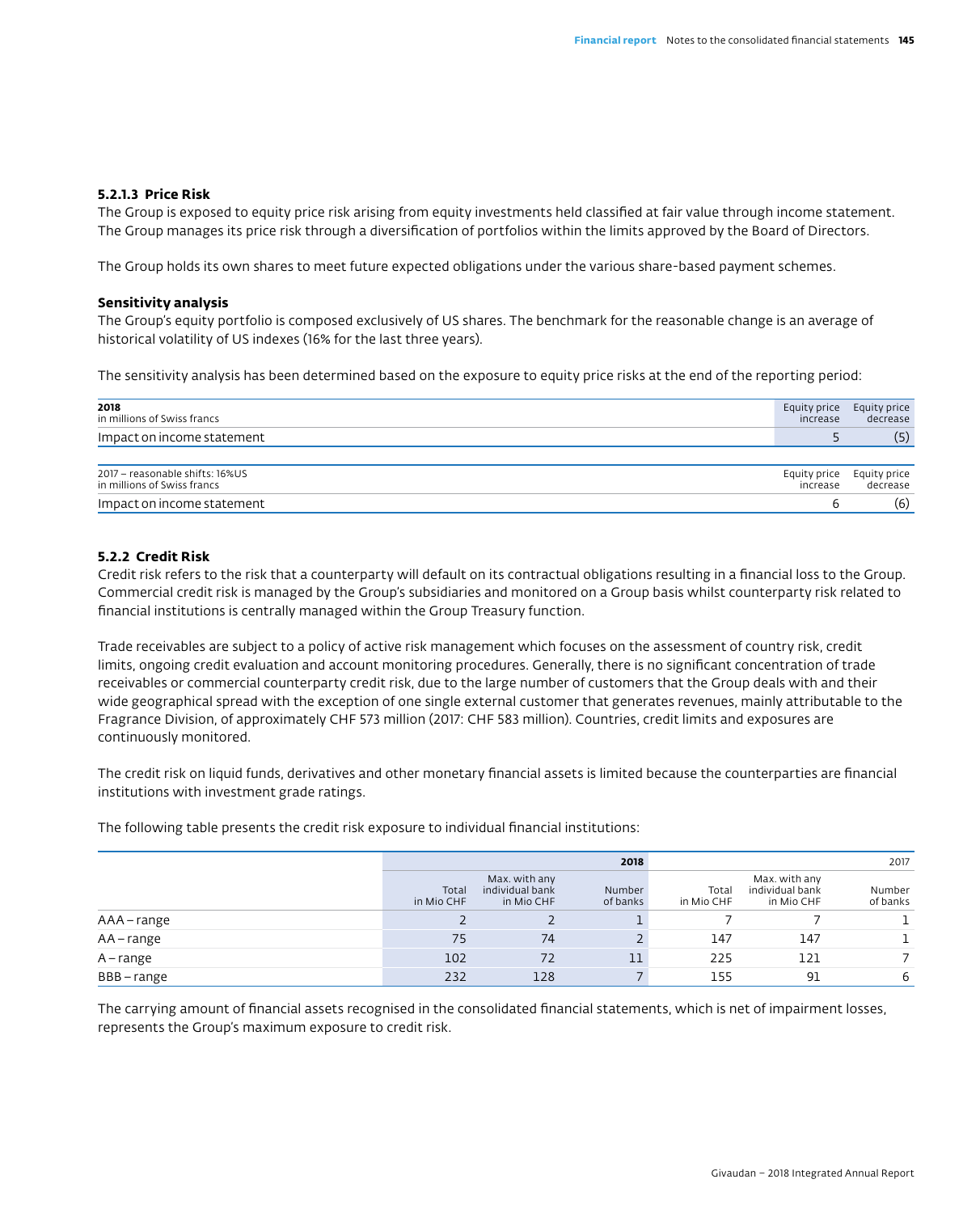#### **5.2.3 Liquidity Risk**

The Group manages liquidity risk by maintaining sufficient cash, marketable securities, availability of funds through an adequate amount of committed credit facilities and the ability to close out market positions. Due to the dynamic nature of the underlying businesses, Group Treasury maintains flexibility in funding by maintaining availability under committed and uncommitted credit lines.

Group Treasury monitors and manages cash at the Group level and defines the maximum cash level at subsidiary level. Cash surpluses held by subsidiaries over and above amounts required for working capital management are transferred to the central treasury centre. The surplus of cash is generally invested in interest bearing current accounts, time deposits, money market deposits and funds. When necessary, intercompany loans are granted by the Group to subsidiaries to meet their non-recurrent payment obligations.

The following table analyses the Group's remaining contractual maturity for financial liabilities and derivative financial instruments. The table has been drawn up based on the undiscounted cash flows of financial liabilities based on the earliest date on which the Group is obliged to pay. The table includes both interest and principal cash flows:

| 2018<br>in millions of Swiss francs                       | $Up$ to $6$<br>months | $6 - 12$<br>months | $1 - 5$<br>vears | Over 5<br>vears | Total    |
|-----------------------------------------------------------|-----------------------|--------------------|------------------|-----------------|----------|
| Short-term debt (excluding bank overdrafts)               |                       |                    |                  |                 |          |
| Accounts payable                                          | (719)                 |                    |                  |                 | (719)    |
| Net settled derivative financial instruments              |                       |                    | (11)             | (30)            | (41)     |
| Gross settled derivative financial instruments - outflows | (1, 435)              | (420)              |                  |                 | (1, 855) |
| Gross settled derivative financial instruments - inflows  | 1,435                 | 419                |                  |                 | 1,854    |
| Long-term debt                                            | (14)                  | (32)               | (1, 137)         | (2, 459)        | (3,642)  |
| <b>Balance as at 31 December</b>                          | (733)                 | (33)               | (1, 148)         | (2, 489)        | (4, 403) |
|                                                           |                       |                    |                  |                 |          |
| 2017<br>in millions of Swiss francs                       | Up to 6<br>months     | $6 - 12$<br>months | $1 - 5$<br>vears | Over 5<br>years | Total    |
| Short-term debt (excluding bank overdrafts)               | (308)                 |                    |                  |                 | (308)    |
| Accounts payable                                          | (662)                 |                    |                  |                 | (662)    |
| Net settled derivative financial instruments              |                       | (2)                | (18)             | (41)            | (61)     |
| Gross settled derivative financial instruments - outflows | (1, 394)              | (524)              |                  |                 | (1,918)  |
| Gross settled derivative financial instruments – inflows  | 1,396                 | 526                |                  |                 | 1,922    |
| Long-term debt                                            | (20)                  | (8)                | (588)            | (823)           | (1, 439) |
| <b>Balance as at 31 December</b>                          | (988)                 | (8)                | (606)            | (864)           | (2, 466) |

#### **5.3 Fair Value Measurements**

The following tables present the Group's assets and liabilities that are measured subsequent to initial recognition at fair value, grouped into levels 1 to 3 based on the degree to which the fair value is measured:

- **Level 1** inputs to measure fair value are those derived from quoted prices (unadjusted) in active markets for identical assets or liabilities;
- **Level 2** inputs to measure fair value are those derived from inputs other than quoted prices included within Level 1 that are observable for the asset or liability, either directly (i.e. as prices) or indirectly (i.e. derived from prices); and
- **Level 3** inputs to measure fair value are those derived from valuation techniques that include inputs for the asset or liability that are not based on observable market data (unobservable inputs).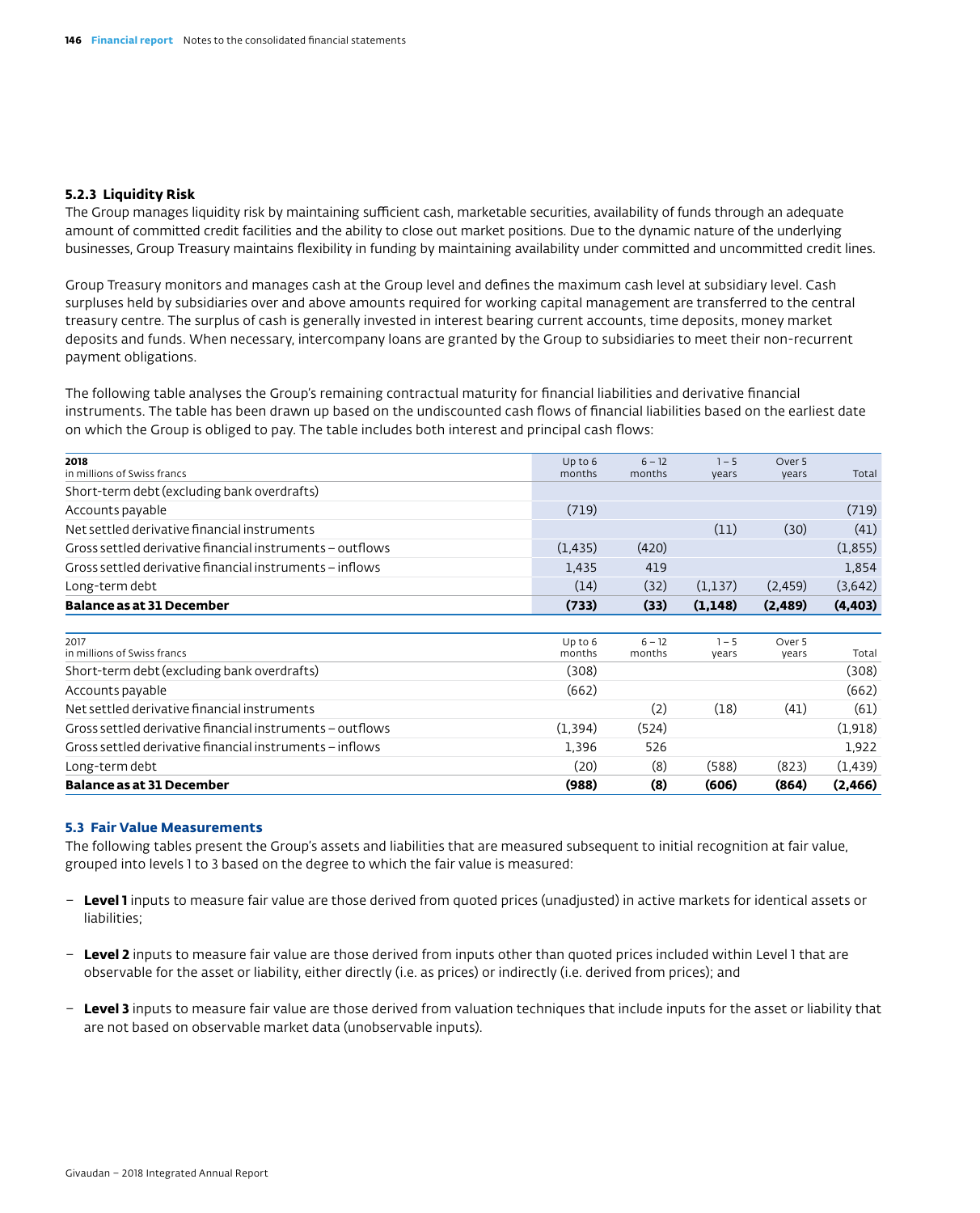| Level 1        | Level 2        | Level 3 | Total          |
|----------------|----------------|---------|----------------|
|                |                |         |                |
|                | 11             |         | 11             |
|                | $\overline{2}$ |         | $\overline{2}$ |
|                | 31             |         | 31             |
| $\overline{2}$ | 13             |         | 15             |
|                | 19             |         | 19             |
| $\overline{2}$ | 76             |         | 78             |
|                |                |         |                |
|                | 12             |         | 12             |
|                | 43             |         | 43             |
|                |                |         |                |
|                | 55             |         | 55             |
| Level 1        | Level 2        | Level 3 | Total          |
|                |                |         |                |
|                | 16             |         | 16             |
|                | <sub>1</sub>   |         | 1              |
|                | 32             |         | 32             |
| 2              | 15             |         | 17             |
|                | 16             |         | 16             |
| $\overline{2}$ | 80             |         | 82             |
|                |                |         |                |
|                | 12             |         | 12             |
|                | 60             |         | 60             |
|                |                |         |                |
|                | 72             |         | 72             |
|                |                |         |                |

Financial assets and liabilities at fair value through income statement are measured with Level 1 and Level 2 inputs. They mainly consist of forward foreign exchange contracts that are measured using quoted forward exchange rates and yield curves derived from quoted interest rates matching maturities of the contracts, of interest swaps that are measured using quoted interest rates and yield curves derived from quoted interest rates matching maturities of the contracts, and of corporate owned life insurance (COLI) that are measured on quoted instruments with similar credit ratings and terms in a mix of money market, fixed income and equity funds managed by unrelated fund managers.

There was no transfer between the level categories in the period.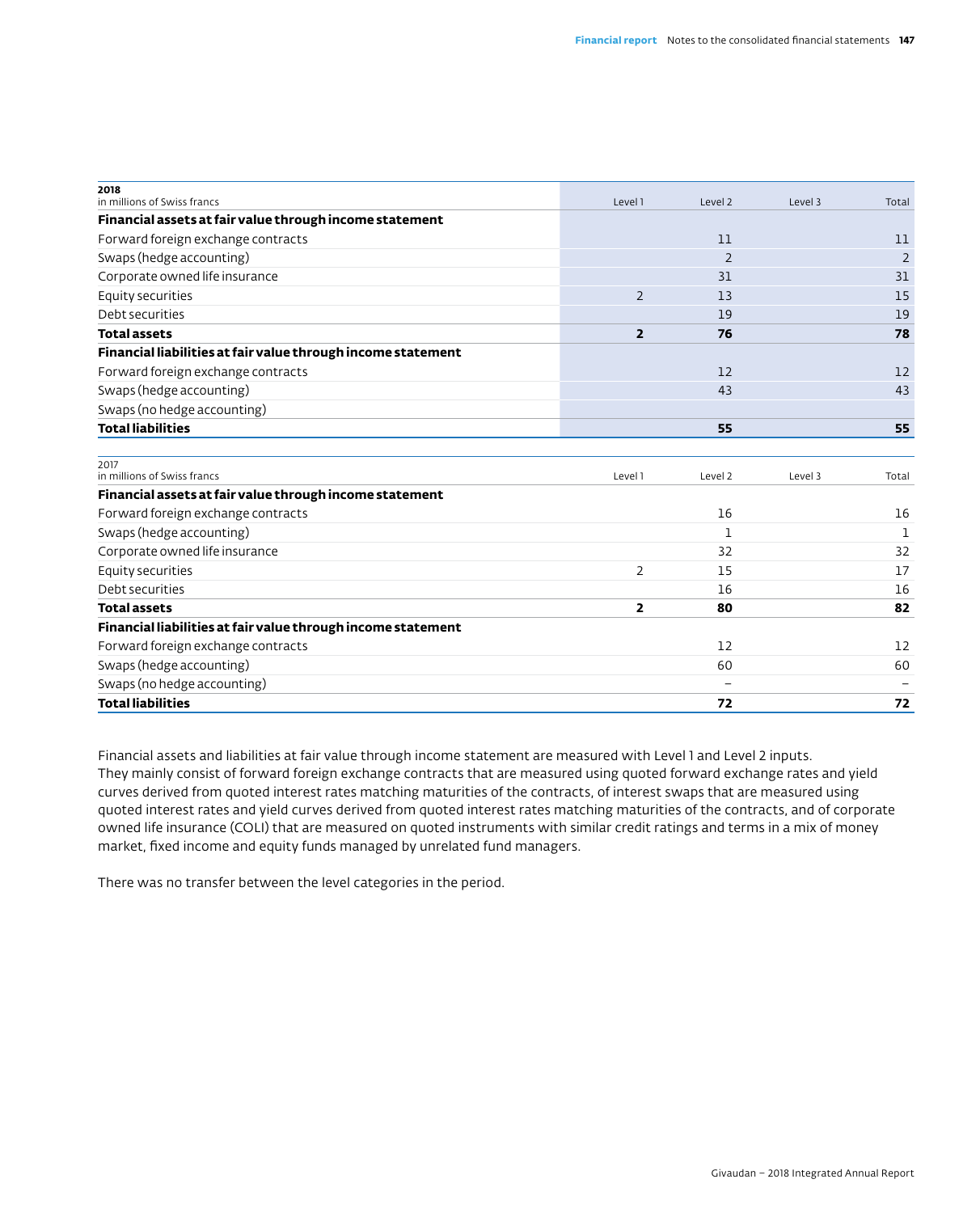## <span id="page-30-0"></span>**6. Acquisitions**

#### **Acquisitions 2018**

During the year 2018 Givaudan made three acquisitions, Naturex, Expressions Parfumées and Centroflora Nutra.

#### **Naturex**

On 5 June 2018 Givaudan acquired 40.5% of the shares of Naturex for a price of EUR 135 per share and a total consideration of EUR 523 million, equivalent to CHF 606 million, and subsequently launched a mandatory public cash tender offer for the remaining shares on 28 June 2018. On 9 August 2018, following the primary tender offer period, Givaudan held 97.24% of the shares of Naturex and has taken effective control of the company. Following the completion of a second tender offer period on 13 September 2018, Givaudan held 98.06% of the shares of Naturex and achieved 100% share ownership on 18 September 2018, following completion of the 'squeeze out' process of the remaining shares. The total consideration paid for the completed acquisition amounts to EUR 1,292 million, equivalent to CHF 1,489 million.

Naturex is an international leader in plant extraction and the development of natural ingredients and solutions for the food, health and beauty sectors. Naturex is headquartered in Avignon, France and reported sales of EUR 405 million in 2017. It operates from 16 production sites around the world and employs 1,700 people.

Givaudan classified its initial investment in Naturex as a financial instrument, as it did not control or exert significant influence over Naturex, demonstrated by the absence of Givaudan representatives in the Board of Directors or Executive Management of Naturex. As of the acquisition date Naturex has been fully consolidated into the Givaudan Group. Immediately prior to the acquisition date the fair value of the initial investment remained unchanged at EUR 523 million (CHF 606 million), therefore no gain or loss has been recognised in the statement of comprehensive income. From the date of acquisition, the acquisition contributed CHF 150 million of sales and a loss of CHF 12 million to the Group's consolidated results.

The identifiable assets and liabilities of Naturex acquired are recorded at fair value at the date of acquisition and are as follows:

| in millions of Swiss francs             | Fair value |
|-----------------------------------------|------------|
| Cash and Cash equivalents               | 20         |
| Accounts receivable                     | 85         |
| Inventories                             | 186        |
| Other current assets                    | 28         |
| Property, plant and equipment           | 203        |
| - Client relationships                  | 285        |
| - Supplier relationships                | 42         |
| - Process-oriented technology and other | 111        |
| - Name and product brands               | 57         |
| - Software / ERP system                 | 3          |
| Total identified intangible assets      | 498        |
| Other non-current assets                | 28         |
| Accounts payable                        | (52)       |
| Other payables                          | (32)       |
| Provisions                              | (13)       |
| Debt                                    | (248)      |
| Deferred tax liabilities                | (117)      |
| Net assets acquired                     | 586        |
| Cash consideration                      | 1,448      |
| Non-controlling interest                | 54         |
| Goodwill                                | 916        |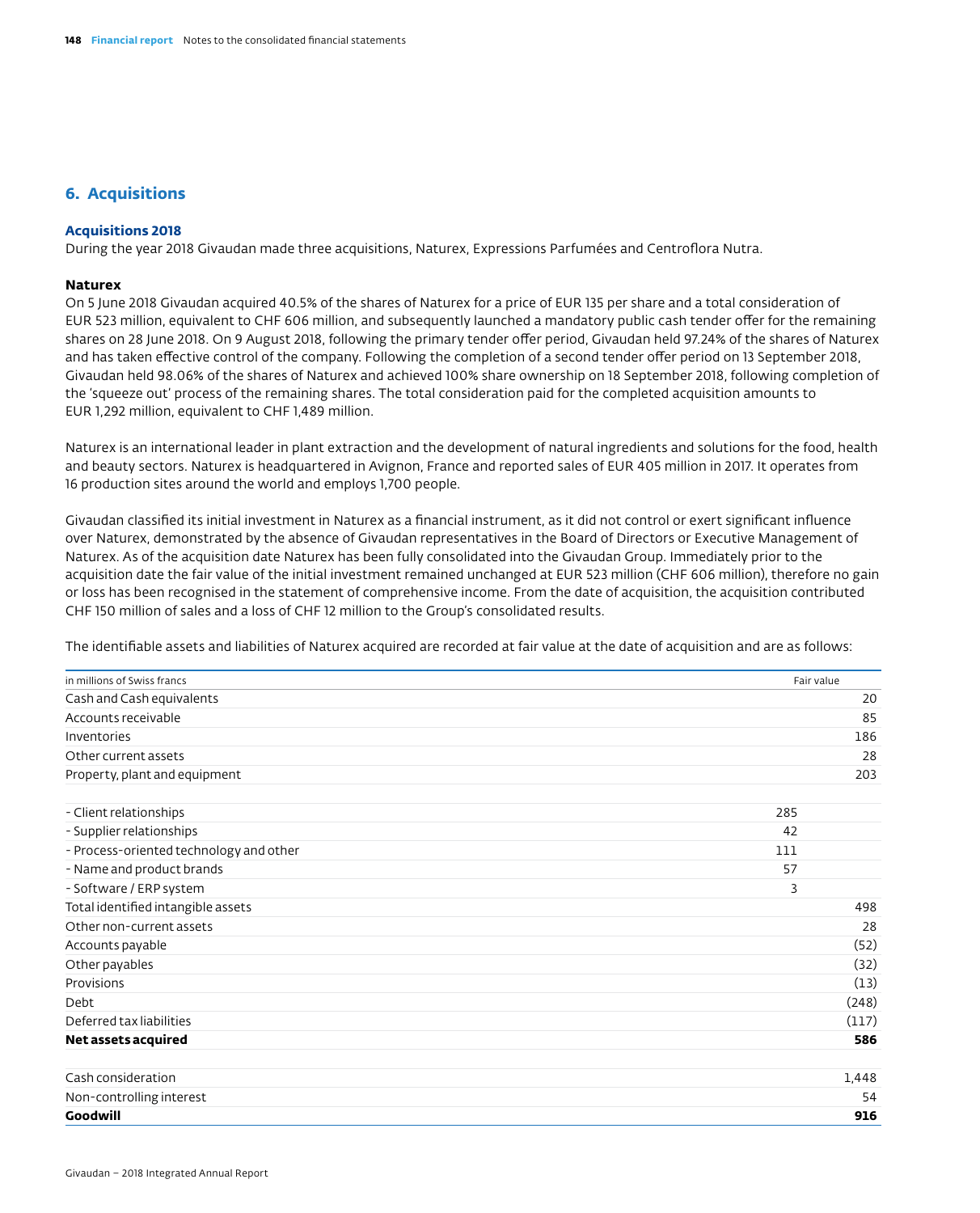The goodwill of CHF 916 million (EUR 794 million) arising on the acquisition relates mainly to the value of the qualified workforce and expected synergies that do not meet the criteria for recognition as separable intangible assets. The total amount of goodwill that is expected to be deductible for tax purposes is nil.

The acquired receivables are fair valued at CHF 85 million. The gross contractual amounts of the receivables acquired are CHF 86 million. The best estimation at the acquisition date of the contractual cash flows not to be collected amounts to CHF 1 million.

The non-controlling interest at the date of acquisition consists of a non-controlling interest of 2.76% of the shares of Naturex valued at EUR 135 per share for a total amount of CHF 41 million (EUR 35 million). The non-controlling interest also includes 81,710 vested equity-settled share based instruments valued at a price of EUR 135 per instrument for an amount of CHF 13 million (EUR 11 million). At the point in time in the future when the vested equity-settled shared based instruments will be exercised, Givaudan has the right to purchase the shares back at a price of EUR 135 per share.

In compliance with IFRS 3, the fair values determined are provisional and the Group has twelve months from the date of acquisition to finalise the allocation of the acquisition price.

#### **Expressions Parfumées**

On 4 June 2018 Givaudan acquired 100% of the share capital of Expressions Parfumées and its affiliates for a purchase price of CHF 199 million. Expressions Parfumées, a French fragrance creation house, strengthens the access to local and regional customers and expands naturals capabilities in the fragrance business. With headquarters in Grasse, France, the historic area of perfumery, Expressions Parfumées operates throughout Europe, Africa and the Middle East from locations in Grasse (France), Milan (Italy) and Dubai (United Arab Emirates), employing globally 200 people. From 4 June 2018, the acquisition contributed CHF 46 million of sales to the Group's consolidated results.

The goodwill of CHF 145 million arising on the acquisition relates mainly to the value of the qualified workforce and expected synergies that do not meet the criteria for recognition as separable intangible assets.

The identifiable assets and liabilities of Expressions Parfumées acquired are recorded at fair value at the date of acquisition. Total net assets acquired of CHF 54 million consist of cash (CHF 7 million), working capital (CHF 18 million), fixed assets (CHF 26 million), intangible assets which are comprised of process knowledge, client relationships, name brand (CHF 46 million), deferred tax liabilities (CHF 16 million) and other liabilities (CHF 27 million). The total purchase price of CHF 199 million was settled in cash, resulting in a goodwill of CHF 145 million.

In compliance with IFRS 3, these values determined are provisional and the Group has twelve months from the date of acquisition to finalise the allocation of the acquisition price.

#### **Centroflora Nutra**

On 14 May 2018 Givaudan acquired 100% of the share capital of Centroflora Nutra, the Nutrition Division of Centroflora Group, for a purchase price of CHF 55 million. The company manufactures botanical extracts and dehydrated fruits for the food, beverage and consumer goods sectors and offers a wide variety of plant extracts from various regions of the world, with a particular focus on those from the great biodiversity of Brazil. With headquarters and a manufacturing facility in Botucatu, Brazil, Centroflora Nutra employs 116 people and exports products globally. From 14 May 2018, the acquisition contributed CHF 9 million of sales to the Group's consolidated results.

The goodwill of CHF 39 million arising on the acquisition relates mainly to the value of the qualified workforce and expected synergies that do not meet the criteria for recognition as separable intangible assets.

The identifiable assets and liabilities of Centroflora Nutra acquired are recorded at fair value at the date of acquisition.

In compliance with IFRS 3, these values determined are provisional and the Group has twelve months from the date of acquisition to finalise the allocation of the acquisition price. Since the date of the acquisition the allocation of the acquisition price has been updated and an additional CHF 2 million has been allocated to the goodwill.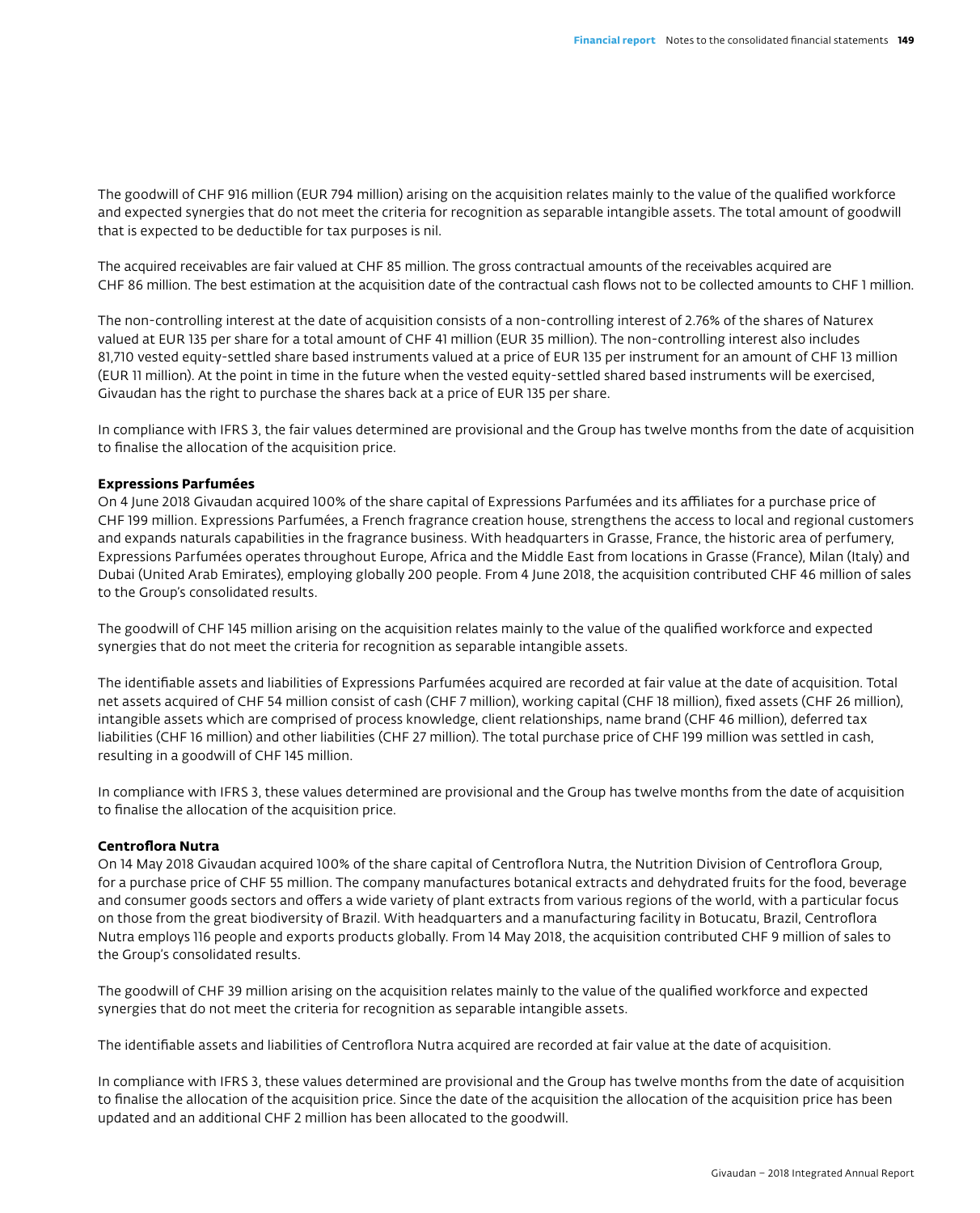#### <span id="page-32-0"></span>**Acquisitions 2017**

During 2017 Givaudan made two acquisitions, Activ International and Vika B.V.

#### **Activ**

On 16 January 2017 Givaudan acquired 100% of the share capital of Activ International and its affiliates for a purchase price of CHF 114 million. Activ International offers a range of natural and organic flavours, marine extracts, seafood and vegetable based culinary solutions to customers. Activ operates from locations in Bienne (Switzerland), Somerset (New Jersey, USA), Melaka (Malaysia), Mitry-Mory (Paris, France) and Arequipa (Peru), employing globally 165 employees. The goodwill of CHF 75 million on the acquisition relates mainly to the value of the qualified workforce and expected synergies that do not meet the criteria for recognition as separable intangible assets.

The assets acquired and liabilities assumed of Activ International are recorded at fair value at the date of acquisition. Total net assets acquired of CHF 39 million consist of cash (CHF 3 million), working capital (CHF 8 million), fixed assets (CHF 16 million), intangible assets which are made up of process knowledge, research expertise, client relationships, name and product brands (CHF 32 million), deferred tax liabilities (CHF 8 million) and other liabilities (CHF 12 million). The total purchase price of CHF 114 million was settled in cash, resulting in a goodwill of CHF 75 million. The value of acquired assets and liabilities has been finalised, with no adjustment having been made to the acquisition values.

#### **Vika**

On 1 September 2017 Givaudan acquired 100% of the share capital of Vika B.V. and its affiliates for a purchase price of CHF 116 million. Vika offers a range of natural dairy ingredients, fonds and stocks, as well as meat and plant based extracts to customers in the food and beverage industry. Vika operates from locations in Ede (The Netherlands), Higham Ferrers (United Kingdom), Maasmechelen (Belgium) and Auckland (New Zealand), employing globally 200 employees.

The identifiable assets and liabilities of Vika are recorded at fair value at the date of acquisition. Total net assets acquired of CHF 76 million consist of cash (CHF 3 million), working capital (CHF 14 million), fixed assets (CHF 24 million), intangible assets which are made up of process knowledge, research expertise, client relationships, name and product brands (CHF 73 million), deferred tax liabilities (CHF 20 million) and other liabilities (CHF 18 million). The total purchase price of CHF 116 million was settled in cash, resulting in a goodwill of CHF 40 million that relates mainly to the value of the qualified workforce and expected synergies that do not meet the criteria for recognition as separable intangible assets. The value of acquired assets and liabilities has been finalised, with no adjustment having been made to the acquisition values.

## **7. Segment Information**

Management has determined the operating segments based on the reports reviewed by the Executive Committee that are used to allocate resources to the segments and to assess their performance. The Executive Committee considers the business from a divisional perspective:

| <b>Fragrances</b> | Manufacture and sale of fragrances into three global business units: Fine Fragrances, Consumer Products                      |
|-------------------|------------------------------------------------------------------------------------------------------------------------------|
|                   | and, Fragrance Ingredients and Active Beauty. Expressions Parfumées is included in Fine Fragrances and                       |
|                   | Consumer Products; and                                                                                                       |
| <b>Flavours</b>   | Manufacture and sale of flavours into five business units: Beverages, Dairy, Savoury, Sweet Goods and                        |
|                   | Natural Ingredients. The information of these business units are reviewed by the Executive Committee<br>primarily by region. |

The performance of the operating segments is based on EBITDA as a percentage of sales.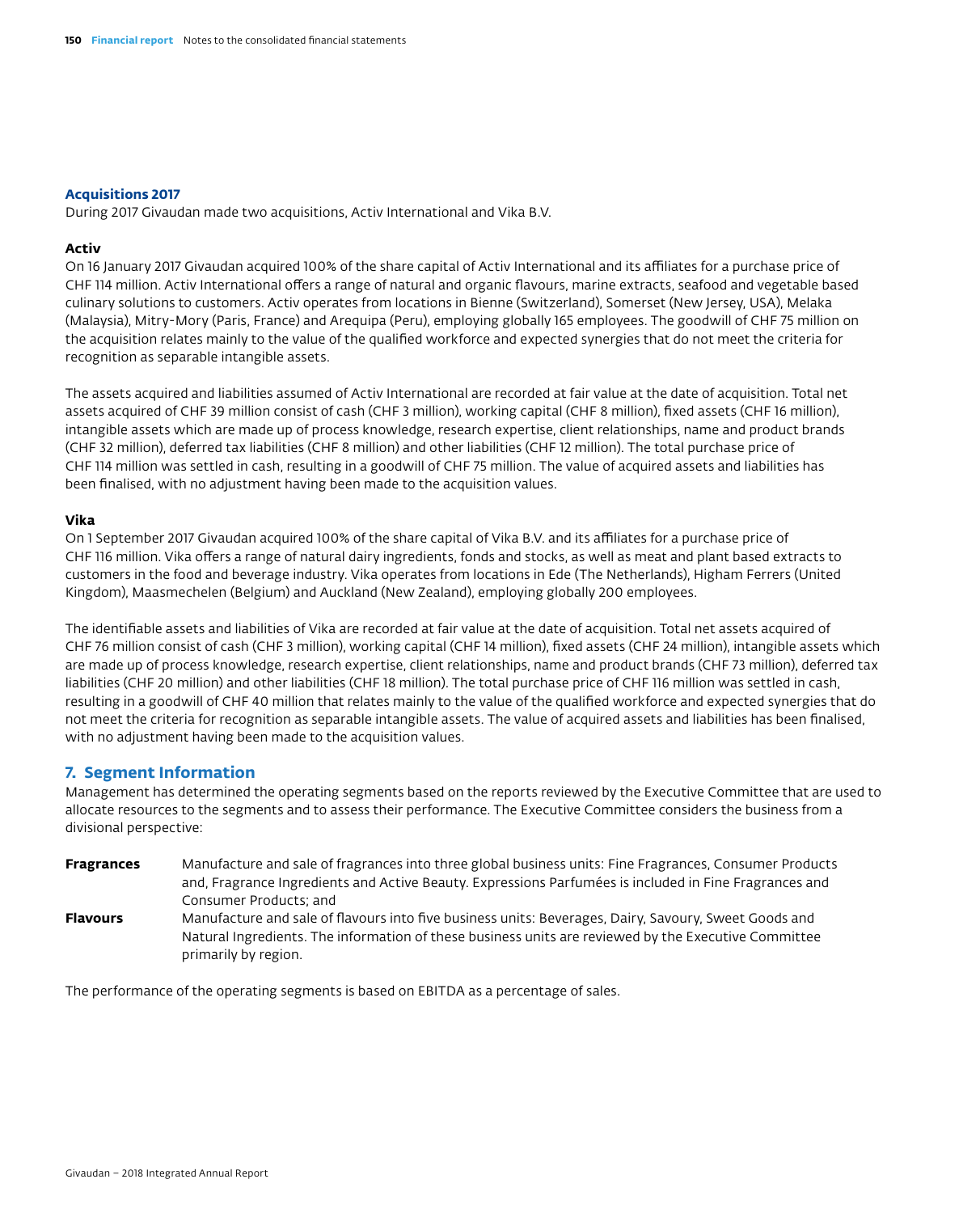#### **Business segments**

|                                                        |        |       | Fragrances |       | Flavours |       | Group |
|--------------------------------------------------------|--------|-------|------------|-------|----------|-------|-------|
| in millions of Swiss francs                            | Note   | 2018  | 2017       | 2018  | 2017     | 2018  | 2017  |
| Segment sales                                          |        | 2,525 | 2,343      | 3,009 | 2,717    | 5,534 | 5,060 |
| Less inter segment sales <sup>a</sup>                  |        |       |            | (7)   | (9)      | (7)   | (9)   |
| Segment sales to third parties                         |        | 2,525 | 2,343      | 3,002 | 2,708    | 5,527 | 5,051 |
| <b>EBITDA</b>                                          |        | 508   | 486        | 637   | 603      | 1,145 | 1,089 |
| as % of sales                                          |        | 20.1% | 20.7%      | 21.2% | 22.3%    | 20.7% | 21.6% |
| Depreciation                                           | 21     | (51)  | (48)       | (76)  | (66)     | (127) | (114) |
| Amortisation                                           | 22     | (44)  | (42)       | (81)  | (62)     | (125) | (104) |
| Impairment of long-lived assets                        | 21, 22 |       |            | (10)  | (2)      | (10)  | (2)   |
| Additions to Property, plant and equipment             | 21     | 84    | 90         | 174   | 123      | 258   | 213   |
| Acquisitions of Property, plant and equipment          | 6, 21  | 30    |            | 201   | 40       | 231   | 40    |
| Additions to Intangible assets                         | 22     | 26    | 25         | 29    | 22       | 55    | 47    |
| Acquisitions of Intangible assets (excluding goodwill) | 6, 22  | 47    |            | 513   | 105      | 560   | 105   |
| <b>Total gross investments</b>                         |        | 187   | 115        | 917   | 290      | 1,104 | 405   |

a) Transfer prices for inter-divisional sales are set on an arm's length basis.

The amounts by division provided to the Executive Committee are measured in a consistent manner in terms of accounting policies with the consolidated financial statements.

#### **Reconciliation table to Group's operating income**

|                                       |       | Fragrances |       | Flavours |       | Group |
|---------------------------------------|-------|------------|-------|----------|-------|-------|
| in millions of Swiss francs           | 2018  | 2017       | 2018  | 2017     | 2018  | 2017  |
| <b>EBITDA</b>                         | 508   | 486        | 637   | 603      | 1,145 | 1,089 |
| Depreciation                          | (51)  | (48)       | (76)  | (66)     | (127) | (114) |
| Amortisation                          | (44)  | (42)       | (81)  | (62)     | (125) | (104) |
| Impairment of long-lived assets       |       |            | (10)  | (2)      | (10)  | (2)   |
| <b>Operating income</b>               | 413   | 396        | 470   | 473      | 883   | 869   |
| as % of sales                         | 16.4% | 16.9%      | 15.7% | 17.5%    | 16.0% | 17.2% |
| Financing costs                       |       |            |       |          | (55)  | (42)  |
| Other financial income (expense), net |       |            |       |          | (56)  | (32)  |
| Income before taxes                   |       |            |       |          | 772   | 795   |
| as % of sales                         |       |            |       |          | 14.0% | 15.7% |

#### **Entity-wide disclosures**

The breakdown of sales from the major group of similar products is as follows:

| in millions of Swiss francs             | 2018  | 2017  |
|-----------------------------------------|-------|-------|
| <b>Fragrance Division</b>               |       |       |
| Fragrance Compounds                     | 2,199 | 2,036 |
| Fragrance Ingredients and Active Beauty | 326   | 307   |
| <b>Flavour Division</b>                 |       |       |
| Flavour Compounds                       | 3,002 | 2.708 |
| <b>Total sales</b>                      | 5,527 | 5,051 |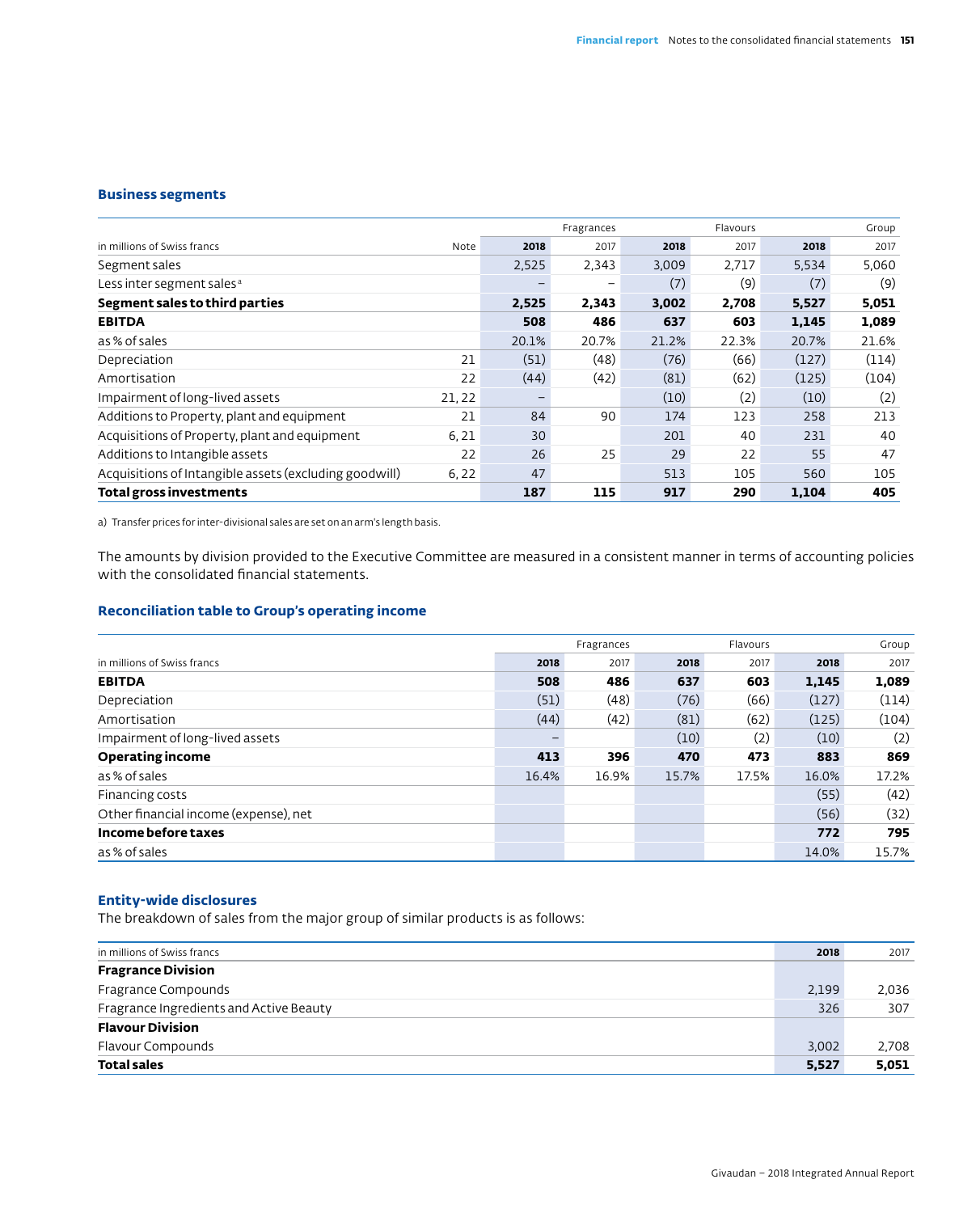|                             | Fragrances Segment sales <sup>a</sup> |       |       | Flavours Segment sales <sup>a</sup> | Group Segment sales a |       | Group Non-current assets b |       |
|-----------------------------|---------------------------------------|-------|-------|-------------------------------------|-----------------------|-------|----------------------------|-------|
| in millions of Swiss francs | 2018                                  | 2017  | 2018  | 2017                                | 2018                  | 2017  | 2018                       | 2017  |
| Switzerland                 | 37                                    | 30    | 22    | 19                                  | 59                    | 49    | 1,408                      | 1,490 |
| Europe                      | 773                                   | 690   | 750   | 622                                 | 1,523                 | 1,312 | 2,042                      | 625   |
| Africa and Middle-East      | 184                                   | 152   | 216   | 210                                 | 400                   | 362   | 72                         | 54    |
| North America               | 491                                   | 478   | 950   | 874                                 | 1.441                 | 1,352 | 1,365                      | 1,182 |
| Latin America               | 332                                   | 344   | 297   | 274                                 | 629                   | 618   | 216                        | 151   |
| Asia Pacific                | 708                                   | 649   | 767   | 709                                 | 1.475                 | 1,358 | 688                        | 592   |
| Total geographical segments | 2.525                                 | 2.343 | 3.002 | 2.708                               | 5,527                 | 5.051 | 5,791                      | 4.094 |

<span id="page-34-0"></span>The Group operates in five geographical areas: Switzerland (country of domicile); Europe, Africa and Middle-East; North America; Latin America; and Asia Pacific.

a) Segment sales are revenues from external customers and are shown by destination.

b) Non-current assets other than financial instruments, deferred tax assets, post-employment benefit assets. They consist of property, plant and equipment, intangible assets and investments in jointly controlled entities.

Revenues of approximately CHF 573 million (2017: CHF 583 million) are derived from a single external customer. These revenues are mainly attributable to the Fragrance Division.

## **8. Employee Benefits**

The following amounts related to employee remuneration and benefits are included in determining operating income:

| <b>Total employees' remuneration</b>                 | 1.289 | 1.141 |
|------------------------------------------------------|-------|-------|
| Other employee benefits                              | 103   | 97    |
| Equity-settled instruments                           | 38    | 35    |
| Post-employment benefits: defined contribution plans | 35    | 33    |
| Post-employment benefits: defined benefit plans      | 39    | 14    |
| Social security costs                                | 140   | 121   |
| Wages and salaries                                   | 934   | 841   |
| in millions of Swiss francs                          | 2018  | 2017  |

#### **Retirement Benefit Plans**

The Group operates a number of defined benefit and defined contribution plans throughout the world, the assets of which are generally held in separate trustee-administered funds. The pension plans are generally funded by payments from employees and by the relevant Group companies, taking account of the recommendations of independent qualified actuaries. The most significant plans are held in Switzerland, United States of America and United Kingdom (further information by country is disclosed at the end of this note).

In December 2018 the benefits of the UK pension schemes were equalised for the inequality of Guaranteed Minimum Pensions between men and women. The change resulted in past service cost of CHF 1 million recognised in other operating income/(expense) in the consolidated income statement.

During 2017 the defined benefit plan held in Switzerland was amended principally by reducing the conversion rate used to convert the retirement savings capital into a pension and by increasing savings contributions from both the employees and employer. These plan amendments resulted in a one-off non-cash gain of CHF 4 million recognised net in other operating income in the consolidated income statement.

During 2017 the supplemental medical coverage of the US post-retirement medical plan was changed. The plan amendment resulted in a one-time past service gain of CHF 16 million recognised in other operating income in the consolidated income statement.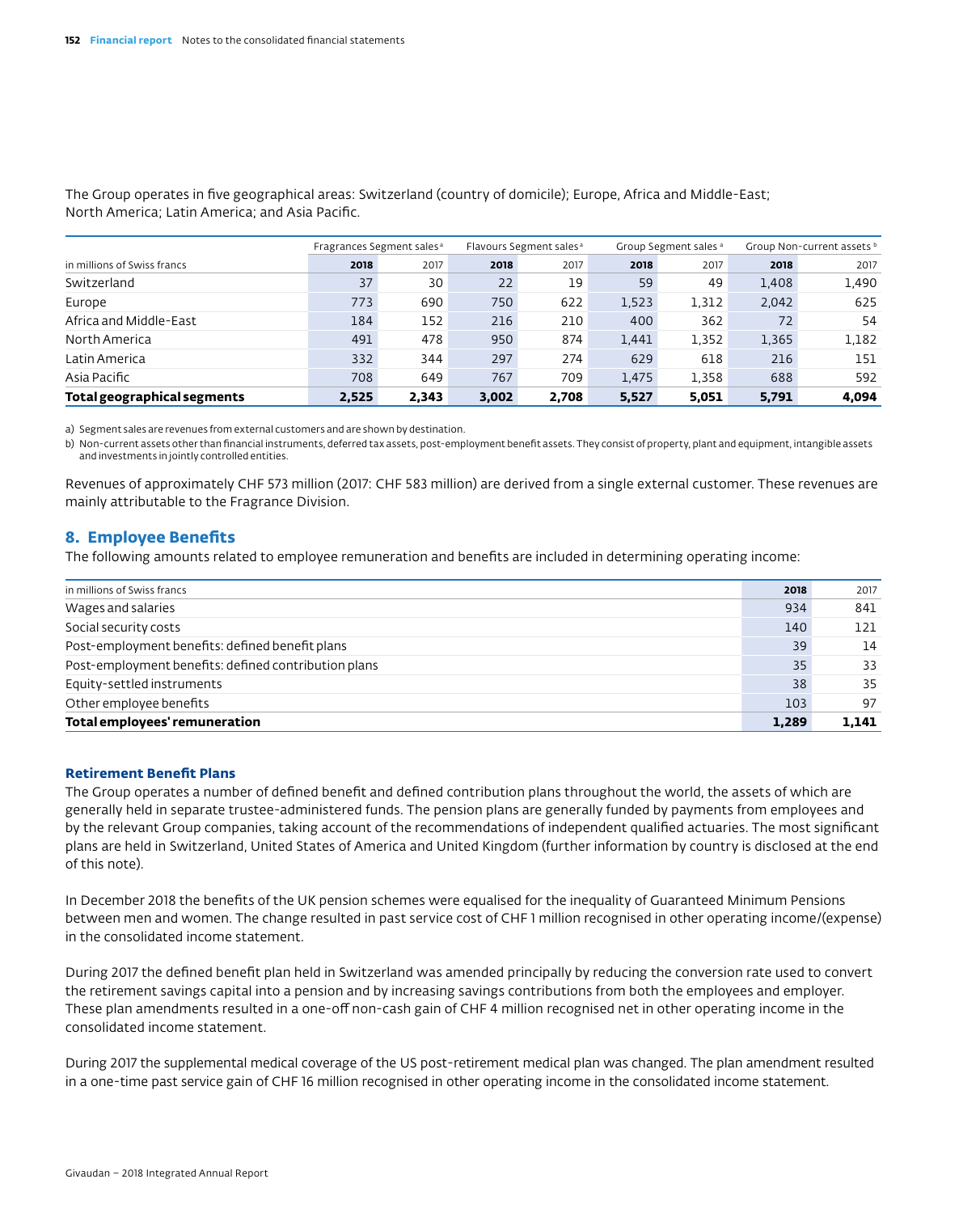Non-pension plans consist primarily of post-retirement healthcare and life insurance schemes, principally in the United States of America.

The amounts recognised in the consolidated income statement are as follows:

| 2018                |       |       |                     |       |       |  |
|---------------------|-------|-------|---------------------|-------|-------|--|
| Pension Non-pension |       |       | Pension Non-pension |       |       |  |
| <b>Plans</b>        | Plans | Total | Plans               | Plans | Total |  |
| 37                  | ᆠ     | 38    | 30                  | 4     | 34    |  |
|                     |       |       | (4)                 | (16)  | (20)  |  |
| 38                  | ı     | 39    | 26                  | (12)  | 14    |  |
| 8                   |       | 10    | 10                  |       | 12    |  |
| 46                  | 3     | 49    | 36                  | (10)  | 26    |  |
|                     |       |       |                     |       |       |  |
| 42                  | 3     | 45    | 32                  | (13)  | 19    |  |
| 4                   |       | 4     | 4                   |       |       |  |
|                     |       |       |                     |       |       |  |

The amounts recognised in other comprehensive income are as follows:

|                                                         |                     |                   | 2018  | 2017                |                          |       |  |
|---------------------------------------------------------|---------------------|-------------------|-------|---------------------|--------------------------|-------|--|
|                                                         | Pension Non-pension |                   |       | Pension Non-pension |                          |       |  |
| in millions of Swiss francs                             | Plans               | Plans             | Total | Plans               | Plans                    | Total |  |
| (Gains) losses from change in demographic assumptions   | (61)                | $\qquad \qquad -$ | (61)  | (10)                |                          | (9)   |  |
| (Gains) losses from change in financial assumptions     | (104)               | (2)               | (106) | 30                  | 3                        | 33    |  |
| Experience (gains) losses                               | (12)                | (1)               | (13)  | 9                   | $\overline{\phantom{0}}$ | 9     |  |
| Return on plan assets less interest on plan assets      | 18                  |                   | 18    | (88)                | -                        | (88)  |  |
| Remeasurement (gains) losses of post employment benefit |                     |                   |       |                     |                          |       |  |
| obligations                                             | (159)               | (3)               | (162) | (59)                | 4                        | (55)  |  |
| Of which arising from:                                  |                     |                   |       |                     |                          |       |  |
| Funded obligations                                      | (155)               | (3)               | (158) | (60)                | 4                        | (56)  |  |
| Unfunded obligations                                    | (4)                 |                   | (4)   |                     |                          |       |  |

The amounts recognised in the statement of financial position are as follows:

|                                                                | 2018                         |                   |         |         |                              | 2017    |  |  |  |
|----------------------------------------------------------------|------------------------------|-------------------|---------|---------|------------------------------|---------|--|--|--|
| in millions of Swiss francs                                    | Pension Non-pension<br>Plans | Plans             | Total   | Plans   | Pension Non-pension<br>Plans | Total   |  |  |  |
| <b>Funded obligations</b>                                      |                              |                   |         |         |                              |         |  |  |  |
| Present value of funded obligations                            | (1,958)                      | (53)              | (2,011) | (2,128) | (56)                         | (2,184) |  |  |  |
| Fair value of plan assets                                      | 1,618                        | $\qquad \qquad -$ | 1,618   | 1,640   | -                            | 1,640   |  |  |  |
| Recognised asset (liability) for funded obligations, net       | (340)                        | (53)              | (393)   | (488)   | (56)                         | (544)   |  |  |  |
| Unfunded obligations                                           |                              |                   |         |         |                              |         |  |  |  |
| Present value of unfunded obligations                          | (71)                         | (11)              | (82)    | (74)    | (11)                         | (85)    |  |  |  |
| Recognised asset (liability) for unfunded obligations          | (71)                         | (11)              | (82)    | (74)    | (11)                         | (85)    |  |  |  |
| Total defined benefit asset (liability)                        | (411)                        | (64)              | (475)   | (562)   | (67)                         | (629)   |  |  |  |
| Deficit recognised as liabilities for post employment benefits | (433)                        | (64)              | (497)   | (583)   | (67)                         | (650)   |  |  |  |
| Surplus recognised as part of the other long-term assets       | 22                           |                   | 22      | 21      |                              | 21      |  |  |  |
| Total net asset (liability) recognised                         | (411)                        | (64)              | (475)   | (562)   | (67)                         | (629)   |  |  |  |

Amounts recognised in the statement of financial position for post-employment defined benefit plans are predominantly noncurrent. The non-current portion is reported as non-current assets and non-current liabilities. The current portion is reported as current liabilities within other current liabilities.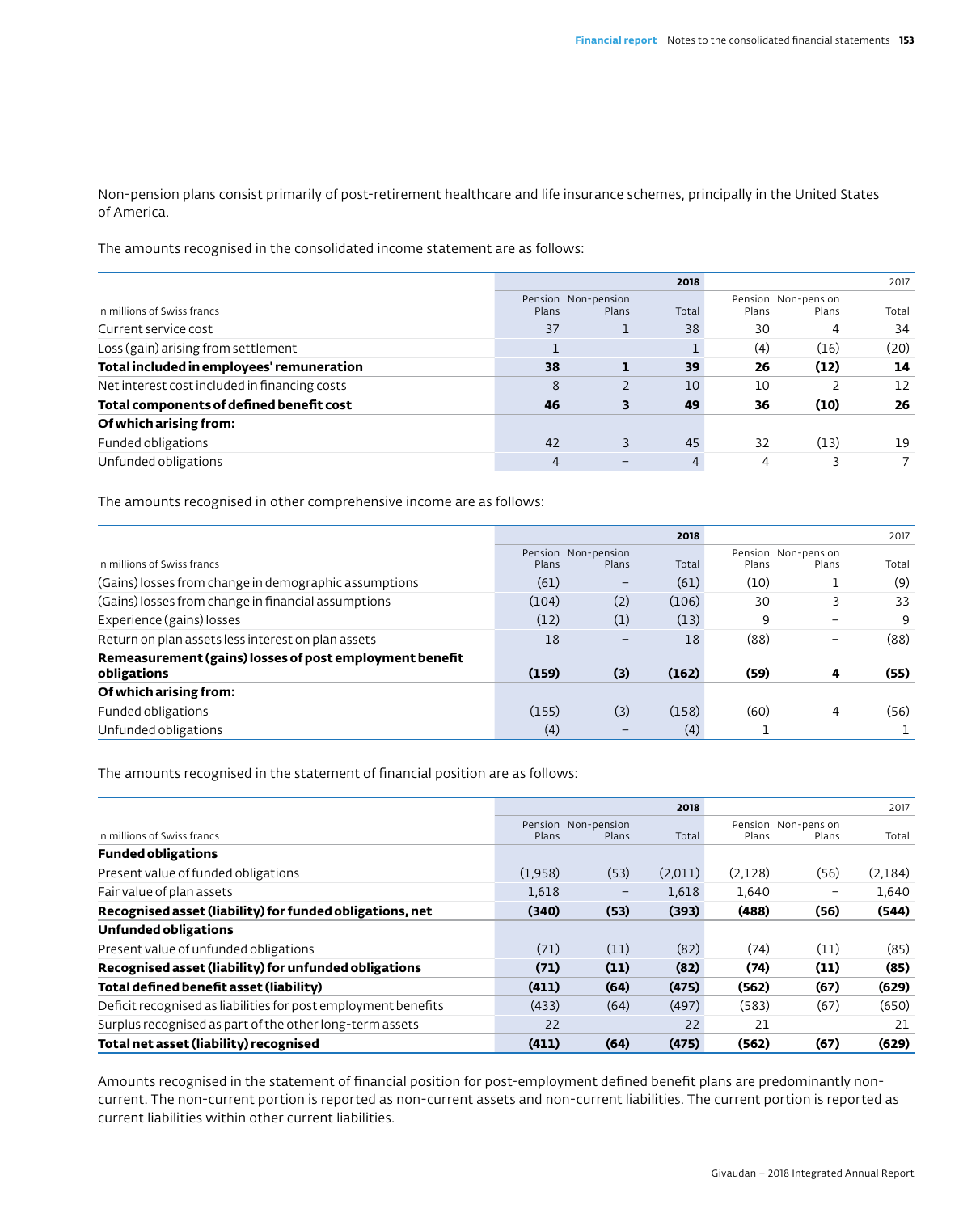Changes in the present value of the defined benefit obligations are as follows:

|                                                       |                              |                   | 2018  |                              |                          | 2017  |
|-------------------------------------------------------|------------------------------|-------------------|-------|------------------------------|--------------------------|-------|
| in millions of Swiss francs                           | Pension Non-pension<br>Plans | Plans             | Total | Pension Non-pension<br>Plans | Plans                    | Total |
| Balance as at 1 January                               | 2,202                        | 67                | 2,269 | 2,174                        | 81                       | 2,255 |
| Amounts recognised in the income statement            |                              |                   |       |                              |                          |       |
| Current service cost                                  | 37                           | 1                 | 38    | 30                           | 4                        | 34    |
| Interest cost                                         | 38                           | $\overline{2}$    | 40    | 39                           | 2                        | 41    |
| Amounts recognised in the other comprehensive income  |                              |                   |       |                              |                          |       |
| (Gains) losses from change in demographic assumptions | (61)                         | $\qquad \qquad -$ | (61)  | (10)                         | 1                        | (9)   |
| (Gains) losses from change in financial assumptions   | (104)                        | (2)               | (106) | 30                           | 3                        | 33    |
| Experience (gains) losses                             | (12)                         | (1)               | (13)  | 9                            | $\overline{\phantom{0}}$ | 9     |
| Employee contributions                                | 14                           |                   | 14    | 11                           |                          | 12    |
| Benefit payments                                      | (79)                         | (3)               | (82)  | (79)                         | (4)                      | (83)  |
| Settlements                                           | (21)                         |                   | (21)  | (4)                          | (16)                     | (20)  |
| Acquisitions                                          | 33                           |                   | 33    |                              |                          |       |
| Currency translation effects                          | (18)                         |                   | (18)  | $\overline{2}$               | (5)                      | (3)   |
| <b>Balance as at 31 December</b>                      | 2,029                        | 64                | 2,093 | 2,202                        | 67                       | 2,269 |

Changes in the fair value of the plan assets are as follows:

|                                                      |       |                              | 2018  |       |                              | 2017  |
|------------------------------------------------------|-------|------------------------------|-------|-------|------------------------------|-------|
| in millions of Swiss francs                          | Plans | Pension Non-pension<br>Plans | Total | Plans | Pension Non-pension<br>Plans | Total |
|                                                      |       |                              |       |       |                              |       |
| Balance as at 1 January                              | 1,640 |                              | 1,640 | 1,538 | ı                            | 1,539 |
| Amounts recognised in the income statement           |       |                              |       |       |                              |       |
| Interest income                                      | 30    |                              | 30    | 29    |                              | 29    |
| Amounts recognised in the other comprehensive income |       |                              |       |       |                              |       |
| Return on plan assets less interest on plan assets   | (18)  |                              | (18)  | 88    | -                            | 88    |
| <b>Employer contributions</b>                        | 43    | 3                            | 46    | 50    | 3                            | 53    |
| Employee contributions                               | 14    |                              | 14    | 11    |                              | 12    |
| Benefit payments                                     | (79)  | (3)                          | (82)  | (79)  | (4)                          | (83)  |
| Settlements                                          | (22)  |                              | (22)  |       |                              |       |
| Acquisitions                                         | 26    |                              | 26    |       |                              |       |
| Currency translation effects                         | (16)  |                              | (16)  | 3     | (1)                          |       |
| <b>Balance as at 31 December</b>                     | 1,618 |                              | 1,618 | 1.640 |                              | 1.640 |

#### Plan assets are comprised as follows:

| in millions of Swiss francs   |       | 2018 |       | 2017 |
|-------------------------------|-------|------|-------|------|
|                               |       |      |       |      |
| Debt                          | 518   | 32%  | 386   | 24%  |
| Equity                        | 511   | 32%  | 590   | 36%  |
| Property                      | 222   | 13%  | 214   | 13%  |
| Insurances policies and other | 367   | 23%  | 450   | 27%  |
| Total                         | 1,618 | 100% | 1.640 | 100% |

The investment strategies are diversified within the respective statutory requirements of each country providing long-term returns with an acceptable level of risk. The plan assets are primarily quoted in an active market with exception of the property and insurance policies.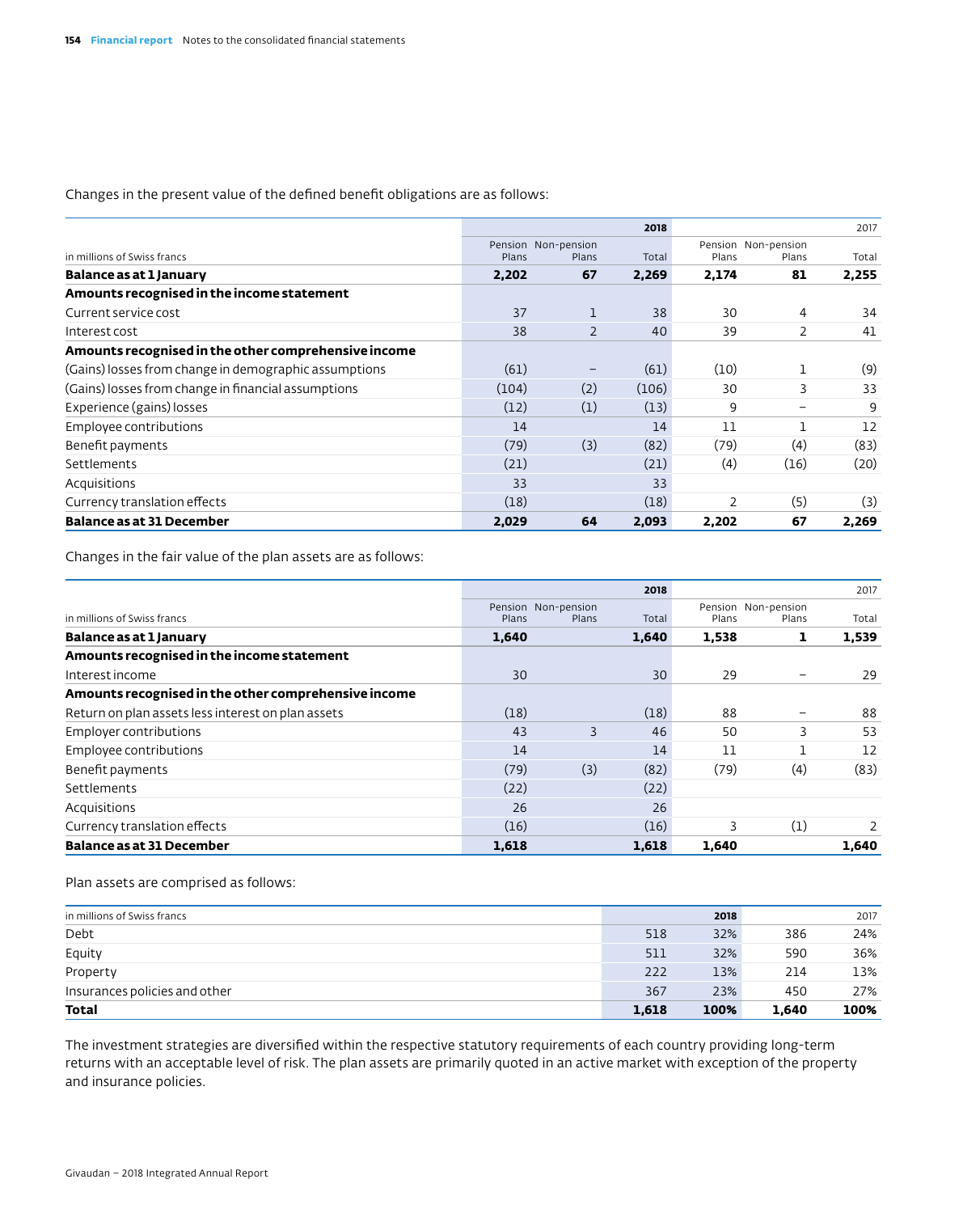The plan assets do not include Givaudan registered shares. They do not include any property occupied by, or other assets used by, the Group.

The Group operates defined benefit plans in many countries for which the actuarial assumptions vary based on local economic and social conditions. The assumptions used in the actuarial valuations of the most significant defined benefit plans, in countries with stable currencies and interest rates, are as follows:

| Weighted percentage                    | 2018 | 2017 |
|----------------------------------------|------|------|
| Discount rates                         | 2.1% | 1.8% |
| Projected rates of remuneration growth | 1.2% | 1.8% |
| Future pension increases               | 0.5% | 0.8% |
| Healthcare cost trend rate             | 1.2% | 4.9% |

The overall discount rate and the overall projected rates of remuneration growth are calculated by weighting the individual rates in accordance with the defined benefit obligation of the plans.

#### **Sensitivity analysis**

The defined benefit obligations are calculated on the basis of various financial and demographic assumptions. The below information quantifies the consequences of a change in some key assumptions.

The effects ((gain)/loss) of the change in assumptions are as follows:

| in millions of Swiss francs | Change in<br>assumption | Effects of the change             | Increase in<br>assumption | Decrease in<br>assumption |
|-----------------------------|-------------------------|-----------------------------------|---------------------------|---------------------------|
|                             |                         | on the current service cost       | (5)                       | 6                         |
| Discount rate               | 0.5%                    | on the defined benefit obligation | (156)                     | 174                       |
|                             | 0.5%                    | on the current service cost       |                           | (1)                       |
| Salary increases            |                         | on the defined benefit obligation | 10                        | (10)                      |
| Pension increases           | 0.5%                    | on the current service cost       |                           |                           |
|                             |                         | on the defined benefit obligation | 105                       | (34)                      |
| Medical cost trend          | 1.0%                    | on the current service cost       |                           |                           |
|                             |                         | on the defined benefit obligation |                           | (3)                       |
|                             |                         | on the current service cost       |                           | (1)                       |
| Life expectancy             | 1 year                  | on the defined benefit obligation | 66                        | (67)                      |

#### **Information by country**

#### **Switzerland**

According to the Swiss Federal Law on Occupational Retirement, Survivors and Disability (LPP/BVG), the pension plan is managed by an independent, legally autonomous entity which has the legal structure of a foundation. The plan was amended during the second half of 2017 principally by reducing the conversion rate used to convert the retirement savings capital into a pension and by increasing savings contributions from both the employee and employer.

The Board of Trustees of the foundation is composed of equal numbers of employee and employer representatives. Each year the Board of Trustees decides the level of interest, if any, to apply to the retirement accounts in accordance with the pension policy. It is also responsible for the investment of the assets defining the investment strategy for long-term returns with an acceptable level of risk. The foundation provides benefits on a defined contribution basis.

The majority of the employees are participants to the plan and are insured against the financial consequences of old age, disability and death. The employer and employees pay contributions to the pension plan at rates set out in the foundation rules based on a percentage of salary. The amount of the retirement account can be taken by the employee at retirement in the form of pension or capital.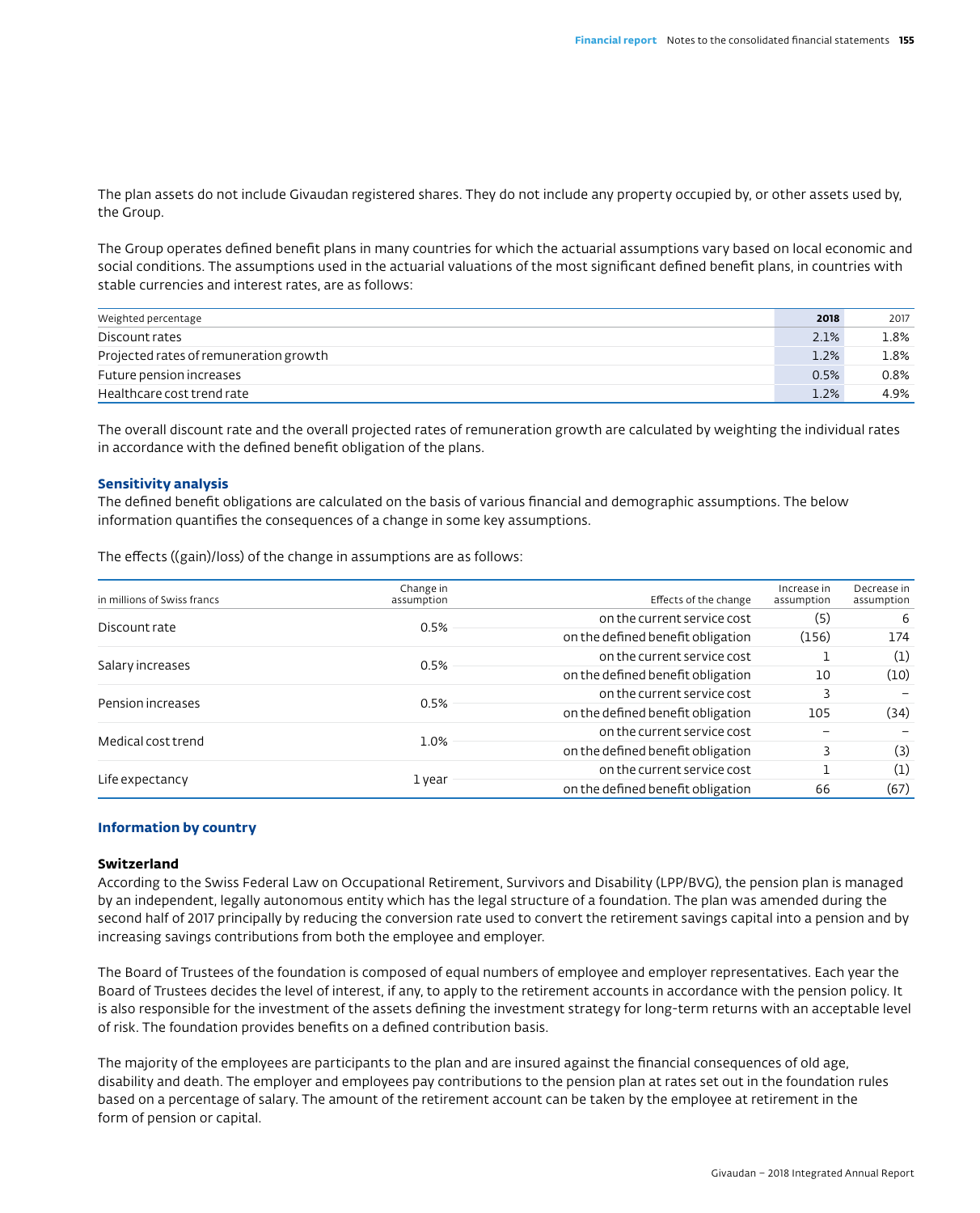Under IAS 19 employee benefits, the pension plan is classified as defined benefit plan due to the promises and underlying benefits guarantees. Consequently the pension obligation is calculated by using the projected unit credit method.

The Group expects to contribute CHF 24 million to these plans during 2019.

#### **United States of America**

The main US pension plan is qualified under and is managed in accordance with the requirements of US federal law. In accordance with federal law the assets of the plan are legally separate from the employer and are held in a pension trust. The plan was frozen in 2016 and consequently no further accrual of benefits will continue as at the date of enforcement of the plan change.

The law requires minimum and maximum amounts that can be contributed to the trust, together with limitations on the amount of benefits that may be provided under the plan. There are named fiduciaries that are responsible for ensuring the plan is managed in accordance with the law. The fiduciaries are responsible for the investment of the assets defining the investment strategy for long-term returns with an acceptable level of risk. The plan provides benefits on a defined benefit basis.

The accrued benefits based on service to the plan freeze are payable at retirement and on death in service. With exceptions for optional lump sum amounts for certain sections of the plan, the benefits are paid out as annuities.

Under IAS 19 employee benefits, the pension obligations are calculated by using the projected unit credit method.

The Group expects to contribute CHF 5 million to these plans during 2019.

#### **United Kingdom**

The two occupational pension schemes (Quest UK Pension Scheme and Givaudan UK Pension Plan) are arranged under the applicable UK Pension Schemes and Pensions Acts and managed as legally autonomous pension trusts by the Boards of Trustees. The plans were frozen during 2016 and consequently no further accrual benefits will continue as at the date of enforcement of the plan change.

The Boards of Trustees are composed of two employee representatives and four employer representatives, for the Quest UK Pension Scheme, and three employee representatives, three employer representatives plus two pensioner representatives for the Givaudan UK Pension Plan. The Boards of Trustees are responsible for the investment of the assets defining the investment strategy for long-term returns with an acceptable level of risk. In their respective sections, both trusts provide benefits on a defined benefit basis and are now frozen to future accruals and members.

The accrued benefits based on service to the plan freeze are payable at retirement and on death in service. With exceptions for trivial amounts, transfer values, lump sum death benefits and tax free lump sums, the benefits are paid out as annuities.

Under IAS 19 employee benefits, the pension obligations in the defined benefit sections of both the Quest UK Pension Scheme and the Givaudan UK Pension Plan are calculated by using the projected unit credit method.

The Group expects to contribute CHF 7 million to these plans during 2019.

#### **Rest of the world**

The Group operates other retirement plans classified either as defined benefit or defined contribution plans in some other countries. No individual plan other than those described above is considered material to the Group.

The Group expects to contribute CHF 3 million to these plans in 2019.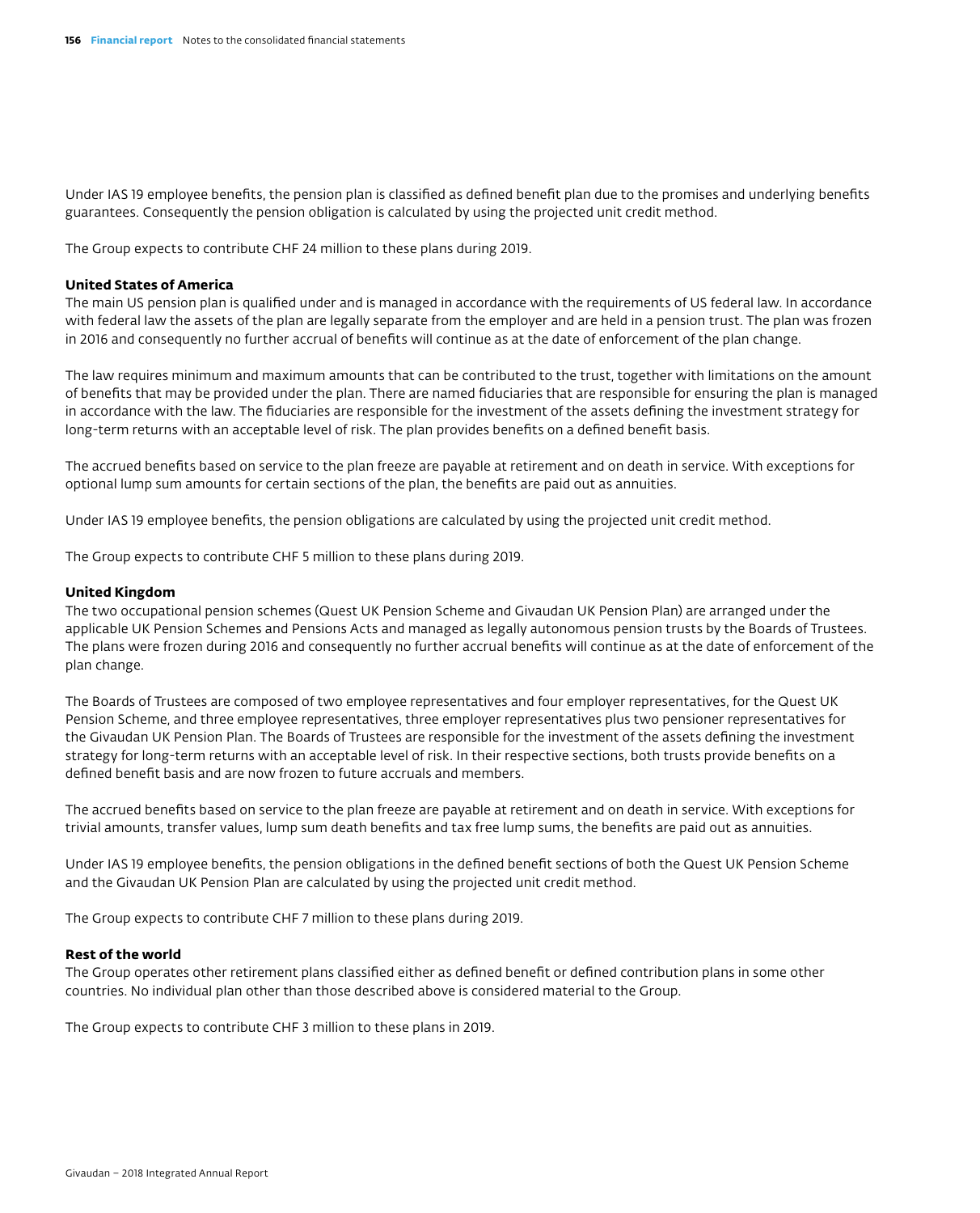The funding position of the funded defined benefit plans are as follows:

| As at 31 December 2018                                |             | United States of            |                |                 |       |
|-------------------------------------------------------|-------------|-----------------------------|----------------|-----------------|-------|
| in millions of Swiss francs                           | Switzerland | America                     | United Kingdom | Other countries | Total |
| Present value of defined benefit obligations          | 1,161       | 404                         | 317            | 76              | 1,958 |
| Fair value of plan assets                             | 894         | 348                         | 337            | 39              | 1,618 |
| Deficit / (surplus)                                   | 267         | 56                          | (20)           | 37              | 340   |
| Funding ratio                                         | 77.0%       | 86.1%                       | 106.3%         | 51.3%           | 82.6% |
|                                                       |             |                             |                |                 |       |
| As at 31 December 2017<br>in millions of Swiss francs | Switzerland | United States of<br>America | United Kingdom | Other countries | Total |
| Present value of defined benefit obligations          | 1,202       | 453                         | 390            | 83              | 2,128 |
| Fair value of plan assets                             | 823         | 403                         | 370            | 44              | 1.640 |
| Deficit / (surplus)                                   | 379         | 50                          | 20             | 39              | 488   |
| Funding ratio                                         | 68.5%       | 89.0%                       | 94.9%          | 53.0%           | 77.1% |
|                                                       |             |                             |                |                 |       |

#### **Key assumptions**

| 2018<br>in percentage                                             | Switzerland | United States<br>of America | United<br>Kingdom |
|-------------------------------------------------------------------|-------------|-----------------------------|-------------------|
| Discount rate                                                     | 0.80        | 4.28                        | 2.90              |
| Future salary increases                                           | 1.99        | n/a                         | n/a               |
| Future pension increases                                          | 0.00        | 0.00                        | 3.03              |
| Future average life expectancy for a pensioner retiring at age 65 | 22.8        | 21.7                        | 23.9              |
|                                                                   |             |                             |                   |
| 2017<br>in percentage                                             | Switzerland | United States<br>of America | United<br>Kingdom |
| Discount rate                                                     | 0.70        | 3.70                        | 2.40              |
| Future salary increases                                           | 2.00        | n/a                         | n/a               |
| Future pension increases                                          | 0.00        | n/a                         | 2.25              |
| Future average life expectancy for a pensioner retiring at age 65 | 23.4        | 21.8                        | 23.0              |

Assumptions regarding future mortality experience are set based on actuarial advice in accordance with published statistics and experience in each territory. Mortality assumptions for the most important countries are based on the following tables:

– Switzerland: BVG2015

– United States of America: RP2014

– United Kingdom: S2PA

Allowance for future improvements in mortality have been allowed for as appropriate in each country. In Switzerland the generational rates have been used adopting the CMI (2016) approach with a 1.50% long term rate of improvement. In the United States of America the published rates have been adjusted and projected in accordance with the MP2018 scale. In the United Kingdom the rates reflect the latest (2017) CMI projections with a 1.25% long term rate of improvement.

Disclosure 201–3, pages 152 – 157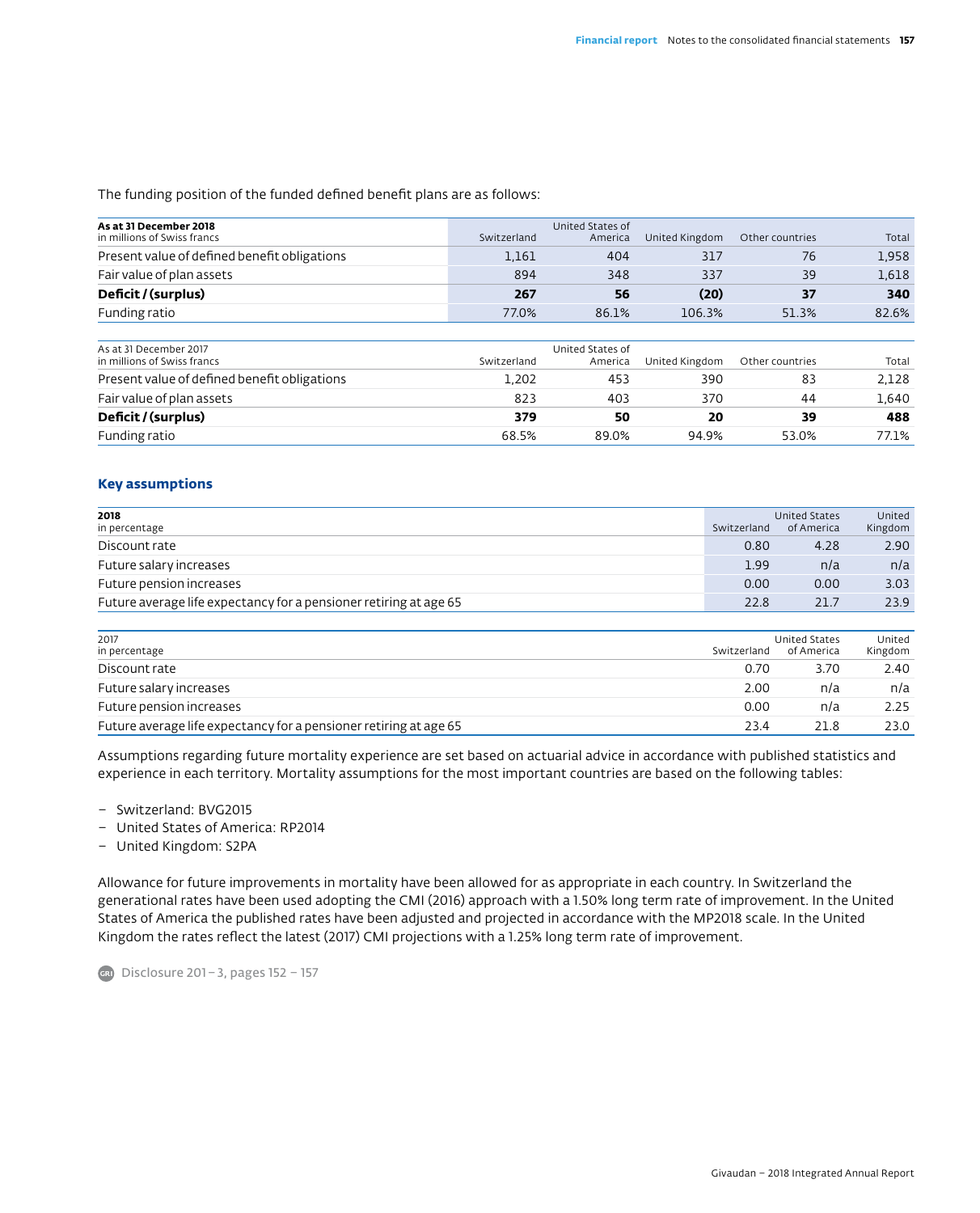#### **9. Share-Based Payments**

#### **Performance share plan**

Performance shares are granted on a yearly basis. The performance shares are converted into tradable and transferable shares of Givaudan SA after the vesting period, subject to performance conditions. The performance metric is a combination of the average sales growth of selected peer companies and the cumulative free cash flow margin. There is no market vesting condition involved and participation in this plan is mandatory.

| Year of grant | Commencing date | Vesting date | Number of shares expected<br>to be delivered at vesting date | Fair value<br>at grant date (CHF) |
|---------------|-----------------|--------------|--------------------------------------------------------------|-----------------------------------|
| 2016          | 31 Mar 2016     | 15 Apr 2019  | 22.044                                                       | 1,709.4                           |
| 2017          | 31 Mar 2017     | 15 Apr 2020  | 21.161                                                       | 1,621.6                           |
| 2018          | 31 Mar 2018     | 15 Apr 2021  | 19.758                                                       | 1.993.3                           |

The cost of the equity-settled instruments of CHF 36 million (2017: CHF 33 million) has been expensed in the consolidated income statement. A marginal portion of the number of shares expected to be delivered can be settled in cash in the jurisdictions where a physical delivery is not permitted.

#### **Equity-settled instruments related to restricted shares**

Restricted shares shown in the table below have been granted on a yearly basis. These shares are tradable and transferable after the vesting period. Participation in these plans is mandatory.

Restricted shares outstanding at the end of the year have the following terms:

| Year of grant | Commencing date | Vesting date | Restricted share<br>at grant date<br>(CHF) | Number of<br>restricted<br>share 2018 | Number of<br>restricted<br>share 2017 |
|---------------|-----------------|--------------|--------------------------------------------|---------------------------------------|---------------------------------------|
| 2015          | 31 Mar 2015     | 31 Mar 2018  | 1,595.9                                    |                                       | 1,092                                 |
| 2016          | 31 Mar 2016     | 15 Apr 2019  | 1,709.4                                    | 935                                   | 935                                   |
| 2017          | 31 Mar 2017     | 15 Apr 2020  | 1,621.6                                    | 900                                   | 900                                   |
| 2018          | 31 Mar 2018     | 15 Apr 2021  | 1.993.3                                    | 730                                   |                                       |

Of the 2,565 outstanding restricted shares (2017: 2,927), no share (2017: none) was deliverable. The cost of these equity-settled instruments of CHF 2 million (2017: CHF 2 million) has been expensed in the consolidated income statement.

Movements in the number of restricted shares outstanding are as follows:

| Number of restricted shares | 2018    | 2017    |
|-----------------------------|---------|---------|
| As at 1 January             | 2,927   | 3,217   |
| Granted                     | 730     | 900     |
| Delivered/sold              | (1,092) | (1,190) |
| As at 31 December           | 2,565   | 2,927   |

For these plans, the Group has at its disposal treasury shares.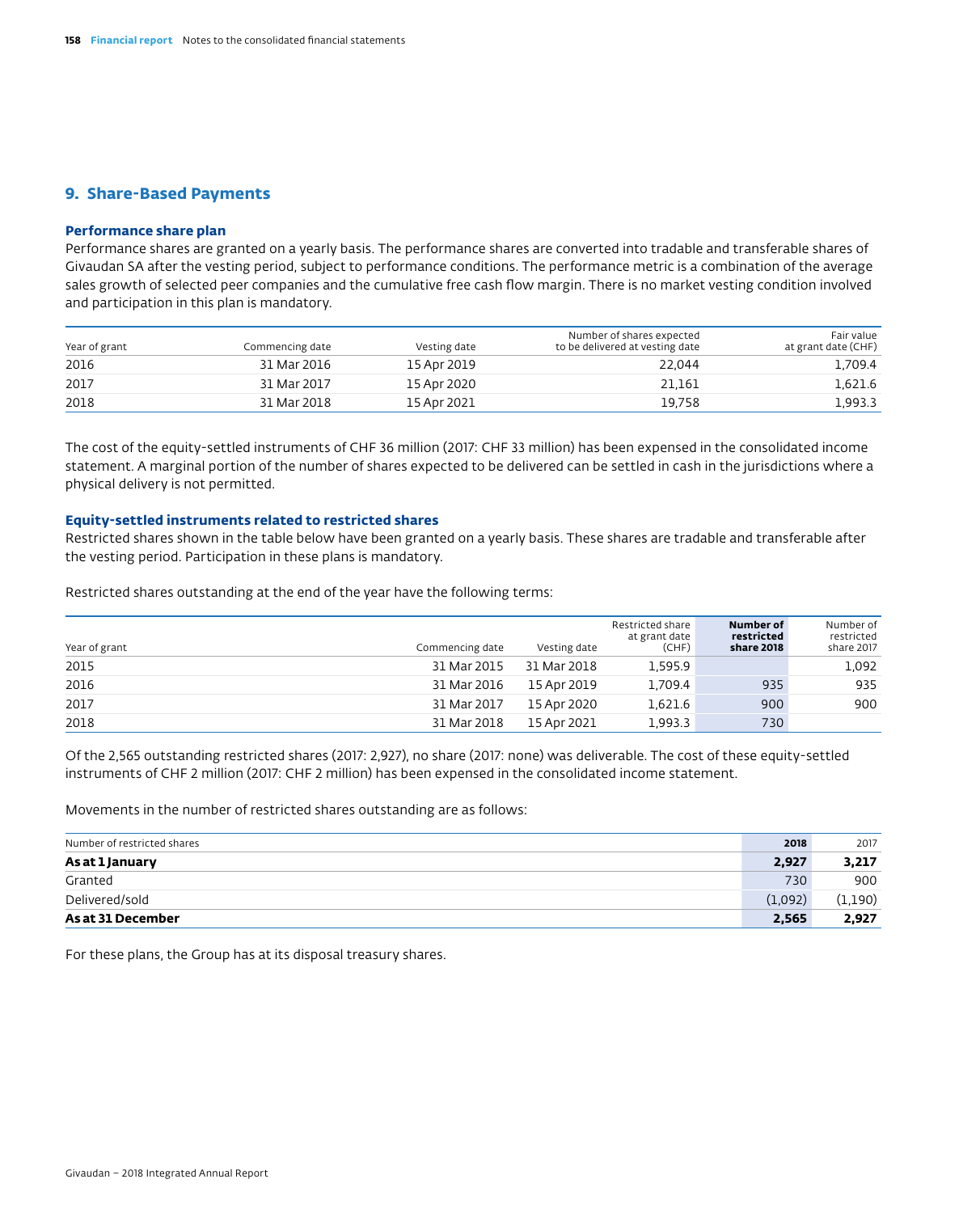## **10. Jointly Controlled Entities**

| Year of<br>incorporation | Name of Joint ventures             | Principal activity                        | Country of<br>incorporation | Ownership<br>interest |
|--------------------------|------------------------------------|-------------------------------------------|-----------------------------|-----------------------|
| 2014                     | Jiangsu Xinrui Aromatics Ltd       | Production of fragrance ingredients       | China                       | 49%                   |
| 2014                     | <b>BGN Tech LLC</b>                | Innovative natural ingredients            | <b>USA</b>                  | 49%                   |
| 2015                     | Natural Extracts International Ltd | Natural ingredient derivatives production | Mauritius                   | 49%                   |
| 2016                     | Vanilla International Ltd          | Natural ingredient collection and extract | Mauritius                   | 49%                   |

Summarised financial information in respect of the Group's joint ventures is set out below. The following net assets represent 100% of the jointly controlled entities:

| As at 31 December<br>in millions of Swiss francs | 2018 | 2017 |
|--------------------------------------------------|------|------|
| Current assets                                   | 118  | 113  |
| Non-current assets                               | 40   | 67   |
| Current liabilities                              | (49) | (99) |
| Non-current liabilities                          | (37) | (14) |
| Total net assets of joint ventures               | 72   | 67   |

| As at 31 December<br>in millions of Swiss francs | 2018 | 2017 |
|--------------------------------------------------|------|------|
| Income                                           | 29   | 36   |
| Expenses                                         | (28) | (35) |

## **11. Other Operating Income**

| in millions of Swiss francs       | 2018 | 2017 |
|-----------------------------------|------|------|
| Gains on disposal of fixed assets |      |      |
| Other income                      |      | 41   |
| Total other operating income      |      | 42   |

Included in the gains on disposal of fixed assets, is a gain of CHF 25 million realised on the sale of the Zurich Innovation Centre (ZIC) (Note 21). For the year ended 31 December 2018 the Group received CHF 20 million of insurance proceeds in relation to prior year environmental litigation costs. For the year ended 31 December 2017 the Group recognised one-off non-cash gains of CHF 16 million in the United States of America and CHF 4 million in Switzerland related to defined benefit plans.

## **12. Other Operating Expense**

| in millions of Swiss francs                  | 2018 | 2017 |
|----------------------------------------------|------|------|
| Project related expenses <sup>a</sup>        | 41   | 107  |
| Amortisation of intangible assets            | 10   | 12   |
| Impairment of long-lived assets              | 10   |      |
| Losses on disposal of fixed assets           |      | 4    |
| Environmental provisions                     |      |      |
| Business taxes                               | 14   | 15   |
| Acquisition and integration related expenses | 19   |      |
| Other expenses                               | 12   | 10   |
| Total other operating expense                | 113  | 152  |

a) Primarily relates to Givaudan Business Solutions (GBS).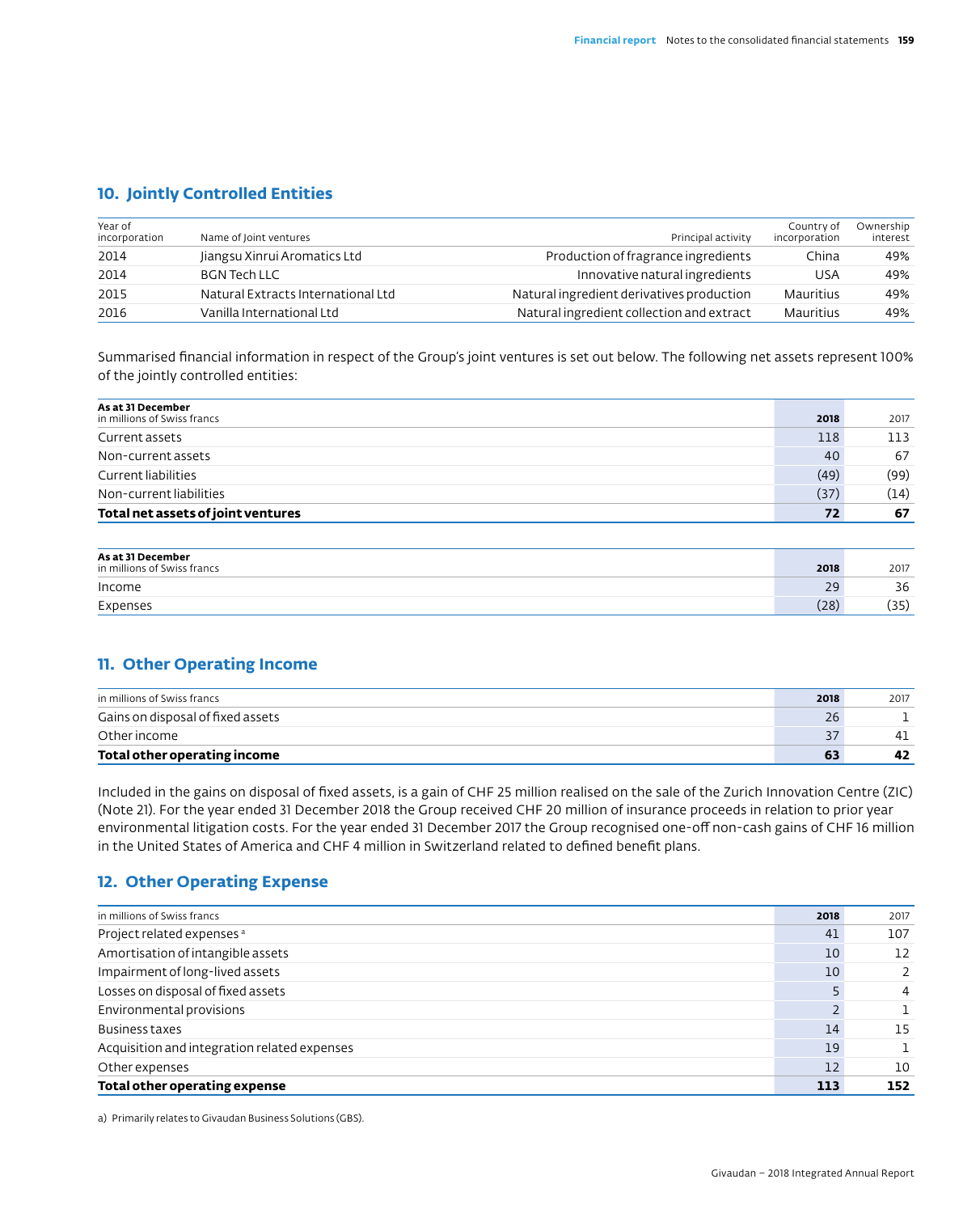## **13. Expenses by Nature**

| in millions of Swiss francs<br>Note                         | 2018  | 2017  |
|-------------------------------------------------------------|-------|-------|
| Raw materials and consumables used                          | 2,374 | 1,980 |
| Total employee remuneration<br>8                            | 1,289 | 1,141 |
| Depreciation, amortisation and impairment charges<br>21, 22 | 262   | 220   |
| Transportation expenses                                     | 53    | 48    |
| Freight expenses                                            | 112   | 96    |
| Consulting and service expenses                             | 151   | 140   |
| Energies                                                    | 64    | 56    |
| IT related costs                                            | 53    | 50    |
| Other expenses                                              | 286   | 451   |
| Total operating expenses by nature                          | 4.644 | 4,182 |

## **14. Financing Costs**

| in millions of Swiss francs<br>Note                   | 2018            | 2017 |
|-------------------------------------------------------|-----------------|------|
| Interest expense                                      | 42              | 29   |
| Net interest related to defined benefit pension plans | 10 <sup>°</sup> | ר ו  |
| Amortisation of debt discounts                        |                 |      |
| <b>Total financing costs</b>                          | 55              | 42   |

## **15. Other Financial (Income) Expense, Net**

| in millions of Swiss francs                                                                                       | 2018            | 2017         |
|-------------------------------------------------------------------------------------------------------------------|-----------------|--------------|
| Fair value and realised (gains) losses from derivatives instruments, net (at fair value through income statement) | 23              | (79)         |
| Exchange (gains) losses, net                                                                                      | 16              | 103          |
| Unrealised (gains) losses from financial instruments measured at fair value through income statement              | 4               | (8)          |
| Interest (income) expense                                                                                         | (3)             | (3)          |
| Capital taxes and other non business taxes                                                                        | 10 <sup>°</sup> | 10           |
| Other (income) expense, net                                                                                       | 6               | $\mathsf{Q}$ |
| Total other financial (income) expense, net                                                                       | 56              | 32           |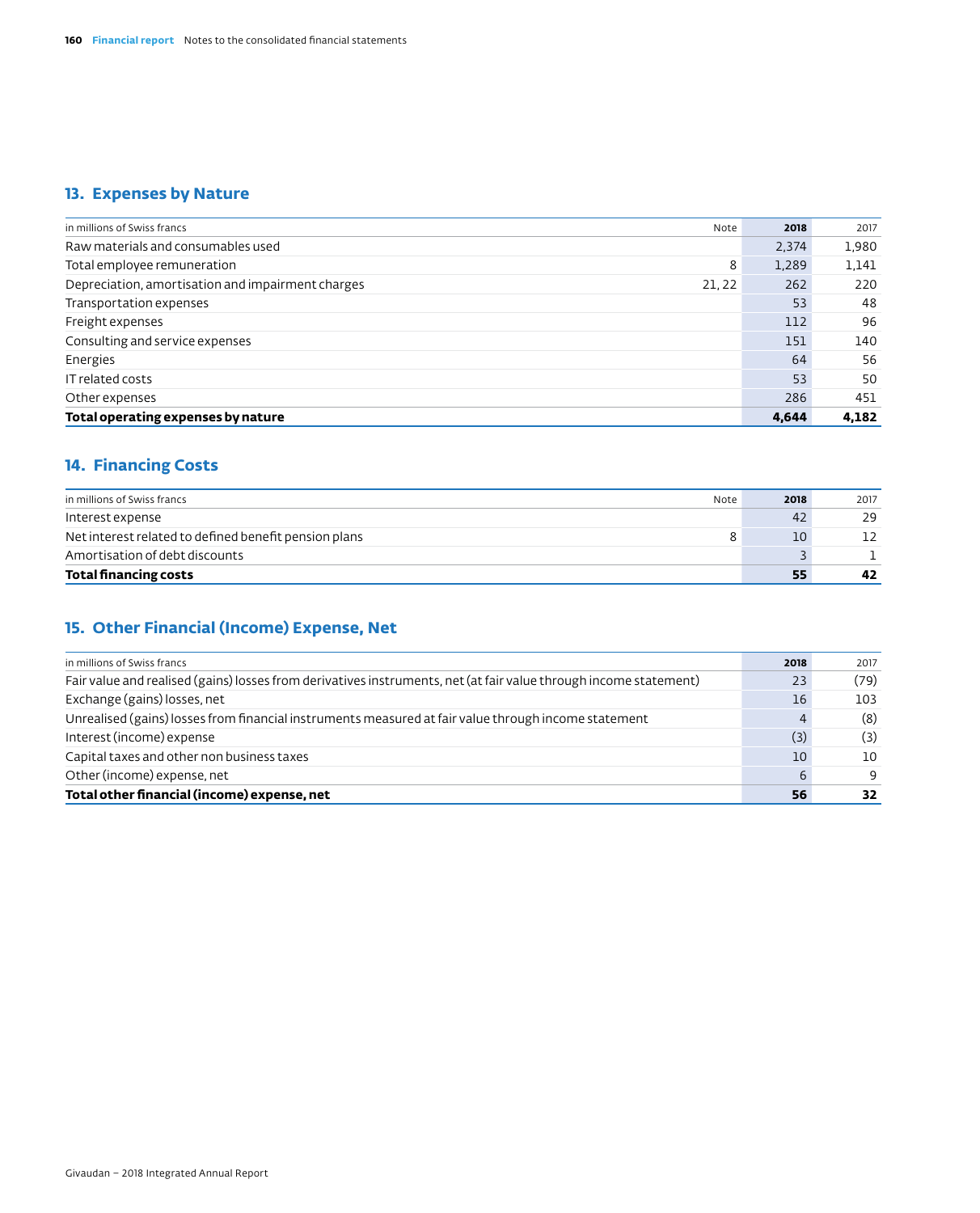## **16. Income Taxes**

Amounts charged to (credited in) the consolidated statement of comprehensive income are as follows:

|                                                |           |                                         |                           | 2018  |           |                                         |                           | 2017  |
|------------------------------------------------|-----------|-----------------------------------------|---------------------------|-------|-----------|-----------------------------------------|---------------------------|-------|
| in millions of Swiss francs                    | statement | Other<br>Income comprehensive<br>income | Own equity<br>instruments | Total | statement | Other<br>Income comprehensive<br>income | Own equity<br>instruments | Total |
| <b>Current taxes</b>                           |           |                                         |                           |       |           |                                         |                           |       |
| - in respect of current year                   | 129       |                                         |                           | 131   | 100       | (3)                                     | (1)                       | 96    |
| - in respect of prior years                    | -         |                                         |                           |       | (17)      |                                         |                           | (17)  |
| <b>Deferred taxes</b>                          |           |                                         |                           |       |           |                                         |                           |       |
| - in respect of current year                   | (17)      | 33                                      |                           | 16    | (6)       | 40                                      |                           | 34    |
| - reclassified from equity to income statement |           |                                         |                           | -     |           |                                         |                           |       |
| - in respect of prior years                    | (3)       |                                         |                           | (3)   | (2)       |                                         |                           | (1)   |
| Total income tax expense                       | 109       | 35                                      |                           | 144   | 75        | 38                                      | (1)                       | 112   |

Since the Group operates globally, it is subject to income taxes in many different tax jurisdictions. As such, in determining the provision for income taxes, judgment is required as there are transactions for which the ultimate tax determination is uncertain at the time of preparing the financial statements. As a result, any differences between the final tax outcome and the amounts that were initially recorded impact the current and deferred taxes in the period in which such final determinations are made.

The Group calculates on the basis of the income statement its average applicable tax rate as a weighted average of the tax rates in the tax jurisdictions in which the Group operates, including research tax credits and withholding tax on dividends, interest and royalties.

The Group's average applicable tax rate differs from the Group's effective tax rate as follows:

| 2018  | 2017  |
|-------|-------|
| 15%   | 16%   |
|       |       |
| (2%)  | (2%)  |
| 1%    | $1\%$ |
|       | (2%)  |
| (1%)  | (3%)  |
| $1\%$ | (1%)  |
| 14%   | 9%    |
|       |       |

The variation in the Group's average applicable tax rate arises due to changes in the composition of the Group's profitability within the Group's subsidiaries, in accordance with the Group's business profile in terms of geographical presence, product mix and customer portfolio, as well as external factors related to changes in local statutory tax rates.

In December 2017 the United States of America introduced a new tax law with an effective date of 1 January 2018. The new law contains a Corporate Tax rate of 21% compared to 35% under the previous tax law. The revised rate has been applied to the temporary differences recognised in the 2017 and 2018 statement of financial position of the Group's United States subsidiaries.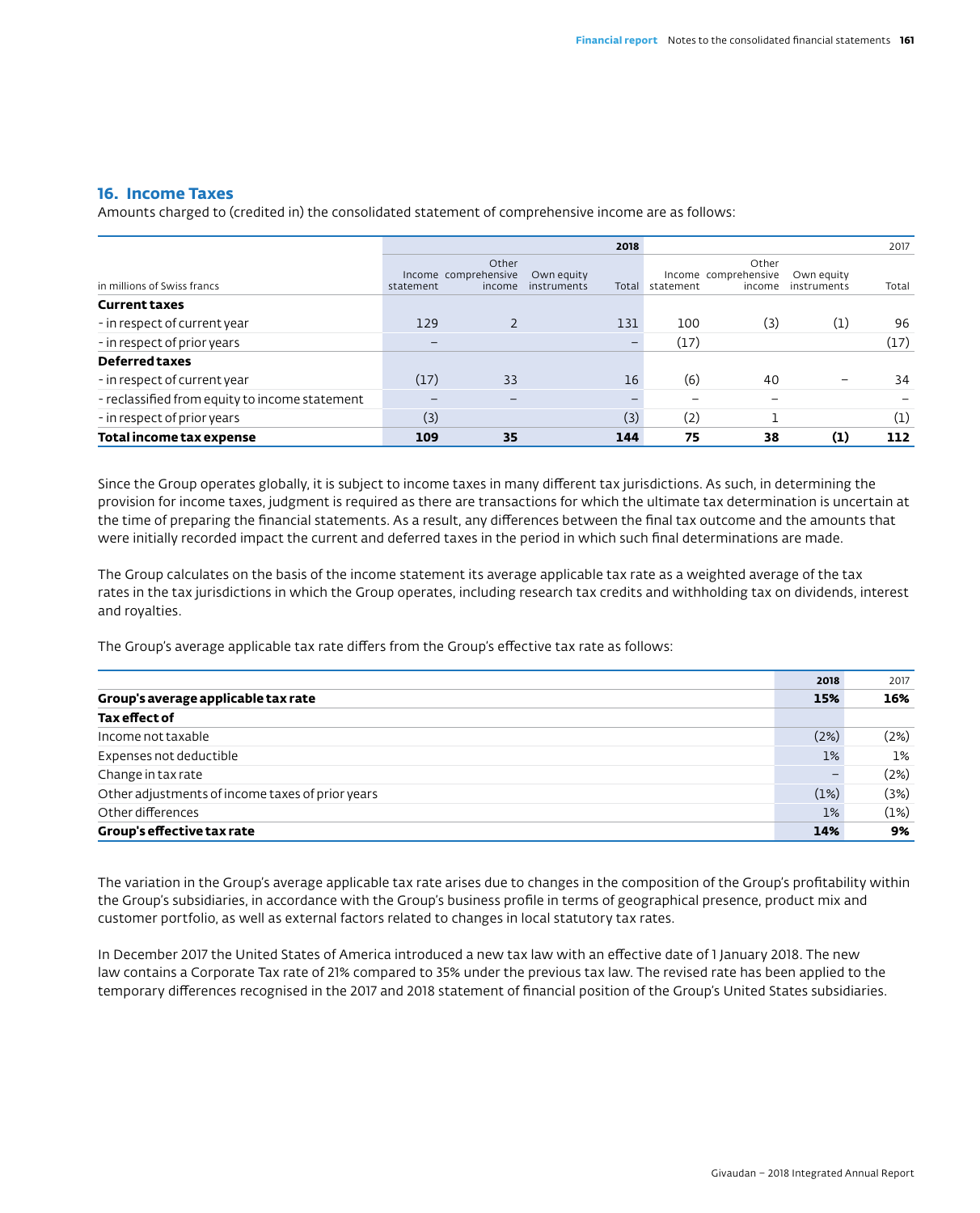#### **Income tax assets and liabilities**

Amounts recognised in the statement of financial position related to income taxes are as follows:

| As at 31 December<br>in millions of Swiss francs | 2018 | 2017 |
|--------------------------------------------------|------|------|
| Current income tax assets                        | 41   |      |
| Current income tax liabilities                   | (95) | (49) |
| Total net current income tax asset (liability)   | (54) |      |

| 2018<br>in millions of Swiss francs                  | Property,<br>plant &<br>equipment | Intangible<br>assets | plans | Pension Tax loss carry<br>forward | Other<br>differences | Total |
|------------------------------------------------------|-----------------------------------|----------------------|-------|-----------------------------------|----------------------|-------|
| Net deferred tax asset (liability) as at 1 January   | (87)                              | (59)                 | 144   | 6                                 | 104                  | 108   |
| Acquisition                                          | (13)                              | (120)                |       | 12                                | 3                    | (117) |
| (Credited) debited to consolidated income statement  | 8                                 | 3                    | 3     | (1)                               |                      | 20    |
| (Credited) debited to other comprehensive income     |                                   |                      | (35)  |                                   | $\overline{2}$       | (33)  |
| (Credited) debited to own equity instruments         |                                   |                      |       |                                   | -                    |       |
| Currency translation effects                         | (3)                               | (2)                  | (1)   | -                                 | (2)                  | (8)   |
| Net deferred tax asset (liability) as at 31 December | (95)                              | (178)                | 112   | 17                                | 114                  | (30)  |
| Deferred tax assets                                  |                                   |                      |       |                                   |                      | 208   |
| Deferred tax liabilities                             |                                   |                      |       |                                   |                      | (238) |
| Net deferred tax asset (liability) as at 31 December |                                   |                      |       |                                   |                      | (30)  |

|                                                      | Property, |            |       |                        |                |       |
|------------------------------------------------------|-----------|------------|-------|------------------------|----------------|-------|
| 2017                                                 | plant &   | Intangible |       | Pension Tax loss carry | Other          |       |
| in millions of Swiss francs                          | equipment | assets     | plans | forward                | differences    | Total |
| Net deferred tax asset (liability) as at 1 January   | (94)      | (58)       | 190   | 32                     | 96             | 166   |
| Acquisition                                          | (3)       | (25)       |       |                        |                | (27)  |
| (Credited) debited to consolidated income statement  | 11        | 24         | (7)   | (26)                   | 6              | 8     |
| (Credited) debited to other comprehensive income     |           |            | (38)  |                        | (3)            | (41)  |
| (Credited) debited to own equity instruments         |           |            |       |                        | -              |       |
| Currency translation effects                         | (1)       | -          | (1)   | -                      | $\overline{4}$ | 2     |
| Net deferred tax asset (liability) as at 31 December | (87)      | (59)       | 144   | 6                      | 104            | 108   |
| Deferred tax assets                                  |           |            |       |                        |                | 207   |
| Deferred tax liabilities                             |           |            |       |                        |                | (99)  |
| Net deferred tax asset (liability) as at 31 December |           |            |       |                        |                | 108   |

Amounts recognised in the statement of financial position for deferred taxes are reported as non-current assets and non-current liabilities. The current portion will be charged or credited to the consolidated income statement during 2019.

Deferred tax assets on loss carry forwards of CHF 21 million (2017: CHF 6 million) have been recognised principally in the subsidiaries in France and in the USA, the majority of which expires after 2022. The management considers that there will be future taxable profit available against which these tax losses can be recovered. Deferred tax assets on unused tax losses of CHF 16 million (2017: nil) which have not been recognised are mainly located in subsidiaries in Spain and India.

Deferred tax assets on tax credits of CHF 74 million (2017: CHF 69 million) have been recognised.

A deferred tax liability of CHF 28 million has been recognised in 2018 (2017: CHF 25 million) for certain foreign subsidiaries which have undistributed earnings subject to withholding tax when paid out as dividend as the parent entity is in a position to forecast the timing of distributions expected in the foreseeable future, whereas no deferred tax liability could be recognised for undistributed earnings of CHF 492 million (2017: CHF 467 million).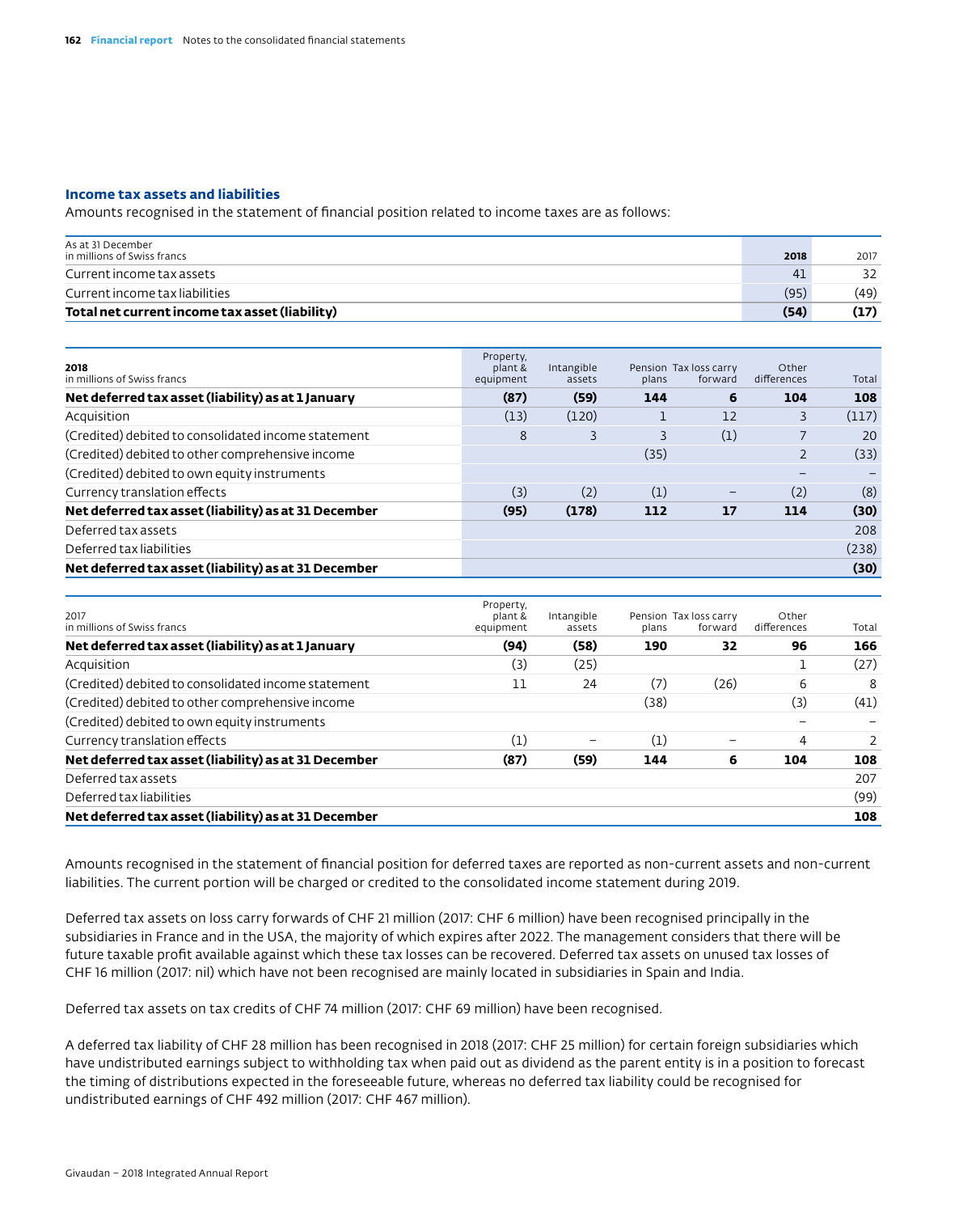## **17. Earnings per Share**

#### **Basic earnings per share**

Basic earnings per share is calculated by dividing the net income attributable to shareholders by the weighted average number of shares outstanding:

|                                                                                  | 2018     | 2017                |
|----------------------------------------------------------------------------------|----------|---------------------|
| Income attributable to equity holder of the parent (in millions of Swiss francs) | 663      | 720                 |
| Weighted average number of shares outstanding                                    |          |                     |
| Ordinary shares                                                                  |          | 9,233,586 9,233,586 |
| Treasury shares                                                                  | (14.812) | (24, 120)           |
| Net weighted average number of shares outstanding                                |          | 9,218,774 9,209,466 |
| Basic earnings per share (CHF)                                                   | 71.92    | 78.18               |

#### **Diluted earnings per share**

For the calculation of diluted earnings per share, the weighted average number of shares outstanding is adjusted to assume conversion of all potentially dilutive shares:

|                                                                                                       | 2018                | 2017  |
|-------------------------------------------------------------------------------------------------------|---------------------|-------|
| Income attributable to equity holder of the parent (in millions of Swiss francs)                      | 663                 | 720   |
| Weighted average number of shares outstanding for diluted earnings per share of 72,781 (2017: 76,464) | 9,291,555 9,285,930 |       |
| Diluted earnings per share (CHF)                                                                      | 71.36               | 77.54 |

## **18. Cash and Cash Equivalents**

| in millions of Swiss francs          | 2018 | 2017 |
|--------------------------------------|------|------|
| Cash on hand and balances with banks | 267  |      |
| Short-term investments               | 156  | 261  |
| Balance as at 31 December            | 423  | 534  |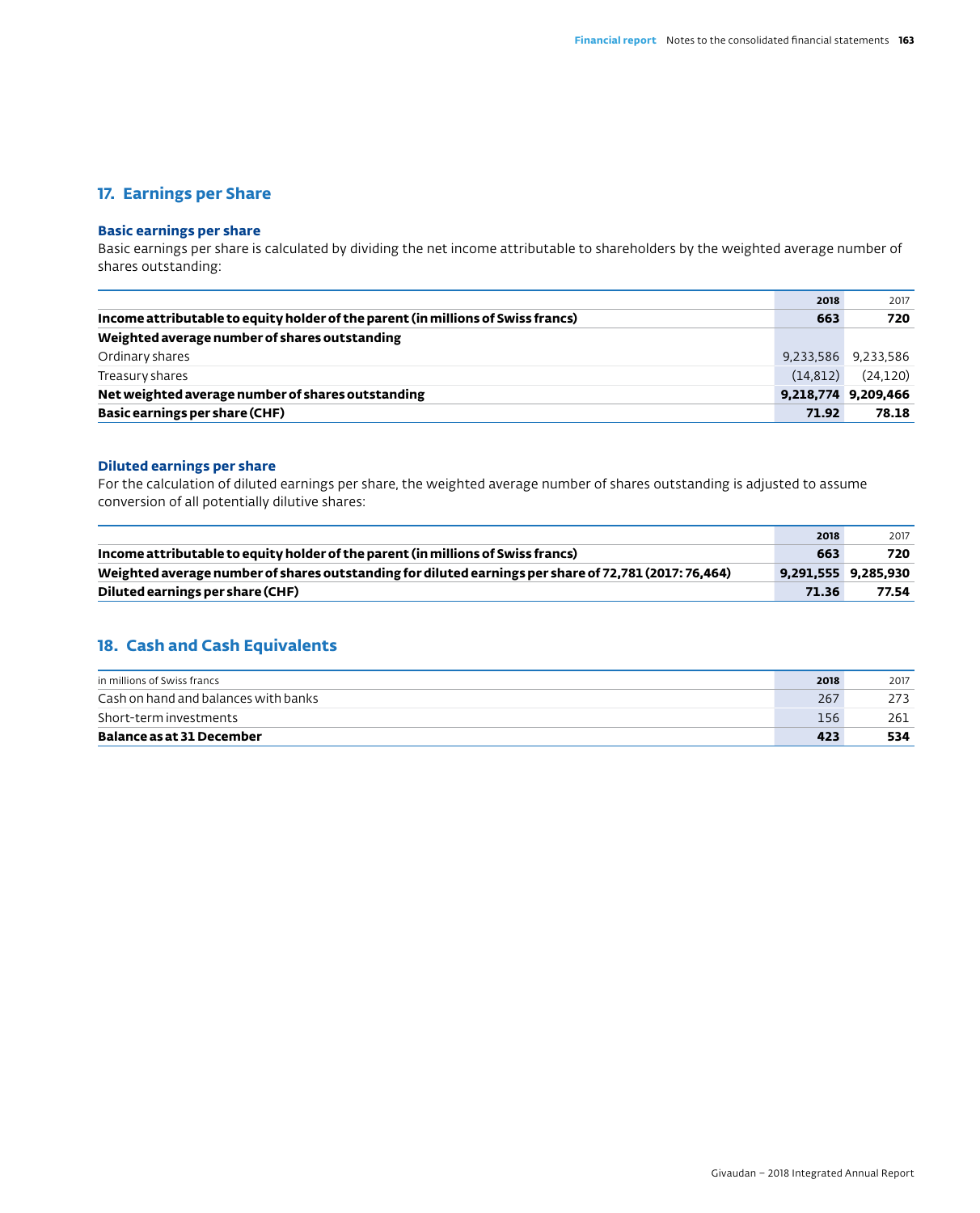## **19. Accounts Receivable–Trade**

| in millions of Swiss francs           | 2018  | 2017  |
|---------------------------------------|-------|-------|
| Accounts receivable                   | 1.271 | 1,162 |
| Notes receivable                      |       |       |
| Less: allowance for doubtful accounts | (21)  | (16)  |
| Balance as at 31 December             | 1.253 | 1,147 |

Ageing list:

| in millions of Swiss francs           | 2018  | 2017           |
|---------------------------------------|-------|----------------|
| Neither past due nor impaired         | 1,154 | 1,062          |
| Less than 30 days                     | 77    | 71             |
| $30 - 60$ days                        | 17    | 14             |
| $60 - 90$ days                        | 6     | $\overline{4}$ |
| Above 90 days                         | 20    | 12             |
| Less: allowance for doubtful accounts | (21)  | (16)           |
| <b>Balance as at 31 December</b>      | 1,253 | 1,147          |

Movement in the allowance for doubtful accounts:

| in millions of Swiss francs                                                             | 2018 | 2017 |
|-----------------------------------------------------------------------------------------|------|------|
| Balance as at 1 January                                                                 | (16) | (14) |
| Increase in allowance for doubtful accounts recognised in consolidated income statement | (7)  | (5)  |
| Amounts written off as uncollectible                                                    |      |      |
| Reversal of allowance for doubtful accounts                                             |      |      |
| Currency translation effects                                                            |      |      |
| <b>Balance as at 31 December</b>                                                        | (21) | (16) |

No significant impairment charge has been recognised in the consolidated income statement in 2018 or in 2017. Past due and impaired receivables are still considered recoverable. The carrying amount of accounts receivable–trade is considered to correspond to the fair value.

## **20. Inventories**

| in millions of Swiss francs                              | 2018  | 2017 |
|----------------------------------------------------------|-------|------|
| Raw materials and supplies                               | 425   | 359  |
| Work in process                                          | 30    | 34   |
| Intermediate and finished goods                          | 706   | 549  |
| Less: allowance for slow moving and obsolete inventories | (63)  | (40) |
| <b>Balance as at 31 December</b>                         | 1.098 | 902  |

In 2018 the amount of write-down of inventories was CHF 36 million (2017: CHF 35 million). At 31 December 2018 and 2017 no significant inventory was valued at net realisable value.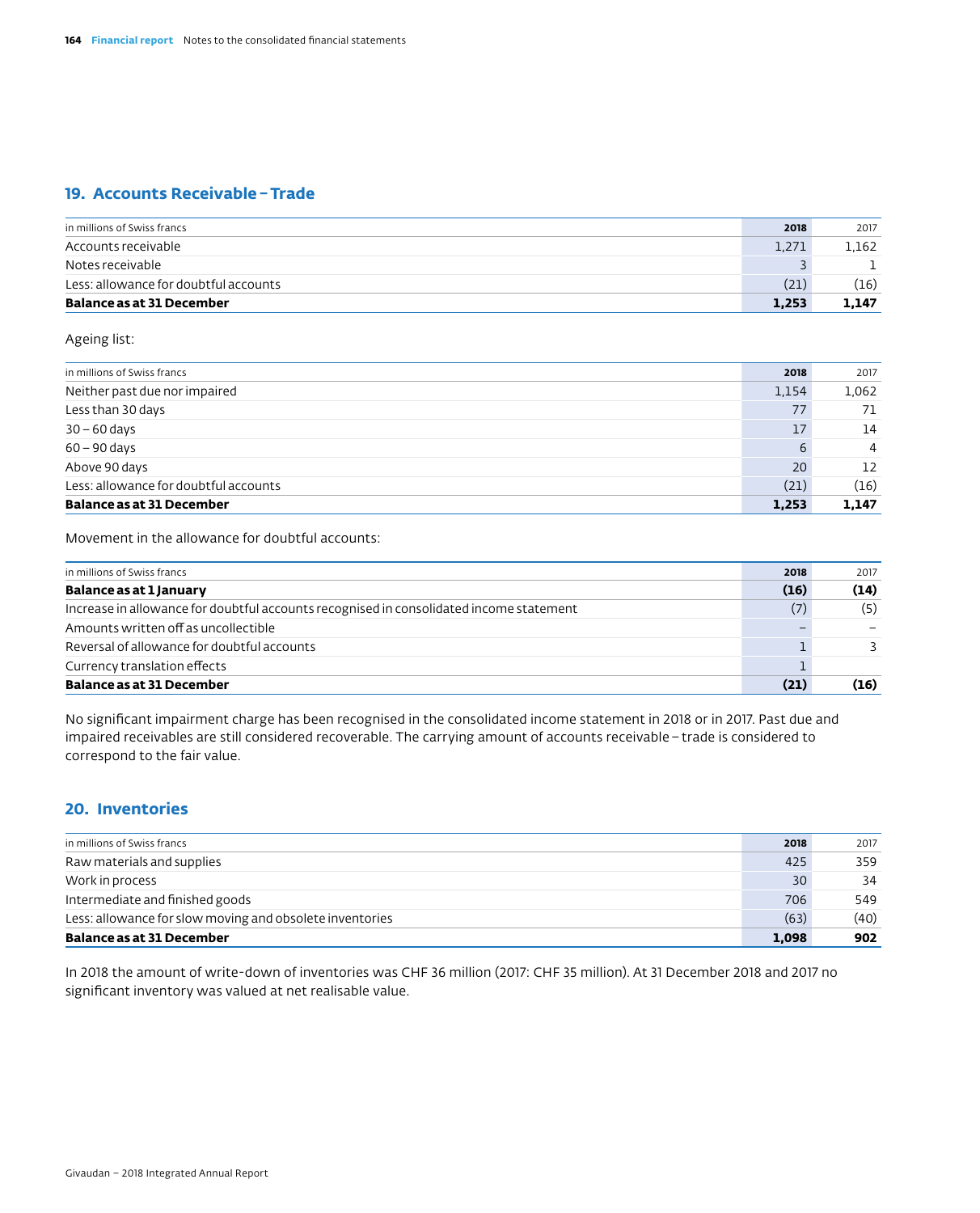## **21. Property, Plant and Equipment**

| 2018                                |                   | <b>Buildings</b><br>and land | Machinery,<br>equipment and | Construction in |         |
|-------------------------------------|-------------------|------------------------------|-----------------------------|-----------------|---------|
| in millions of Swiss francs         | Land              | improvements                 | vehicles                    | progress        | Total   |
| Net book value                      |                   |                              |                             |                 |         |
| Balance as at 1 January             | 109               | 738                          | 535                         | 197             | 1,579   |
| Additions                           | $\qquad \qquad -$ | $\overline{4}$               | 10                          | 244             | 258     |
| Acquisitions                        | 24                | 112                          | 73                          | 22              | 231     |
| <b>Disposals</b>                    | (7)               | (135)                        | (3)                         |                 | (145)   |
| <b>Transfers</b>                    | 10                | 155                          | 84                          | (249)           |         |
| Impairment                          |                   |                              | (8)                         |                 | (8)     |
| Depreciation                        |                   | (38)                         | (89)                        |                 | (127)   |
| Reclassified as investment property |                   |                              |                             |                 |         |
| Currency translation effects        | (2)               | (8)                          | (10)                        | (9)             | (29)    |
| <b>Balance as at 31 December</b>    | 134               | 828                          | 592                         | 205             | 1,759   |
| Cost                                | 134               | 1,334                        | 1,750                       | 205             | 3,423   |
| Accumulated depreciation            |                   | (491)                        | (1,146)                     |                 | (1,637) |
| Accumulated impairment              |                   | (15)                         | (12)                        |                 | (27)    |
| <b>Balance as at 31 December</b>    | 134               | 828                          | 592                         | 205             | 1,759   |

| 2017                                |                          | <b>Buildings</b><br>and land | Machinery,<br>equipment and | Construction in |          |
|-------------------------------------|--------------------------|------------------------------|-----------------------------|-----------------|----------|
| in millions of Swiss francs         | Land                     | improvements                 | vehicles                    | progress        | Total    |
| Net book value                      |                          |                              |                             |                 |          |
| Balance as at 1 January             | 95                       | 722                          | 531                         | 94              | 1,442    |
| Additions                           | $\overline{\phantom{0}}$ | $\mathbf 1$                  | 4                           | 208             | 213      |
| Acquisitions                        | 13                       | 14                           | 12                          | 1               | 40       |
| <b>Disposals</b>                    | $\qquad \qquad -$        | (2)                          | (3)                         |                 | (5)      |
| <b>Transfers</b>                    | $\overline{\phantom{a}}$ | 41                           | 67                          | (108)           |          |
| Impairment                          |                          | (2)                          | -                           |                 | (2)      |
| Depreciation                        |                          | (33)                         | (81)                        |                 | (114)    |
| Reclassified as investment property | (2)                      | (13)                         | -                           |                 | (15)     |
| Currency translation effects        | 3                        | 10                           | 5                           | 2               | 20       |
| <b>Balance as at 31 December</b>    | 109                      | 738                          | 535                         | 197             | 1,579    |
| Cost                                | 109                      | 1,218                        | 1,627                       | 197             | 3,151    |
| Accumulated depreciation            |                          | (465)                        | (1,088)                     |                 | (1, 553) |
| Accumulated impairment              |                          | (15)                         | (4)                         |                 | (19)     |
| <b>Balance as at 31 December</b>    | 109                      | 738                          | 535                         | 197             | 1,579    |

At 31 December 2018 and 2017 no significant capitalised borrowing costs were accounted for.

In 2018 the Group sold and leased back its Zurich Innovation Centre (ZIC) for an amount of CHF 173 million. CHF 100 million has been received in 2018 and the remainder will be received at completion of the centre in 2019, for which the Group still has a liability of CHF 29 million for construction costs during 2019. The gain realised on the sale of CHF 25 million has been recognised in other operating income in 2018.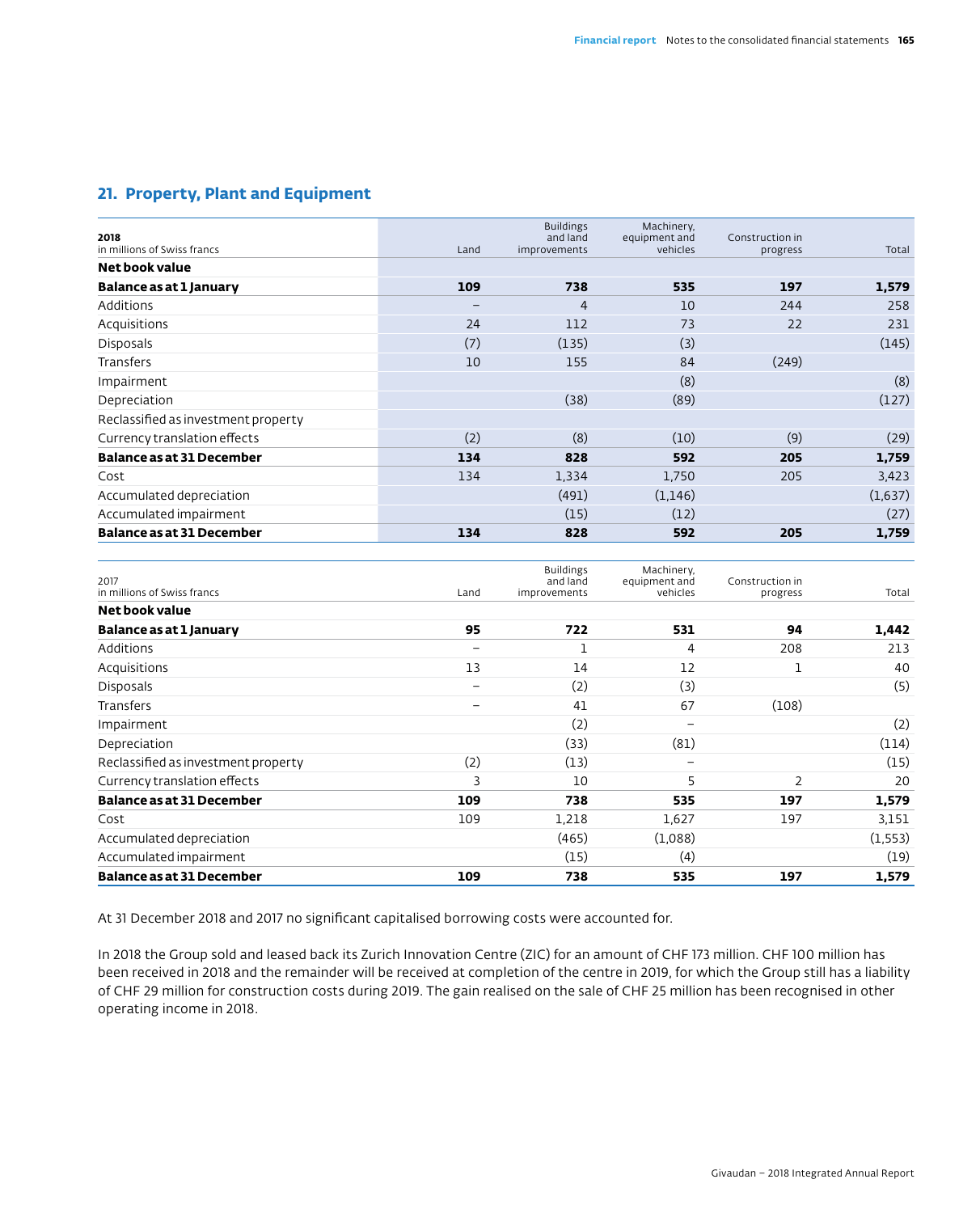## **22. Intangible Assets**

| 2018<br>in millions of Swiss francs | Goodwill | Process-oriented<br>technology<br>and other | Client<br>relationships | Supplier<br>relationships | Name and<br>product brands | Software/ERP<br>system | Total   |
|-------------------------------------|----------|---------------------------------------------|-------------------------|---------------------------|----------------------------|------------------------|---------|
| Net book value                      |          |                                             |                         |                           |                            |                        |         |
| Balance as at 1 January             | 1,912    | 190                                         | 243                     |                           | 4                          | 133                    | 2,482   |
| <b>Additions</b>                    |          | 7                                           |                         |                           |                            | 48                     | 55      |
| Acquisitions                        | 1.100    | 142                                         | 313                     | 42                        | 58                         | 5                      | 1,660   |
| <b>Disposals</b>                    |          | (2)                                         |                         |                           |                            |                        | (2)     |
| Impairment                          |          | (2)                                         |                         |                           |                            |                        | (2)     |
| Amortisation                        |          | (42)                                        | (36)                    | (5)                       | (4)                        | (38)                   | (125)   |
| Currency translation effects        | (53)     | (6)                                         | (9)                     |                           | (1)                        | -                      | (69)    |
| <b>Balance as at 31 December</b>    | 2,959    | 287                                         | 511                     | 37                        | 57                         | 148                    | 3,999   |
| Cost                                | 2,959    | 1,004                                       | 787                     | 42                        | 64                         | 720                    | 5,576   |
| Accumulated amortisation            |          | (711)                                       | (276)                   | (5)                       | (7)                        | (572)                  | (1,571) |
| Accumulated impairment              |          | (6)                                         |                         |                           |                            |                        | (6)     |
| <b>Balance as at 31 December</b>    | 2,959    | 287                                         | 511                     | 37                        | 57                         | 148                    | 3,999   |

|                                     |          | Process-oriented        |                         |                           |                            |                        |          |
|-------------------------------------|----------|-------------------------|-------------------------|---------------------------|----------------------------|------------------------|----------|
| 2017<br>in millions of Swiss francs | Goodwill | technology<br>and other | Client<br>relationships | Supplier<br>relationships | Name and<br>product brands | Software/ERP<br>system | Total    |
| Net book value                      |          |                         |                         |                           |                            |                        |          |
| Balance as at 1 January             | 1,791    | 184                     | 203                     |                           | 3                          | 130                    | 2,311    |
| <b>Additions</b>                    |          | 4                       |                         |                           |                            | 43                     | 47       |
| Acquisitions                        | 115      | 34                      | 68                      |                           | 3                          | -                      | 220      |
| <b>Disposals</b>                    |          |                         |                         |                           |                            |                        |          |
| Impairment                          |          |                         |                         |                           |                            |                        |          |
| Amortisation                        |          | (34)                    | (28)                    |                           | (2)                        | (40)                   | (104)    |
| Currency translation effects        | 6        | 2                       | -                       |                           | -                          |                        | 8        |
| <b>Balance as at 31 December</b>    | 1,912    | 190                     | 243                     |                           | 4                          | 133                    | 2,482    |
| Cost                                | 1,912    | 863                     | 483                     |                           | $\overline{7}$             | 667                    | 3,932    |
| Accumulated amortisation            |          | (669)                   | (240)                   |                           | (3)                        | (534)                  | (1, 446) |
| Accumulated impairment              |          | (4)                     |                         |                           |                            |                        | (4)      |
| <b>Balance as at 31 December</b>    | 1,912    | 190                     | 243                     |                           | 4                          | 133                    | 2,482    |

Classification of amortisation expenses is as follows:

|                                              |            |          | 2018  |            |          | 2017  |
|----------------------------------------------|------------|----------|-------|------------|----------|-------|
| in millions of Swiss francs                  | Fragrances | Flavours | Total | Fragrances | Flavours | Total |
| Cost of sales                                |            | 10       | 15    |            | 9        | 18    |
| Selling, marketing and distribution expenses | 16         | 24       | 40    | 15         | 23       | 38    |
| Research and product development expenses    | 15         | 33       | 48    | 9          | 21       | 30    |
| Administration expenses                      | 4          | 8        | 12    |            |          | 6     |
| Other operating expenses                     | 4          | 6        | 10    | 6          | 6        | 12    |
| Total                                        | 44         | 81       | 125   | 42         | 62       | 104   |

#### **Impairment test for goodwill**

Goodwill is allocated to the Group's cash-generating units (CGUs), which are defined as the Flavour Division and the Fragrance Division, which itself includes a lower level of cash-generating unit related to Expressions Parfumées. Goodwill allocated to these CGUs was CHF 2,245 million (2017: CHF 1,322 million) to the Flavour Division, CHF 574 million (2017: CHF 590 million) to the Fragrance Division and CHF 140 million (2017: none) to Expressions Parfumées.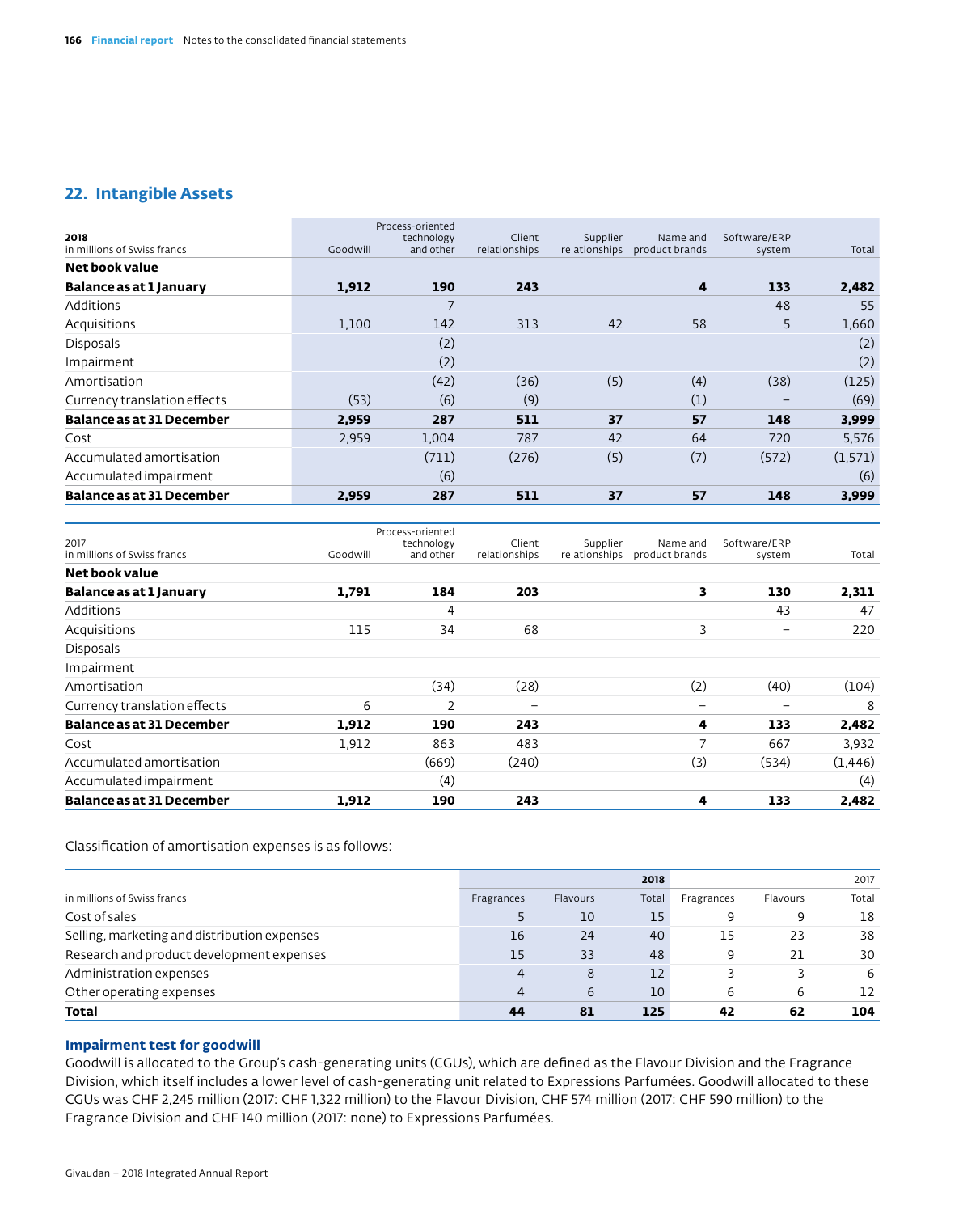The recoverable amount of each CGU has been determined based on value in use calculations. These calculations use pre-tax cash flow projections based on financial business plans and budgets approved by management covering a five year period, as well as a terminal value. The basis of the key assumptions is market growth adjusted for estimated market share gains. The terminal value assumes the long-term inflation rate for growth beyond the five year period. The discount rate used to discount the estimated future cash flows has a number of components which are derived from capital market information where the cost of equity corresponds to the return expected by the shareholders by benchmarking with comparable companies in the fragrance and flavour industry, and where the cost of debt is based on the conditions on which companies with similar credit rating can obtain financing.

A discount rate of 10.9% (2017: 10.3%) was applied to cash flow projections of the Fragrance Division, 10.7% (2017: 10.3%) was applied to cash flow projections of the Flavour Division and 11.8% (2017: none) was applied to cash flow projections of Expressions Parfumées. These discount rates are pre-tax.

No impairment loss in any of the CGUs resulted from the impairment tests for goodwill. The outcome of the impairment test was not sensitive to reasonable changes in the cash flows and in the discount rate in the periods presented.

#### **Process-oriented technology and other**

This consists mainly of process-oriented technology, formulas, molecules, delivery systems as well as process knowledge and research expertise in innovative cosmetic solutions, acquired when the Group purchased Food Ingredients Specialties (FIS), International Bioflavors (IBF), Quest International, Soliance, Induchem, Spicetec, Activ International, Vika, Centroflora Nutra, Expressions Parfumées and Naturex.

The Group invested CHF 12 million in bioscience through an agreement with outside partner to apply strain technology to active beauty which represents an intangible asset with indefinite useful life.

#### **Client relationships**

As part of the acquisition of Quest International, Induchem, Spicetec, Activ International, Vika, Centroflora Nutra, Expressions Parfumées and Naturex the Group acquired client relationships in the Flavour and Fragrance Divisions, mainly consisting of client relationships with key customers.

#### **Supplier relationships**

As part of the acquisition of Naturex the Group acquired supplier relationships in the Flavour Division, mainly consisting of supplier relationships with key suppliers.

#### **Name and product brands**

In connection with the acquisition of Induchem, Spicetec, Activ International, Vika, Centroflora Nutra, Expressions Parfumées and Naturex the Group acquired name and product brands in active beauty and in natural flavour businesses.

#### **Software/ERP system**

This consists of internally generated intangible assets associated with the development of identifiable software products and ERP systems.

The residual useful lives of the acquired intangible assets carried at cost, being their fair value at acquisition date, are determined in accordance with the principles set out in Note 2.17. Remaining useful lives of major classes of amortisable intangible assets are as follows:

| - Software                              | 2.6 years  |
|-----------------------------------------|------------|
| - Name and product brands               | 17.4 years |
| - Process-oriented technology and other | 6.7 years  |
| - Client relationships                  | 17.8 years |
| - Supplier relationships                | 2.7 years  |
|                                         |            |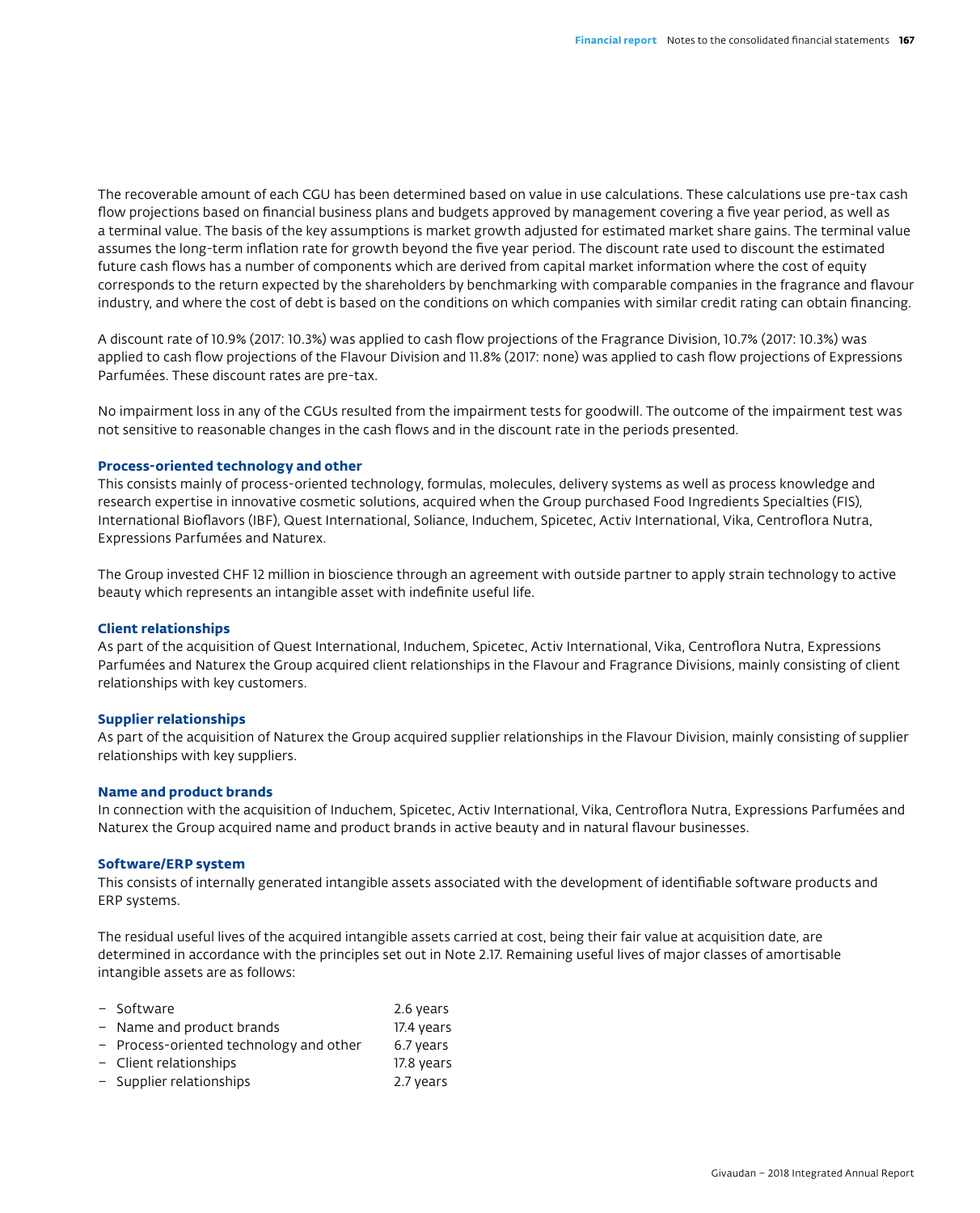### **23. Investment Property**

In 2017 the Group entered into an agreement to develop real estate at its facility in Kemptthal with a third party. As the agreement meets the criteria of IAS 40, the value of land and buildings has been transferred to Investment property. During the year 2018 most of the asset was sold at cost price. The remaining asset of CHF 2 million will be sold in 2019.

### **24. Debt**

|                                     |                    |                          | Floating rate debt          |          |                             |                   | Fixed rate debt          |              |                             |       | Total                                  |
|-------------------------------------|--------------------|--------------------------|-----------------------------|----------|-----------------------------|-------------------|--------------------------|--------------|-----------------------------|-------|----------------------------------------|
| 2018<br>in millions of Swiss francs | Bank<br>borrowings | <b>Bank</b>              | Bank<br>facility overdrafts | Straight | Private<br>bonds placements |                   | Bank<br>Total borrowings | Straight     | Private<br>bonds placements | Total | short-term<br>and<br>long-term<br>debt |
| Balance as at 1 January             | ı                  |                          | 7                           |          | 117                         | 125               | 9                        | 998          | 476                         | 1,483 | 1,608                                  |
| Cash flows                          | 30                 | 169                      | (5)                         | 151      |                             | 345               | (259)                    | 1,352        |                             | 1,093 | 1,438                                  |
| Non-cash changes                    |                    |                          |                             |          |                             |                   |                          |              |                             |       |                                        |
| - Amortisation of debt<br>discount  |                    |                          |                             |          |                             | $\qquad \qquad -$ | 2                        | $\mathbf{1}$ | -                           | 3     | 3                                      |
| - Acquisition / Divestment          |                    |                          | $\mathbf{1}$                |          |                             | 1                 | 259                      |              |                             | 259   | 260                                    |
| - Currency effects                  | (31)               | $\overline{\phantom{m}}$ |                             |          | (5)                         | (36)              |                          | 3            | (6)                         | (3)   | (39)                                   |
| <b>Balance as at 31 December</b>    |                    | 169                      | 3                           | 151      | 112                         | 435               | 11                       | 2,354        | 470                         | 2,835 | 3,270                                  |
| Within 1 year                       |                    |                          | $\overline{3}$              |          |                             | $\overline{3}$    | 1                        |              |                             |       | $\overline{4}$                         |
| Within 1 to 3 years                 |                    |                          |                             | 151      |                             | 151               | 5                        | 249          | 39                          | 293   | 444                                    |
| Within 3 to 5 years                 |                    | 169                      |                             |          | 112                         | 281               | 4                        | 100          | 147                         | 251   | 532                                    |
| Thereafter                          |                    |                          |                             |          |                             |                   |                          | 2,005        | 284                         | 2,290 | 2,290                                  |
| <b>Balance as at 31 December</b>    |                    | 169                      | 3                           | 151      | 112                         | 435               | 11                       | 2,354        | 470                         | 2,835 | 3,270                                  |

|                                     | Floating rate debt |                                     |                                         |             | Fixed rate debt          |          |                             |       | Total<br>short-term      |
|-------------------------------------|--------------------|-------------------------------------|-----------------------------------------|-------------|--------------------------|----------|-----------------------------|-------|--------------------------|
| 2017<br>in millions of Swiss francs | Bank<br>borrowings | Bank<br>Bank<br>facility overdrafts | Straight<br>Private<br>bonds placements |             | Bank<br>Total borrowings | Straight | Private<br>bonds placements | Total | and<br>long-term<br>debt |
| Balance as at 1 January             |                    | 7                                   |                                         | 7           |                          | 997      | 254                         | 1,251 | 1,258                    |
| Cash flows                          | (42)               | (3)                                 | 116                                     | 71          | (5)                      |          | 232                         | 227   | 298                      |
| Non-cash changes                    |                    |                                     |                                         |             |                          |          |                             |       |                          |
| - Amortisation of debt<br>discount  |                    |                                     |                                         |             |                          |          |                             |       |                          |
| - Acquisition / Divestment          | 13                 | 3                                   |                                         | 16          | 14                       |          |                             | 14    | 30                       |
| - Currency effects                  | 30                 |                                     |                                         | 31          |                          |          | (10)                        | (10)  | 21                       |
| <b>Balance as at 31 December</b>    | ı                  | 7                                   | 117                                     | 125         | 9                        | 998      | 476                         | 1,483 | 1,608                    |
| Within 1 year                       |                    | 7                                   |                                         |             |                          | 300      |                             | 301   | 308                      |
| Within 1 to 3 years                 | 1                  |                                     |                                         | $\mathbf 1$ | $\overline{2}$           | 100      | 39                          | 141   | 142                      |
| Within 3 to 5 years                 |                    |                                     | 117                                     | 117         | $\overline{2}$           | 249      |                             | 251   | 368                      |
| Thereafter                          |                    |                                     |                                         |             | 4                        | 349      | 437                         | 790   | 790                      |
| <b>Balance as at 31 December</b>    | ı                  | 7                                   | 117                                     | 125         | 9                        | 998      | 476                         | 1,483 | 1,608                    |

On 7 December 2011 the Group issued a dual tranche public bond transaction of CHF 150 million each, totalling CHF 300 million, respectively of 1.250% for five years and of 2.125% for ten years. The bond was issued by Givaudan SA. The first tranche was redeemed in December 2016.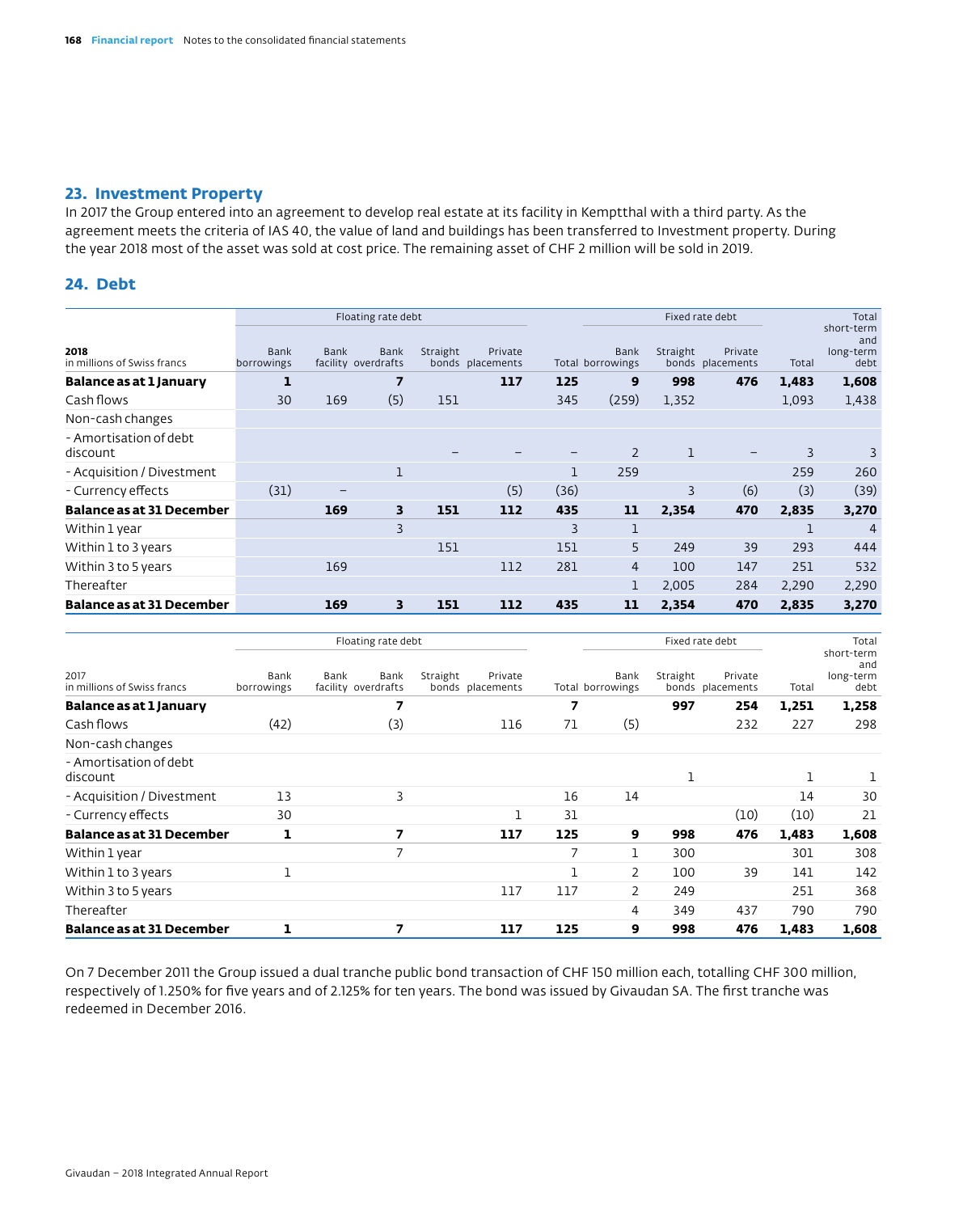In November 2012 Givaudan United States, Inc. entered into three private placements for a total amount of USD 250 million (CHF 245 million) respectively USD 40 million redeemable in February 2020 with an annual interest rate of 2.74%, USD 150 million redeemable in February 2023 with an annual interest rate of 3.30% and USD 60 million redeemable in February 2025 with an annual interest rate of 3.45%. The proceeds of these transactions have been received on 6 February 2013. There are various covenants contained in these transactions covering conditions on net worth, indebtedness and EBITDA ratio to net interest expense of Givaudan United States, Inc. The company is and has been in full compliance with the covenants set.

On 19 March 2014 the Group issued a 1.00% six and a half year public bond with a nominal value of CHF 100 million and a 1.75% ten year public bond with a nominal value of CHF 150 million. These bonds were issued by Givaudan SA.

In December 2016 the Group issued a 0.00% six year public bond with a nominal value of CHF 100 million and a 0.625% fifteen year public bond with a nominal value of CHF 200 million. These bonds were issued by Givaudan SA.

In December 2017 the Group entered into a five year floating rate private placement (Schuldschein) with a nominal value of EUR 100 million (CHF 112 million) and a seven year 1.331% fixed rate private placement (Schuldschein) with a nominal value of EUR 200 million (CHF 225 million). The proceeds of EUR 300 million were used mainly to repay the short-term borrowings withdrawn during the year 2017.

The Group issued a two year floating rate public bond with a nominal value of CHF 150 million and a seven year 0.375% fixed rate public bond with a nominal value of CHF 200 million. These bonds were issued by Givaudan SA on 9 April 2018. The proceeds of CHF 350 million were used mainly to repay the 2.5% seven year public bond with a nominal value of CHF 300 million which was redeemed on 15 June 2018.

In September 2018 the Group issued a dual tranche placement of senior debt notes (the 'Notes') totalling EUR 1,300 million (CHF 1,455 million), respectively of EUR 500 million (CHF 559 million) at a fixed rate of 1.125% for seven years and EUR 800 million (CHF 896 million) at the fixed rate of 2.000% for twelve years. These Euro bonds were issued by Givaudan SA.

As at 31 December 2018 the Group had borrowings of EUR 150 million (CHF 169 million) under the Group bank credit facility.

| in millions of Swiss francs  | 2018  | 2017  |
|------------------------------|-------|-------|
| Swiss franc                  | 1,050 | 998   |
| US Dollar                    | 247   | 244   |
| Euro                         | 1,972 | 365   |
| Other currencies             |       |       |
| Total debt as at 31 December | 3,270 | 1,608 |

The weighted average effective interest rates at the statement of financial position date were as follows:

|                                                         | 2018 | 2017 |
|---------------------------------------------------------|------|------|
| Private placements USD                                  | 3.2% | 3.2% |
| Private placements EUR                                  | 1.1% | 1.1% |
| Straight bond EUR                                       | 1.7% |      |
| Straight bond CHF                                       | 0.8% | 1.6% |
| Bank facility EUR                                       | 0.5% |      |
| Weighted average effective interest rates on gross debt | 1.4% | 1.7% |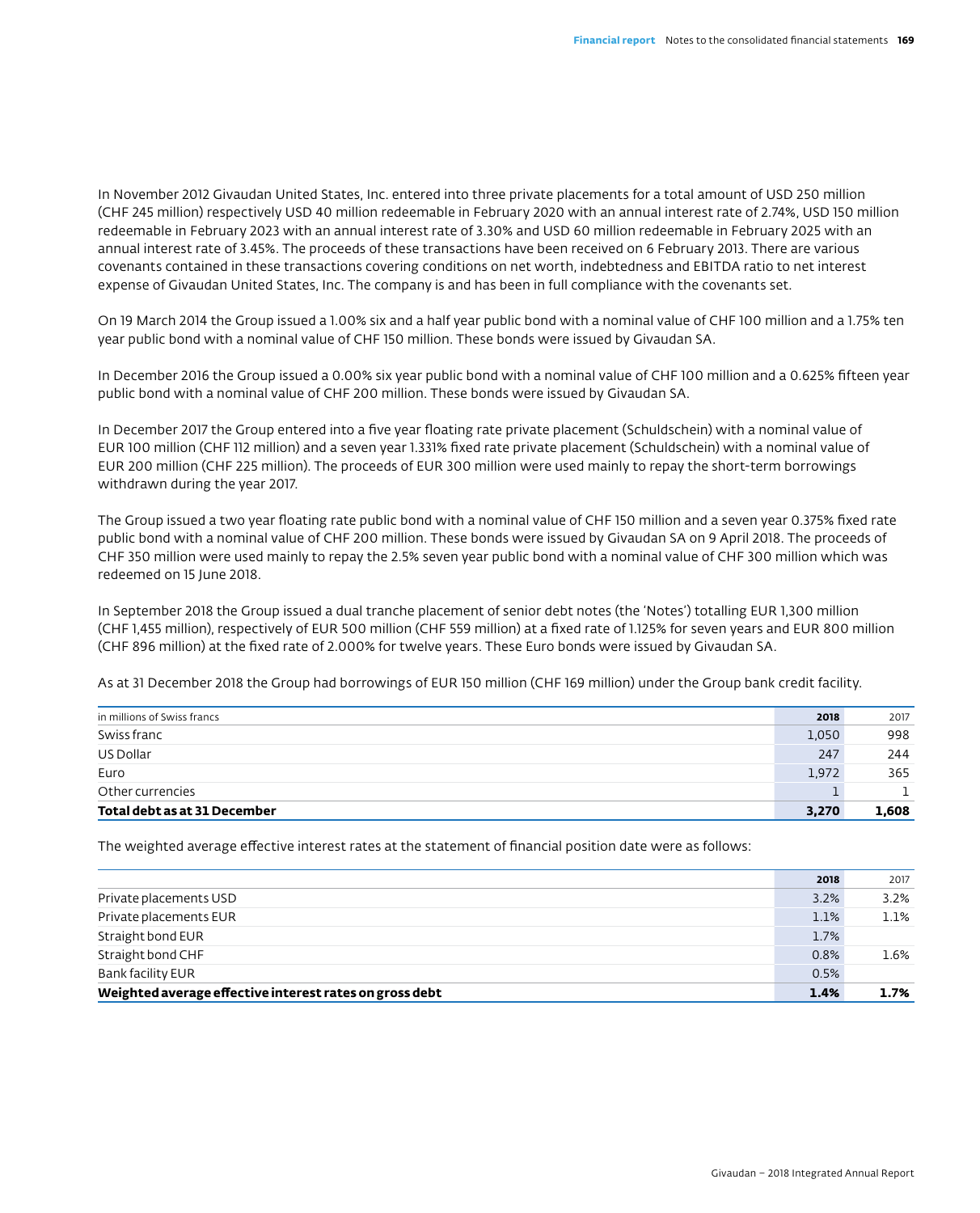## **25. Changes in liabilities arising from financing activities**

|                                             |                                   | Cash impact                       |                           | Non-cash changes   |                                                               |                     |                                               |
|---------------------------------------------|-----------------------------------|-----------------------------------|---------------------------|--------------------|---------------------------------------------------------------|---------------------|-----------------------------------------------|
| 2018<br>in millions of Swiss francs         | <b>Balance as</b><br>at 1 January | Cash flows<br>Inflow<br>(Outflow) | Amortisa-<br>tion of debt | premium Divestment | Fair values<br>discount / Acquisition / changes and<br>Others | Currency<br>effects | <b>Balance as</b><br>at 31<br><b>December</b> |
| Total short-term and long-term debt         | 1,608                             | 1,438                             |                           | 260                |                                                               | (39)                | 3,270                                         |
| Interest on liabilities                     | 8                                 | (29)                              |                           |                    | 34                                                            |                     | 13                                            |
| Derivative financial instruments            | 60                                | (22)                              |                           |                    | 3                                                             | $\qquad \qquad -$   | 43                                            |
| Capitalised lease liabilities               |                                   | -                                 |                           |                    |                                                               |                     |                                               |
| Others, net                                 | 13                                | (5)                               |                           |                    | 8                                                             |                     | 17                                            |
| Total liabilities from financing activities | 1,689                             | 1,382                             | 3                         | 270                | 45                                                            | (39)                | 3,350                                         |

|                                             |                                   | Cash impact                       |                           |                    |                                                               |                     |                                        |
|---------------------------------------------|-----------------------------------|-----------------------------------|---------------------------|--------------------|---------------------------------------------------------------|---------------------|----------------------------------------|
| 2017<br>in millions of Swiss francs         | <b>Balance as</b><br>at 1 January | Cash flows<br>Inflow<br>(Outflow) | Amortisa-<br>tion of debt | premium Divestment | Fair values<br>discount / Acquisition / changes and<br>Others | Currency<br>effects | <b>Balance as</b><br>at 31<br>December |
| Total short-term and long-term debt         | 1.258                             | 298                               |                           | 30                 |                                                               | 21                  | 1.608                                  |
| Interest on liabilities                     | 8                                 | (24)                              |                           |                    | 24                                                            | -                   | 8                                      |
| Derivative financial instruments            | 62                                | -                                 |                           |                    | (2)                                                           |                     | 60                                     |
| Others, net                                 | 12                                | (7)                               |                           |                    | 9                                                             | (1)                 | 13                                     |
| Total liabilities from financing activities | 1.340                             | 267                               |                           | 30                 | 31                                                            | 20                  | 1.689                                  |

## **26. Provisions**

| 2018<br>in millions of Swiss francs | Restructuring            | Claims and<br>litigation | Environmental  | Others            | Total |
|-------------------------------------|--------------------------|--------------------------|----------------|-------------------|-------|
| Balance as at 1 January             | 58                       | 10                       | 24             | 32                | 124   |
| Acquisitions                        |                          | 4                        |                |                   | 5     |
| Additional provisions               | 9                        |                          | $\overline{3}$ | 5                 | 19    |
| Unused amounts reversed             | (24)                     | (1)                      |                | (1)               | (26)  |
| Utilised during the year            | (18)                     | (3)                      | (1)            | (3)               | (25)  |
| Currency translation effects        | $\overline{\phantom{0}}$ | -                        |                | $\qquad \qquad -$ |       |
| <b>Balance as at 31 December</b>    | 25                       | 12                       | 26             | 34                | 97    |
| Current liabilities                 | 17                       | $\mathcal{P}$            | $\overline{4}$ |                   | 24    |
| Non-current liabilities             | 8                        | 10                       | 22             | 33                | 73    |
| <b>Balance as at 31 December</b>    | 25                       | 12                       | 26             | 34                | 97    |

| 2017                             |               | Claims and               |               |                          |       |
|----------------------------------|---------------|--------------------------|---------------|--------------------------|-------|
| in millions of Swiss francs      | Restructuring | litigation               | Environmental | Others                   | Total |
| Balance as at 1 January          | 3             | 8                        | 26            | 28                       | 65    |
| Acquisitions                     |               |                          |               |                          |       |
| Additional provisions            | 60            | 3                        |               |                          | 70    |
| Unused amounts reversed          | (1)           | $\overline{\phantom{0}}$ |               | $\overline{\phantom{0}}$ | (1)   |
| Utilised during the year         | (4)           | (1)                      | (2)           | (3)                      | (10)  |
| Currency translation effects     | -             | -                        |               | $\overline{\phantom{0}}$ |       |
| <b>Balance as at 31 December</b> | 58            | 10                       | 24            | 32                       | 124   |
| Current liabilities              | 51            |                          | 3             | 2                        | 57    |
| Non-current liabilities          | ⋾             | 9                        | 21            | 30                       | 67    |
| <b>Balance as at 31 December</b> | 58            | 10                       | 24            | 32                       | 124   |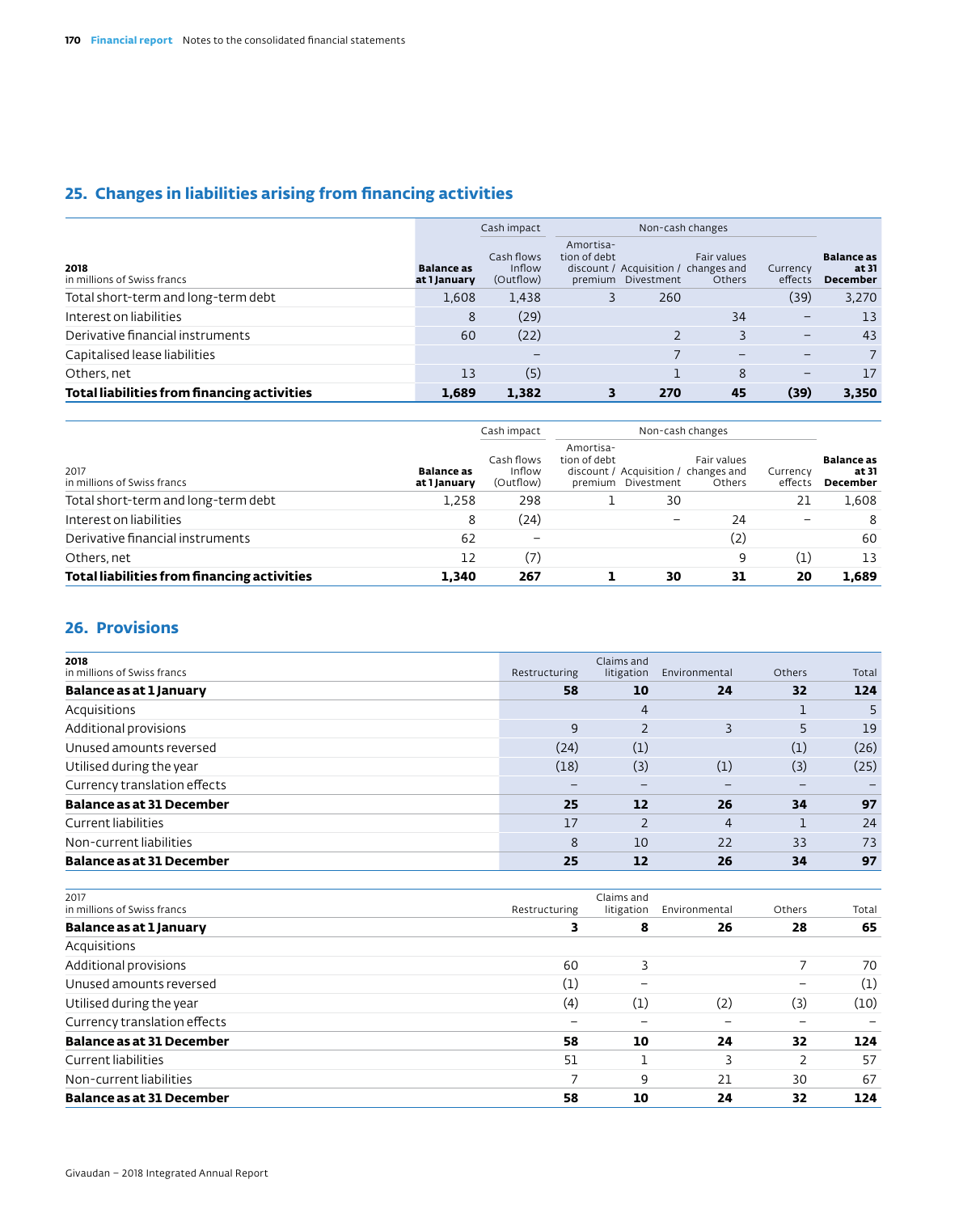Significant judgment is required in determining the various provisions. A range of possible outcomes is determined to make reliable estimates of the obligation that is sufficient for the recognition of a provision. Differences between the final obligations and the amounts that were initially recognised impact the income statement in the period in which such determination is made.

#### **Restructuring provisions**

Restructuring provisions arise from reorganisations of the Group's operations and management structure primarily related to Givaudan Business Solutions (GBS) and from reorganisations in the Flavour division. During the year, CHF 24 million, that was initially related to the provision for GBS, was reversed due to the fact that a number of personnel that was supposed to leave have been rehired in the Group in different positions, or have left the Group of their own accord.

#### **Claims and litigation**

These provisions are made in respect of legal claims brought against the Group and potential litigations. Related estimated legal fees are also included in these provisions.

#### **Environmental**

Givaudan's affiliate, Givaudan Fragrances Corporation, is one of approximately 100 companies identified by the US Environmental Protection Agency ('EPA') as 'Potentially Responsible Parties' ('PRP') for alleged contamination of the Passaic River. The EPA released a Focused Feasibility Study ('FFS') covering only the lower 8 miles of the River in 2014. In March 2016, the EPA issued its Record of Decision ('ROD') to confirm the remediation solution related to the FFS. The chosen solution entails a bank-to-bank dredge of the River, and the installation of an engineered cap, with an estimated cost of CHF 1.4 billion. One PRP agreed in 2016 to conduct the detailed remediation design, which is expected to take up to four years to complete. The EPA has also selected an expert to work with the PRP's on the allocation of the remediation costs, which is expected to take approximately two years to conclude.

The Cooperating Parties Group ('CPG'), of which Givaudan had been a member, issued a draft Remedial Investigation/Feasibility Study ('RI/FS') in April 2014, which proposed a Sustainable Remedy for the entire lower 17 miles of the River. The CPG is still responding to EPA comments on the RI/FS, which remains in draft form today.

At this time, there are many uncertainties associated with the final remediation plan and the Company's share of the costs, if any. However, in accordance with accounting guidance, the Group has recorded a reserve which it believes can reasonably be expected to cover the Company's obligation, if any, given the information currently available.

The other material components of the environmental provisions consist of costs to sufficiently clean and refurbish contaminated sites and to treat where necessary.

#### **Other provisions**

These consist largely of provisions related to long-term deferred compensation plan and to restoring expenses related to leased facilities.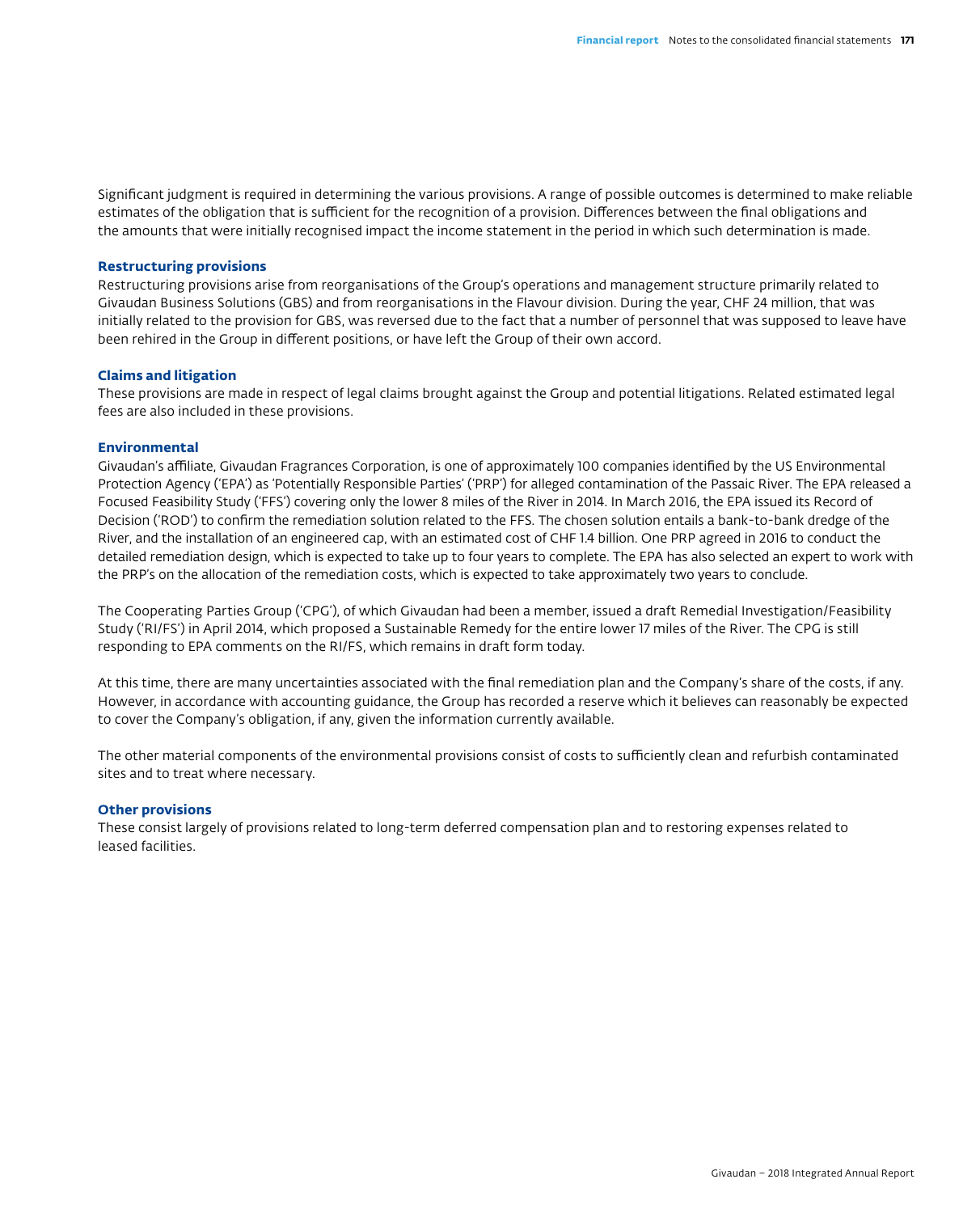## **27. Own Equity Instruments**

Details of own equity instruments are as follows:

| As at 31 December 2018 | Settlement   | Category                         | Maturity | Strike price<br>(CHF)  | in equivalent<br>shares | Fair value<br>in millions of Swiss<br>francs |
|------------------------|--------------|----------------------------------|----------|------------------------|-------------------------|----------------------------------------------|
| Registered shares      |              | Equity                           |          |                        | 11.906                  | 27                                           |
| Purchased calls        | Gross shares | Eauity                           |          | 2019 1,753.5 - 2,232.0 | 53,000                  | 17                                           |
| Written puts           |              | Gross shares Financial liability |          | 2019 1,753.5 - 2,192.0 | 47,000                  |                                              |

| As at 31 December 2017 | Settlement   | Category                         | Maturity | Strike price<br>(CHF)  | in equivalent<br>shares | Fair value<br>in millions of Swiss<br>francs |
|------------------------|--------------|----------------------------------|----------|------------------------|-------------------------|----------------------------------------------|
| Registered shares      |              | Equity                           |          |                        | 23.838                  | 54                                           |
| Purchased calls        | Gross shares | Eauity                           |          | 2018 1,786.1 - 1,962.1 | 50,312                  | 18                                           |
| Written puts           |              | Gross shares Financial liability |          | 2018 1,679.5 - 1,959.0 | 50,312                  |                                              |

## **28. Equity**

#### **Share capital**

As at 31 December 2018, the share capital amounts to CHF 92,335,860, divided into 9,233,586 fully paid-up registered shares, with a nominal value of CHF 10.00 each. Every share gives the right to one vote.

The Board of Directors has at its disposal conditional capital of a maximum aggregate amount of CHF 7,481,980 that may be issued through a maximum of 748,198 registered shares, of which a maximum of CHF 1,618,200 can be used for executive share option plans.

At the Annual General Meeting held on 22 March 2018 the distribution of an ordinary dividend of CHF 58.00 per share (2017: CHF 56.00 per share) was approved. The dividend payment has been paid out of available retained earnings.

Movements in own equity instruments are as follows:

|           | Price in Swiss francs |         |         | Total in<br>millions of |
|-----------|-----------------------|---------|---------|-------------------------|
| Number    | High                  | Average | Low     | Swiss francs            |
| 23,838    |                       |         |         | 157                     |
| 12,312    | 1,959.0               | 1,877.2 | 1,791.0 | 23                      |
| (24, 244) | 1.844.0               | 1,844.0 | 1,844.0 | (45)                    |
|           |                       |         |         |                         |
|           |                       |         |         | (22)                    |
|           |                       |         |         |                         |
|           |                       |         |         |                         |
| 11.906    |                       |         |         | 142                     |
|           |                       |         |         |                         |

|                                            |          | Price in Swiss francs |         |         | Total in<br>millions of |
|--------------------------------------------|----------|-----------------------|---------|---------|-------------------------|
| 2017                                       | Number   | High                  | Average | Low     | Swiss francs            |
| Balance as at 1 January                    | 31,137   |                       |         |         | 109                     |
| Purchases at cost                          | 25.750   | 1,920.2               | 1.843.6 | 1,690.0 | 47                      |
| Sales and transfers                        | (33,049) | 1,491.2               | 1.491.2 | 1.491.2 | (49)                    |
| (Gains) losses, net recognised in equity   |          |                       |         |         |                         |
| Movement on registered shares, net         |          |                       |         |         | (2)                     |
| Movement on derivatives on own shares, net |          |                       |         |         | 50                      |
| Income taxes                               |          |                       |         |         |                         |
| <b>Balance as at 31 December</b>           | 23,838   |                       |         |         | 157                     |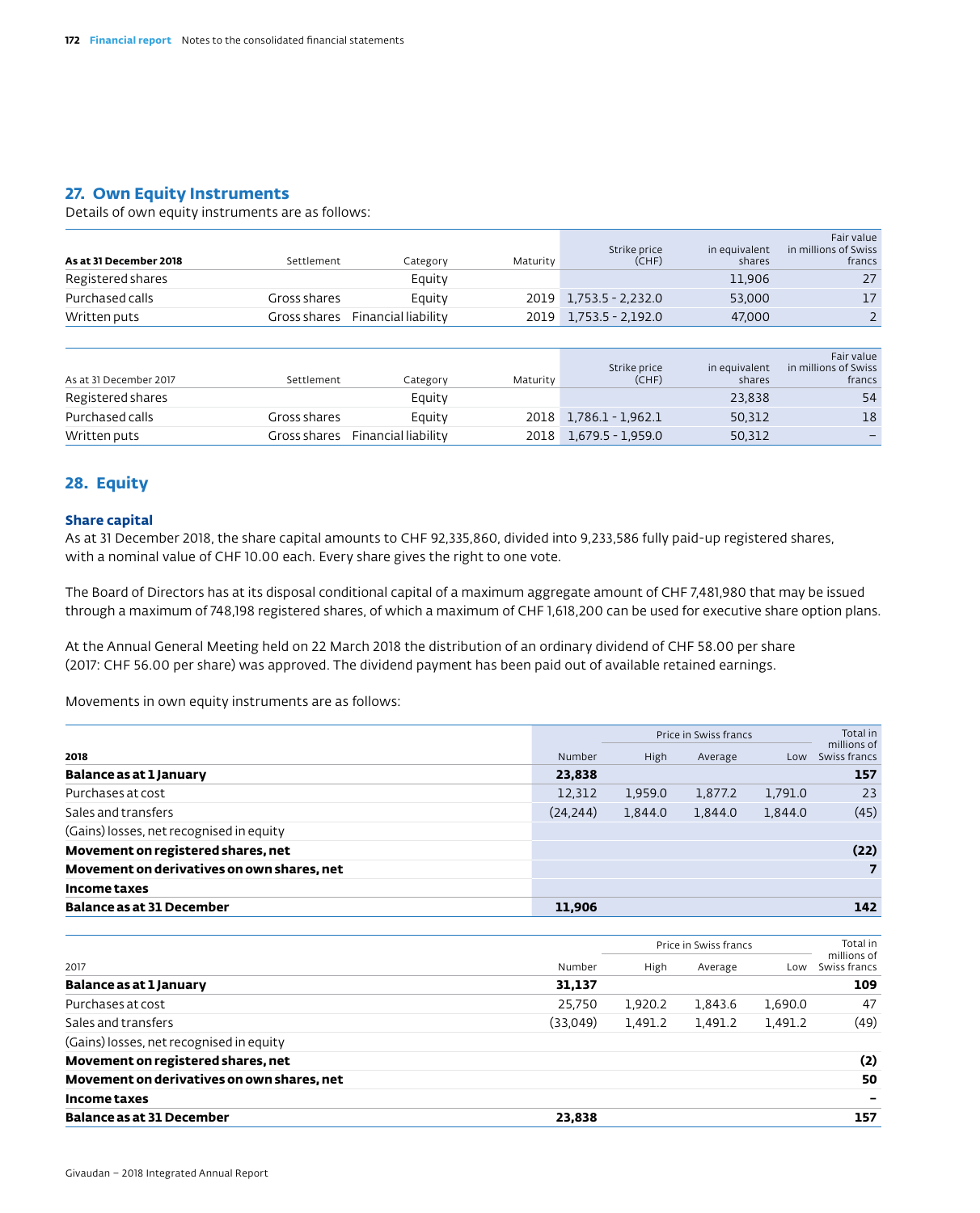### **29. Commitments**

As at 31 December 2018, the Group had operating lease commitments mainly related to buildings. Future minimum payments under non-cancellable operating leases are as follows:

| in millions of Swiss francs | 2018 | 2017 |
|-----------------------------|------|------|
| Within one year             | 46   | 36   |
| Within two to five years    | 125  | 85   |
| Thereafter                  | 206  | 32   |
| Total minimum payments      | 377  | 153  |

The total minimum operating lease commitments include the lease back commitment of CHF 184 million of the Zurich Innovation Centre (ZIC) that was sold in December 2018 (Note 21). This lease commitment has a duration of 30 years.

The charge in the 2018 consolidated income statement for all operating leases was CHF 48 million (2017: CHF 45 million).

The Group has capital commitments for the purchase or construction of property, plant and equipment totalling CHF 111 million (2017: CHF 105 million).

## **30. Contingent Liabilities**

From time to time and in varying degrees, Group operations and earnings continue to be affected by political, legislative, fiscal and regulatory developments, including those relating to environmental protection, in the countries in which it operates.

The activities in which the Group is engaged are also subject to physical risks of various kinds. The nature and frequency of these developments and events, not all of which are covered by insurance, as well as their effect on the future operations and earnings are not predictable.

Givaudan Group companies are involved in various legal and regulatory proceedings of a nature considered typical of its business, including contractual disputes and employment litigation.

One of the Group's US affiliates, Givaudan Flavors Corporation was named as a defendant in several lawsuits brought against it and other flavour and raw chemical supply companies. The plaintiffs alleged that they sustained pulmonary injuries due to diacetyl-containing butter flavours manufactured by one or more of the flavour and raw chemical supply company defendants. The majority of the cases filed against Givaudan Flavors Corporation have been settled. The Group has already recovered or will recover amounts it is entitled to under the terms of its insurance policies.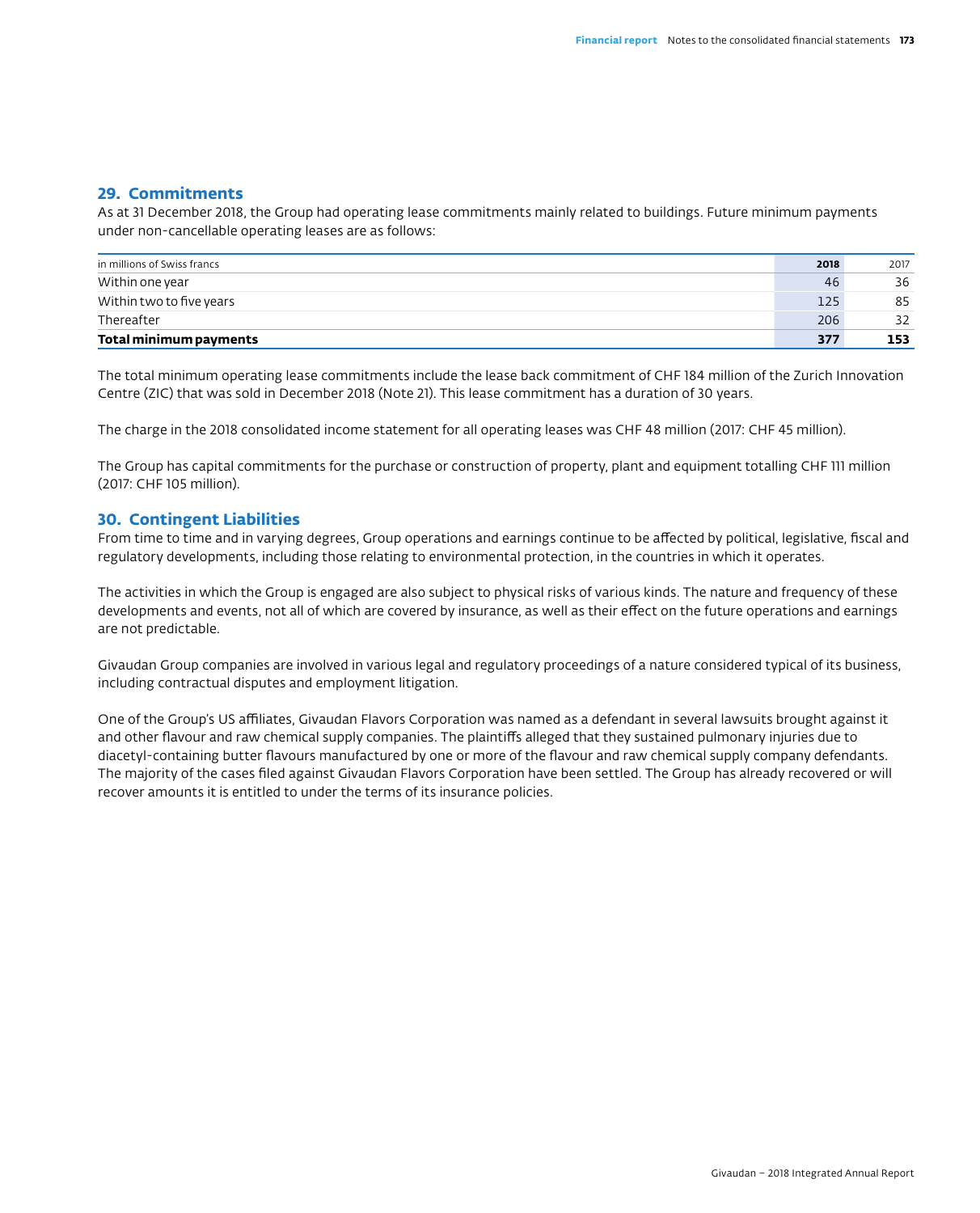## **31. Related Parties**

Transactions between Givaudan SA and its subsidiaries, which are related parties of Givaudan SA, have been eliminated on consolidation and are not disclosed in this note.

#### **Compensation of key management personnel**

The compensation of the Board of Directors and the Executive Committee during the year was as follows:

| in millions of Swiss francs            | 2018 | 2017 |
|----------------------------------------|------|------|
| Salaries and other short-term benefits |      | 13   |
| Post-employment benefits               |      |      |
| Share-based payments                   |      |      |
| <b>Total compensation</b>              | 25   | 25   |

No other related party transactions have taken place during 2018 (2017: nil) between the Group and the key management personnel.

### **Reconciliation table to the Swiss code of obligations**

|                                        |      | <b>IFRS</b><br>Adjustments <sup>a</sup> |      | Swiss CO (Art. 663b bis) |                 |      |
|----------------------------------------|------|-----------------------------------------|------|--------------------------|-----------------|------|
| in millions of Swiss francs            | 2018 | 2017                                    | 2018 | 2017                     | 2018            | 2017 |
| Salaries and other short-term benefits |      | 13                                      | (4)  | (6)                      |                 |      |
| Post-employment benefits               |      |                                         |      |                          |                 |      |
| Share-based payments                   |      | 11                                      | (2)  |                          |                 |      |
| <b>Total compensation</b>              | 25   | 25                                      | (5)  | (3)                      | 20 <sub>1</sub> | 22   |

a) IFRS information is adjusted mainly to the recognition of the share-based payments, IFRS 2 versus economic value at grant date. IFRS information also includes security costs. There are no other significant related party transactions including in the jointly controlled entities.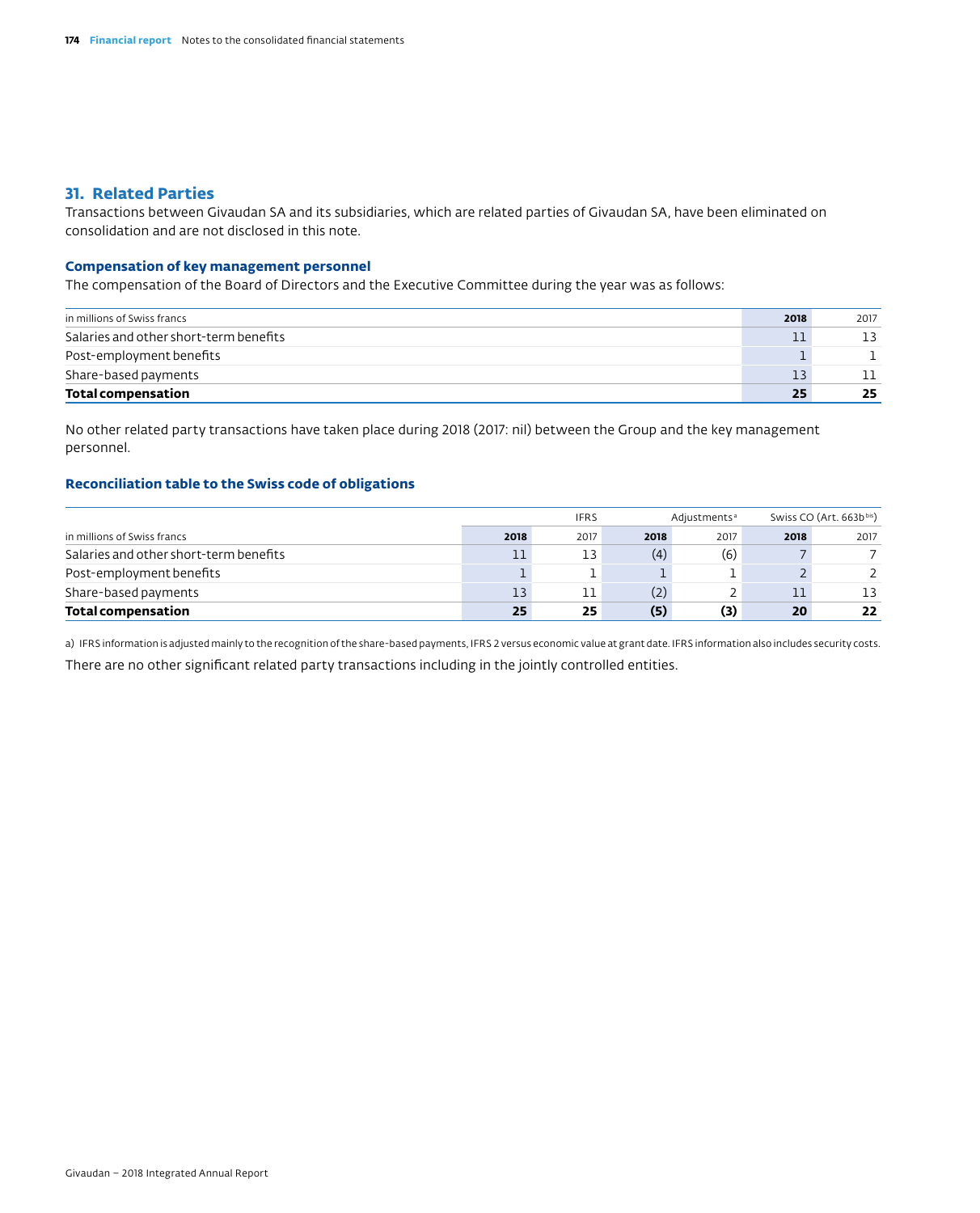#### **32. Board of Directors and Executive Committee Compensation**

#### **Compensation of members of the Board of Directors**

Compensation of Board members consists of Director fees, Committee fees and Restricted Share Units (RSUs). Fees are paid at the end of each year in office completed. RSUs give participants the right to receive Givaudan shares (or a cash equivalent in countries where securities laws prevent the offering of Givaudan securities) at the end of a three-year blocking period.

The Chairman of the Board does not receive any additional Board Membership fees. Similarly, a Committee Chairman does not receive any additional Committee Membership fees. Each Board member receives an additional amount of CHF 10,000 to cover out-of-pocket expenses. This amount is paid for the coming year in office. The RSUs are also granted for the same period. The compensation paid to the Board members for the reporting period is shown in the table below:

| 2018<br>in Swiss francs             | Calvin<br>Grieder<br>Chairman <sup>e</sup> | Victor<br><b>Ballie</b> | Prof. Dr-Ing.<br>Werner<br>Bauer <sup>e</sup> | Lilian<br><b>Biner</b> <sup>e</sup> | Michael<br>Carlos <sup>e</sup> | Ingrid<br>Deltenre <sup>e</sup> | Thomas<br>Rufer <sup>e</sup> | <b>Total</b><br>2018 <sup>a</sup> |
|-------------------------------------|--------------------------------------------|-------------------------|-----------------------------------------------|-------------------------------------|--------------------------------|---------------------------------|------------------------------|-----------------------------------|
| Director fees <sup>b</sup>          | 400.000                                    | 100,000                 | 100.000                                       | 100,000                             | 100.000                        | 100,000                         | 100,000                      | 1,000,000                         |
| Committee fees <sup>b</sup>         | 65,000                                     | 50,000                  | 65,000                                        | 25,000                              | 65,000                         | 50,000                          | 55,000                       | 375,000                           |
| Total fixed (cash)                  | 465,000                                    | 150,000                 | 165,000                                       | 125,000                             | 165,000                        | 150,000                         | 155,000                      | 1,375,000                         |
| Number of RSUs granted <sup>c</sup> | 292                                        | 73                      | 73                                            | 73                                  | 73                             | 73                              | 73                           | 730                               |
| Value at grant <sup>d</sup>         | 582.044                                    | 145,511                 | 145.511                                       | 145,511                             | 145,511                        | 145,511                         | 145.511                      | 1,455,110                         |
| Total compensation                  | 1,047,044                                  | 295.511                 | 310.511                                       | 270,511                             | 310,511                        | 295,511                         | 300.511                      | 2,830,110                         |

a) Represents total compensation for the Board of Director paid in respect of the reporting year, reported in accordance with the accrual principle.

b) Represents Director and Committee fees paid in respect of the reporting year, reported in accordance with the accrual principle.

c) RSUs blocking period ends on 15 April 2021.

d) Economic value at grant according to IFRS methodology, with no discount applied for the blocking period.

e) The function of each member of the Board of Directors are indicated on pages 104–105 in the Corporate Governance section of the 2018 Integrated Annual Report.

#### Estimated social security charges based on 2018 compensation amounted to CHF 203,000 (2017: CHF 205,000).

| 2017<br>in Swiss francs             | Calvin<br>Grieder<br>Chairman <sup>e</sup> | Victor<br>Balli <sup>e</sup> | Prof. Dr-Ing.<br>Werner<br><b>Bauer</b> <sup>e</sup> | Lilian<br><b>Biner</b> <sup>e</sup> | Michael<br>Carlos <sup>e</sup> | Ingrid<br>Deltenre <sup>e</sup> | Thomas<br>Rufer <sup>e</sup> | Dr Jürg<br>Witmer | Total<br>2017 <sup>a</sup> |
|-------------------------------------|--------------------------------------------|------------------------------|------------------------------------------------------|-------------------------------------|--------------------------------|---------------------------------|------------------------------|-------------------|----------------------------|
| Director fees <sup>b</sup>          | 325.000                                    | 100.000                      | 100.000                                              | 100.000                             | 100.000                        | 100.000                         | 100.000                      |                   | 100.000 1.025.000          |
| Committee fees <sup>b</sup>         | 61.250                                     | 43.750                       | 65.000                                               | 31.250                              | 58.750                         | 50.000                          | 55.000                       | 10.000            | 375,000                    |
| Total fixed (cash)                  | 386.250                                    | 143.750                      | 165.000                                              | 131.250                             | 158.750                        | 150.000                         | 155.000                      |                   | 110,000 1.400,000          |
| Number of RSUs granted <sup>c</sup> | 360                                        | 90                           | 90                                                   | 90                                  | 90                             | 90                              | 90                           | -                 | 900                        |
| Value at grant <sup>d</sup>         | 583.776                                    | 145.944                      | 145.944                                              | 145.944                             | 145.944                        | 145.944                         | 145.944                      |                   | $-1,459,440$               |

**Total compensation 970,026 289,694 310,944 277,194 304,694 295,944 300,944 110,000 2,859,440** 

a) Represents total compensation for the Board of Director paid in respect of the reporting year, reported in accordance with the accrual principle.

b) Represents Director and Committee fees paid in respect of the reporting year, reported in accordance with the accrual principle.

c) RSUs vest on 15 April 2020.

d) Economic value at grant according to IFRS methodology, with no discount applied for the vesting period.

e) The function of each member of the Board of Directors are indicated on pages 63-65 in the Corporate Governance section of the 2017 Annual Report.

f) Retired at the Annual General Meeting in March 2017.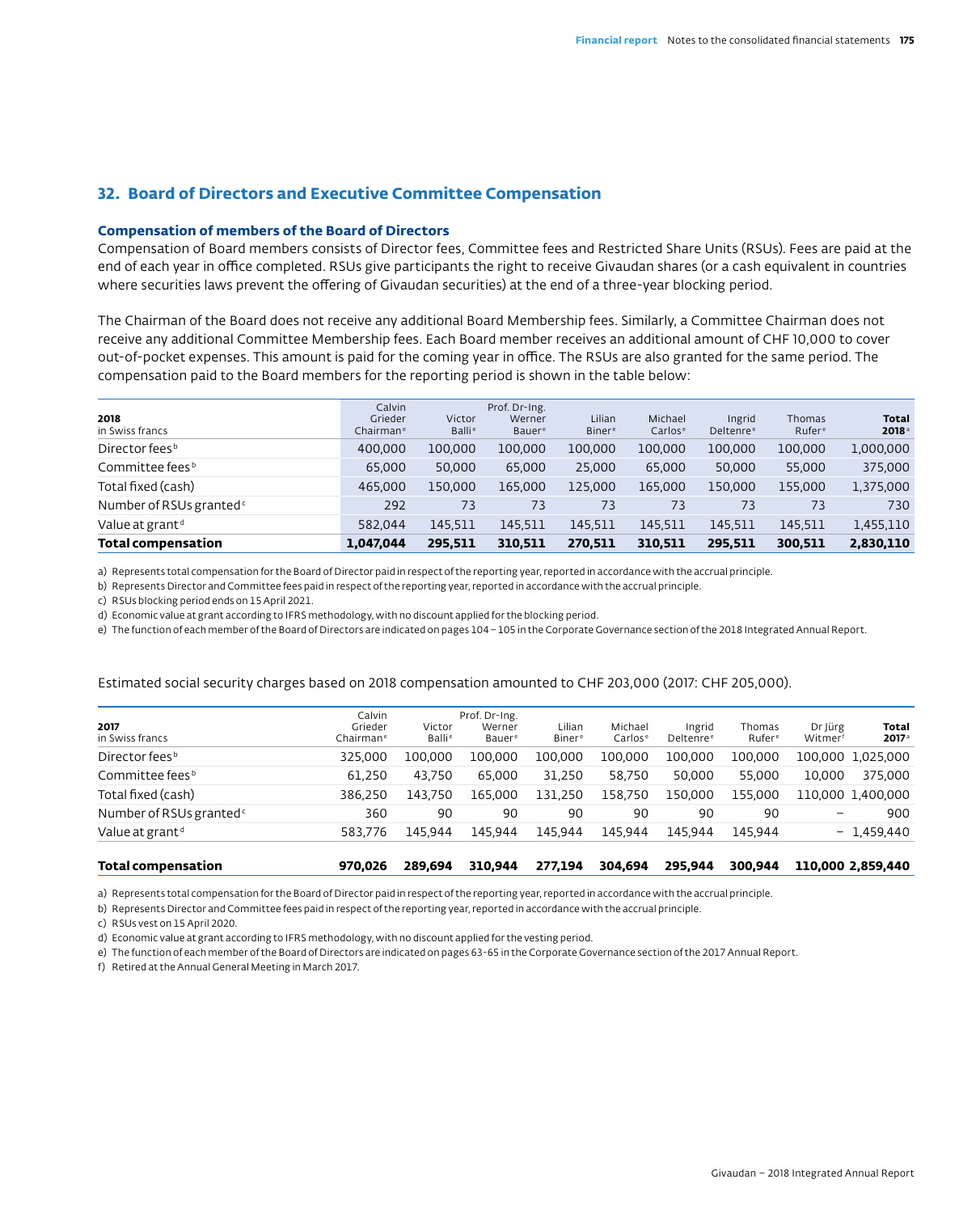#### **Other compensation, fees and loans to members or former members of the Board**

No additional compensation or fees were paid to any member of the Board. No Board member or related parties had any loan outstanding as of 31 December 2018.

#### **Special compensation of members of the Board who left the company during the reporting period**

No such compensation was incurred during the reporting period.

#### **Compensation of members of the Executive Committee**

The compensation of the Executive Committee during the year was as follows:

| in Swiss francs                                   | Gilles Andrier<br>CEO 2018 | Gilles Andrier<br><b>CEO 2017</b> | Executive<br>Committee<br>members<br>(excluding CEO) <sup>a</sup><br>2018 | Executive<br>Committee<br>members<br>(excluding CEO) <sup>b</sup><br>2017 | <b>Total</b><br>2018 | Total<br>2017 |
|---------------------------------------------------|----------------------------|-----------------------------------|---------------------------------------------------------------------------|---------------------------------------------------------------------------|----------------------|---------------|
| Base salary                                       | 1,058,023                  | 1,045,952                         | 3,194,282                                                                 | 3,970,375                                                                 | 4,252,305            | 5,016,327     |
| Pension benefits <sup>c</sup>                     | 571,766                    | 445,076                           | 947,880                                                                   | 1,048,011                                                                 | 1,519,646            | 1,493,087     |
| Other benefits <sup>d</sup>                       | 139,048                    | 114,688                           | 819,837                                                                   | 800,451                                                                   | 958,885              | 915,139       |
| Total fixed compensation                          | 1,768,837                  | 1,605,716                         | 4,961,999                                                                 | 5,818,837                                                                 | 6,730,836            | 7,424,553     |
| Annual incentive <sup>e</sup>                     | 954,070                    | 977,142                           | 1,824,033                                                                 | 2,513,556                                                                 | 2,778,103            | 3,490,698     |
| Number of performance shares granted <sup>f</sup> | 1,446                      | 1,777                             | 3,263                                                                     | 5,549                                                                     | 4,709                | 7,326         |
| Value at grant <sup>g</sup>                       | 2,882,312                  | 2,881,583                         | 6,504,138                                                                 | 8,998,258                                                                 | 9,386,450            | 11,879,841    |
| Total variable compensation                       | 3,836,382                  | 3,858,725                         | 8,328,171                                                                 | 11,511,814                                                                | 12,164,553           | 15,370,539    |
| <b>Total compensation</b>                         | 5,605,219                  | 5,464,441                         | 13,290,170                                                                | 17,330,651                                                                | 18,895,389           | 22,795,092    |
|                                                   |                            |                                   |                                                                           |                                                                           |                      |               |
| Employer social security <sup>h</sup>             | 453,000                    | 442,000                           | 988,000                                                                   | 1,413,000                                                                 | 1,441,000            | 1,855,000     |

a) Represents (a) full year compensation of five Executive Committee members, (b) partial year compensation of two outgoing members and c) partial year compensation of the new Flavour Division President.

b) Represents full year compensation of eight Executive Committee members and partial year compensation of one outgoing Executive Committee member.

c) Company contributions to broad-based pension and retirement savings plans and annualised expenses accrued for supplementary executive retirement benefit.

d) Represents annual value of health and welfare plans, international assignment benefits and other benefits in kind.

e) Annual incentive accrued in reporting period based on performance in the reporting period.

f) 2018 Performance shares vest on 15 April 2021, 2017 Performance shares vest on 15 April 2020.

g) Value at grant calculated according to IFRS methodology and based on 100% achievement of performance targets.

h) 2018 estimated social security charges based on 2018 compensation; 2017 estimated social security charges based on 2017 compensation.

#### **Other compensation, fees and loans to members or former members of the Executive Committee**

No other compensation or fees were accrued for or paid to any member or former member of the Executive Committee during the reporting period. No member or former member of the Executive Committee or related parties had any loan outstanding as of 31 December 2018.

#### **Special compensation of Executive Committee members who left the company during the reporting period**

Members of the Executive Committee that stepped down during 2018 did not receive any special compensation as a result of their departure from the Company

#### **Ownership of shares and unvested share rights**

Details on the Givaudan share based payment plans are described in Note 9.

As per 31 December 2018, the Chairman and other Board members including persons closely connected to them held 3,906 Givaudan shares in total. For further details, please refer to the following table on the next page showing:

- The shares held individually by each Board member as per 31 December 2018.
- The RSUs that were granted in 2016–2018 and were still owned by members of the Board as per 31 December 2018.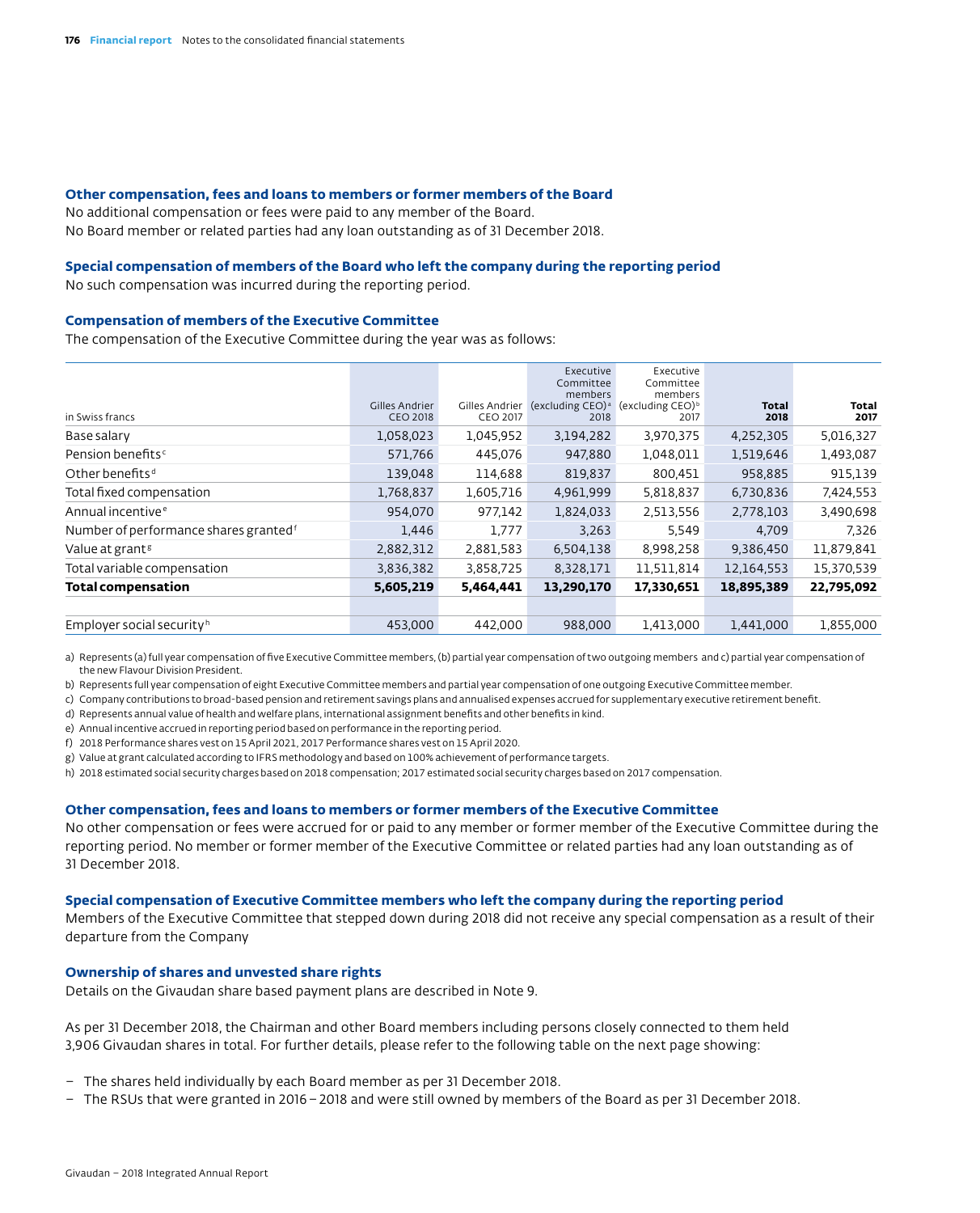| 2018<br>in numbers         | Shares | Unvested<br><b>RSUS</b> |
|----------------------------|--------|-------------------------|
| Calvin Grieder, Chairman   | 210    | 737                     |
| Victor Balli               |        | 248                     |
| Prof. Dr-Ing. Werner Bauer | 1,180  | 248                     |
| Lilian Biner               | 587    | 248                     |
| Michael Carlos             | 1,012  | 248                     |
| Ingrid Deltenre            | 117    | 248                     |
| Thomas Rufer               | 800    | 248                     |
| <b>Total 2018</b>          | 3,906  | 2,225                   |
| <b>Total 2017</b>          | 3,360  | 2,041                   |

The company is not aware of any other ownership of shares, share options/option rights, RSUs or performance shares as per 31 December 2018 by persons closely connected to members of the Board.

The Chief Executive Officer and other members of the Executive Committee, including persons closely connected to them, held 5,097 Givaudan shares. For further details, please refer to the table below showing:

- The shares held individually by each member of the Executive Committee as per 31 December 2018.
- The unvested performance shares that were granted in 2016-2018 and were still owned by members of the Executive Committee as per 31 December 2018.

| 2018<br>in numbers  | Shares | Unvested<br>performance<br>shares |
|---------------------|--------|-----------------------------------|
| Gilles Andrier, CEO | 2,400  | 4,909                             |
| Tom Hallam          | 438    | 1,304                             |
| Louie D'Amico       | 193    | 1,131                             |
| Maurizio Volpi      | 1,257  | 2,350                             |
| Simon Halle-Smith   | 260    | 1,403                             |
| Willem Mutsaerts    | 440    | 1,418                             |
| Anne Tayac          | 109    | 1,261                             |
| <b>Total 2018</b>   | 5,097  | 13,776                            |
| <b>Total 2017</b>   | 6,154  | 15,945                            |

No member of the Executive Committee held any share options or option rights as at 31 December 2018 (31 December 2017: no member of the Executive Committee held any share options or option rights).

One person closely connected to a member of the Executive Committee owned 279 unvested Performance Shares as at 31 December 2018.

The company is not aware of any other ownership of shares, share options/option rights, RSUs or performance shares as per 31 December 2018 by persons closely connected to members of the Executive Committee.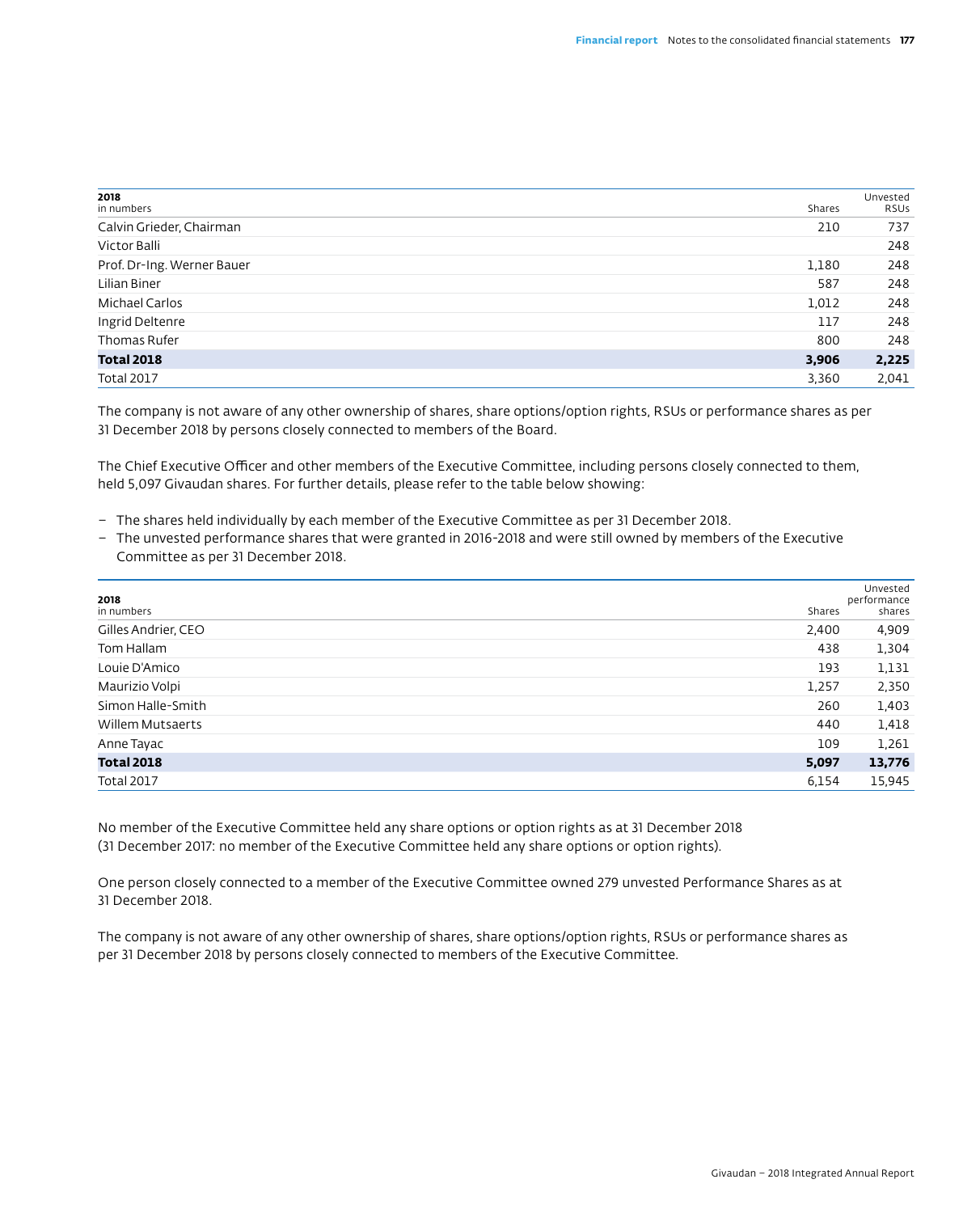## **33. List of Principal Group Companies**

The following are the principal companies fully owned by the Group. Share capital is shown in thousands of currency units:

| Switzerland           | Givaudan SA                                       | CHF                      | 92,336                   |
|-----------------------|---------------------------------------------------|--------------------------|--------------------------|
|                       | Givaudan Suisse SA                                | CHF                      | 4,500                    |
|                       | Givaudan Finance SA                               | CHF                      | 100,000                  |
|                       | Givaudan International SA                         | CHF                      | 100                      |
|                       | Vamara Holding SA                                 | CHF                      | 100                      |
|                       | Givaudan Treasury International SA                | CHF                      | 1,000                    |
|                       | Naturex AG                                        | CHF                      | 15,288                   |
|                       | Fondation Givaudan                                | $\overline{\phantom{a}}$ | $\overline{\phantom{a}}$ |
| Argentina             | Givaudan Argentina SA                             | ARS                      | 20,000                   |
|                       | Givaudan Argentina Servicios SA                   | ARS                      | 8,000                    |
| Australia             | Givaudan Australia Pty Ltd                        | AUD                      | 35,812                   |
|                       | Naturex Australia Pty Ltd                         | <b>AUD</b>               | 0.003                    |
| Austria               | Givaudan Austria GmbH                             | <b>EUR</b>               | 40                       |
| <b>Belgium</b>        | Naturex SPRL                                      | EUR                      | 1,000                    |
| <b>Bermuda</b>        | FF Holdings (Bermuda) Ltd                         | <b>USD</b>               | 12                       |
|                       | Givaudan International Ltd                        | <b>USD</b>               | 12                       |
|                       | FF Insurance Ltd                                  | CHF                      | 170                      |
| Brazil                | Givaudan do Brasil Ltda                           | <b>BRL</b>               | 345,381                  |
|                       | G Nutra Ind Com Prod Alim e Nutricionais Ltda     | <b>BRL</b>               | 31,219                   |
|                       | Naturex Ingredientes Naturais Ltda                | <b>BRL</b>               | 7,035                    |
| Canada                | Givaudan Canada Co                                | CAD                      | 12,901                   |
|                       | Naturex Inc (Canada)                              | CAD                      | 500                      |
| Chile                 | Givaudan Chile Ltda                               | <b>CLP</b>               | 5,000                    |
|                       | Chile Botanics SA                                 | <b>CLP</b>               | 1,837,205                |
|                       | Naturex Chile SA                                  | <b>CLP</b>               | 1,731,600                |
| China                 | Givaudan Fragrances (Shanghai) Ltd                | <b>USD</b>               | 7,750                    |
|                       | Givaudan Flavors (Shanghai) Ltd                   | <b>USD</b>               | 10,783                   |
|                       | Givaudan Specialty Products (Shanghai) Ltd        | <b>USD</b>               | 12,000                   |
|                       | Givaudan Hong Kong Ltd                            | <b>HKD</b>               | 7,374                    |
|                       | Givaudan Flavors (Nantong) Ltd                    | <b>USD</b>               | 39,000                   |
|                       | Naturex Trading Shanghai Co Ltd                   | <b>CNY</b>               | 5,608                    |
| Colombia              | Givaudan Colombia SA                              | COP                      | 6,965,925                |
| <b>Czech Republic</b> | Givaudan CR, s.r.o.                               | CZK                      | 200                      |
| Egypt                 | Givaudan Egypt SAE                                | <b>USD</b>               | 21,360                   |
|                       | Givaudan Egypt Fragrances LLC                     | EGP                      | 50                       |
| <b>France</b>         | Givaudan France SAS                               | <b>EUR</b>               | 5,006                    |
|                       | Espressions Parfurmées SAS                        | <b>EUR</b>               | 3,794                    |
|                       | Oressences SAS                                    | <b>EUR</b>               | 30,000                   |
|                       | Naturex SA                                        | <b>EUR</b>               | 14,435                   |
|                       | SCI Les Broquetons                                | EUR                      | 495                      |
|                       | SAS SGD                                           | <b>EUR</b>               | 13,523                   |
| Germany               | Givaudan Deutschland GmbH                         | <b>EUR</b>               | 4,100                    |
|                       | Naturex GmbH                                      | EUR                      | 150                      |
| Hungary               | Givaudan Hungary Kft                              | <b>EUR</b>               | 15                       |
|                       | Givaudan Business Solutions Kft                   | EUR                      | 12                       |
| India                 | Givaudan (India) Private Ltd                      | <b>INR</b>               | 87,330                   |
|                       | Naturex India Private Ltd                         | <b>INR</b>               | 64,416                   |
|                       | Valentine Foods Private Ltd                       | <b>INR</b>               | 100                      |
| Indonesia             | P.T. Givaudan Indonesia                           | <b>IDR</b>               |                          |
|                       |                                                   | <b>EUR</b>               | 2,608,000<br>520         |
| Italy                 | Givaudan Italia SpA<br>Expressions Parfumées SRLA | <b>EUR</b>               | 10                       |
|                       | Naturex SpA                                       | EUR                      | 1,200                    |
|                       | Naturex Ivory Coast Abidjan Purchasing            |                          |                          |
| <b>Ivory Coast</b>    |                                                   | XOF                      | 6,000                    |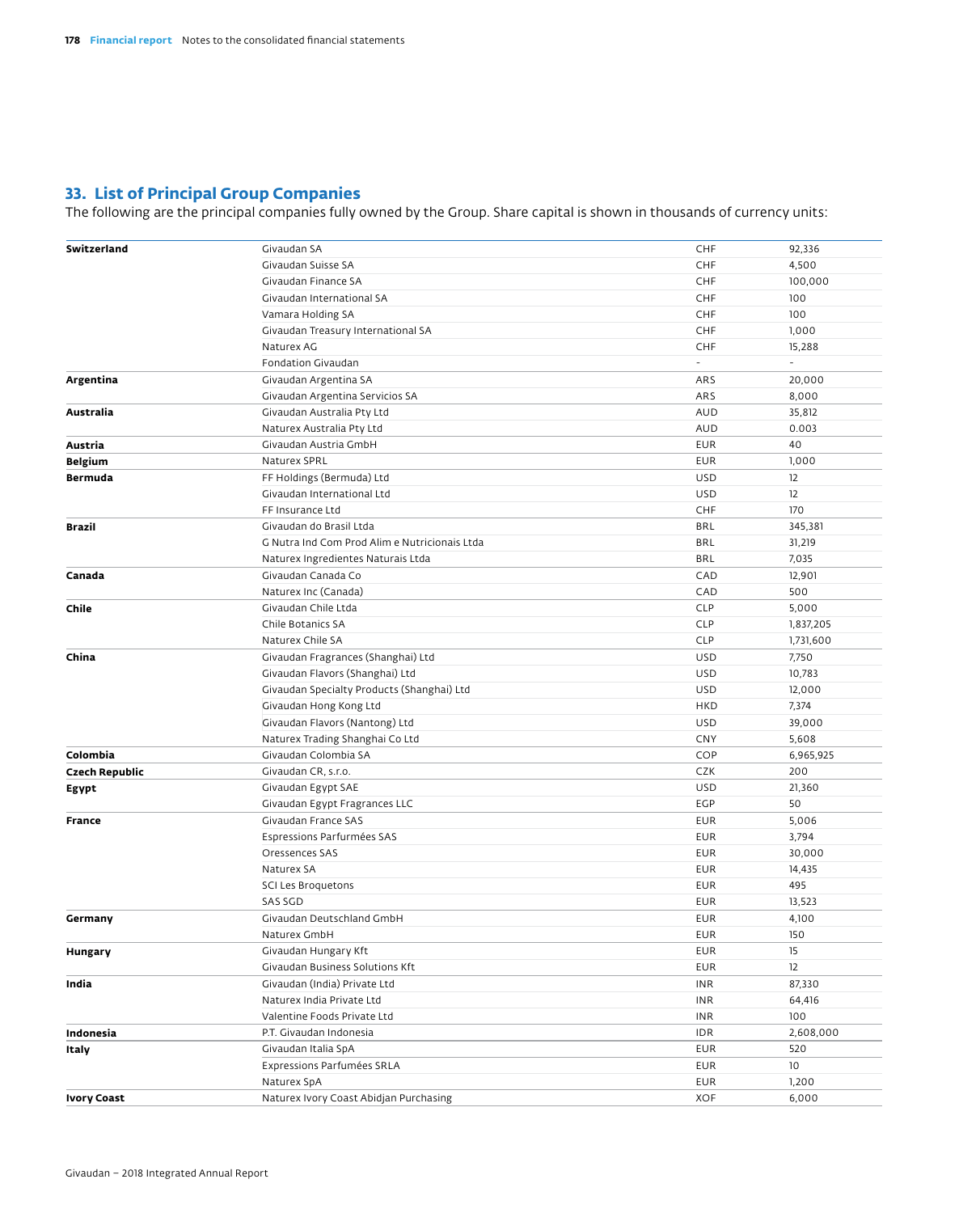| Japan                           | Givaudan Japan K.K.                                       | JPY        | 1,000,000    |
|---------------------------------|-----------------------------------------------------------|------------|--------------|
|                                 | Naturex K.K.                                              | JPY        | 5,000        |
| Korea                           | Givaudan Korea Ltd                                        | <b>KRW</b> | 550,020      |
|                                 | Naturex Korea Seoul sales office                          | <b>KRW</b> | 284,000      |
| Malaysia                        | Givaudan Business Solutions Asia Pacific Sdn.Bhd          | <b>MYR</b> | 2,000        |
|                                 | Givaudan Flavours & Fragrances Malaysia Sdn.Bhd           | <b>MYR</b> | 3,981        |
| Morocco                         | Naturex Morocco Casablanca                                | <b>MAD</b> | 24,640       |
| Mexico                          | Givaudan de Mexico SA de CV                               | <b>MXN</b> | 53,611       |
|                                 | Naturex Ingredientes Naturales SA de CV                   | <b>MXN</b> | 34,000       |
| <b>Netherlands</b>              | Givaudan Nederland B.V.                                   | <b>EUR</b> | 402          |
|                                 | Vika B.V.                                                 | <b>EUR</b> | 20           |
|                                 | Virgula B.V.                                              | <b>EUR</b> | 20           |
|                                 | Naturex Coöperatief UA                                    | <b>EUR</b> | $\mathbf{1}$ |
| <b>New Zealand</b>              | Givaudan NZ Ltd                                           | <b>NZD</b> | 71           |
| Nigeria                         | Givaudan (Nigeria) Ltd                                    | <b>NGN</b> | 10,000       |
| Peru                            | Givaudan Peru SAC                                         | PEN        | 1,303        |
|                                 | Activ International SAC                                   | PEN        | 14,043       |
| Poland                          | Givaudan Polska Sp. Z.o.o.                                | PLN        | 50           |
|                                 | Naturex Polska Sp. Z.o.o.                                 | PLN        | 2,000        |
| Russia                          | Givaudan Rus LLC                                          | <b>RUB</b> | 9,000        |
|                                 | Naturex LLC                                               | <b>RUB</b> | 1,500        |
| Singapore                       | Givaudan Singapore Pte Ltd                                | SGD        | 24,000       |
|                                 | Naturex Holdings Singapore Private Ltd                    | SGD        | 160          |
| South Africa                    | Givaudan South Africa (Pty) Ltd                           | ZAR        | 360,002      |
| Spain                           | Givaudan Iberica, SA                                      | <b>EUR</b> | 8,020        |
|                                 | Naturex Iberian Partners, SL                              | <b>EUR</b> | 3,497        |
| Sweden                          | Givaudan North Europe AB                                  | <b>SEK</b> | 120          |
|                                 | Swedish Oat Fiber AB                                      | SEK        | 1,000        |
| <b>Thailand</b>                 | Givaudan (Thailand) Ltd                                   | THB        | 100,000      |
| Turkey                          | Givaudan Aroma Ve Esans Sanayi Ve Ticaret Limited Sirketi | <b>TRY</b> | 34           |
| <b>United Kingdom</b>           | Givaudan UK Ltd                                           | GBP        | 70           |
|                                 | Major International Ltd                                   | GBP        | 50           |
|                                 | Givaudan Holdings UK Ltd                                  | GBP        | 317,348      |
|                                 | Naturex Ltd                                               | GBP        | 1,006        |
| <b>United Arab Emirates</b>     | Givaudan Middle East & Africa FZE                         | AED        | 1,000        |
|                                 | Expression Parfumées LLC                                  | AED        | 300          |
| <b>United States of America</b> | Givaudan United States, Inc.                              | <b>USD</b> | 0.05         |
|                                 | Givaudan Flavors Corporation                              | <b>USD</b> | 0.1          |
|                                 | Givaudan Fragrances Corporation                           | <b>USD</b> | 0.1          |
|                                 | Givaudan Flavors and Fragrances, Inc.                     | <b>USD</b> | 0.1          |
|                                 | Naturex Holdings, Inc.                                    | <b>USD</b> | 0.1          |
|                                 | Naturex, Inc.                                             | <b>USD</b> | $\mathbf{1}$ |
|                                 | Vegetable Juices, Inc.                                    | <b>USD</b> | ÷,           |
| Venezuela                       | Givaudan Venezuela SA                                     | VES        | 4.5          |

Disclosure 102–45, pages 178 – 179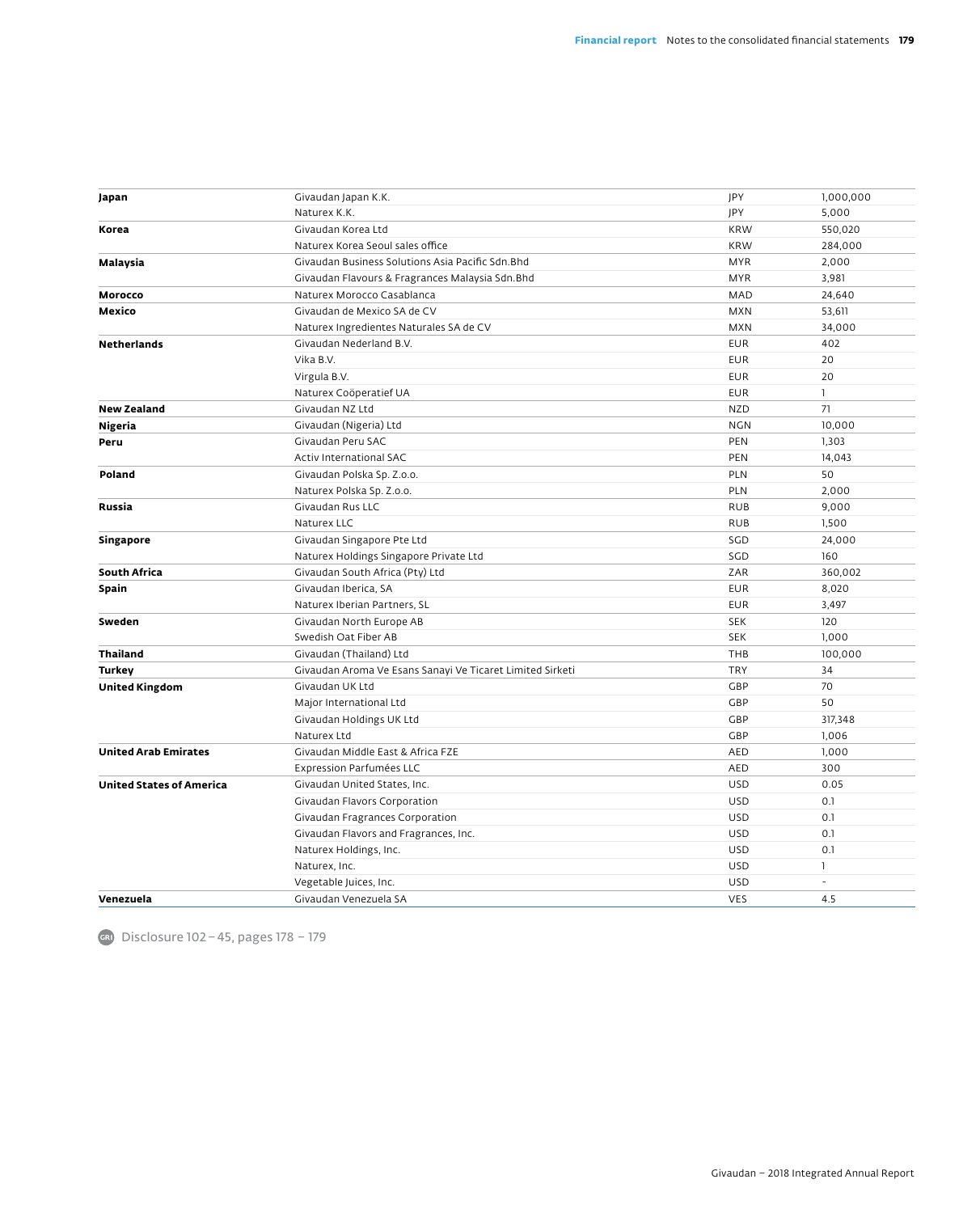#### **34. Disclosure of the Process of Risk Assessment**

Risk management in Givaudan is an integral part of the business. It is a structured and continuous process of identifying, assessing and deciding on responses to risks. The reporting of the opportunities and threats that these risks create and how they might hinder the business in achieving its objectives is also part of managing risks.

Risk management is the responsibility of the Board of Directors, which delegates to the Executive Committee the management of the overall company risk management process. The Group actively promotes the continuous monitoring and management of risks at the operational management level.

The Givaudan Enterprise Risk Management Charter describes the principles, framework and process of the Givaudan Enterprise Risk Management, which ensure that material risks are identified, managed and reported. It defines the associated roles and responsibilities which are reflected in the delegated authorities. Enterprise Risk Management encompasses both the Fragrance and Flavour businesses, as well as Givaudan Group functions. It includes all types of risks in terms of their nature, their source or their consequences.

The process aims to be comprehensive, organised and documented in order to improve compliance with corporate governance regulations, guidelines and good practices; better understand the risk profile of the business; and provide additional risk-based management information for decision making.

The objectives of the Risk Management process are to continuously ensure and improve compliance with good corporate governance guidelines and practices as well as laws and regulations, where applicable; facilitate disclosure to key stakeholders of potential risks and the company's philosophy for dealing with them. At the same time, the process creates the awareness of all key executives of the magnitude of risks; provides risk-based management information for effective decision-making; and safeguard the values of the company and its assets, and protect the interests of shareholders.

Givaudan's management, at all levels, is accountable for ensuring the appropriateness, timeliness and adequacy of the risk analysis. Mitigation decisions are taken at individual and combined levels. This management is also responsible for implementing, tracking and reporting the risk mitigation directives of the Executive Committee, including periodic reporting to the Board.

The assessment is performed in collaboration between the Executive Committee, divisional and functional management teams and the Corporate Compliance Officer.

The Board of Directors' Audit Committee also promotes the effective communication between the Board, Givaudan's Executive Committee, other senior corporate functions and Corporate Internal Audit in order to foster openness and accountability.

Givaudan has carried out its annual review of internal controls over accounting and financial reporting. A risk assessment is performed throughout the Internal Control System for those identified risks which may arise from the accounting and financial reporting. Then, relevant financial reporting controls are defined for each risk.

#### **35. Other information**

On 14 December 2018, as part of its 2020 strategy to expand the capabilities of its fragrance business, Givaudan announced that it has entered into exclusive negotiations to acquire Albert Vieille SAS, a French natural ingredients company specialised in natural ingredients used in the fragrance and aromatherapy markets. With its origins dating back to 1920, and with more than 50 employees, Albert Vieille is based close to Grasse, in France, and has a manufacturing facility in Spain, with its products sold globally through a network of distributors.

As the closing of the acquisition is expected for 2019, these negotiations have no impact on the 2018 financial statements.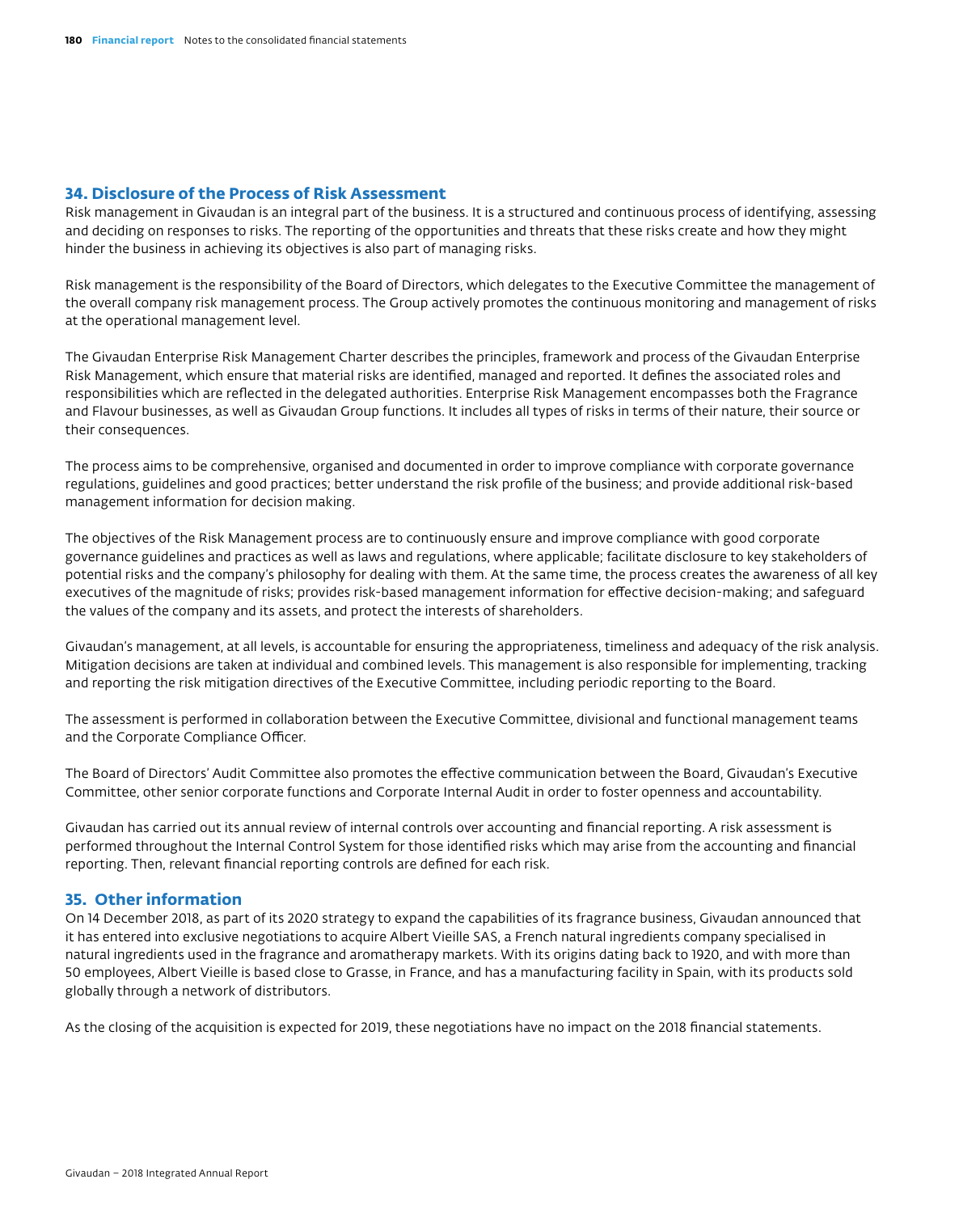Deloitte SA Rue du Pré-de-la-Bichette 1 1202 Geneva Switzerland

Phone: +41 (0)58 279 8000 Fax: +41 (0)58 279 8800 www.deloitte.ch

## **Statutory Auditor's Report**

## **To the General Meeting of GIVAUDAN SA, Vernier**

## **Report on the Audit of the Consolidated Financial Statements**

#### **Opinion**

We have audited the consolidated financial statements of Givaudan SA and its subsidiaries (the Group), which comprise the consolidated income statement, consolidated statement of comprehensive income, consolidated statement of financial position, consolidated statement of changes in equity, consolidated statement of cash flows for the year ended 31 December 2018, and notes to the consolidated financial statements, including a summary of significant accounting policies.

In our opinion the accompanying consolidated financial statements, presented on pages 120 to 180, give a true and fair view of the consolidated financial position of the Group as at 31 December 2018, its consolidated financial performance and its consolidated cash flows for the year then ended in accordance with International Financial Reporting Standards (IFRS) and comply with Swiss law.

#### **Basis for Opinion**

We conducted our audit in accordance with Swiss law, International Standards on Auditing (ISAs) and Swiss Auditing Standards. Our responsibilities under those provisions and standards are further described in the Auditor's Responsibilities for the audit of the consolidated financial statements section of our report. We are independent of the Group in accordance with the provisions of Swiss law and the requirements of the Swiss audit profession, as well as the IESBA Code of Ethics for Professional Accountants, and we have fulfilled our other ethical responsibilities in accordance with these requirements.

We believe that the audit evidence we have obtained is sufficient and appropriate to provide a basis for our opinion.

#### **Our Audit Approach**

| Summary            |                                                                                                                                                                                                                                                                                                                                                                                                                    |
|--------------------|--------------------------------------------------------------------------------------------------------------------------------------------------------------------------------------------------------------------------------------------------------------------------------------------------------------------------------------------------------------------------------------------------------------------|
| Key audit matters  | Based on our audit scoping, we identified the following key audit matters:<br>- Acquisition accounting:<br>Pension: and<br>$\qquad \qquad -$<br>- Taxation.                                                                                                                                                                                                                                                        |
| <b>Materiality</b> | Based on our professional judgment we determined materiality for the Group<br>as a whole to be CHF 55 million.                                                                                                                                                                                                                                                                                                     |
| <b>Scoping</b>     | Based on our understanding of Givaudan's operations, we have defined 17 component operations<br>in 11 countries that are in scope for group reporting purposes. We have requested from the auditors<br>in these countries to perform audit procedures to address the risks identified in our risk assessment<br>phase. Coverages as a ratio of group sales, operating income and total assets are disclosed below. |

#### **Key Audit Matters**

Key audit matters are those matters that, in our professional judgment, were of most significance in our audit of the consolidated financial statements of the current period. These matters were addressed in the context of our audit of the consolidated financial statements as a whole, and in forming our opinion thereon, and we do not provide a separate opinion on these matters.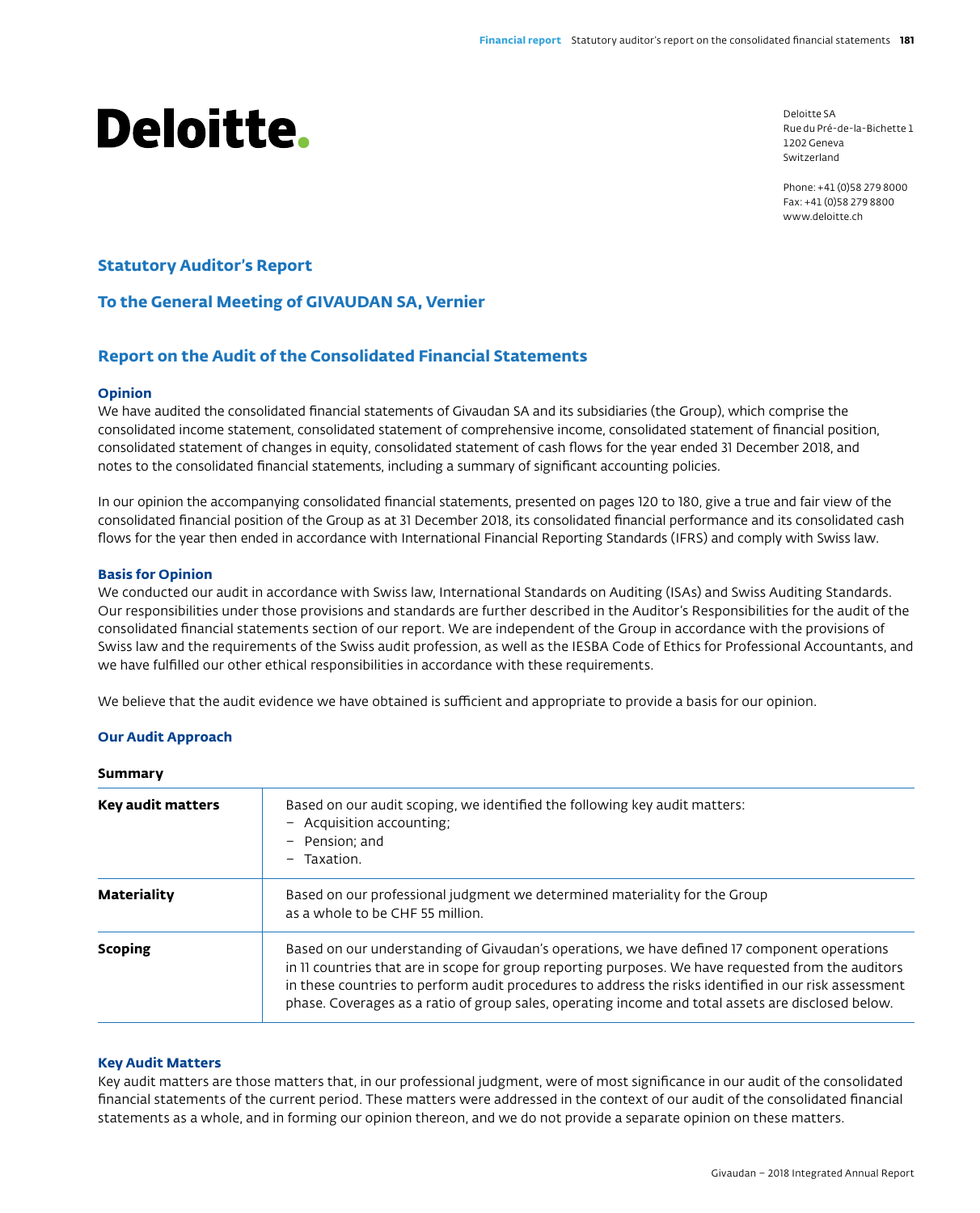#### **Acquisition accounting**

| <b>Key Audit Matter</b>                                                                                                                                                                                                                                                                                                                                                                                                                                                                                                                                                                                                                                                                                                                                           | How the scope of our audit responded<br>to the Key Audit Matter                                                                                                                                                                                                                                                                                                                                                                                                                                                                                                                                                                                                     |
|-------------------------------------------------------------------------------------------------------------------------------------------------------------------------------------------------------------------------------------------------------------------------------------------------------------------------------------------------------------------------------------------------------------------------------------------------------------------------------------------------------------------------------------------------------------------------------------------------------------------------------------------------------------------------------------------------------------------------------------------------------------------|---------------------------------------------------------------------------------------------------------------------------------------------------------------------------------------------------------------------------------------------------------------------------------------------------------------------------------------------------------------------------------------------------------------------------------------------------------------------------------------------------------------------------------------------------------------------------------------------------------------------------------------------------------------------|
| As described in the Critical Accounting Estimates and Judgments in<br>Note 3, significant judgment is required in determining the fair value of<br>the identifiable assets acquired, particularly intangibles, and the<br>liabilities assumed. Such judgments require estimates that are not only<br>based on available information but as well on assumptions with<br>respect to the timing and amount of future revenues and expenses<br>associated with an asset and a liability. In addition, the purchase price is<br>allocated to the underlying acquired assets and liabilities based on their<br>estimated fair value at the time of acquisition which adds to the<br>complexity.<br>As described in Note 6 to the consolidated financial statements, the | We obtained offering documents and sale and purchase agreements to<br>evaluate the key terms and conditions, and confirming our understanding<br>of the transactions by conducting inquiries with management.<br>We challenged management on the identification and valuation of<br>tangible and intangible assets acquired and liabilities identified in the<br>acquisition accounting against the terms of the sale and purchase<br>agreements.<br>We reviewed and assessed the work performed by management's<br>external valuation experts including valuation methodology for each<br>category of assets and liabilities, along with the key judgments made in |
| Group completed the following acquisitions during 2018:                                                                                                                                                                                                                                                                                                                                                                                                                                                                                                                                                                                                                                                                                                           | determining the fair values including any fair value adjustments.                                                                                                                                                                                                                                                                                                                                                                                                                                                                                                                                                                                                   |
| Acquisition of 100% of the share capital of Centroflora Nutra<br>on 14 May 2018 for a total purchase price of CHF 55 million.<br>The acquisition resulted in the recognition of a goodwill of                                                                                                                                                                                                                                                                                                                                                                                                                                                                                                                                                                     | We performed procedures to assess the methods used by the<br>management's valuation expert and compliance with IFRS 3 Business<br>Combinations.                                                                                                                                                                                                                                                                                                                                                                                                                                                                                                                     |
| CHF 39 million.<br>Acquisition of 100% of the share capital of Expressions Parfumées<br>$\qquad \qquad -$<br>on 4 June 2018 for a total purchase price of CHF 199 million.<br>The acquisition resulted in the recognition of a goodwill of<br>CHF 145 million.                                                                                                                                                                                                                                                                                                                                                                                                                                                                                                    | We considered and challenged the reasonableness of the assumptions,<br>finding them to be within an acceptable range. In particular, we<br>challenged sales forecasts with historical data and market trends, we<br>benchmarked assumptions used in determining the discount and the<br>attrition rates.                                                                                                                                                                                                                                                                                                                                                            |
| Acquisition of 40.5% of the shares of Naturex for EUR 135 per<br>share and a total consideration of CHF 606 million on 5 June 2018.<br>On 9 August 2018, Givaudan acquired the full control of Naturex.<br>At that time, the non-controlling interests consisted of 2.76% of the<br>shares of Naturex that have been fully acquired until 18 September<br>2018. The total purchase price of this acquisition amounts to<br>CHF 1'489 million. The Group acquired cash for CHF 20 million,<br>working capital valued at CHF 215 million, fixed assets valued at<br>CHF 203 million, intangibles valued at CHF 498 million and other<br>liabilities valued at CHF 350 million. The acquisition resulted in<br>the recognition of a goodwill of CHF 916 million.     | We also challenged the duration estimated by management for<br>amortisation of the intangibles assets acquired, comparing them to<br>current Group accounting policies and other recent acquisitions.<br>We validated the appropriateness and completeness of the related<br>disclosures in Note 3 and Note 6 to the consolidated financial statements.<br>Based on the procedures performed above, we consider the assumptions<br>and estimates used in the measurement of the acquired assets and<br>liabilities to be appropriate.                                                                                                                               |
| These transactions are considered as business combinations as defined<br>by IFRS 3 Business Combinations which requires management to<br>perform a purchase price allocation to fair value the assets acquired<br>and liabilities assumed. This requires exercise of judgments over the<br>accounting and disclosure for the transactions.                                                                                                                                                                                                                                                                                                                                                                                                                        |                                                                                                                                                                                                                                                                                                                                                                                                                                                                                                                                                                                                                                                                     |
| The accounting for the acquisition of assets and liabilities of these<br>entities including the valuation of non-controlling interests, required a<br>number of complex accounting judgments sensitive to key assumptions<br>such as the discount rate, growth rate and other assumptions used in                                                                                                                                                                                                                                                                                                                                                                                                                                                                 |                                                                                                                                                                                                                                                                                                                                                                                                                                                                                                                                                                                                                                                                     |

In addition, the amortisation period retained for intangibles acquired also requires judgment and constitutes a significant estimate that affects current and future financial periods.

the business plan, internal rate of return, attrition rate.

We focused on this area because of the complexity of acquisition accounting and the level of judgment relating to the identification of intangible assets and the purchase price allocation to the assets and liabilities acquired.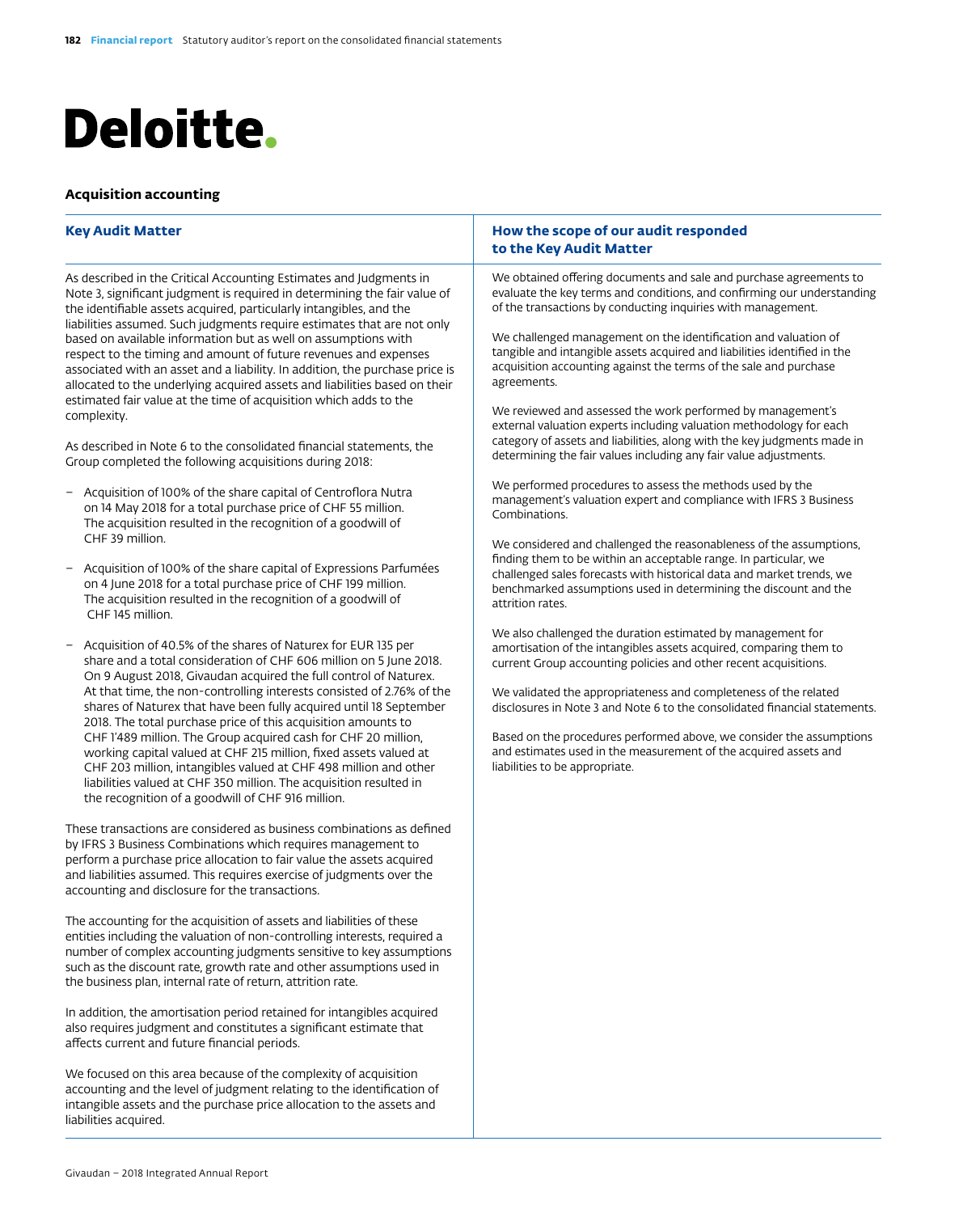#### **Pension**

| <b>Key Audit Matter</b>                                                                                                                                                                                                                                                                                                                                                                                                                                                                                                                                                                                                                                                                                                                                                                                                                                                                                                                                                                                                                                                                                                                                                                                                                                                                                                                                                                                                                                                                                                                                                                  | How the scope of our audit responded<br>to the Key Audit Matter                                                                                                                                                                                                                                                                                                                                                                                                                                                                                                                                                                                                                                                                                                                                                                                                                                                                                                                                                                                                                                                                                                                                                                                                                                                                      |  |  |
|------------------------------------------------------------------------------------------------------------------------------------------------------------------------------------------------------------------------------------------------------------------------------------------------------------------------------------------------------------------------------------------------------------------------------------------------------------------------------------------------------------------------------------------------------------------------------------------------------------------------------------------------------------------------------------------------------------------------------------------------------------------------------------------------------------------------------------------------------------------------------------------------------------------------------------------------------------------------------------------------------------------------------------------------------------------------------------------------------------------------------------------------------------------------------------------------------------------------------------------------------------------------------------------------------------------------------------------------------------------------------------------------------------------------------------------------------------------------------------------------------------------------------------------------------------------------------------------|--------------------------------------------------------------------------------------------------------------------------------------------------------------------------------------------------------------------------------------------------------------------------------------------------------------------------------------------------------------------------------------------------------------------------------------------------------------------------------------------------------------------------------------------------------------------------------------------------------------------------------------------------------------------------------------------------------------------------------------------------------------------------------------------------------------------------------------------------------------------------------------------------------------------------------------------------------------------------------------------------------------------------------------------------------------------------------------------------------------------------------------------------------------------------------------------------------------------------------------------------------------------------------------------------------------------------------------|--|--|
| As described in the Summary of Significant Accounting Policies in<br>Note 2 and in Note 3 on Critical Accounting Estimates and Judgments,<br>significant judgment is required in determining the calculation of the<br>present value of defined benefit obligations requiring financial and<br>demographic assumptions. In addition, changes to the post-<br>employment benefit liability may be accounted through the income<br>statement or through other comprehensive income which adds to<br>the complexity.<br>The Group operates a number of defined benefit and defined<br>contribution plans throughout the world. As disclosed in Note 8<br>to the consolidated financial statements, total plan assets amount<br>to CHF 1'618 million, total post-employment funded obligations to<br>CHF 2'011 million and post-employment unfunded obligations to<br>CHF 82 million.<br>The defined benefit obligations recognised in the consolidated<br>statement of financial position represent the present value of defined<br>benefit obligations calculated annually by independent actuaries. These<br>actuarial valuations are sensitive to key assumptions such as discount<br>rates. Changes in a number of the key assumptions can have a material<br>impact on the position as disclosed in the Note 8 to the consolidated<br>financial statements.<br>During 2018, the Group has reviewed financial assumptions of certain<br>pension plans in order to align them with local regulations. These<br>transactions resulted in past service cost of CHF 1 million in the United | We assessed the design and implementation of controls in respect of<br>pension accounting.<br>We evaluated management's implementation of Group policies and<br>controls regarding the asset valuation and the pension obligation<br>valuation.<br>With support from our pension specialists, we held discussions with<br>Group's actuaries and challenged key assumptions underpinning the<br>valuation of the pension plans at the end of 2018.<br>Specifically we challenged the discount rate, inflation and mortality<br>assumptions applied in the calculation and benchmarked the<br>assumptions applied against comparable third party data and assessed<br>the appropriateness of the assumptions in the context of the Group's<br>own position. We found them to be within an acceptable range.<br>We tested the data used in the valuation of the pension plans, such as<br>employee data and we obtained statements from financial institutions<br>to verify the completeness and accuracy of the pension plan assets.<br>We validated the compliance of the accounting treatment of<br>transactions impacting pension plans with IAS 19 Employee Benefits.<br>We validated the appropriateness and completeness of the related<br>disclosures in Note 2, Note 3 and Note 8 to the consolidated financial<br>statements. |  |  |
| Kingdom pension schemes.<br>We focused on this area because of the complexity of accounting<br>treatment of each plan amendment, the level of judgment required to<br>determine the valuation of both pension assets and pension obligations<br>and the significance of the balances to the consolidated financial<br>statements as a whole.                                                                                                                                                                                                                                                                                                                                                                                                                                                                                                                                                                                                                                                                                                                                                                                                                                                                                                                                                                                                                                                                                                                                                                                                                                             | Based on our audit procedures performed, we obtained sufficient<br>appropriate audit evidence to corroborate management's estimates<br>regarding the valuation of both pension assets and pension obligations.                                                                                                                                                                                                                                                                                                                                                                                                                                                                                                                                                                                                                                                                                                                                                                                                                                                                                                                                                                                                                                                                                                                       |  |  |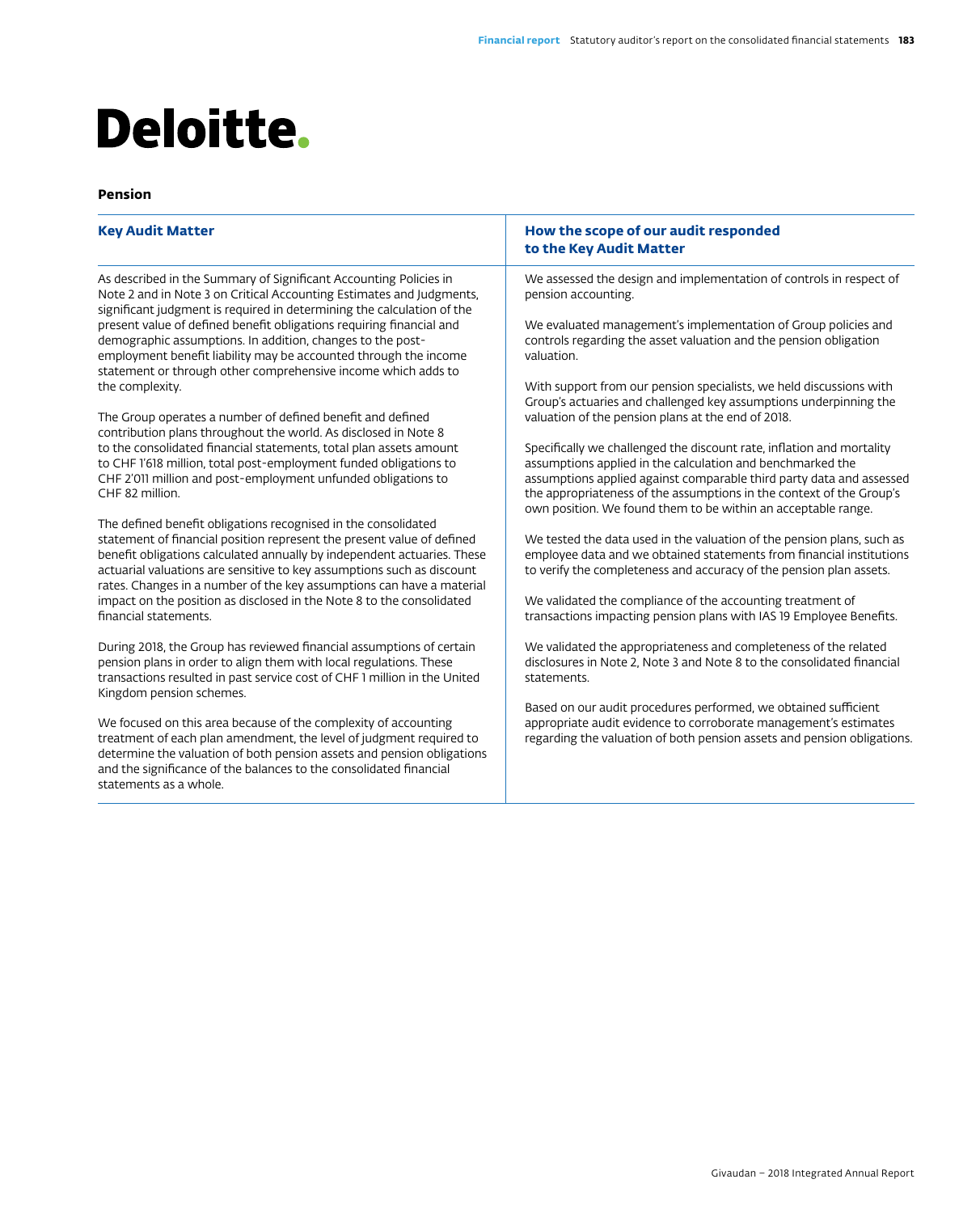### **Taxation**

| <b>Key Audit Matter</b>                                                                                                                                                                                                                                                                                                                                                                                                                                                                                                                                                                                                                                                                                                                                                                                                                                                                                                                                                                                                                                                                                                                                                                                                                                                                                                                                                                                                                                                  | How the scope of our audit responded<br>to the Key Audit Matter                                                                                                                                                                                                                                                                                                                                                                                                                                                                                                                                                                                                                                                                                                                                                                                                                                                                                                                                                                                                                                                                                                                                                                                                                                                                                                                                                                                                                                                                                                                                                                                                                                                                                                                                                                                                                                                                 |
|--------------------------------------------------------------------------------------------------------------------------------------------------------------------------------------------------------------------------------------------------------------------------------------------------------------------------------------------------------------------------------------------------------------------------------------------------------------------------------------------------------------------------------------------------------------------------------------------------------------------------------------------------------------------------------------------------------------------------------------------------------------------------------------------------------------------------------------------------------------------------------------------------------------------------------------------------------------------------------------------------------------------------------------------------------------------------------------------------------------------------------------------------------------------------------------------------------------------------------------------------------------------------------------------------------------------------------------------------------------------------------------------------------------------------------------------------------------------------|---------------------------------------------------------------------------------------------------------------------------------------------------------------------------------------------------------------------------------------------------------------------------------------------------------------------------------------------------------------------------------------------------------------------------------------------------------------------------------------------------------------------------------------------------------------------------------------------------------------------------------------------------------------------------------------------------------------------------------------------------------------------------------------------------------------------------------------------------------------------------------------------------------------------------------------------------------------------------------------------------------------------------------------------------------------------------------------------------------------------------------------------------------------------------------------------------------------------------------------------------------------------------------------------------------------------------------------------------------------------------------------------------------------------------------------------------------------------------------------------------------------------------------------------------------------------------------------------------------------------------------------------------------------------------------------------------------------------------------------------------------------------------------------------------------------------------------------------------------------------------------------------------------------------------------|
| The Group operates in a large number of different jurisdictions and<br>is therefore subject to many tax regimes with differing rules and<br>regulations. As described in the Summary of Significant Accounting<br>Policies in Note 2 and in Note 3 on Critical Accounting Estimates<br>and Judgments, significant judgment is required in determining<br>provision for income taxes, both current and deferred, as well as the<br>assessment of provisions for uncertain tax positions including<br>estimates of interest and penalties where appropriate.<br>The effective tax rate of the group increased from 9% in 2017 to 14% in<br>2018. The consolidated statement of financial position includes current<br>tax assets of CHF 41 million, current tax liabilities of CHF 95 million,<br>together with deferred tax assets of CHF 208 million and deferred tax<br>liabilities of CHF 238 million. The tax expense recognised in the<br>consolidated income statement amounts to CHF 109 million. Details<br>of all current and deferred tax balances are disclosed in Note 16 to the<br>consolidated financial statements.<br>Due to their significance to the financial statements as a whole,<br>combined with the level of judgment and estimation required to<br>determine their values, the evaluation of current and deferred tax<br>balances including the assessment of provisions for uncertain tax<br>positions is considered to be a key audit matter. | We evaluated management's implementation of Group policies and<br>controls regarding current and deferred tax, as well as the reporting of<br>uncertain tax positions.<br>We assessed the design and implementation of controls in respect to<br>provisions for current tax and the recognition and recoverability of<br>deferred tax assets.<br>We examined the procedures in place for the current and deferred tax<br>calculations for completeness and valuation and audited the related<br>tax computations and estimates in the light of our knowledge of the<br>tax circumstances. Our work was conducted with the support of our<br>tax specialists at group level.<br>We performed an assessment of the material components impacting<br>the Group's tax expense, balances and exposures. We reviewed and<br>challenged the information reported by components with the support<br>of our own local tax specialists, where appropriate. With the support of<br>our tax specialists at group level, we verified the consolidation and<br>analysis of tax balances.<br>We considered management's assessment of the validity and adequacy<br>of provisions for uncertain tax positions, evaluating the basis of<br>assessment and reviewing relevant correspondence and legal advice<br>where available including any information regarding similar cases with<br>the relevant tax authorities.<br>For the deferred tax assets and liabilities, we assessed the<br>appropriateness of management's assumptions and estimates.<br>We validated the appropriateness and completeness of the related<br>disclosures in Note 16 to the consolidated financial statements.<br>Based on the procedures performed, we obtained sufficient<br>appropriate audit evidence to corroborate management's judgement<br>and estimates regarding current and deferred tax balances including<br>provisions for uncertain tax positions. |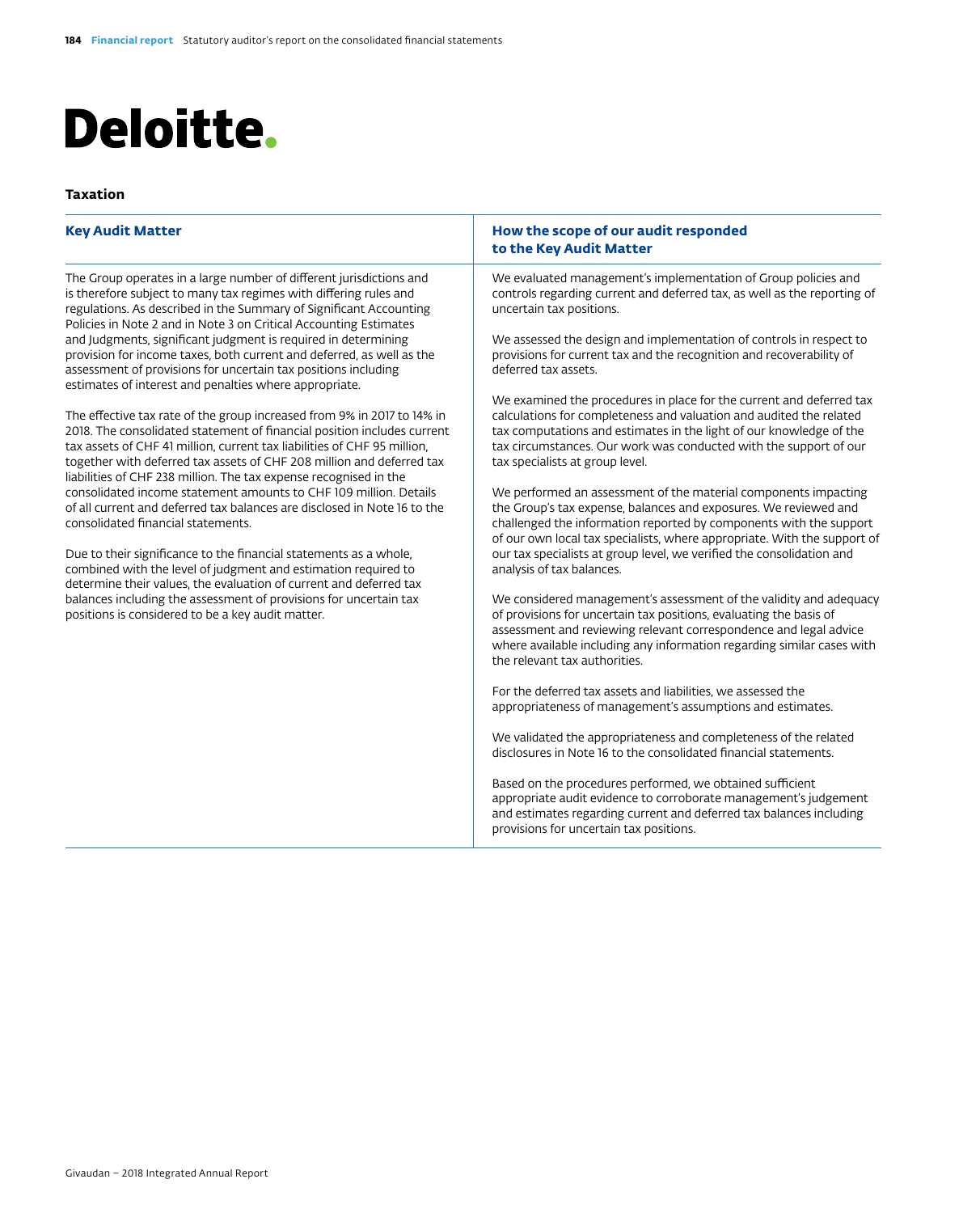#### **Our application of materiality**

We define materiality as the magnitude of misstatement in the financial statements that makes it probable that the economic decisions of a reasonably knowledgeable person would be changed or influenced. We use materiality both in planning the scope of our audit work and in evaluating the results of our work.

Based on our professional judgment we determined materiality for the Group as a whole to be CHF 55 million, based on a calculation of 7% of Group income before taxes, adjusted for non-recurring transactions. We selected Group income before taxes as the basis for determining our materiality because, in our view, this measure represents the performance of the Group and is one of the indicators against which Givaudan is commonly assessed and is a generally accepted benchmark. The materiality applied by the component auditors ranged from CHF 41.2 million to CHF 13.8 million depending on the scale of the component's operations, the component's contribution to Group sales, Group income before taxes, Group total assets and our assessment of risks specific to each location.

We agreed with the Audit Committee that we would report to the Committee all audit differences in excess of CHF 2.7 million, as well as differences below that threshold that, in our view, warranted reporting on qualitative grounds. We also report to the Audit Committee on disclosure matters that we identified when assessing the overall presentation of the financial statements.

#### **An overview of the scope of our audit**

We designed our audit by obtaining an understanding of the Group and its environment, including Group-wide controls, determining materiality and assessing the risks of material misstatement in the consolidated financial statements.

Based on our understanding of Givaudan's operations, we have defined 17 component operations in 11 countries that are in scope for the group reporting purposes. We have requested these countries to perform audit procedures to address the risks identified in our risk assessment phase.

These countries are spread across all regions, reflecting Givaudan's operations. We obtain assurance over these countries through a combination of audit procedures performed locally, within the Givaudan shared service centres and centrally at the Head office. In aggregate, these components represented scope coverage of:



**Audits for group reporting purposes Review at group level** 

All other wholly owned and joint venture businesses were subject to analytical review procedures for the purpose of the Group audit. Annual statutory audits are conducted by Deloitte at the majority of the Group's affiliates, although these are predominantly completed subsequent to our audit report on the consolidated financial statements.

At the parent entity level we tested the consolidation process and carried out analytical procedures to confirm our conclusion that there were no significant risks of material misstatement of the aggregated financial information of the remaining components not subject to a full scope audit.

The group audit team visited some countries in scope as defined at planning stage. We are defining our visits based on significance of the affiliates and main events occurred during the year. All component audit partners were included in our team briefing, we discussed their risk assessment and reviewed documentation of the findings from their work.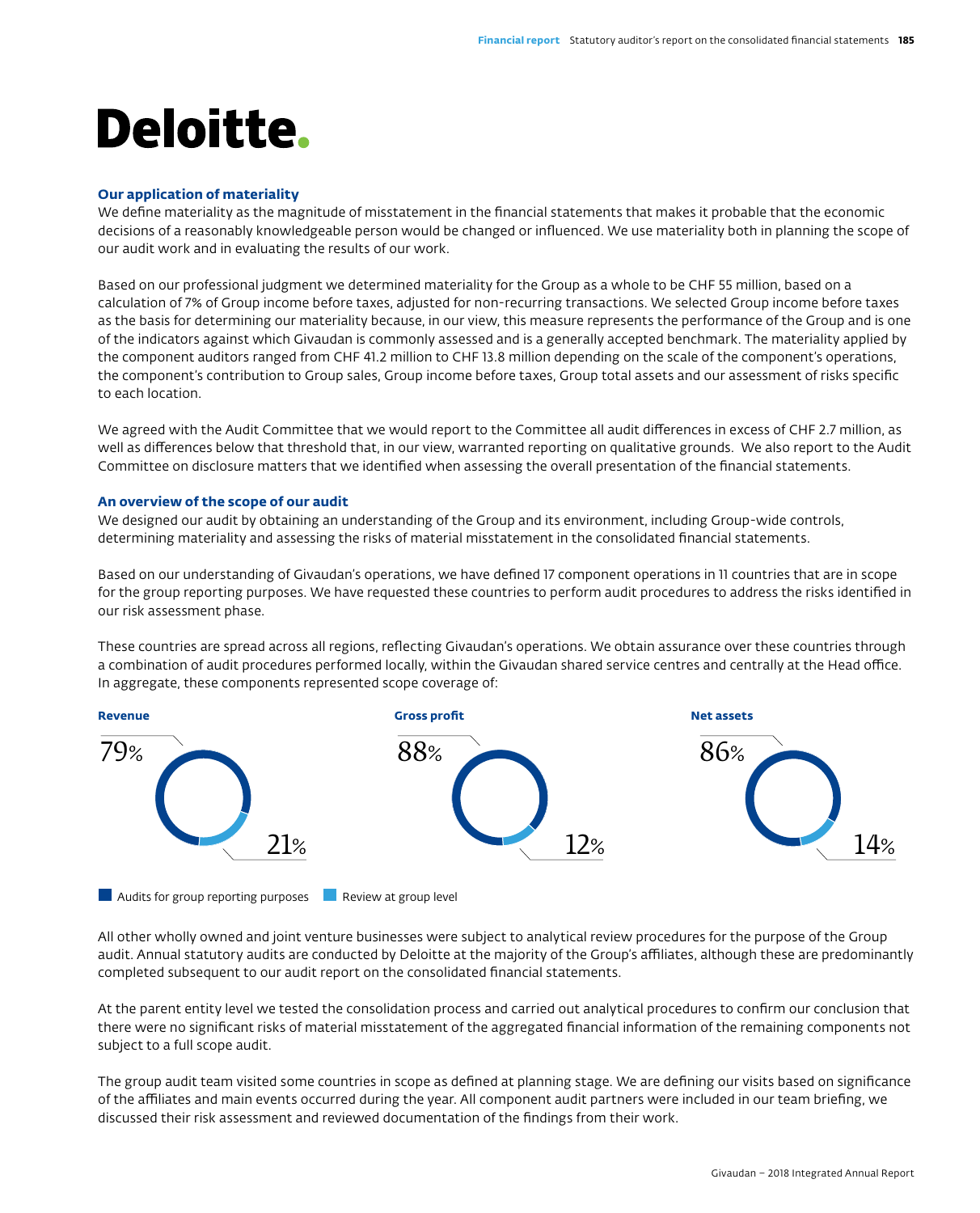#### **Other Information in the Annual Report**

The Board of Directors is responsible for the other information in the annual report. The other information comprises all information included in the annual report, but does not include the consolidated financial statements, the stand-alone financial statements of the Company and our auditor's reports thereon.

Our opinion on the consolidated financial statements does not cover the other information in the annual report and we do not express any form of assurance conclusion thereon.

In connection with our audit of the consolidated financial statements, our responsibility is to read the other information in the annual report and, in doing so, consider whether the other information is materially inconsistent with the consolidated financial statements or our knowledge obtained in the audit, or otherwise appears to be materially misstated. If, based on the work we have performed, we conclude that there is a material misstatement of this other information, we are required to report that fact. We have nothing to report in this regard.

#### **Responsibility of the Board of Directors for the Consolidated Financial Statements**

The Board of Directors is responsible for the preparation of the consolidated financial statements that give a true and fair view in accordance with IFRS and the provisions of Swiss law, and for such internal control as the Board of Directors determines is necessary to enable the preparation of consolidated financial statements that are free from material misstatement, whether due to fraud or error.

In preparing the consolidated financial statements, the Board of Directors is responsible for assessing the Group's ability to continue as a going concern, disclosing, as applicable, matters related to going concern and using the going concern basis of accounting unless the Board of Directors either intends to liquidate the Group or to cease operations, or has no realistic alternative but to do so.

#### **Auditor's Responsibilities for the Audit of the Consolidated Financial Statements**

Our objectives are to obtain reasonable assurance about whether the consolidated financial statements as a whole are free from material misstatement, whether due to fraud or error, and to issue an auditor's report that includes our opinion. Reasonable assurance is a high level of assurance, but is not a guarantee that an audit conducted in accordance with Swiss law, ISAs and Swiss Auditing Standards will always detect a material misstatement when it exists. Misstatements can arise from fraud or error and are considered material if, individually or in the aggregate, they could reasonably be expected to influence the economic decisions of users taken on the basis of these consolidated financial statements.

A further description of our responsibilities for the audit of the financial statements is located at the website of EXPERTsuisse: http://expertsuisse.ch/en/audit-report-for-public-companies. This description forms part of our auditor's report.

#### **Report on Other Legal and Regulatory Requirements**

In accordance with article 728a paragraph 1 item 3 CO and Swiss Auditing Standard 890, we confirm that an internal control system exists, which has been designed for the preparation of consolidated financial statements according to the instructions of the Board of Directors.

We recommend that the consolidated financial statements submitted to you be approved.

**Deloitte SA**

Karine Szegedi Pingoud Laetitia Cejudo Licensed Audit Expert Licensed Audit Expert Auditor in Charge

Geneva, 23 January 2019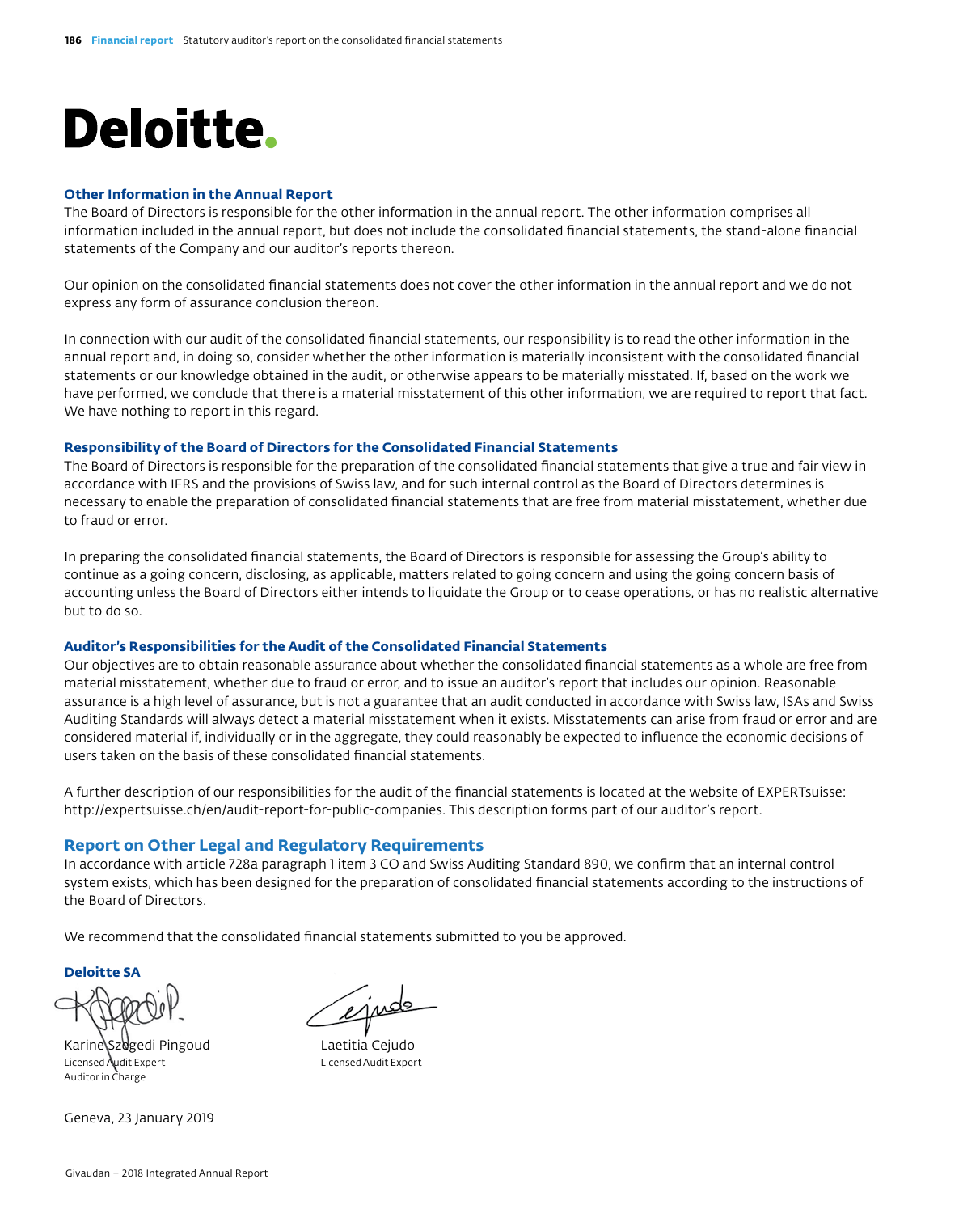**Financial report** Notes to the consolidated financial statements **187**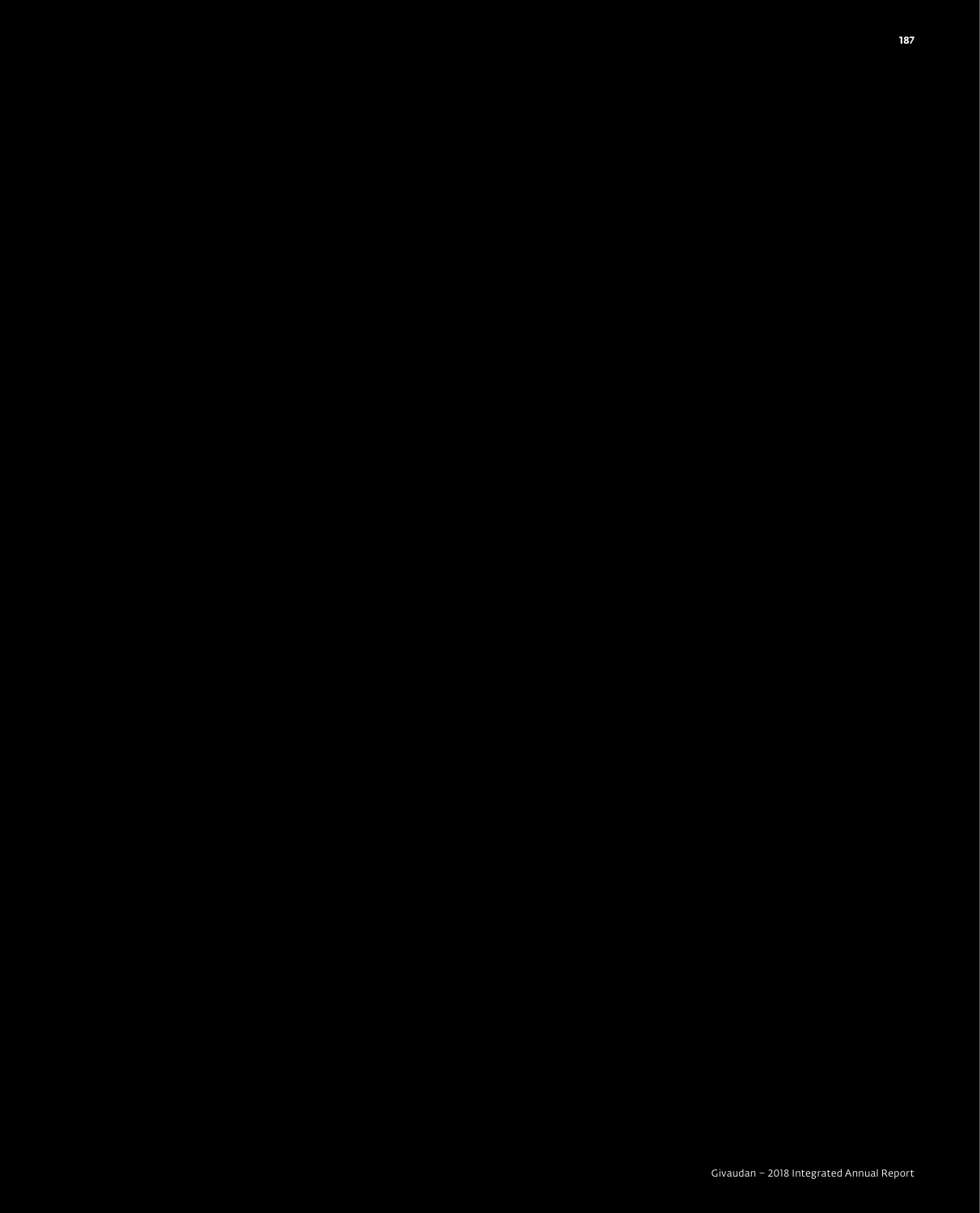## Statutory financial statements of Givaudan SA (Group Holding Company)

### **Income Statement**

For the year ended 31 December

| 2018<br>Note<br>Income from investments in Group companies<br>3<br>205<br>Royalties from Group companies<br>973<br>1,179<br>(331)<br>Research and development expenses to Group companies<br>(62)<br>(60)<br>5<br>(450)<br>729<br>Financial expenses<br>(257)<br>196<br>(91)<br>Extraordinary, non-recurring expenses<br>577<br>(31)<br>546 |                                                       |  |       |
|---------------------------------------------------------------------------------------------------------------------------------------------------------------------------------------------------------------------------------------------------------------------------------------------------------------------------------------------|-------------------------------------------------------|--|-------|
|                                                                                                                                                                                                                                                                                                                                             | in millions of Swiss francs                           |  | 2017  |
|                                                                                                                                                                                                                                                                                                                                             |                                                       |  | 145   |
|                                                                                                                                                                                                                                                                                                                                             |                                                       |  | 1,002 |
|                                                                                                                                                                                                                                                                                                                                             | Other operating income                                |  |       |
|                                                                                                                                                                                                                                                                                                                                             | <b>Total Operating income</b>                         |  | 1,148 |
|                                                                                                                                                                                                                                                                                                                                             |                                                       |  | (305) |
|                                                                                                                                                                                                                                                                                                                                             | Other operating expenses                              |  | (46)  |
|                                                                                                                                                                                                                                                                                                                                             | Amortisation and impairment of intangible assets      |  | (64)  |
|                                                                                                                                                                                                                                                                                                                                             | Share of (loss) profit of jointly controlled entities |  |       |
|                                                                                                                                                                                                                                                                                                                                             | <b>Total Operating expenses</b>                       |  | (415) |
|                                                                                                                                                                                                                                                                                                                                             | <b>Operating income</b>                               |  | 733   |
|                                                                                                                                                                                                                                                                                                                                             |                                                       |  | (155) |
|                                                                                                                                                                                                                                                                                                                                             | Financial income                                      |  | 107   |
|                                                                                                                                                                                                                                                                                                                                             | Non-operating expenses                                |  | (84)  |
|                                                                                                                                                                                                                                                                                                                                             |                                                       |  |       |
|                                                                                                                                                                                                                                                                                                                                             | Income before taxes                                   |  | 601   |
|                                                                                                                                                                                                                                                                                                                                             | Income taxes                                          |  | (10)  |
|                                                                                                                                                                                                                                                                                                                                             | Net income                                            |  | 591   |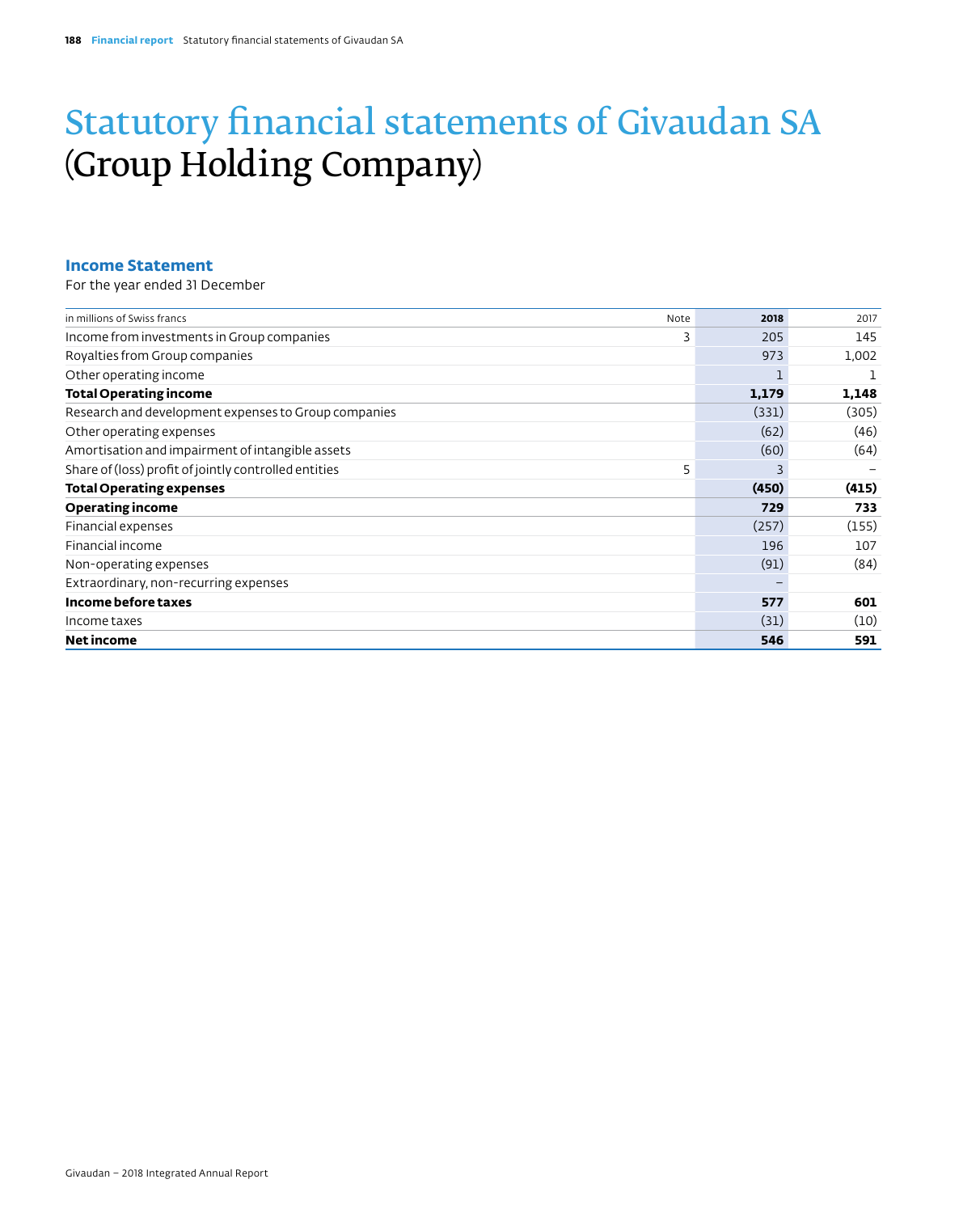## **Statement of Financial Position**

| in millions of Swiss francs                                                        | Note | 31 December<br>2018 | 31 December<br>2017 |
|------------------------------------------------------------------------------------|------|---------------------|---------------------|
| Cash and cash equivalents                                                          | 4    | 143                 | 250                 |
| Accounts receivable from Group companies                                           |      | 218                 | 186                 |
| Other current assets                                                               |      | 20                  | 24                  |
| Accrued income and prepaid expenses                                                |      | 1                   | 13                  |
| <b>Current assets</b>                                                              |      | 382                 | 473                 |
| Loans to Group companies                                                           |      | 150                 | 150                 |
| Other long-term assets                                                             |      | 12                  | 1                   |
| Investments in Group companies                                                     | 3    | 4,666               | 2,849               |
| Jointly controlled entities                                                        | 5    | 32                  | 32                  |
| Other financial assets                                                             |      | 10                  | 10                  |
| Intangible assets                                                                  |      | 230                 | 241                 |
| <b>Non-current assets</b>                                                          |      | 5,100               | 3,283               |
| <b>Total assets</b>                                                                |      | 5,482               | 3,756               |
| Short-term debt                                                                    | 6    |                     | 300                 |
| Accounts payable to Group companies                                                |      | 99                  | 96                  |
| Other current liabilities                                                          |      | 51                  | 19                  |
| Deferred income and accrued expenses                                               |      | 15                  | $\overline{2}$      |
| <b>Current liabilities</b>                                                         |      | 165                 | 417                 |
| Long-term debt                                                                     | 6    | 3,010               | 1,049               |
| Other non-current liabilities                                                      |      | 44                  | 60                  |
| <b>Non-current liabilities</b>                                                     |      | 3.054               | 1,109               |
| <b>Total liabilities</b>                                                           |      | 3,219               | 1,526               |
| Share capital                                                                      | 8    | 92                  | 92                  |
| Statutory retained earnings                                                        | 8    | 18                  | 18                  |
| Statutory capital reserves from capital contributions - additional paid-in capital | 8    | $\overline{3}$      | 3                   |
| Voluntary retained earnings                                                        | 8    | 1,542               | 1,542               |
| Own shares                                                                         | 8,9  | (22)                | (43)                |
| Available retained earnings                                                        |      |                     |                     |
| - Balance brought forward from previous year                                       |      | 84                  | 27                  |
| - Net (loss) income for the year                                                   |      | 546                 | 591                 |
| Equity                                                                             |      | 2,263               | 2,230               |
| <b>Total liabilities and equity</b>                                                |      | 5,482               | 3,756               |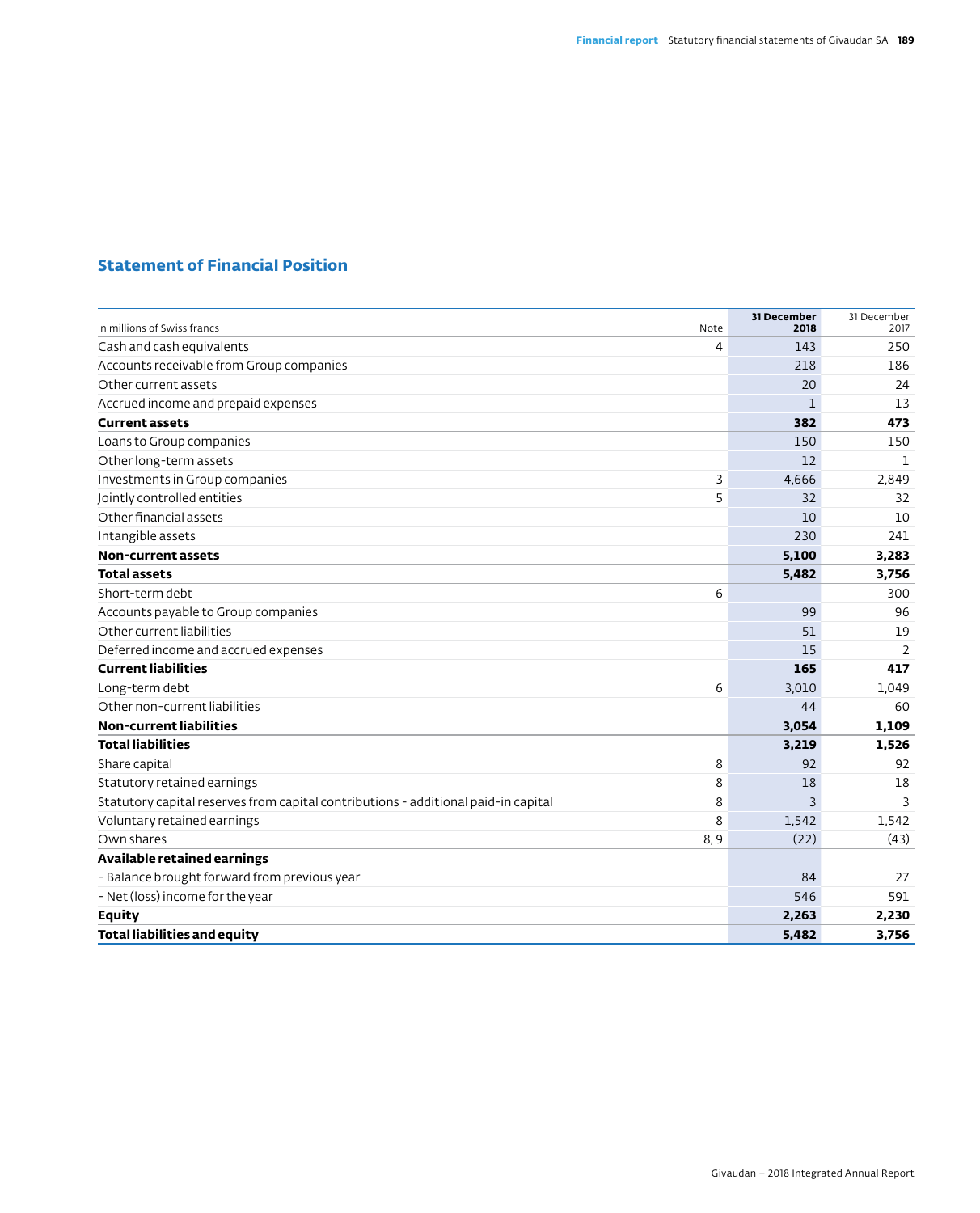# Notes to the statutory financial statements

# **1. General Information**

#### **1.1. Structure and description of the activity**

Givaudan SA is a holding company based in Vernier, near Geneva, whose main goal is to manage its investments in subsidiaries.

More specifically Givaudan SA invests in companies whose aim is to manufacture and commercialise natural and synthetic aromatic or fragrance raw materials as well as other related products. In addition, Givaudan SA invests in research and development and supplies services for the use of these products. Givaudan SA develops, registers and makes use of all trademarks, patents, licenses, manufacturing processes and formulas.

#### **1.2. Employees**

The average number of employees during the year was less than ten (2017: less than ten).

#### **2. Summary of accounting principles adopted**

The financial statements at 31 December 2018 are prepared in accordance with Swiss law.

The company is classified as a large entity as it meets the criteria to present group accounts under the definition of art. 961d al. 1 of the Swiss Code of Obligations. As Givaudan prepares and reports comprehensive consolidated financial statements under International Financial Reporting Standards (IFRS) including a cash flow statement, accompanying notes and a management report, Givaudan SA is exempt from preparing this information.

#### **Valuation Methods and Translation of Foreign Currencies**

Investments in, and loans to, Group companies are stated at cost less appropriate write-downs. Marketable securities are shown at the lower of cost and market value. Derivatives are recorded at fair value.

The currency in which Givaudan SA operates is Swiss francs (CHF) and the accounts are presented in Swiss francs. In the statement of financial position, foreign currency assets and liabilities are remeasured at year-end exchange rates with the exception of investments in Group companies which are valued at historical exchange rates. In the income statement, expenses and income in foreign currencies are converted in Swiss francs using the daily exchange rate of the transaction date. Foreign currency gains and losses are recognised in the income statement as they occur with the exception of unrealised gains which are deferred.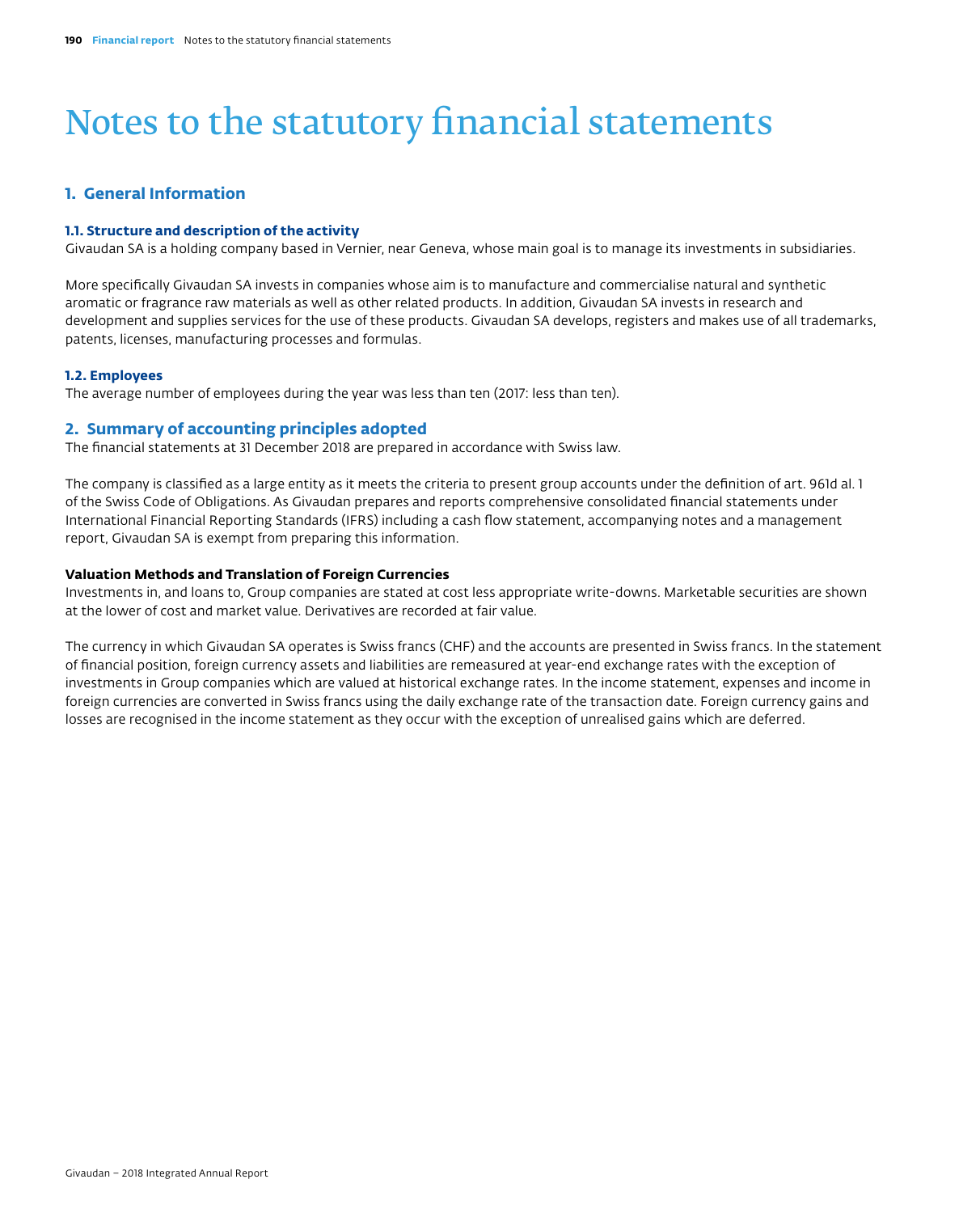# **3. Subsidiaries**

List of the direct subsidiaries of the company, which are wholly-owned unless otherwise indicated (percentage of voting rights):

| Switzerland                 | Givaudan Suisse SA                                        |
|-----------------------------|-----------------------------------------------------------|
|                             | Givaudan Finance SA                                       |
|                             | Prodiga AG                                                |
|                             | Givaudan International SA                                 |
|                             | Vamara Holding SA                                         |
|                             | Kemptthal Immobilien Nord AG                              |
|                             | Givaudan Treasury International SA                        |
| Argentina                   | Givaudan Argentina SA                                     |
|                             | Givaudan Argentina Servicios SA                           |
| Australia                   | Givaudan Australia Pty Ltd                                |
| Austria                     | Givaudan Austria GmbH                                     |
| <b>Bermuda</b>              | Givaudan Capital Transactions Ltd                         |
| <b>Brazil</b>               | Givaudan do Brasil Ltda                                   |
| Canada                      | Givaudan Canada Co                                        |
|                             | Givaudan Chile Ltda                                       |
| Chile                       |                                                           |
| China                       | Givaudan Fragrances (Shanghai) Ltd                        |
|                             | Givaudan Flavors (Shanghai) Ltd                           |
|                             | Givaudan Specialty Products (Shanghai) Ltd                |
|                             | Givaudan Hong Kong Ltd                                    |
|                             | Givaudan Flavors (Nantong) Ltd                            |
|                             | Givaudan Management Consulting (Shanghai) Ltd             |
|                             | Givaudan Fragrances (Changzhou) Ltd                       |
| Colombia                    | Givaudan Colombia SA                                      |
| <b>Czech Republic</b>       | Givaudan CR, s.r.o.                                       |
| Egypt                       | Givaudan Egypt SAE                                        |
|                             | Givaudan Egypt Fragrances LLC                             |
| France                      | Givaudan France SAS                                       |
|                             | <b>Activ International SAS</b>                            |
|                             | Oressences SAS                                            |
|                             | Naturex SA                                                |
|                             | SAS SGD                                                   |
| Germany                     | Givaudan Deutschland GmbH                                 |
| Guatemala                   | Givaudan Guatemala SA                                     |
| Hungary                     | Givaudan Hungary Kft                                      |
|                             | Givaudan Finance Services Kft                             |
| India                       | Givaudan (India) Private Ltd                              |
| Indonesia                   | P.T. Givaudan Indonesia                                   |
|                             | P.T. Givaudan Flavours and Fragrances Indonesia           |
| Italy                       | Givaudan Italia SpA                                       |
| Japan                       | Givaudan Japan K.K.                                       |
| Korea                       | Givaudan Korea Ltd                                        |
| Malaysia                    | Givaudan Malaysia Sdn.Bhd                                 |
|                             | Givaudan Flavours & Fragrances Malaysia Sdn.Bhd           |
| Mexico                      | Givaudan de Mexico SA de CV                               |
|                             | Grupo Givaudan SA de CV                                   |
| Netherlands                 | Givaudan Nederland B.V.                                   |
|                             | Virgula B.V.                                              |
| Nigeria                     | Givaudan (Nigeria) Ltd                                    |
| Peru                        | Givaudan Peru SAC                                         |
| Poland                      | Givaudan Polska Sp. Z.o.o.                                |
| Russia                      | Givaudan Rus LLC                                          |
| Singapore                   | Givaudan Singapore Pte Ltd                                |
| South Africa                | Givaudan South Africa (Pty) Ltd                           |
| Spain                       | Givaudan Iberica, SA                                      |
| Sweden                      | Givaudan North Europe AB                                  |
| Thailand                    | Givaudan (Thailand) Ltd                                   |
| <b>Turkey</b>               | Givaudan Aroma Ve Esans Sanayi Ve Ticaret Limited Sirketi |
| <b>United Kingdom</b>       | Givaudan Holdings UK Ltd                                  |
| <b>United Arab Emirates</b> | Givaudan Middle East & Africa FZE                         |
| United States of America    | Givaudan United States, Inc.                              |
| Venezuela                   | Givaudan Venezuela SA                                     |
|                             |                                                           |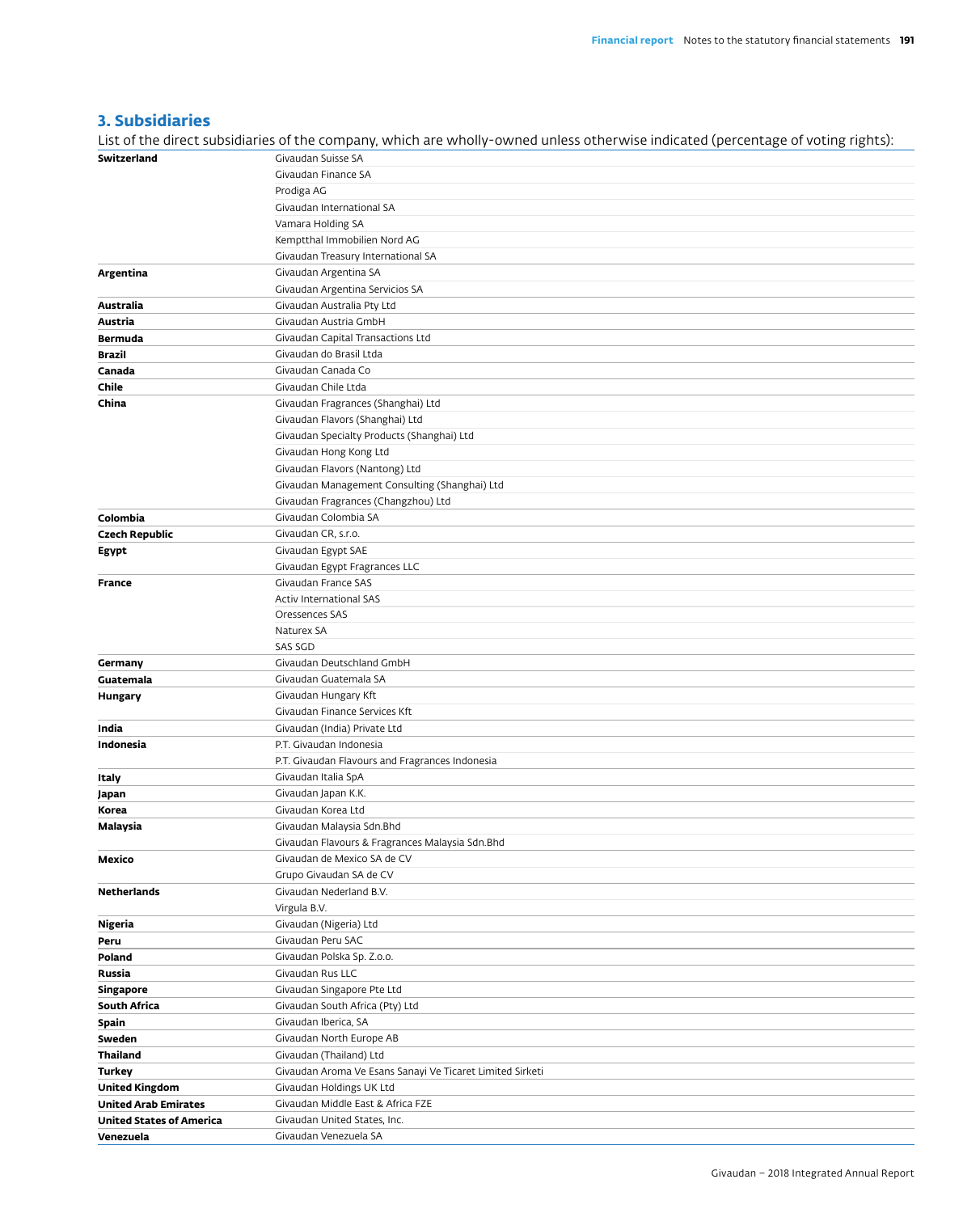In 2018 Givaudan SA increased its investments in Givaudan Argentina SA, Givaudan Argentina Servicios SA, Givaudan Egypt SAE, Givaudan Management Consulting (Shanghai) Ltd, Givaudan Flavors (Nantong) Ltd, Givaudan Fragrances (Changzhou) Ltd, Givaudan Peru SAC and incorporated Naturex SA, SAS SGD, Oressences SAS, Givaudan Flavours & Fragrances Malaysia Sdn.Bhd and Induchem AG. Active International SA, Select-Ingredient SA and Induchem have been merged into Givaudan Suisse SA during 2018.

#### **4. Cash and cash equivalents**

As at 31 December 2018, cash and cash equivalents include an amount of CHF 133 million related to the cash pooling agreements with a Group company.

As at 31 December 2017, an amount of CHF 236 million related to the cash pooling agreements with a Group company was included in the cash and cash equivalents.

# **5. Jointly Controlled Entities**

| Name of joint ventures             | Principal activity                        | Country of incorporation | Ownership interest /<br>Voting rights |
|------------------------------------|-------------------------------------------|--------------------------|---------------------------------------|
| Jiangsu Xinrui Aromatics Ltd       | Production of fragrance ingredients       | China                    | 49%                                   |
| <b>BGN Tech LLC</b>                | Innovative natural ingredients            | USA                      | 49%                                   |
| Natural Extracts International Ltd | Natural ingredient derivatives production | Mauritius                | 49%                                   |
| Vanilla International Ltd          | Natural ingredient collection and extract | <b>Mauritius</b>         | 49%                                   |

#### **6. Debt**

On 15 June 2011 Givaudan SA issued a 2.5% seven year public bond with a nominal value of CHF 300 million, which was redeemed in June 2018.

On 7 December 2011 Givaudan SA issued a dual tranche public bond transaction of CHF 150 million each, totalling CHF 300 million, respectively of 1.250% for five years and of 2.125% for ten years. The first tranche was redeemed in December 2016.

On 19 March 2014 Givaudan SA issued a 1.00% six and a half year public bond with a nominal value of CHF 100 million and a 1.75% ten year public bond with a nominal value of CHF 150 million.

In December 2016 Givaudan SA issued a 0.00% six year public bond with a nominal value of CHF 100 million and a 0.625% fifteen year public bond with a nominal value of CHF 200 million.

On 20 December 2017 Givaudan SA entered into a five year floating rate private placement (Schuldschein) with a nominal value of EUR 100 million (CHF 117 million) and a seven year 1.331% fixed rate private placement (Schuldschein) with a nominal value of EUR 200 million (CHF 233 million). The proceeds of EUR 300 million were used mainly to repay the short-term borrowings withdrawn during the year 2017.

Givaudan SA issued a two year floating rate public bond with a nominal value of CHF 150 million and a seven year 0.375% fixed rate public bond with a nominal value of CHF 200 million on 9 April 2018. The proceeds of CHF 350 million were used mainly to repay the 2.5% seven year public bond with a nominal value of CHF 300 million, which was redeemed on 15 June 2018.

In September 2018 Givaudan SA issued a dual tranche placement of senior debt notes (the 'Notes') totalling EUR 1,300 million (CHF 1,455 million), respectively of EUR 500 million (CHF 559 million) at a fixed rate of 1.125% for seven years and EUR 800 million (CHF 896 million) at a fixed rate of 2.000% for twelve years. The proceeds were used for the acquisition of Naturex.

As at 31 December 2018 Givandan SA had borrowings of EUR 150 million (CHF 169 million) under the Group bank credit facility.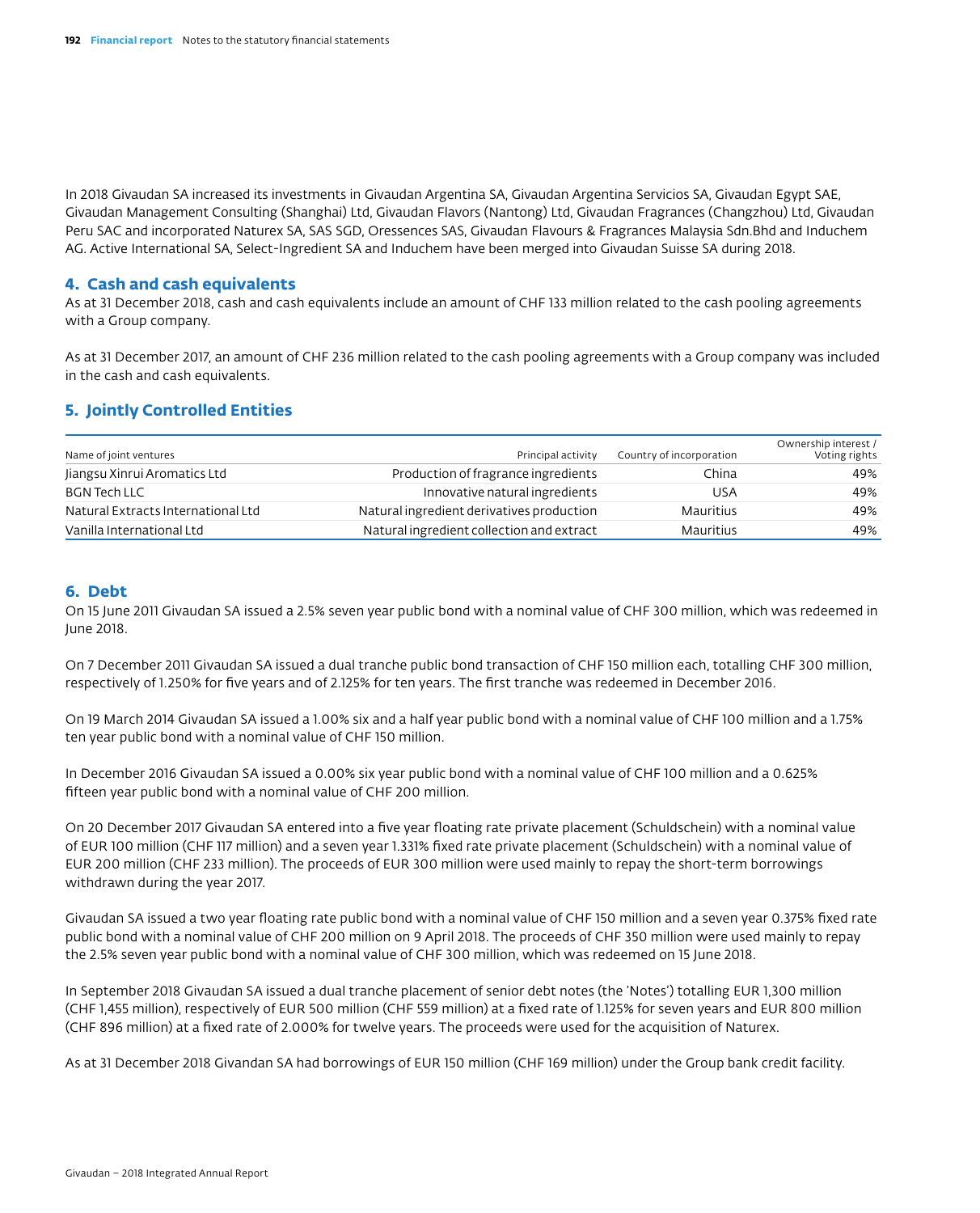### **7. Indirect Taxes**

The company is part of a Group for VAT purposes with two other affiliates of the Group in Switzerland. The company is jointly and severally liable towards the tax authorities for current and future VAT payables of the VAT Group to which it belongs.

# **8. Equity**

As at 31 December 2018, the share capital amounts to CHF 92,335,860, divided into 9,233,586 fully paid-up registered shares, with a nominal value of CHF 10.00 each. Every share gives the right to one vote.

The Board of Directors has at its disposal conditional capital of a maximum aggregate amount of CHF 7,481,980 that may be issued through a maximum of 748,198 registered shares, of which a maximum of CHF 1,618,200 can be used for executive share option plans.

At the Annual General Meeting held on 22 March 2018 the distribution of an ordinary dividend of CHF 58.00 per share (2017: CHF 56.00 per share) was approved. The dividend payment has been made out of available retained earnings.

The movements in equity are as follows:

| Capital<br>92    | earnings<br>18        | capital<br>3          | earnings<br>1,542     | 618                   | earnings Own shares | Total               |
|------------------|-----------------------|-----------------------|-----------------------|-----------------------|---------------------|---------------------|
|                  |                       |                       |                       |                       | (43)                | 2,230               |
|                  |                       |                       |                       |                       |                     |                     |
|                  |                       |                       |                       |                       |                     |                     |
|                  |                       |                       |                       |                       | 21                  | 21                  |
|                  |                       |                       |                       |                       |                     |                     |
|                  |                       |                       |                       | (534)                 |                     | (534)               |
|                  |                       |                       |                       | 546                   |                     | 546                 |
| 92               | 18                    | 3                     | 1,542                 | 630                   | (22)                | 2,263               |
|                  |                       |                       |                       |                       |                     |                     |
| Share<br>Capital | Statutory<br>retained | Additional<br>paid-in | Voluntary<br>retained | Available<br>retained |                     | Total               |
| 92               | 18                    | 3                     | 1,542                 | 542                   | (45)                | 2,152               |
|                  |                       |                       |                       |                       |                     |                     |
|                  |                       |                       |                       |                       |                     |                     |
|                  |                       |                       |                       |                       | $\overline{2}$      | $\overline{2}$      |
|                  |                       |                       |                       |                       |                     |                     |
|                  |                       |                       |                       | (515)                 |                     | (515)               |
|                  |                       |                       |                       | 591                   |                     | 591                 |
| 92               | 18                    | 3                     | 1,542                 | 618                   | (43)                | 2,230               |
|                  |                       | earnings              | capital               | earnings              |                     | earnings Own shares |

Statutory capital reserves from capital contributions – additional paid-in capital are presented separately in equity. Any payments made out of these reserves are not subject to Swiss withholding tax, nor subject to income tax on individual shareholders who are resident in Switzerland.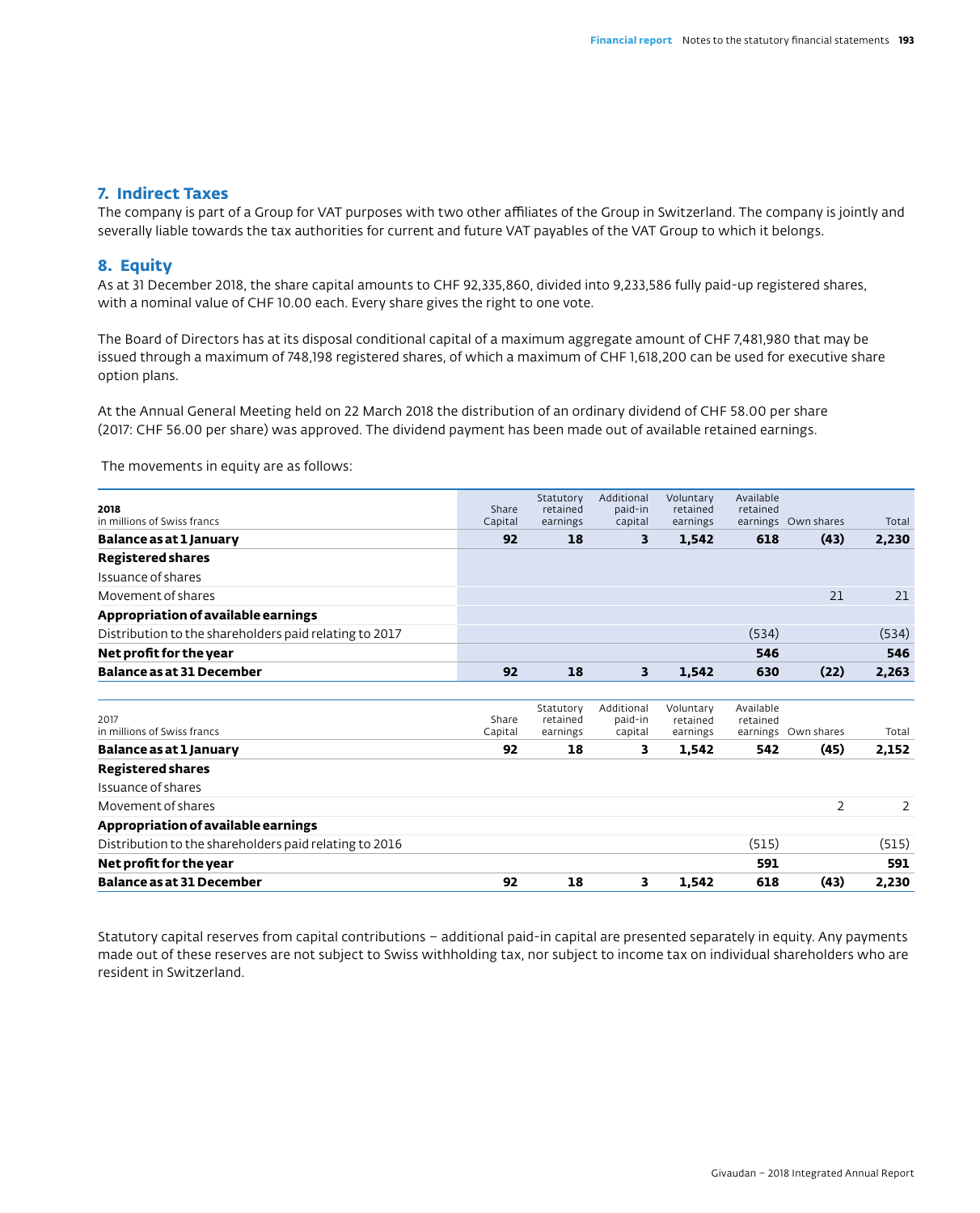# **9. Own Shares**

The movements in own shares are as follows:

|                             |           |         | Price in Swiss francs |         | Total in<br>millions of |
|-----------------------------|-----------|---------|-----------------------|---------|-------------------------|
| 2018                        | Number    | High    | Average               | Low     | Swiss francs            |
| Balance as at 1 January     | 23.838    |         |                       |         | 43                      |
| Purchases at cost           | 12.312    | 1.959.0 | 1.909.0               | 1.791.0 | 24                      |
| Sales and transfers at cost | (24, 244) | 1.843.5 | 1.843.5               | 1.843.5 | (45)                    |
| Balance as at 31 December   | 11.906    |         |                       |         | 22                      |

|                             |          | Price in Swiss francs | Total in |         |                             |
|-----------------------------|----------|-----------------------|----------|---------|-----------------------------|
| 2017                        | Number   | High                  | Average  | Low     | millions of<br>Swiss francs |
| Balance as at 1 January     | 31.137   |                       |          |         | 45                          |
| Purchases at cost           | 25.750   | 1.920.2               | 1.843.6  | 1.690.0 | 47                          |
| Sales and transfers at cost | (33.049) | 1.488.6               | 1.488.6  | 1.488.6 | (49)                        |
| Balance as at 31 December   | 23.838   |                       |          |         | 43                          |

As at 31 December 2017 and 2018, there were no other companies controlled by Givaudan SA that held Givaudan SA shares.

As at 31 December 2018, William H. Gates III (13.86%), BlackRock Inc. (5.02%), MFS Investment Management (5.04%), Nortrust Nominees Ltd (nominee; 15.04%), Chase Nominees Ltd (nominee; 6.36%) and Messieurs Pictet & Cie (nominee; 4.54%) were the only shareholders holding more than 3% of total voting rights.

#### **10. Board of Directors and Executive Committee Compensation**

Information required by Swiss law, as per art. 663b bis CO, on the Board of Directors and Executive Committee compensation are disclosed in the Givaudan consolidated financial statements, Note 32.

### **11. Other information**

On 14 December 2018, as part of its 2020 strategy to expand the capabilities of its fragrance business, Givaudan announced that it has entered into exclusive negotiations to acquire Albert Vieille SAS, a French natural ingredients company specialised in natural ingredients used in the fragrance and aromatherapy markets. With its origins dating back to 1920, and with more than 50 employees, Albert Vieille is based close to Grasse, in France, and has a manufacturing facility in Spain, with its products sold globally through a network of distributors.

As the closing of the acquisition is expected for 2019, these negotiations have no impact on the financial statements to December 2018.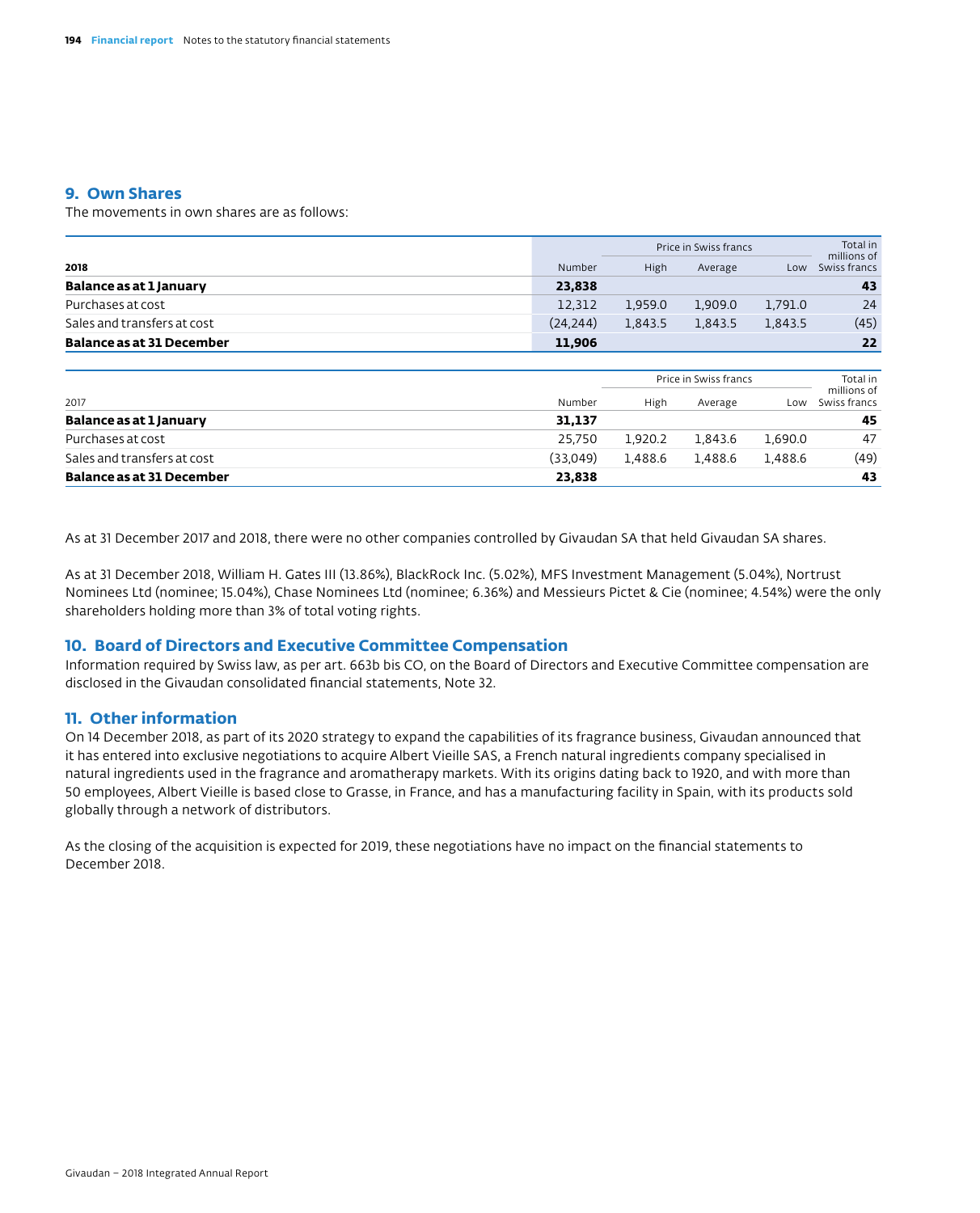# Appropriation of available earnings and distribution from the statutory capital reserves from contributions – additional paid-in capital of Givaudan SA

# **Proposal of the Board of Directors to the General Meeting of Shareholders**

#### **Available earnings**

| in Swiss francs                                            | 2018        | 2017        |
|------------------------------------------------------------|-------------|-------------|
| Net income for the year                                    | 545,997,253 | 590,763,886 |
| Balance brought forward from previous year                 | 84,113,920  | 27,149,322  |
| Total available earnings                                   | 630,111,173 | 617,913,208 |
| 2017 distribution proposal of CHF 58.00 gross per share    |             | 535,547,988 |
| 2018 distribution proposal of CHF 60.00 gross per share    | 554,015,160 |             |
| Total appropriation of available earnings                  | 554,015,160 | 535.547.988 |
| Distribution not paid on Treasury shares held by the Group |             | 1,748,700   |
| Amount to be carried forward                               | 76,096,013  | 84.113.920  |

#### **Statutory capital reserves from capital contributions – additional paid-in capital**

| in Swiss francs                            | 2018      | 2017      |
|--------------------------------------------|-----------|-----------|
| Balance brought forward from previous year | 3,322,955 | 3,322,955 |
| Total additional paid-in capital           | 3,322,955 | 3,322,955 |
|                                            |           |           |
| Amount to be carried forward               | 3,322,955 | 3,322,955 |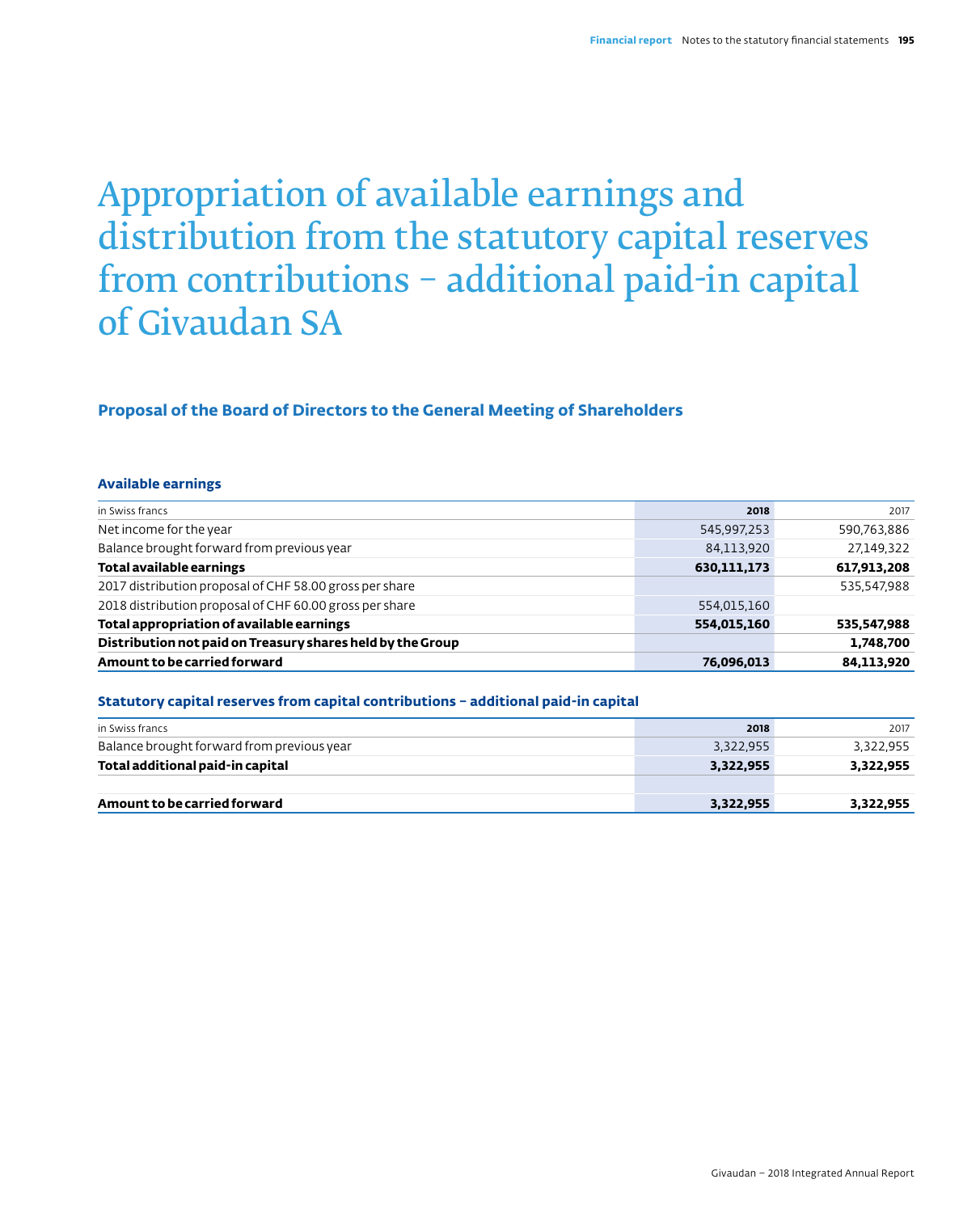# Deloitte.

Deloitte SA Rue du Pré-de-la-Bichette 1 1202 Geneva Switzerland

Phone: +41 (0)58 279 8000 Fax: +41 (0)58 279 8800 www.deloitte.ch

# **Statutory Auditor's Report**

#### **To the General Meeting of GIVAUDAN SA, Vernier**

### **Report on the Audit of the Financial Statements**

#### **Opinion**

We have audited the financial statements of Givaudan SA, which comprise the income statement, the statement of financial position for the year ended 31 December 2018, and notes, including a summary of significant accounting policies.

In our opinion, the accompanying financial statements as at 31 December 2018, presented on pages 188 to 195, comply with Swiss law and the company's articles of incorporation.

#### **Basis for Opinion**

We conducted our audit in accordance with Swiss law and Swiss Auditing Standards. Our responsibilities under those provisions and standards are further described in the Auditor's Responsibilities for the Audit of the Financial Statements section of our report. We are independent of the entity in accordance with the provisions of Swiss law and the requirements of the Swiss audit profession and we have fulfilled our other ethical responsibilities in accordance with these requirements.

We believe that the audit evidence we have obtained is sufficient and appropriate to provide a basis for our opinion.

#### **Report on Key Audit Matters based on the circular 1/2015 of the Federal Audit Oversight Authority**

Key audit matters are those matters that, in our professional judgment, were of most significance in our audit of the financial statements of the current period. These matters were addressed in the context of our audit of the financial statements as a whole, and in forming our opinion thereon, and we do not provide a separate opinion on these matters.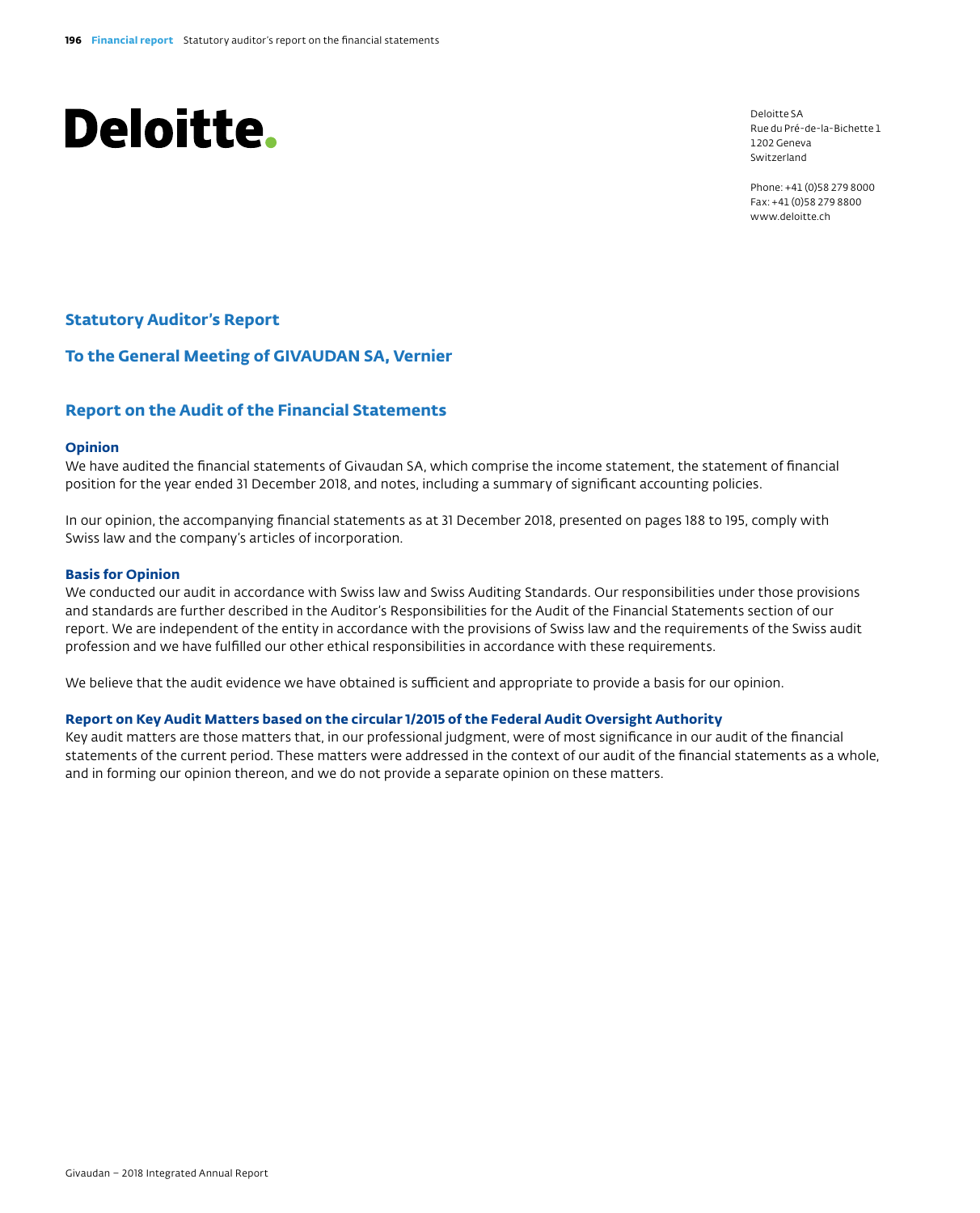# **Deloitte.**

#### **Valuation of Investments in Group companies**

| <b>Key Audit Matter</b>                                                                                                                                                                                                                                                                                                                                                                                                                                                                                                                                                                                                                                                                                                                                                                                                                                                                                                                                                                                                                                                              | How the scope of our audit responded<br>to the Key Audit Matter                                                                                                                                                                                                                                                                                                                                                                                                                                                                                                                                                                                                                                                                                                                                                                                                                                                                                                                                                                                                                                               |
|--------------------------------------------------------------------------------------------------------------------------------------------------------------------------------------------------------------------------------------------------------------------------------------------------------------------------------------------------------------------------------------------------------------------------------------------------------------------------------------------------------------------------------------------------------------------------------------------------------------------------------------------------------------------------------------------------------------------------------------------------------------------------------------------------------------------------------------------------------------------------------------------------------------------------------------------------------------------------------------------------------------------------------------------------------------------------------------|---------------------------------------------------------------------------------------------------------------------------------------------------------------------------------------------------------------------------------------------------------------------------------------------------------------------------------------------------------------------------------------------------------------------------------------------------------------------------------------------------------------------------------------------------------------------------------------------------------------------------------------------------------------------------------------------------------------------------------------------------------------------------------------------------------------------------------------------------------------------------------------------------------------------------------------------------------------------------------------------------------------------------------------------------------------------------------------------------------------|
| As described in Note 3 to the financial statements, the<br>Company holds investments in Givaudan Group companies<br>with a carrying value of CHF 4,666 million as of 31 December<br>2018, representing 85% of total assets.<br>In accordance with Article 960 CO, each investment held is<br>valued individually and reviewed annually for impairment<br>indicators. Each investment showing another than temporary<br>impairment indicator must be tested for impairment and an<br>impairment would need to be recorded if the recoverable<br>amount is lower than the carrying amount.<br>The impairment test performed by Givaudan management is<br>subject to judgment around the valuation method, key<br>assumptions used and the susceptibility to the expected<br>future market developments that could affect the profitability<br>and positive cash flows of these entities.<br>Accordingly, for the purposes of our audit, we identified<br>judgement and estimates applied by Management on the<br>valuation of these investments as representing a key audit<br>matter. | We evaluated management's implementation of accounting<br>policies and controls regarding the valuation of investments in<br>Group companies.<br>We evaluated the design and implementation of controls<br>around the valuation of investments to determine whether<br>appropriate controls are in place.<br>We challenged the assessment of impairment indicators by<br>the Company.<br>We tested the valuations by critically assessing the<br>methodology applied and the reasonableness of the<br>underlying assumptions and judgments. We assessed the<br>impairment testing models and calculations by:<br>checking the arithmetic accuracy of the impairment<br>-<br>models and the extraction of inputs from source<br>documents; and<br>challenging the significant inputs and assumptions used in<br>-<br>impairment testing for investments in Givaudan Group<br>companies, such as the ability of the Group companies to<br>generate positive cash flows in the future.<br>We validated the appropriateness and completeness of the<br>related disclosures in Note 3 to the financial statements. |
|                                                                                                                                                                                                                                                                                                                                                                                                                                                                                                                                                                                                                                                                                                                                                                                                                                                                                                                                                                                                                                                                                      | Based on the procedures performed, we consider judgement<br>and estimates applied by Management on the valuation of<br>investments in Group companies to be reasonable.                                                                                                                                                                                                                                                                                                                                                                                                                                                                                                                                                                                                                                                                                                                                                                                                                                                                                                                                       |